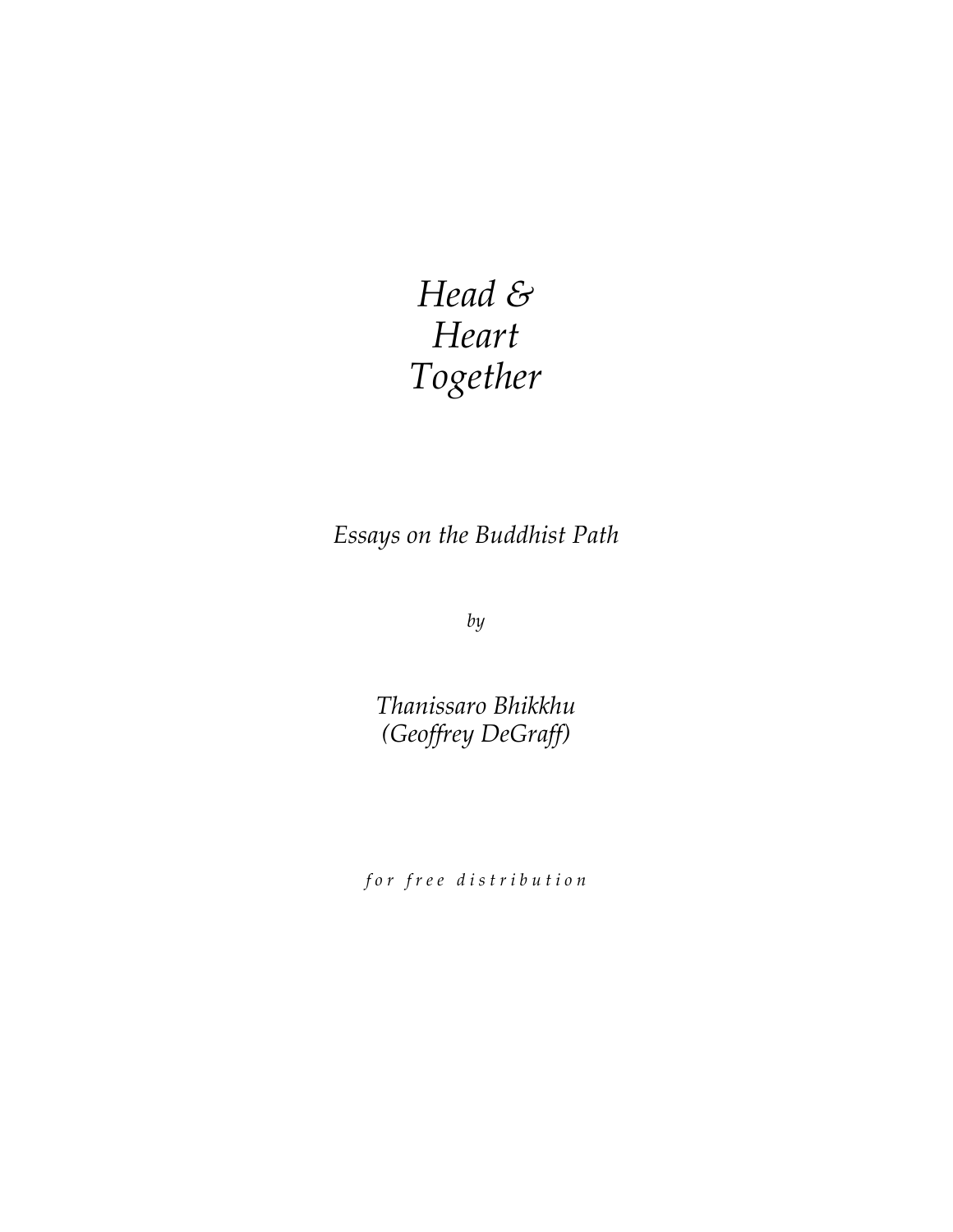Copyright © by Thanissaro Bhikkhu 2010

This book may be copied or reprinted *for free distribution* without permission from the publisher. Otherwise all rights reserved.

Printed in the United States of America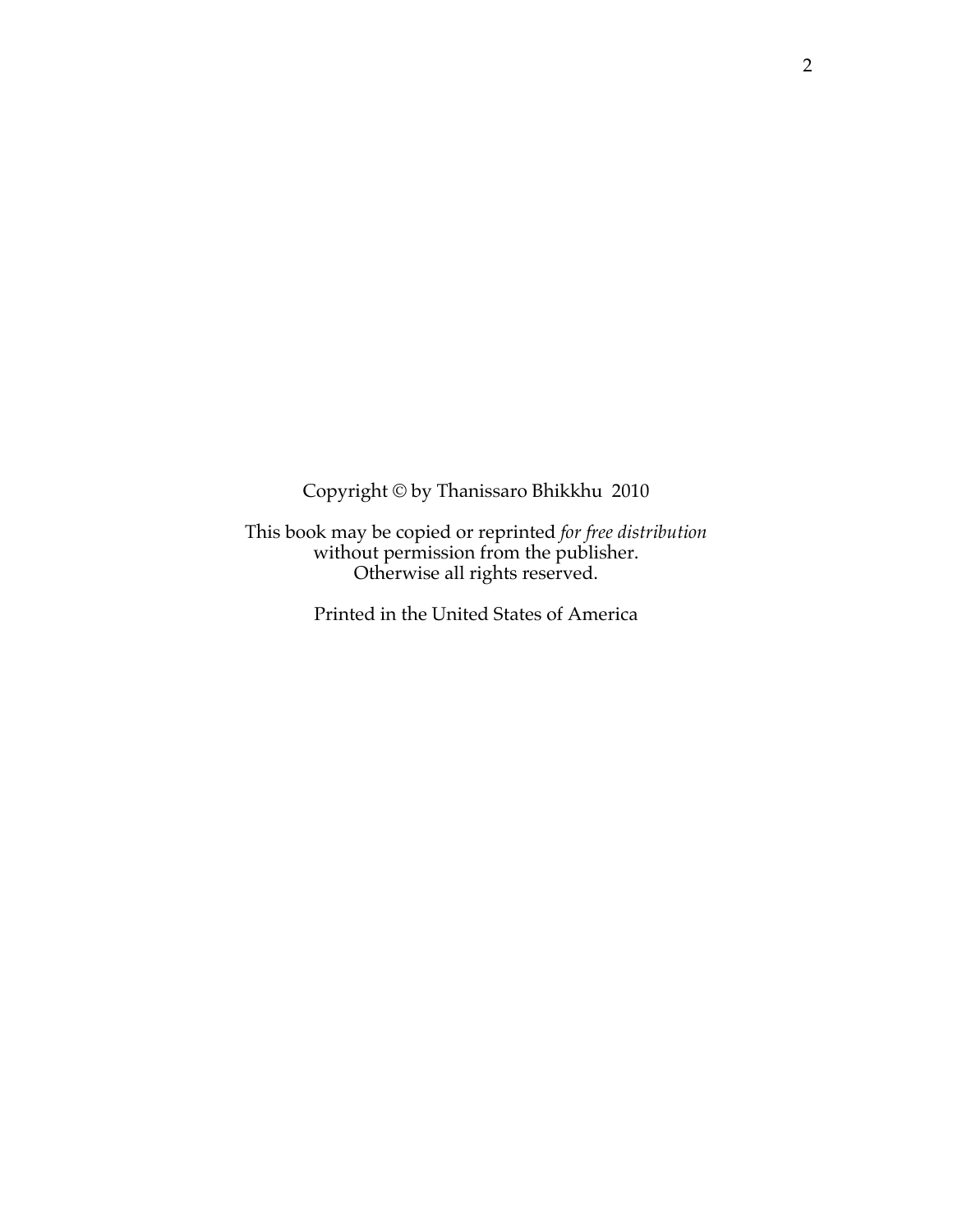## *Contents*

*The Lessons of Gratitude No Strings Attached The Power of Judgment Think like a Thief Strength Training for the Mind Mindfulness Defined The Joy of Effort Head & Heart Together The Wisdom of the Ego Ignorance Food for Awakening The Buddha via the Bible Freedom from Buddha Nature*

> *Glossary Abbreviations*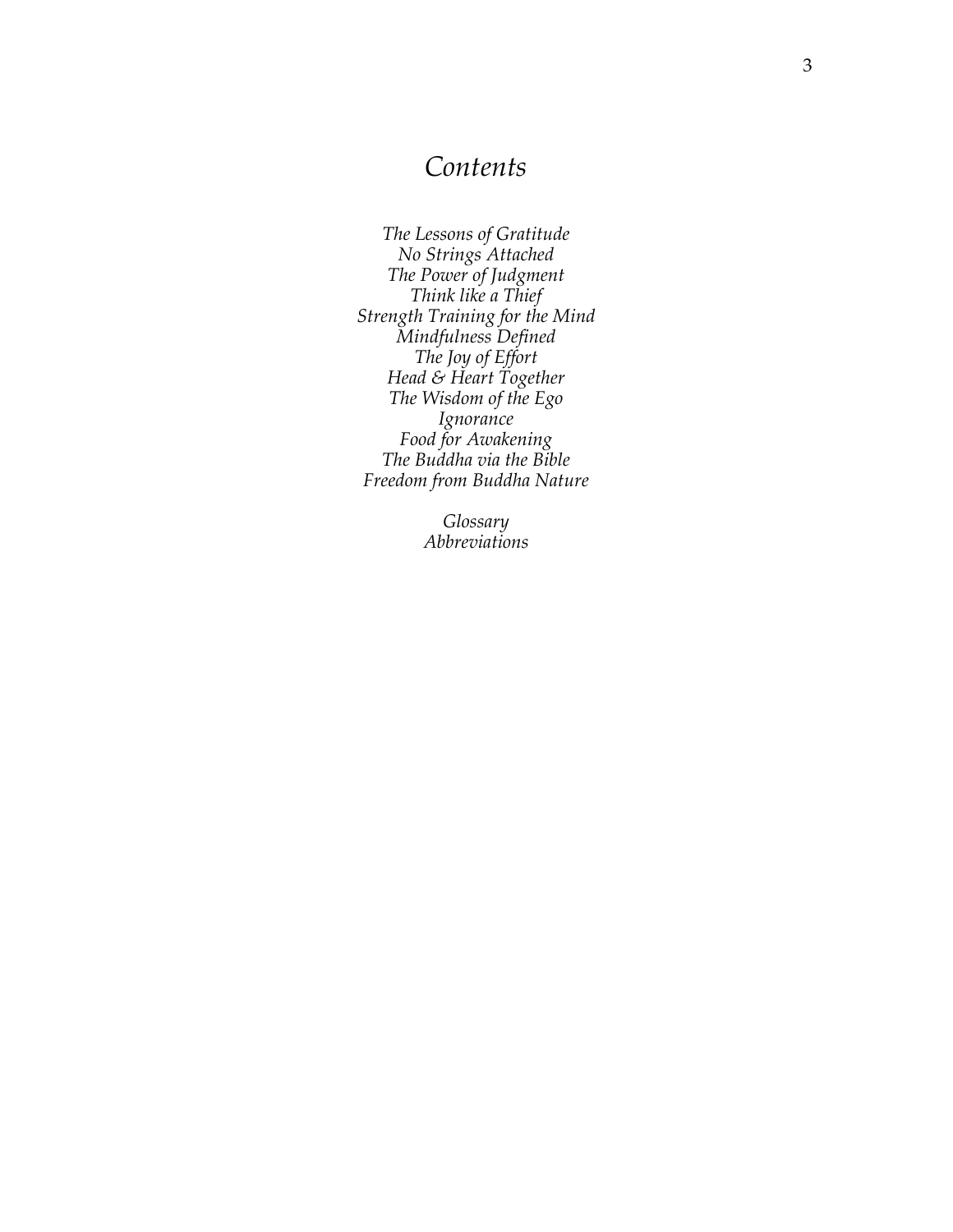### *Acknowledgements*

Many people have read earlier versions of these essays and have kindly offered suggestions for improvements. In particular, I would like to thank the monks here at the monastery, as well as Michael Zoll, Jane Yudelman, Barbara Wright, Margueritte White, Ginger Vathanasombat, Donna Todd, Mary Talbot, Donald Swearer, Dale Schultz, Larry Rosenberg, Xiaoquan Osgood, Nathaniel Osgood, Joan Oliver, Andrew Olendski, Bok-Lim Kim, Alexandra Kaloyanides, Jeff Hardin, Gil Fronsdal, Inez Freedman, John Bullitt, and Michael Barber. Any mistakes that remain, of course, are my own responsibility.

Some of these essays, in earlier incarnations, have appeared in *Tricycle, Shambhala Sun, The Sati Center Journal, Mandala, Insight Journal,* and *Buddhadharma.* I would like to thank the editors of these journals for their help in making the writing clearer and more coherent. The fact that the essays were originally intended for different audiences explains the overlap that occasionally occurs among them, as well as the inconsistent use of Sanskrit and Pali terms: dharma, karma, and nirvana in some essays; dhamma, kamma, and nibbana in others. I hope that this poses no difficulties.

These and other essays on Buddhist practice are available on the Internet at www.accesstoinsight.org and www.dhammatalks.org.

> *Thanissaro Bhikkhu (Geoffrey DeGraff)*

*Metta Forest Monastery Valley Center, CA 92082-1409 December, 2010*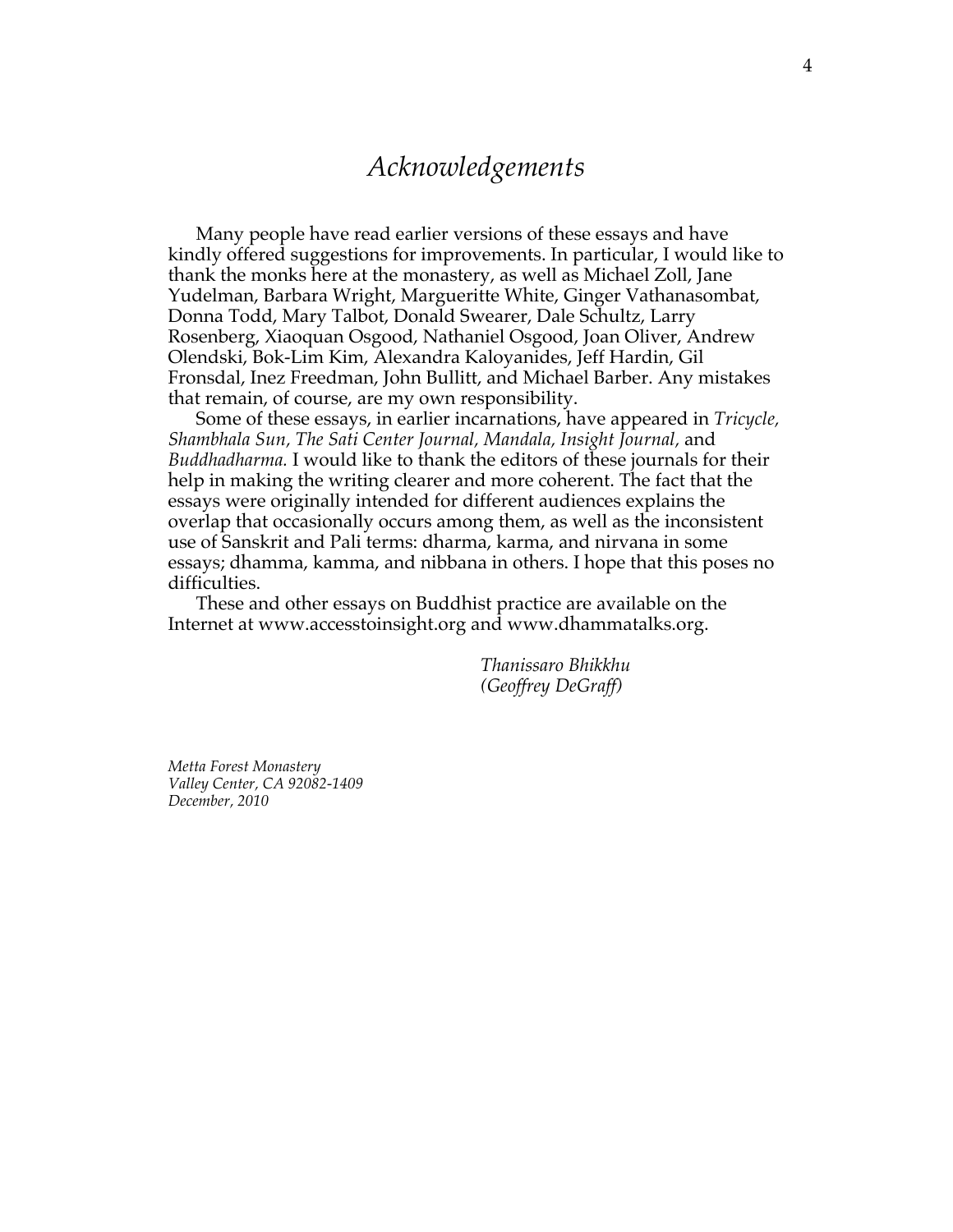### *The Lessons of Gratitude*

*"These two people are hard to find in the world. Which two? The one who is first to do a kindness, and the one who is grateful and thankful for a kindness done." — AN 2:118*

In saying that kind and grateful people are rare, the Buddha isn't simply stating a harsh truth about the human race. He's advising you to treasure these people when you find them, and—more importantly—showing how you can become a rare person yourself.

Kindness and gratitude are virtues you can cultivate, but they have to be cultivated together. Each needs the other to be genuine—a point that becomes obvious when you think about the three things most likely to make gratitude heartfelt:

- 1) You've actually benefitted from another person's actions.
- 2) You trust the motives behind those actions.
- 3) You sense that the other person had to go out of his or her way to provide that benefit.

Points one and two are lessons that gratitude teaches kindness: If you want to be genuinely kind, you have to be of actual benefit—nobody wants to be the recipient of "help" that isn't really helpful—and you have to provide that benefit in a way that shows respect and empathy for the other person's needs. No one likes to receive a gift given with calculating motives, or in an offhand or disdainful way.

Points two and three are lessons that kindness teaches to gratitude. Only if you've been kind to another person will you accept the idea that others can be kind to you. At the same time, if you've been kind to another person, you know the effort involved. Kind impulses often have to do battle with unkind impulses in the heart, so it's not always easy to be helpful. Sometimes it involves great sacrifice—a sacrifice possible only when you trust the recipient to make good use of your help. So when you're on the receiving end of a sacrifice like that, you realize you've incurred a debt, an obligation to repay the other person's trust.

This is why the Buddha always discusses gratitude as a response to kindness, and doesn't equate it with appreciation in general. It's a special kind of appreciation, inspiring a more demanding response. The difference here is best illustrated by two passages in which the Buddha uses the image of carrying.

The first passage concerns appreciation of a general sort:

*"Then the man, having gathered grass, twigs, branches, & leaves, having bound them together to make a raft, would cross over to safety on the far shore in dependence on the raft, making an effort with his hands & feet. Having crossed over to the far shore, he might think, 'How useful this raft has been to me! For it was in dependence on this raft that, making an effort with my hands & feet, I have crossed over to safety on the far shore. Why don't I, having hoisted it on my head*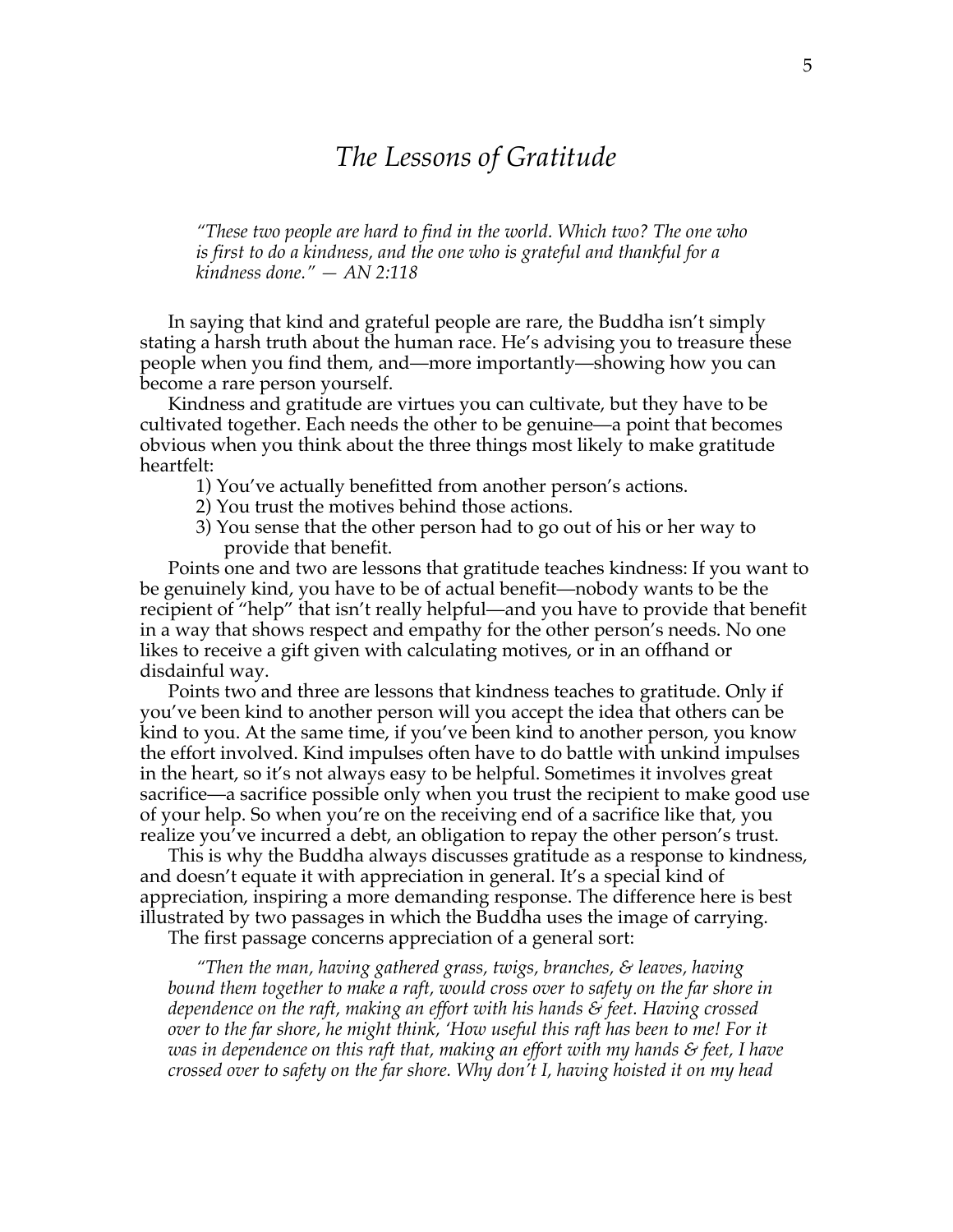*or carrying on my back, go wherever I like?' What do you think, monks? Would the man, in doing that, be doing what should be done with the raft?"*

*"No, lord."*

*"And what should the man do in order to be doing what should be done with the raft? There is the case where the man, having crossed over to the far shore, would think, 'How useful this raft has been to me! For it was in dependence on this raft that, making an effort with my hands & feet, I have crossed over to safety on the far shore. Why don't I, having dragged it on dry land or sinking it in the water, go wherever I like?' In doing this, he would be doing what should be done with the raft." — MN 22*

#### The second passage concerns gratitude in particular:

*"I tell you, monks, there are two people who are not easy to repay. Which two? Your mother & father. Even if you were to carry your mother on one shoulder & your father on the other shoulder for 100 years, and were to look after them by anointing, massaging, bathing, & rubbing their limbs, and they were to defecate & urinate right there [on your shoulders], you would not in that way pay or repay your parents. If you were to establish your mother & father in absolute sovereignty over this great earth, abounding in the seven treasures, you would not in that way pay or repay your parents. Why is that? Mother & father do much for their children. They care for them, they nourish them, they introduce them to this world.* 

*"But anyone who rouses his unbelieving mother & father, settles & establishes them in conviction; rouses his unvirtuous mother & father, settles & establishes them in virtue; rouses his stingy mother & father, settles & establishes them in generosity; rouses his foolish mother & father, settles & establishes them in discernment: To this extent one pays & repays one's mother & father."— AN 2:32*

In other words, as the first passage shows, it's perfectly fine to appreciate the benefits you've received from rafts and other conveniences without feeling any need to repay them. You take care of them simply because that enables you to benefit from them more. The same holds true for difficult people and situations that have forced you to develop strength of character. You can appreciate that you've learned persistence from dealing with crabgrass in your lawn, or equanimity from dealing with unreasonable neighbors, without owing the crabgrass or neighbors any debt of gratitude. After all, they didn't kindly go out of their way to help you. And if you were to take them as models, you'd learn all the wrong lessons about kindness: that simply following your natural impulses—or, even worse, behaving unreasonably—is the way to be kind. Debts of gratitude apply only to parents, teachers, and other benefactors who have acted with your wellbeing in mind. They've gone out of their way to help you, and have taught you valuable lessons about kindness and empathy in the process. In the case of the raft, you'd do best to focus gratitude on the person who taught you how to make a raft. In the case of the crabgrass and the neighbors, focus gratitude on the people who taught you how not to be overcome by adversity. If there are benefits you've received from things or situations you can't trace to a conscious agent in this lifetime, feel gratitude to yourself for the good karma you did in the past that allowed those benefits to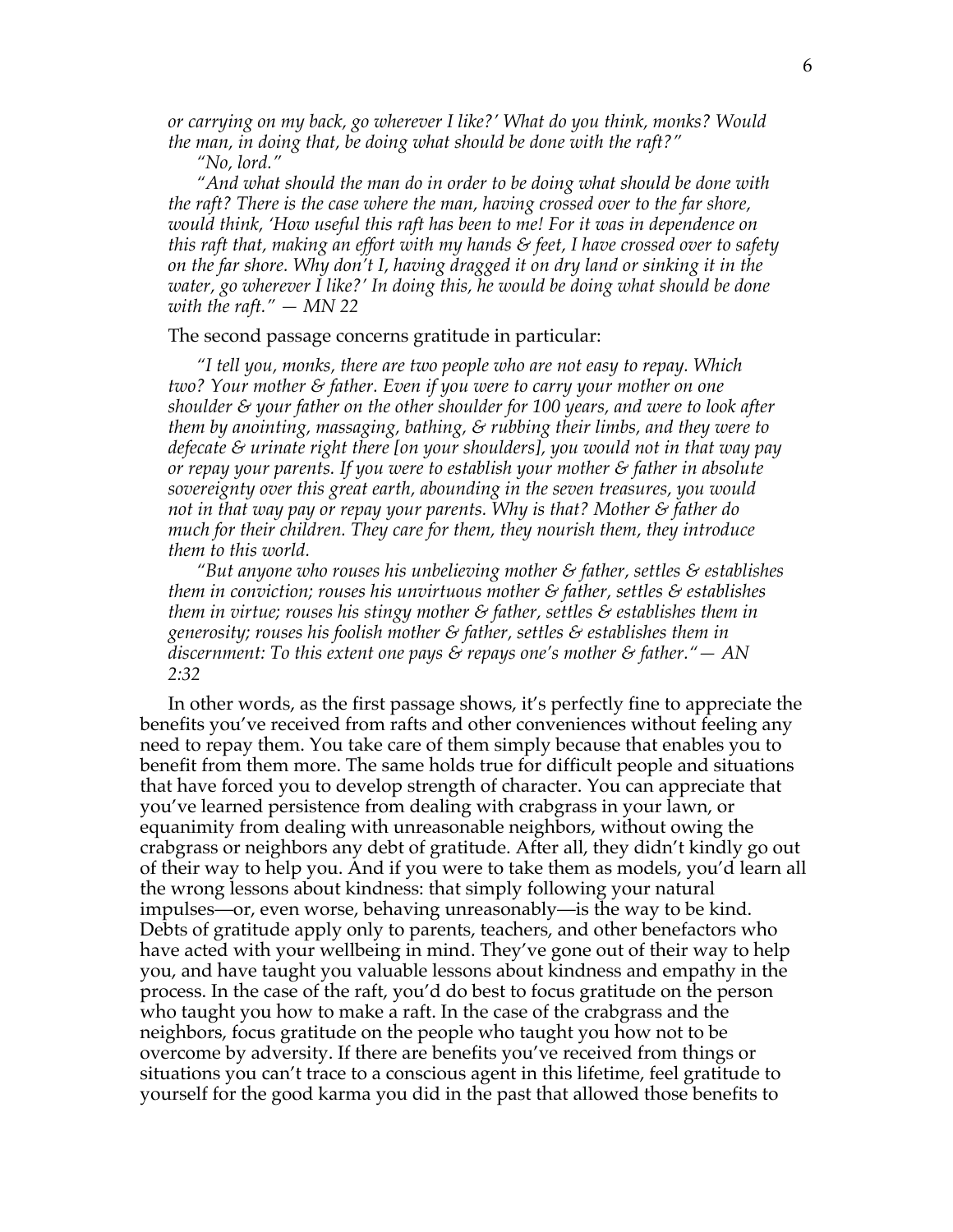appear. And be grateful for the good karma that allows you to receive and benefit from other people's help in the first place. If you had no good to your credit, they wouldn't be able to reach you.

As the Buddha's second passage shows, the debt you owe to your benefactors needn't be tit for tat, and shouldn't be directed solely to them. Now, the debt you owe your parents for giving birth to you and enabling you to live is immense. In some passages the Buddha recommends expressing gratitude for their compassion with personal services.

*Mother & father, compassionate to their family, are called Brahma, first teachers, those worthy of gifts from their children. So the wise should pay them homage, honor with food & drink clothing & bedding anointing & bathing & washing their feet. Performing these services to their parents, the wise are praised right here*

*and after death rejoice in heaven. — Iti 106*

However, AN 2:32 shows that the only true way to repay your parents is to strengthen them in four qualities: conviction, virtue, generosity, and discernment. To do so, of course, you have to develop these qualities in yourself, as well as learning how to employ great tact in being an example to your parents. As it happens, these four qualities are also those of an admirable friend (AN 8:54), which means that in repaying your parents in this way you become the sort of person who'd be an admirable friend to others as well. You become a person of integrity, who—as the Buddha points out—has learned from gratitude how to be harmless in all your dealings and to give help with an empathetic heart: respectfully, in a timely way, and with the sense that something good will come of it (MN 110; AN 5:148). In this way, you repay your parents' goodness many times over by allowing its influence to spread beyond the small circle of the family into the world at large. In so doing, you enlarge the circle of their goodness as well.

This principle also applies to your teachers, as the Buddha told his disciples:

*"So this is what you think of me: 'The Blessed One, sympathetic, seeking our well-being, teaches the Dhamma out of sympathy.' Then you should train yourselves—harmoniously, cordially, and without dispute—in the qualities I have pointed out, having known them directly: the four frames of reference, the*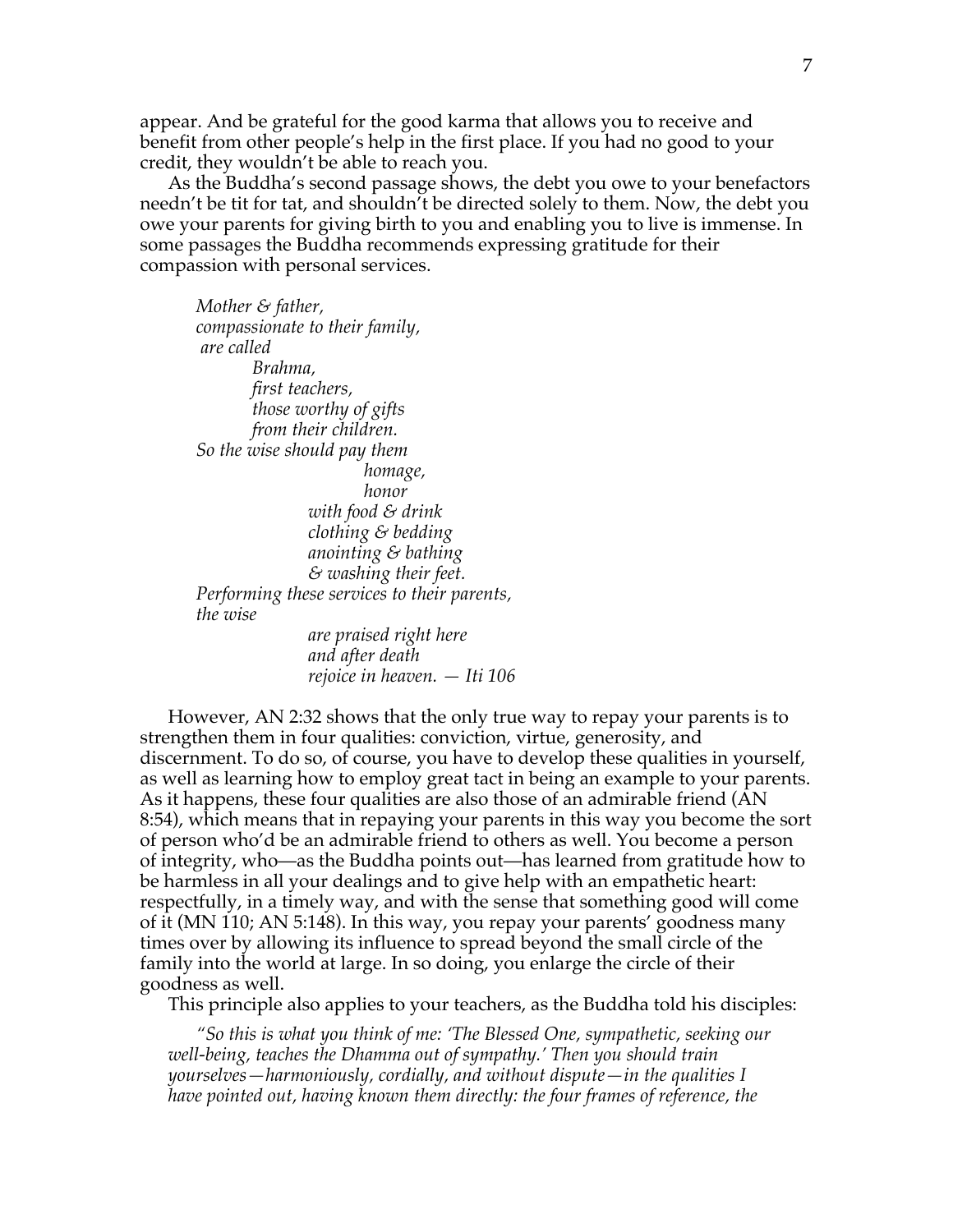*four right exertions, the four bases of power, the five faculties, the five strengths, the seven factors of Awakening, the noble eightfold path." — MN 103*

In other words, the way to repay a teacher's compassion and sympathy in teaching you is to apply yourself to learning your lessons well. Only then can you spread the good influence of those lessons to others.

As for the debts you owe yourself for your past good karma, the best way to repay them is to use your benefits as opportunities to create further good karma, and not simply enjoy the pleasure they offer. Here again it's important to remember the hardships that can be involved in acting skillfully, and to honor your past skillful intentions by not allowing them to go to waste in the present. For example, as Ajaan Lee once said, it's not easy to attain a human mouth, so bow down to your mouth every day. In other words, respect your ability to communicate, and use it to say only what's timely, beneficial, and true.

These are some of the lessons about kindness and empathy that well-focused gratitude can teach—lessons that teach you how to deal maturely and responsibly in the give and take of social life. Small wonder, then, that the Buddha cited gratitude as *the* quality defining what it means to be civilized (AN 2:31).

But well-focused gratitude can also teach lessons that apply further to the training of the mind.

First are the lessons touching on the nature of human action itself. The sense that you've benefited from another person's action underscores the point that action does give results; the importance you give to the other person's motives in helping you underscores the point that the quality of the action lies in the intention behind it; and the sense that the other person went out of his or her way to help you underscores the sense that action isn't totally determined: You feel indebted to the people who helped you because you sense how easily they might have denied that help, and how difficult your life might have been if that's what they had chosen to do. Your parents, for instance, didn't *have* to raise you, or arrange for someone else to raise you; they could have aborted you or left you to die. So the fact that you're alive to read this means that somebody chose, again and again, to help you when you were helpless. Sensing that element of choice is what creates your sense of debt.

All three of these points—the efficacy of action, the importance of intention, and the existence of choice—were distinctive elements in the Buddha's teaching on action. And the emotional resonance that gratitude and empathy give to these points may be the reason why, when the Buddha introduced the basic outline of this teaching, he cited topics connected with these emotions: the value of giving, and the debt owed to one's parents (MN 117). He couldn't offer his listeners proof for his three points—that would come only with their experience of Awakening—but by showing how his teaching on action allowed for generosity to be a meaningful action, and gratitude a meaningful emotion, he offered his listeners an emotionally satisfying reason for accepting his words.

Gratitude also gives practice in developing qualities needed in meditation. As the Buddha noted, the practice of concentration centers on the power of perception. Training in gratitude shows how powerful perception can be, for it requires developing a particular set of perceptions about life and the world. If you perceive help as demeaning, then gratitude itself feels demeaning; but if you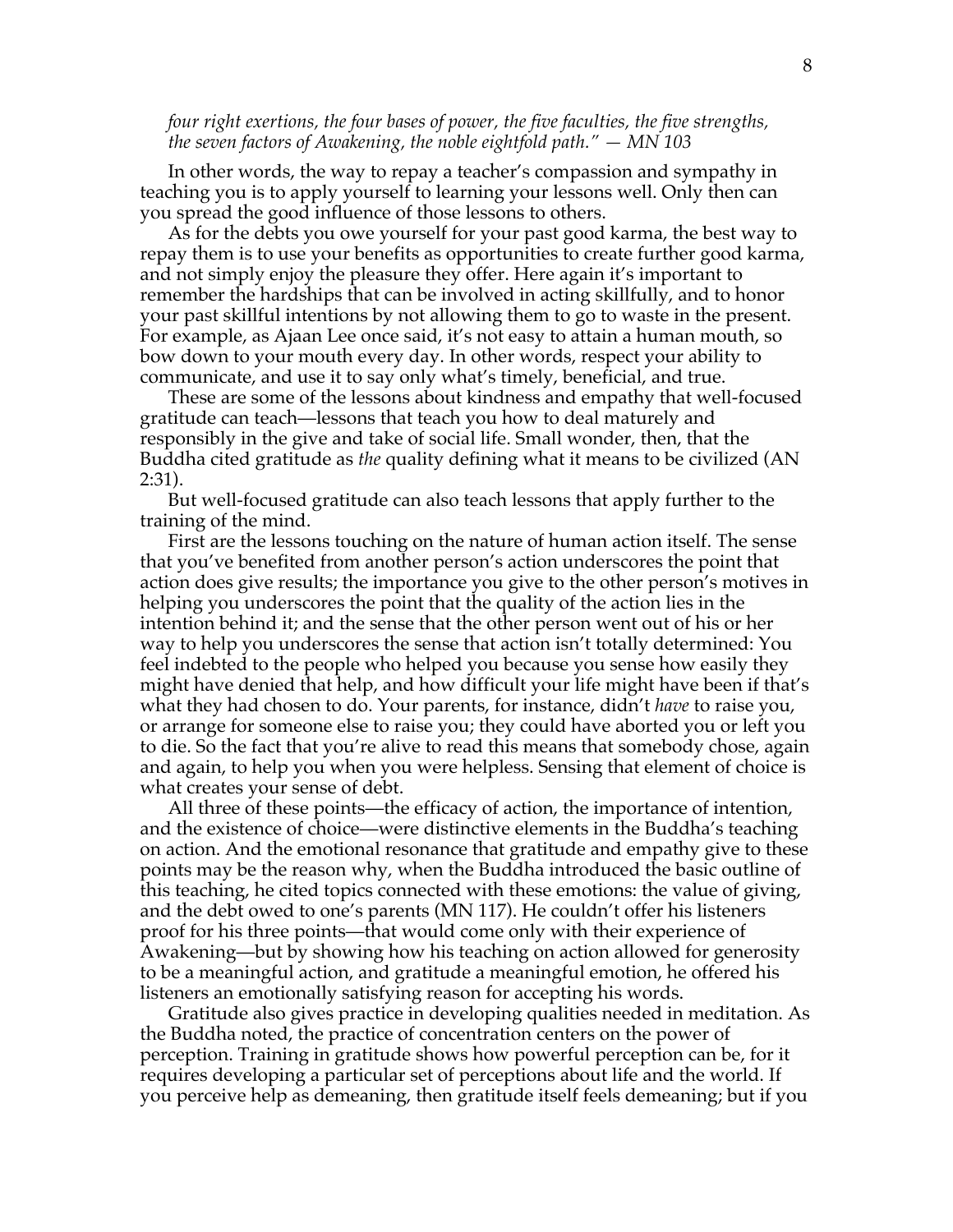perceive help as an expression of trust—the other person wouldn't want to help you unless he or she felt you would use the help well—then gratitude feels ennobling, an aid to self-esteem. Similarly, if you perceive life as a competition, it's hard to trust the motives of those who help you, and you resent the need to repay their help as a gratuitous burden. If, however, you perceive that the goodness in life is the result of cooperation, then the give and take of kindness and gratitude become a much more pleasant exchange.

Similarly, gratitude requires mindfulness, in the Buddha's original sense of the word as keeping something in mind. In fact, the connection between these two qualities extends to language itself. In Pali, the word for gratitude *kataññu*—literally means to have a sense of what was done. In SN 48:10, the Buddha defines mindfulness as "remembering & able to call to mind even things that were done & said long ago." Our parents' instructions to us when we were children—to remember the kindnesses of others—are among our first lessons in mindfulness. As we develop our sense of gratitude, we get practice in strengthening this quality of mind.

However, not all the lessons taught by gratitude and empathy are of a heartwarming sort. Instead, they give rise to a sense of *samvega*—which can be translated as dismay or even terror—over how risky and precarious the goodness of the world can be. To begin with, there's the fact that you can't choose beforehand whose kindness you'll be indebted to. There's no telling what kind of parents you'll get. As the Buddha rightly notes, some parents are stingy, immoral, and foolish. Not only are they abusive to their children, but they also might not be content or even pleased with the type of repayment the Buddha says is best for them. They may demand an unreasonable level of repayment, involving actions that are downright harmful for you, themselves, and others. And yet this doesn't cancel the debt you owe them for the simple fact that they've enabled you to live.

You've probably heard of the passage in which the Buddha says,

*"A being who has not been your mother at one time in the past is not easy to find…. A being who has not been your father … your brother…. your sister…. your son…. your daughter at one time in the past is not easy to find. Why is that? From an inconceivable beginning comes transmigration."* 

When you think about how difficult each of these relationships can be, it's no surprise that the Buddha didn't say this to make you feel warmhearted to all the beings you meet. He said it to induce *samvega:*

*"Long have you thus experienced stress, experienced pain, experienced loss, swelling the cemeteries—enough to become disenchanted with all fabricated things, enough to become dispassionate, enough to be released." — SN 15:14-19*

Even the debts of gratitude you owe to yourself for the good actions you've done are enough to induce a sense of dis-ease. You know that not all your past intentions have been skillful, and yet these are the things that will shape the conditions of your life now and into the future. You're in a precarious position enough to make you want to find a way out even of the network of kindness and gratitude that sustains whatever goodness there is in the world.

This desire grows even stronger when you allow your empathy to spread to those who have had to make unwilling sacrifices to keep you alive. Every day,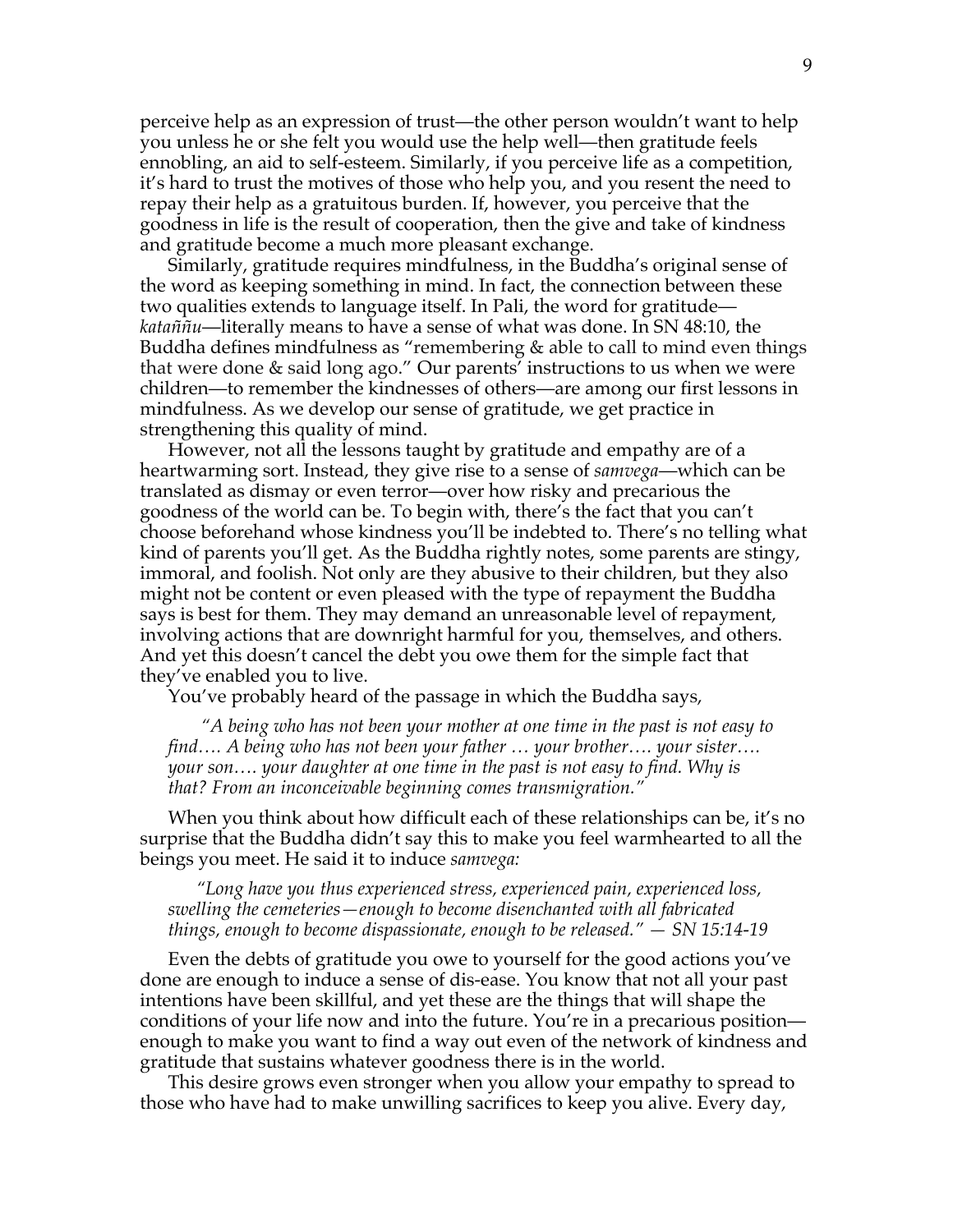the Buddha advised, you should reflect on the fact that life depends on the requisites of food, clothing, shelter, and medicine. Many are the beings who have had to die and suffer other hardships because of your need for these things. Contrary to the song that concludes Mahler's Fourth Symphony, lambs don't gleefully jump into the stewpot to feed you. And even if—when you're in the fortunate position to be able to decide what kind of food you eat—you adhere to a vegetarian diet, you still owe an enormous debt to the farmers and workers who have had to slave under harsh conditions to provide the requisites you need.

The sense of indebtedness that these reflections induce goes far beyond gratitude, and is certainly not pleasant to think about. This may be why so many people try to deny that they owe anyone a debt of gratitude at all. Or why those who *do* encourage the contemplation of gratitude as a source of happiness tend to reduce it to a generic sense of appreciation and contentment—in the words of one writer, "wanting what you have," "knowing that you have, and are, enough"—devoid of any sense of debt. Gratitude of this sort tends to focus on things, because gratitude to things is so much easier than gratitude to benefactors. Things don't make demands. They don't suffer, and they don't mix their kindness with abuse.

Yet there's no getting around the fact that our very lives depend on the kindness and hardships of others, and that we can't get out of the resulting debts by callously denying them or blithely wishing them away. If we don't repay them now, we'll have to repay them—sometimes at high interest—later, for even death doesn't erase our debts or free us from coming back to incur more.

So to avoid these entanglements, we need another way out—a way the Buddha found through training his mind to reach a happiness that no longer needs to depend on the kindness and sacrifices of others. And although this happiness provides an escape, it isn't escapist. It settles your debts in a responsible and generous way.

This is because unconditional happiness allows you to abandon the cravings and attachments through which you repeatedly take on the identity of a being. To identify yourself as a being means having to find food—both physical and mental—to keep that identity going. This is why, when you're a being, you need to depend on a network of kindness, gratitude, and sacrifice. But when you can abandon the need for that identity, the mind no longer has to feed. It's no longer a burden to anyone. As for the body, as long as you're still alive, those who provide for its needs reap merit many times over for the gifts they provide. This, in fact, is one of the motivations for gaining awakening:

*"We will undertake & practice those qualities that make one a contemplative… so that the services of those whose robes, alms-food, lodging, and medicinal requisites we use will bring them great fruit & great reward." — MN 39*

At the same time, the example of your behavior and freedom of mind is a gift to others, in that it shows how they, too, can free themselves from their debts. This is why the Buddha said that only those who have attained full awakening eat the alms food of the country without incurring debt. They've even paid off their debt to the Buddha for having taught the way to release. As he said, the only homage he requested was that people practice the Dhamma in line with the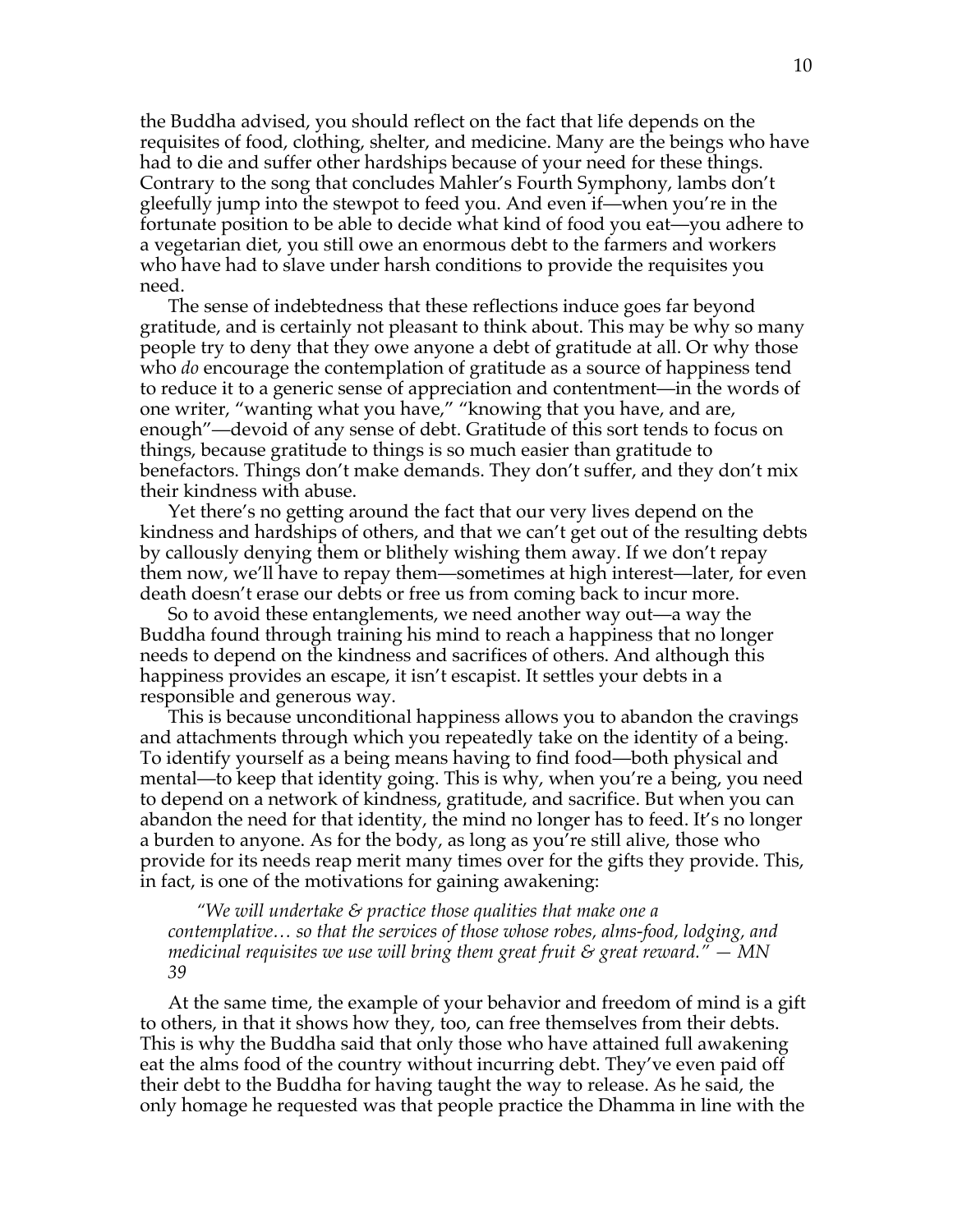Dhamma—i.e., to develop the disenchantment and dispassion that lead to release (DN 16; SN 22:39-42)—so that the world will not be empty of awakened people. In this way, attaining full release is not a selfish act; instead, it's the highest expression of kindness and gratitude.

Of course, it's a rare person who will take this route to freedom, but that doesn't lessen its value or relevance. As with gratitude and benefaction, it's an opportunity to become rare and distinctive that's open to anyone with the discernment to appreciate it and the determination to become truly kind and debt-free.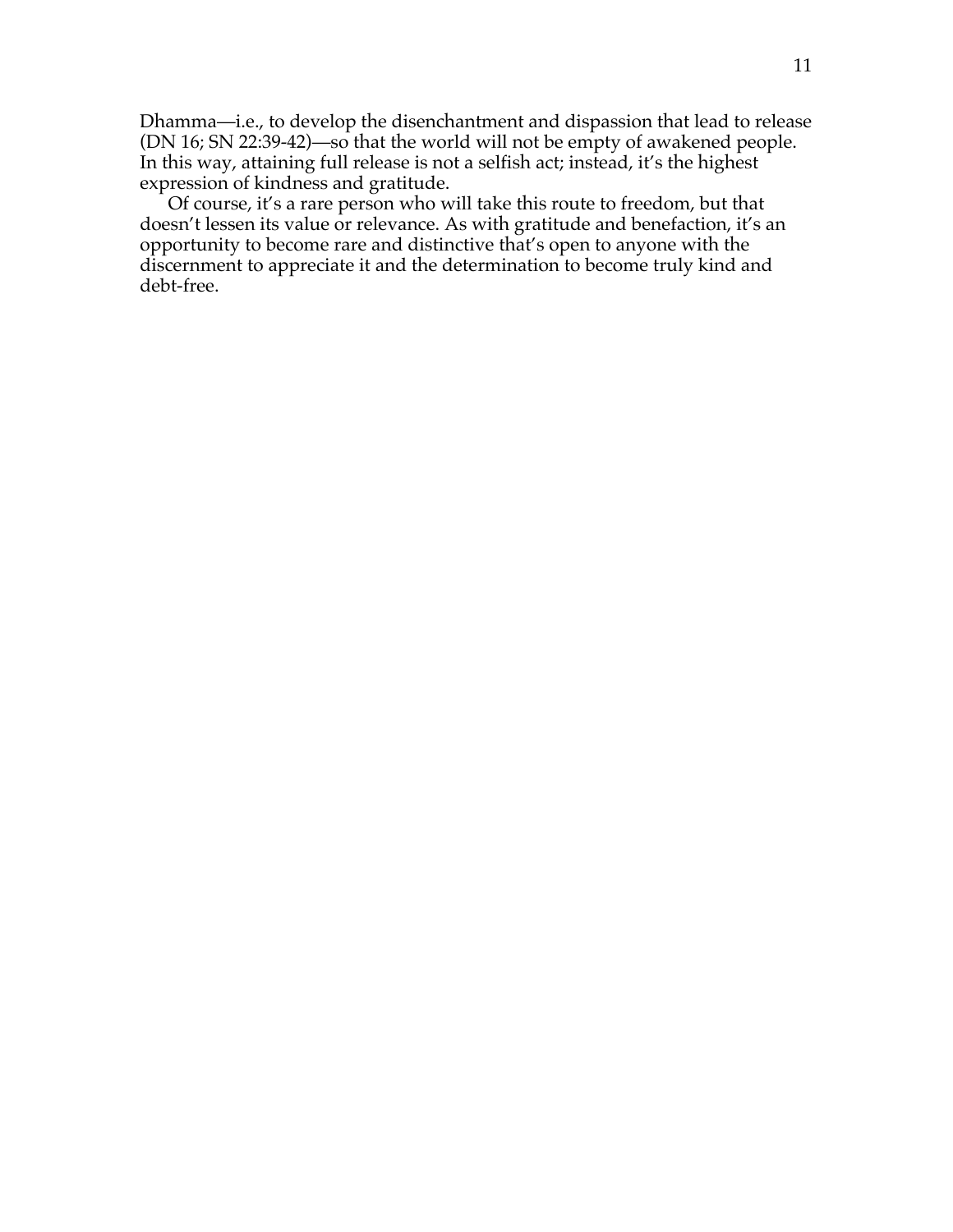### *No Strings Attached*

#### THE BUDDHA'S CULTURE OF GENEROSITY

"How can I ever repay you for your teaching?"

Good meditation teachers often hear this question from their students, and the best answer I know for it is one that my teacher, Ajaan Fuang, gave every time:

"By being intent on practicing."

Each time he gave this answer, I was struck by how noble and gracious it was. And it wasn't just a formality. He never tried to find opportunities to pressure his students for donations. Even when our monastery was poor, he never acted poor, never tried to take advantage of their gratitude and trust. This was a refreshing change from some of my previous experiences with run-of-themill village and city monks who were quick to drop hints about their need for donations from even stray or casual visitors.

Eventually I learned that Ajaan Fuang's behavior is common throughout the Forest Tradition. It's based on a passage in the Pali Canon where the Buddha on his deathbed states that the highest homage to him is not material homage, but the homage of practicing the Dhamma in accordance with the Dhamma. In other words, the best way to repay a teacher is to take the Dhamma to heart and to practice it in a way that fulfills his or her compassionate purpose in teaching it. I was proud to be part of a tradition where the inner wealth of this noble idea was actually lived—where, as Ajaan Fuang often put it, we weren't reduced to hirelings, and the act of teaching the Dhamma was purely a gift.

So I was saddened when, on my return to America, I had my first encounters with the *dana* talk: the talk on giving and generosity that often comes at the end of a retreat. The context of the talk—and often the content—makes clear that it's not a disinterested exercise. It's aimed at generating gifts for the teacher or the organization sponsoring the retreat, and it places the burden of responsibility on the retreatants to ensure that future retreats can occur. The language of the talk is often smooth and encouraging, but when contrasted with Ajaan Fuang's answer, I found the sheer fact of the talk ill-mannered and demeaning. If the organizers and teachers really trusted the retreatants' good-heartedness, they wouldn't be giving the talk at all. To make matters worse, the typical dana talk—along with its companion, the meditation-center fundraising letter—often cites the example of how monks and nuns are supported in Asia as justification for how dana is treated here in the West. But they're taking as their example the worst of the monks, and not the best.

I understand the reasoning behind the talk. Lay teachers here aspire to the ideal of teaching for free, but they still need to eat. And, unlike the monastics of Asia, they don't have a long-standing tradition of dana to fall back on. So the dana talk was devised as a means for establishing a culture of dana in a Western context. But as so often is the case when new customs are devised for Western Buddhism, the question is whether the dana talk skillfully translates Buddhist principles into the Western context or seriously distorts them. The best way to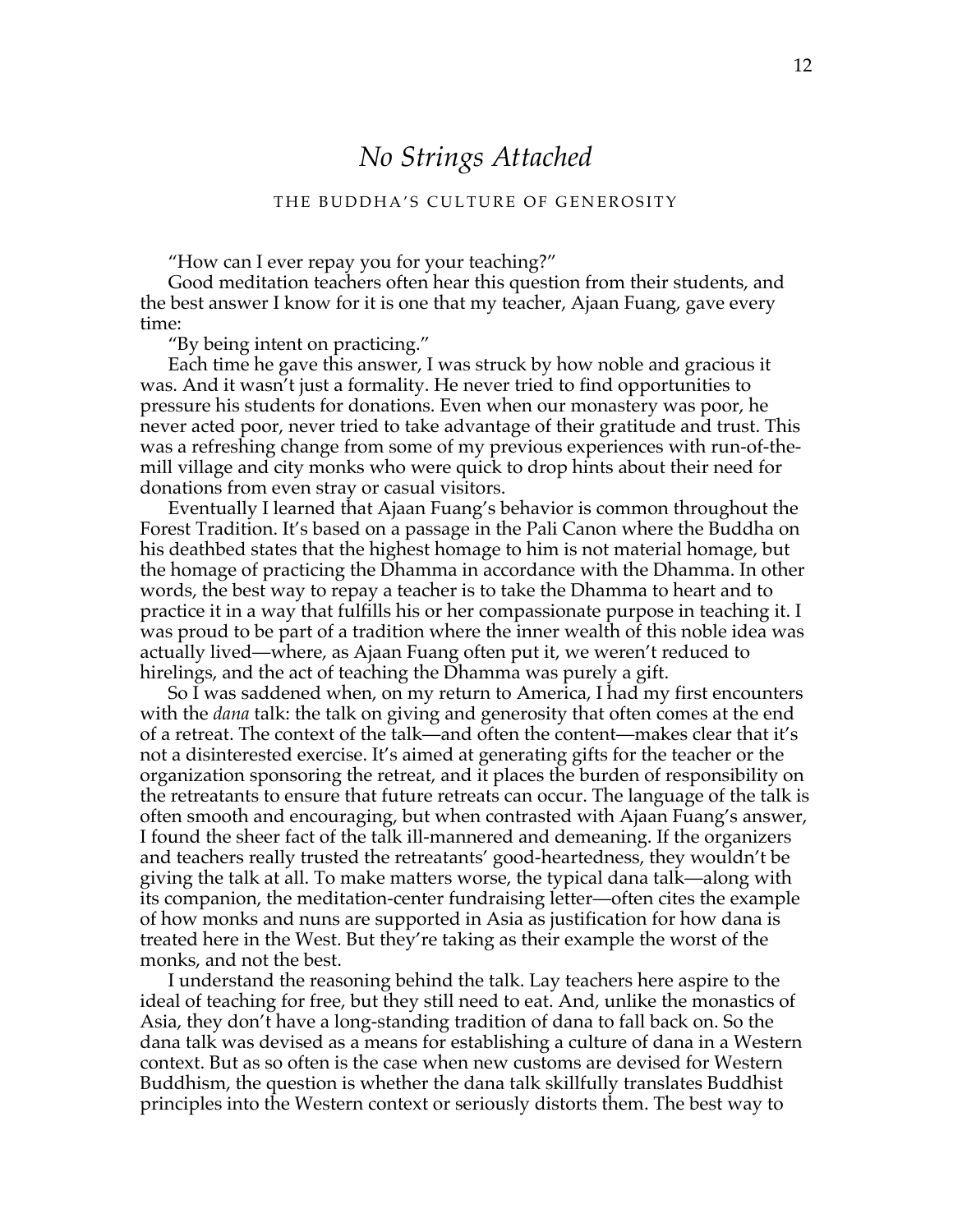answer this question is to take a close look at those principles in their original context.

It's well known that dana lies at the beginning of Buddhist practice. Dana, quite literally, has kept the Dhamma alive. If it weren't for the Indian tradition of giving to mendicants, the Buddha would never have had the opportunity to explore and find the path to Awakening. The monastic Sangha wouldn't have had the time and opportunity to follow his way. Dana is the first teaching in the graduated discourse: the list of topics the Buddha used to lead listeners step-bystep to an appreciation of the four noble truths, and often from there to their own first taste of Awakening. When stating the basic principles of karma, he would begin with the statement, "There is what is given."

What's less well known is that in making this statement, the Buddha was not dealing in obvious truths or generic platitudes, for the topic of giving was actually controversial in his time. For centuries, the brahmans of India had been extolling the virtue of giving—as long as the gifts were given to them. Not only that, gifts to brahmans were obligatory. People of other castes, if they didn't concede to the brahmans' demands for gifts, were neglecting their most essential social duty. By ignoring their duties in the present life, such people and their relatives would suffer hardship both now and after death.

As might be expected, this attitude produced a backlash. Several of the *samana,* or contemplative, movements of the Buddha's time countered the brahmans' claims by asserting that there was no virtue in giving at all. Their arguments fell into two camps. One camp claimed that giving carried no virtue because there was no afterlife. A person was nothing more than physical elements that, at death, returned to their respective spheres. That was it. Giving thus provided no long-term results. The other camp stated that there was no such thing as giving, for everything in the universe has been determined by fate. If a donor gives something to another person, it's not really a gift, for the donor has no choice or free will in the matter. Fate was simply working itself out.

So when the Buddha, in his introduction to the teaching on karma, began by saying that there is what is given, he was repudiating both camps. Giving *does* give results both now and on into the future, and it *is* the result of the donor's free choice. However, in contrast to the brahmans, the Buddha took the principle of freedom one step further. When asked where a gift should be given, he stated simply, "Wherever the mind feels inspired." In other words—aside from repaying one's debt to one's parents—he imposed no obligation to give. This means that the choice to give is an act of true freedom, and thus the perfect place to start the path to total release.

This is why the Buddha adopted dana as the context for practicing and teaching the Dhamma. But—to maintain the twin principles of freedom and fruitfulness in giving—he created a culture of dana that embodied particularly Buddhist ideals. To begin with, he defined dana not simply as material gifts. The practice of the precepts, he said, was also a type of dana—the gift of universal safety, protecting all beings from the harm of one's unskillful actions—as was the act of teaching the Dhamma. This meant that lavish giving was not just the prerogative of the rich. Secondly, he formulated a code of conduct to produce an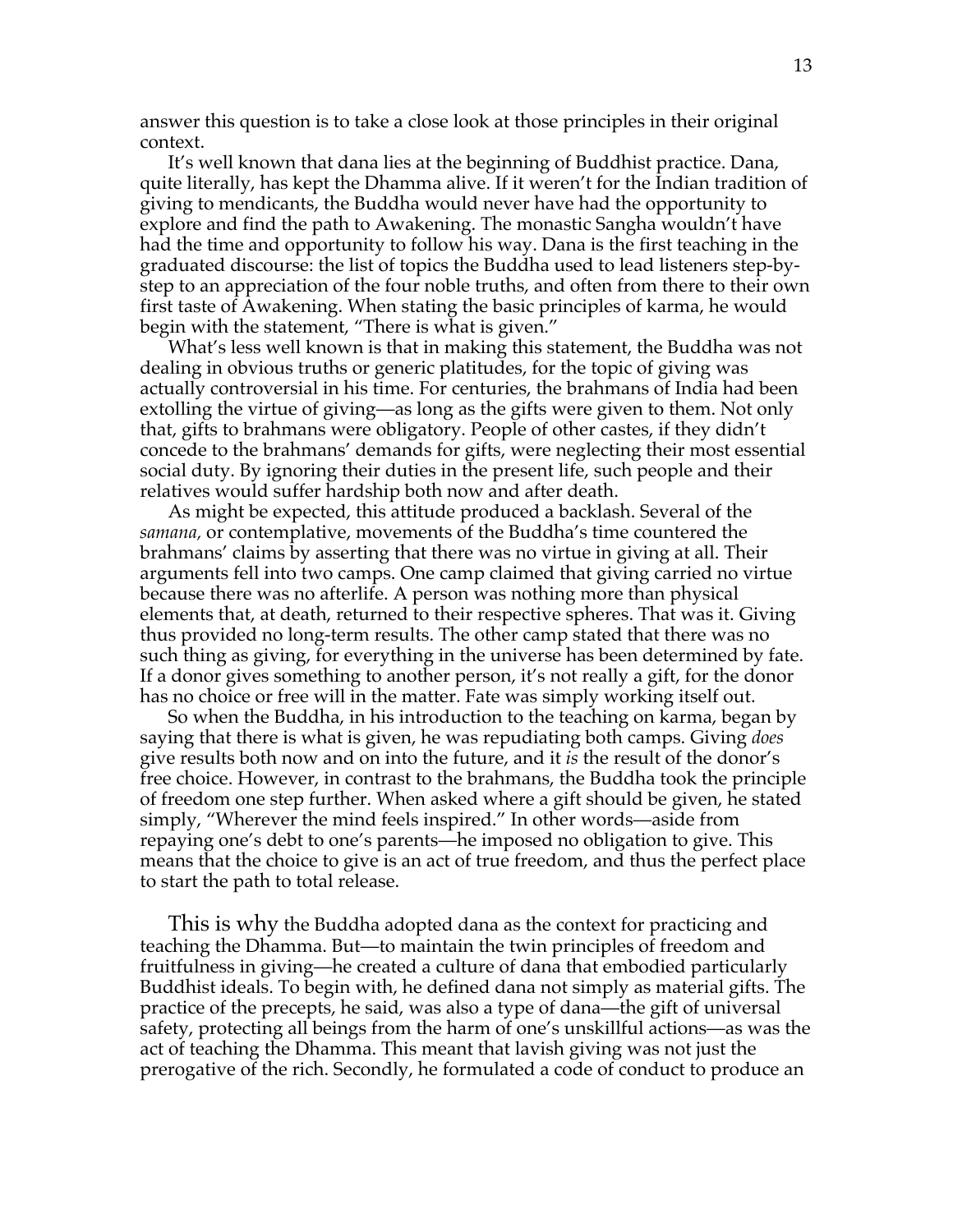attitude toward giving that would benefit both the donors and the recipients, keeping the practice of giving both fruitful and free.

We tend not to associate codes of conduct with the word "freedom," but that's because we forget that freedom, too, needs protection, especially from the attitude that wants to be free in its choices but feels insecure when others are free in theirs. The Buddha's codes of conduct are voluntary—he never coerced anyone into practicing his teachings—but once they are adopted, they require the cooperation of both sides to keep them effective and strong.

These codes are best understood in terms of the six factors that the Buddha said exemplified the ideal gift:

*"The donor, before giving, is glad; while giving, his/her mind is inspired; and after giving, is gratified. These are the three factors of the donor….*

*"The recipients are free of passion or are practicing for the subduing of passion; free of aversion or practicing for the subduing of aversion; and free of delusion or practicing for the subduing of delusion. These are the three factors of the recipients." —AN 6:37* 

Although this passage seems to suggest that each side is responsible only for the factors on its side, the Buddha's larger etiquette for generosity shows that the responsibility for all six factors—and in particular, the three factors of the donor—is shared. And this shared responsibility flourishes best in an atmosphere of mutual trust.

For the donors, this means that if they want to feel glad, inspired, and gratified at their gift, they should not see the gift as payment for personal services rendered by individual monks or nuns. That would turn the gift into wages, and deprive it of its emotional power. Instead, they'd be wise to look for trustworthy recipients: people who are training—or have trained—their minds to be cleaned and undefiled. They should also give their gift in a respectful way so that the act of giving will reinforce the gladness that inspired it, and will inspire the recipient to value their gift.

The responsibilities of the recipients, however, are even more stringent. To ensure that the donor feels glad before giving, monks and nuns are forbidden from pressuring the donor in any way. Except when ill or in situations where the donor has invited them to ask, they cannot ask for anything beyond the barest emergency necessities. They are not even allowed to give hints about what they'd like to receive. When asked where a prospective gift should be given, they are told to follow the Buddha's example and say, "Give wherever your gift would be used, or would be well-cared for, or would last long, or wherever your mind feels inspired." This conveys a sense of trust in the donor's discernment which in itself is a gift that gladdens the donor's mind.

To ensure that a donor feels inspired while giving a gift, the monks and nuns are enjoined to receive gifts attentively and with an attitude of respect. To ensure that the donor feels gratified afterward, they should live frugally, care for the gift, and make sure it is used in an appropriate way. In other words, they should show that the donor's trust in them is well placed. And of course they must work on subduing their greed, anger, and delusion. In fact, this is a primary motivation for trying to attain arahantship: so that the gifts given to one will bear the donors great fruit.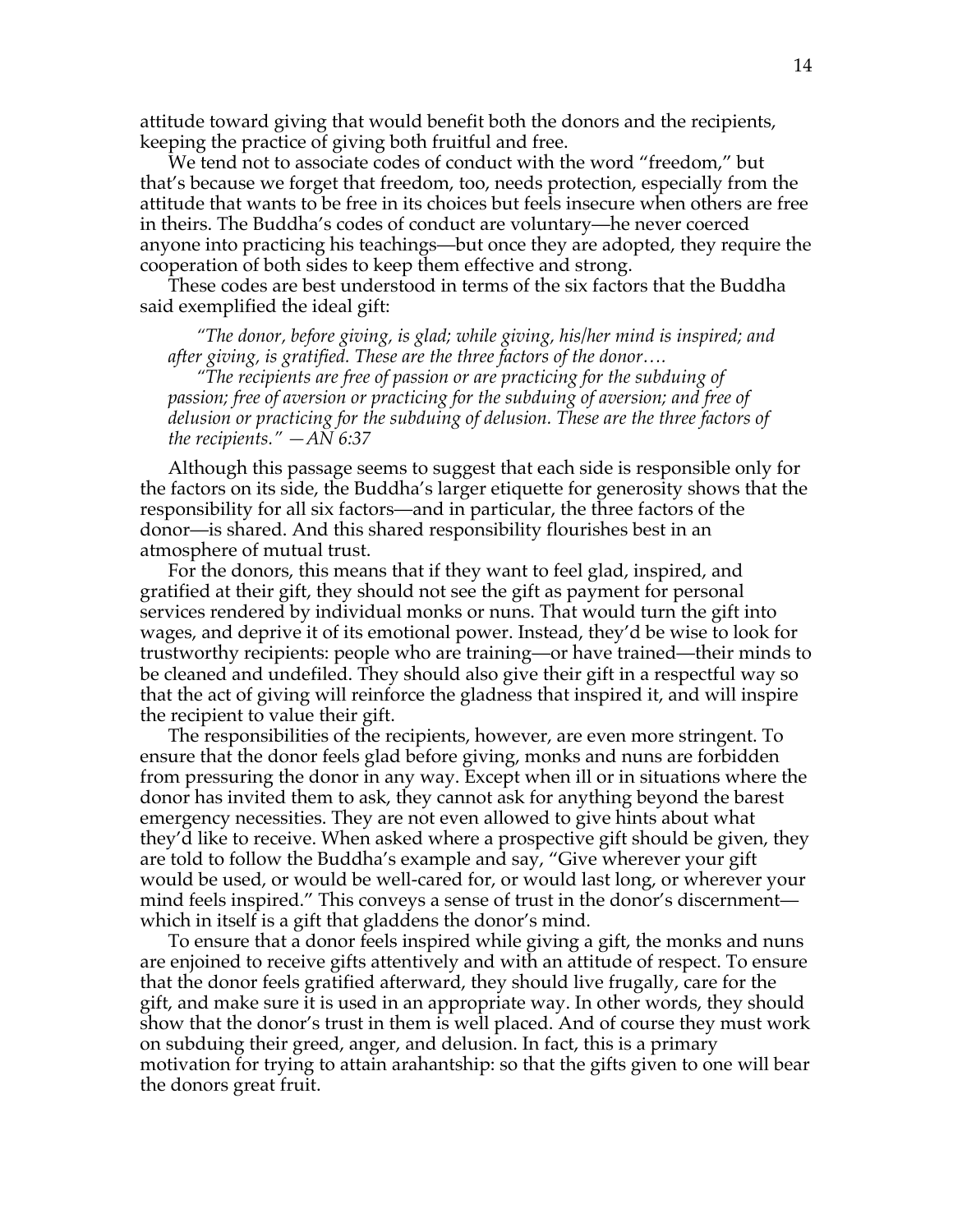By sharing these responsibilities in an atmosphere of trust, both sides protect the freedom of the donor. They also foster the conditions that will enable not only the practice of generosity but also the entire practice of Dhamma to flourish and grow.

The principles of freedom and fruitfulness also govern the code the Buddha formulated specifically for protecting the gift of Dhamma. Here again, the responsibilities are shared. To ensure that the teacher is glad, inspired, and gratified in teaching, the listeners are advised to listen with respect, to try to understand the teaching, and—once they're convinced that it's genuinely wise to sincerely put it into practice so as to gain the desired results. Like a monk or nun receiving a material gift, the recipient of the gift of Dhamma has the simple responsibility of treating the gift well.

The teacher, meanwhile, must make sure not to regard the act of teaching as a repayment of a debt. After all, monks and nuns repay their debt to their lay donors by trying to rid their minds of greed, aversion, and delusion. They are in no way obligated to teach, which means that the act of teaching is a gift free and clear. In addition, the Buddha insisted that the Dhamma be taught without expectation of material reward. When he was once offered a "teacher's fee" for his teaching, he refused to accept it and told the donor to throw it away. He also established the precedent that when a monastic teaches the rewards of generosity, the teaching is given after a gift has been given, not before, so that the stain of hinting won't sully what's said.

All of these principles assume a high level of nobility and restraint on both sides of the equation, which is why people tried to find ways around them even while the Buddha was alive. The origin stories to the monastic discipline—the tales portraying the misbehavior that led the Buddha to formulate rules for the monks and nuns—often tell of monastics whose gift of Dhamma came with strings attached, and of lay people who gladly pulled those strings to get what they wanted out of the monastics: personal favors served with an ingratiating smile. The Buddha's steady persistence in formulating rules to cut these strings shows how determined he was that the principle of Dhamma as a genuinely free gift not be an idle ideal. He wanted it to influence the way people actually behaved.

He never gave an extended explanation of why the act of teaching should always be a gift, but he did state in general terms that when his code of conduct became corrupt over time, that would corrupt the Dhamma as well. And in the case of the etiquette of generosity, this principle has been borne out frequently throughout Buddhist history.

A primary example is recorded in the Apadanas, which scholars believe were added to the Canon after King Asoka's time. The Apadanas discuss the rewards of giving in a way that shows how eager the monks composing them were to receive lavish gifts. They promise that even a small gift will bear fruit as guaranteed arahantship many eons in the future, and that the path from now to then will always be filled with pleasure and prestige. Attainments of special distinction, though, require special donations. Some of these donations bear a symbolic resemblance to the desired distinction—a gift of lighted lamps, for instance, presages clairvoyance—but the preferred gift of distinction was a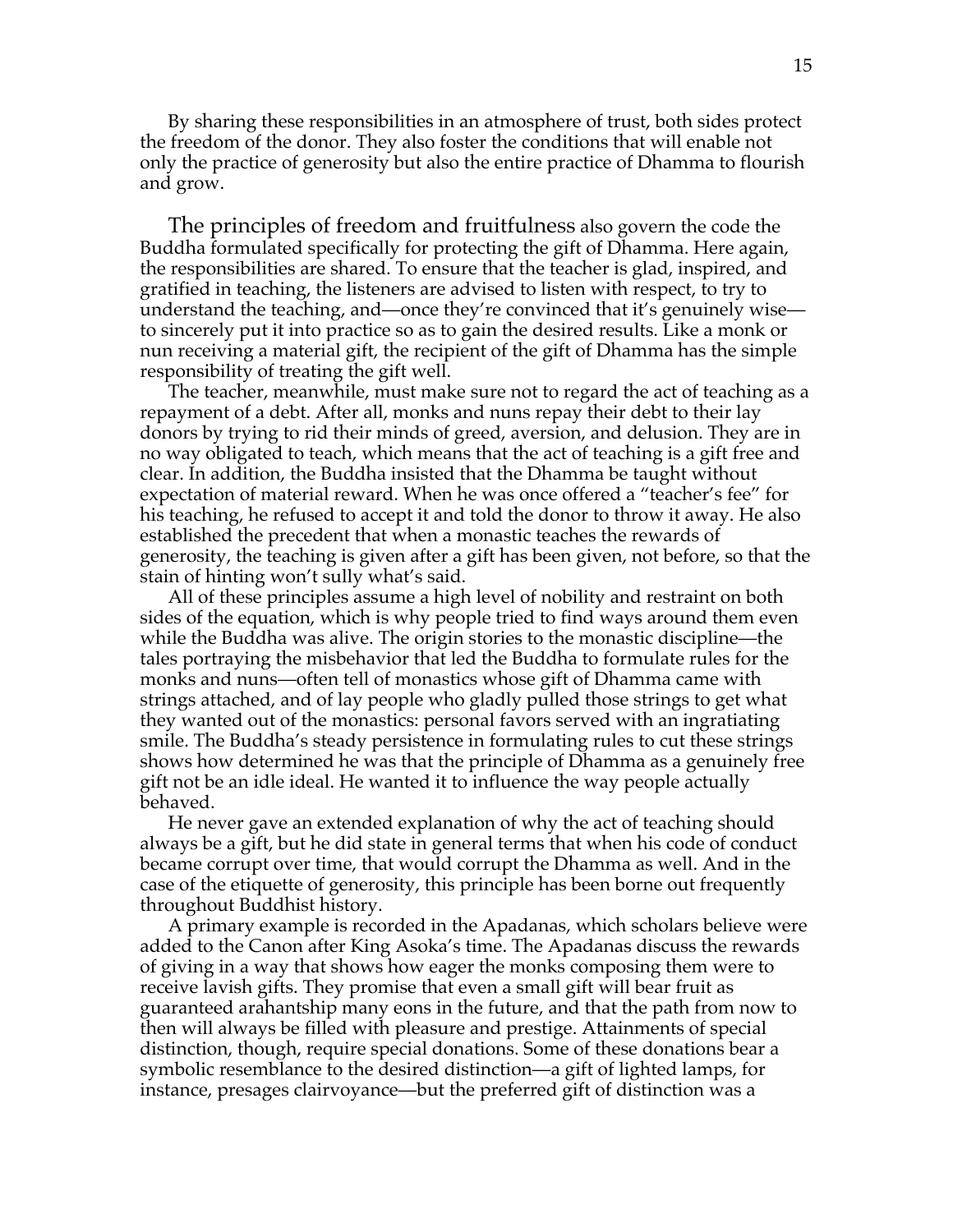week's worth of lavish meals for an entire monastery, or at least for the monks who teach.

It's obvious that the monks who composed the Apadanas were giving free rein to their greed, and were eager to tell their listeners what their listeners wanted to hear. The fact that these texts were recorded for posterity shows that the listeners, in fact, were pleased. Thus the teachers and their students, acting in collusion, skewed the culture of dana in the direction of their defilements. In so doing they distorted the Dhamma as well. If gift-giving guarantees Awakening, it supplants the noble eightfold path with the one-fold path of the gift. If the road to Awakening is always prestigious and joyful, the concept of right effort disappears. Yet once these ideas were introduced into the Buddhist tradition, they gained the stamp of authority and have affected Buddhist practice ever since. Throughout Buddhist Asia, people tend to give gifts with an eye to their symbolic promise of future reward; and the list of gifts extolled in the Apadanas reads like a catalog of the gifts placed on altars throughout Buddhist Asia even today.

Which goes to show that once the culture of dana gets distorted, it can distort the practice of Dhamma as a whole for many centuries. So if we're serious about bringing the culture of dana to the West, we should be very careful to ensure that our efforts honor the principles that make dana a genuinely Buddhist practice. This means no longer using the tactics of modern fundraising to encourage generosity among retreatants or Buddhists in general. It also means rethinking the dana talk, for on many counts it fails the test. In pressuring retreatants to give to teachers, it doesn't lead to gladness before giving, and instead sounds like a plea for a tip at the end of a meal. The frequent efforts to pull on the retreatants' heartstrings as a path to their purse strings betray a lack of trust in their thoughtfulness and leave a bad taste. And the entire way dana is handled for teachers doesn't escape the fact that it's payment for services rendered. Whether teachers think about this consciously or not, it pressures them subtly to tell their listeners what they think their listeners want to hear. The Dhamma can't help but suffer as a result.

The ideal solution would be to provide a framework whereby serious Dhamma practitioners could be supported whether or not they taught. That way, the act of teaching would be a genuine gift. In the meantime, though, a step in the direction of a genuine culture of dana would be to declare a moratorium on all dana talks at the end of retreats, and on references to the Buddhist tradition of dana in fundraising appeals, so as to give the word time to recover its dignity.

On retreats, dana could be discussed in a general way, in the context of the many Dhamma talks given on how best to integrate Dhamma practice in daily life. At the end of the retreat, a basket could be left out for donations, with a note that the teacher hasn't been paid to teach the retreat. That's all. No appeals for mercy. No flashcards. Sensitive retreatants will be able to put two and two together, and will feel glad, inspired, and gratified that they were trusted to do the math for themselves.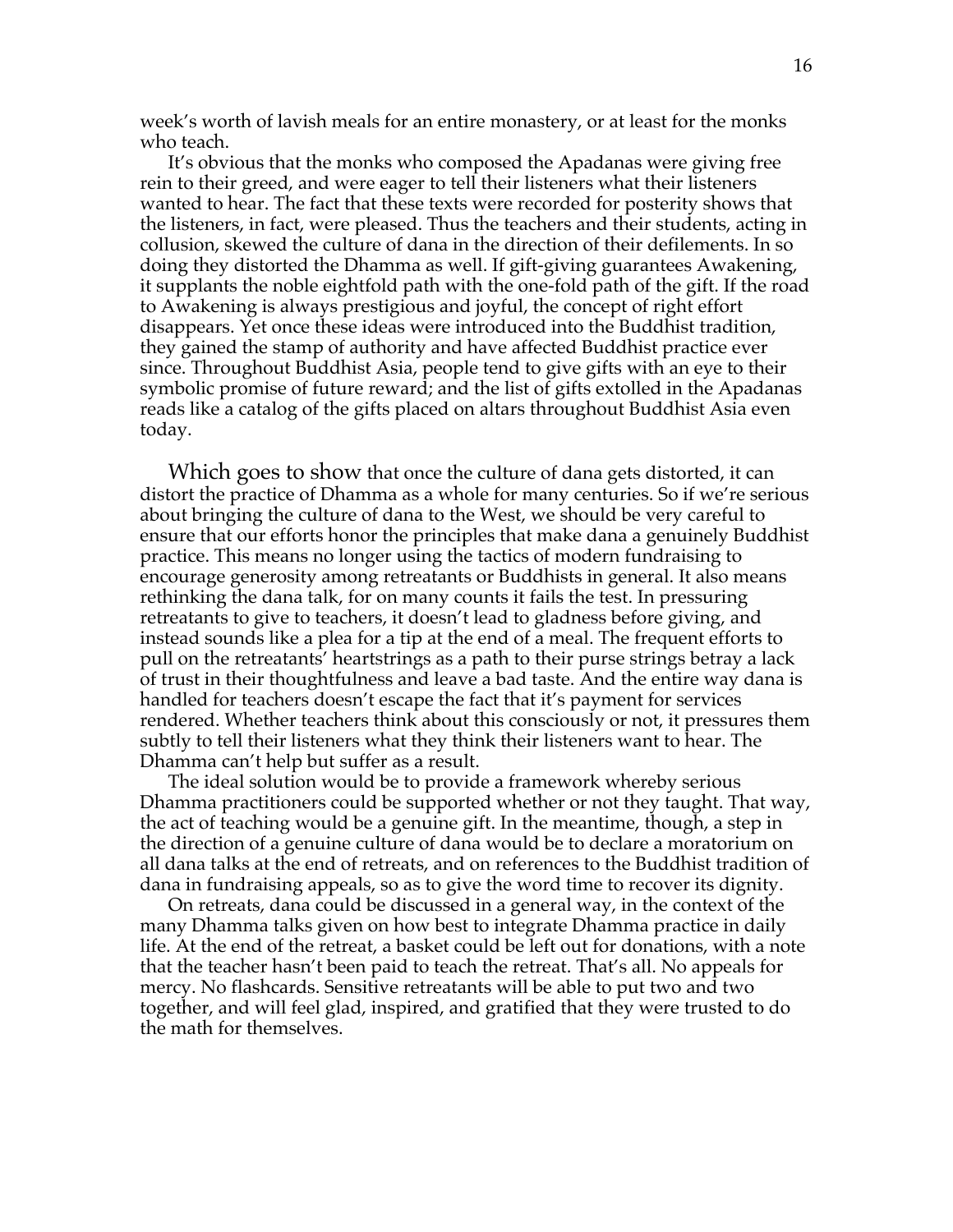### *The Power of Judgment*

When the Buddha told Ananda that the entirety of the practice lies in having an admirable friend, he wasn't saying something warm and reassuring about the compassion of others. He was pointing out three uncomfortable truths—about delusion and trust—that call for clear powers of judgment.

The first truth is that *you can't really trust yourself to see through your delusion on your own.* When you're deluded, you don't *know* you're deluded. You need some trustworthy outside help to point it out to you. This is why, when the Buddha advised the Kalamas to know for themselves, one of the things he told them to know for themselves was how wise people would judge their behavior. When he advised his son, Rahula, to examine his own actions as he would his face in a mirror, he said that if Rahula saw that his actions had caused any harm, he should talk it over with a knowledgeable friend on the path. That way he could learn how to be open with others—and himself—about his mistakes, and at the same time tap into the knowledge that his friend had gained. He wouldn't have to keep reinventing the dharma wheel on his own.

So if you really want to become skillful in your thoughts, words, and deeds, you need a trustworthy friend or teacher to point out your blind spots. And because those spots are blindest around your unskillful habits, the primary duty of a trustworthy friend is to point out your faults—for only when you see your faults can you correct them; only when you correct them are you benefiting from your friend's compassion in pointing them out.

> *Regard him as one who points out treasure, the wise one who seeing your faults rebukes you.*

*Stay with this sort of sage.*

*For the one who stays with a sage of this sort, things get better, not worse. — Dhp 76*

In passing judgment on your faults, an admirable friend is like a trainer. Once, when a horse trainer came to see the Buddha, the Buddha asked him how he trained his horses. The trainer said that some horses responded to gentle training, others to harsh training, others required both harsh and gentle training, but if a horse didn't respond to either type of training, he'd kill the horse to maintain the reputation of his teachers' lineage. Then the trainer asked the Buddha how he trained his students, and the Buddha replied, "In the same way." Some students responded to gentle criticism, others to harsh criticism, others to a mixture of the two, but if a student didn't respond to either type of criticism, he'd kill the student. This shocked the horse trainer, but then the Buddha explained what he meant by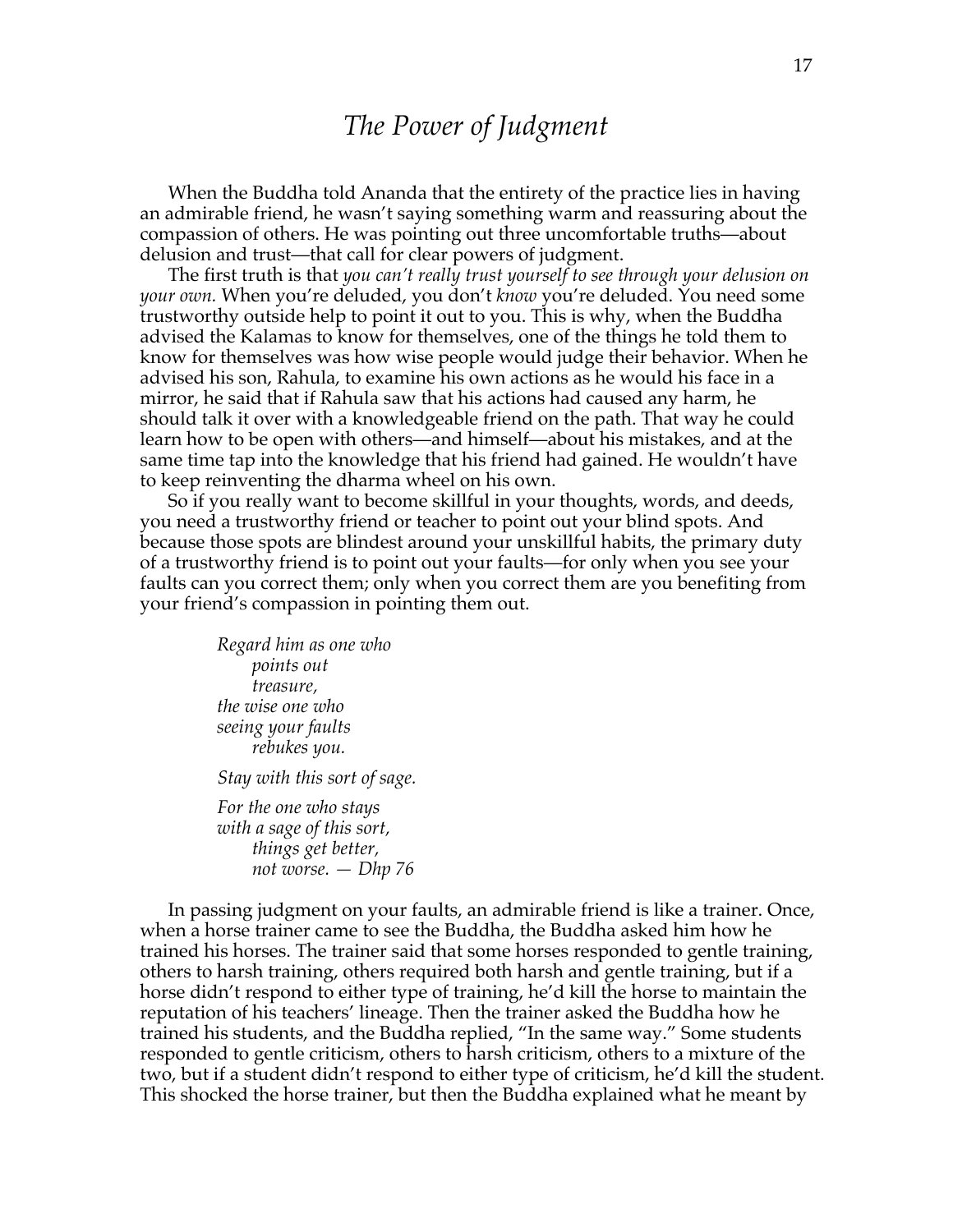"killing": He wouldn't train the student any further, which essentially killed the student's opportunity to grow in the practice.

So the first prerequisite in maintaining an admirable friend is being willing to take criticism, both gentle and harsh. This is why the Buddha told his disciples not to teach for money, for the person paying is the one who determines what's taught, and people rarely pay for the criticism they need to hear. But even if the teacher is teaching for free, you run into the Buddha's second uncomfortable truth: *You can't open your heart to just anyone.* Our powers of judgment really do have power, and because that power can cause long-term help or harm, you have to take care in choosing your friend. Don't fall into the easy trap of being judgmental or non-judgmental—judgmental in trusting your knee-jerk likes or dislikes, non-judgmental in trusting that every dharma teacher would be equally beneficial as a guide. Instead, be judicious in choosing the person whose judgments you're going to take on as your own.

This, of course, sounds like a Catch-22: You need a good teacher to help develop your powers of judgment, but well-developed powers of judgment to recognize who a good teacher might be. And even though there's no foolproof way out of the catch—after all, you can master a foolproof way and still be a fool—there *is* a way if you're willing to learn from experience. And fortunately the Buddha advised on how to develop your powers of judgment so that you know what to look for along the way. In fact, his recommendations for how to choose an admirable friend are a preliminary exercise in discernment: learning how to develop judicious powers of judgment so that you, too, can become an admirable friend, first to yourself and then to the people around you.

The first step in being judicious is understanding what it means to judge in a helpful way. Think, not of a Supreme Court justice sitting on her bench, passing a final verdict of guilt or innocence, but of a piano teacher listening to you play. She's not passing a final verdict on your potential as a pianist. Instead, she's judging a work in progress: listening to your intention for the performance, listening to your execution of that intention, and then deciding whether it works. If it doesn't, she has to figure out if the problem is with the intention or the execution, make helpful suggestions, and then let you try again. She keeps this up until she's satisfied with your performance. The important principle is that she never direct her judgments at you as a person. Instead she has to stay focused on your actions, to keep looking for better ways to raise them to higher and higher standards.

At the same time, you're learning from her how to judge your own playing: thinking more carefully about your intention, listening more carefully to your execution, developing higher standards for what works, and learning to think outside of the box for ways to improve. Most important of all, you're learning to focus your judgment on your performance, and not on yourself. This way when there's less *you* invested in your habits—you're more willing to recognize unskillful habits and to drop them in favor of more skillful ones.

Of course, when you and your teacher are judging your improvement on a particular piece, it's part of a longer process of judging how well the relationship is working. She has to judge, over time, if you're benefiting from her guidance, and so do you. But again, neither of you is judging the worth of the other person. She's simply deciding—based on your progress—whether it's worth her while to continue taking you on as a student. You're judging the extent to which her recommendations are actually helping you perform more effectively. If either of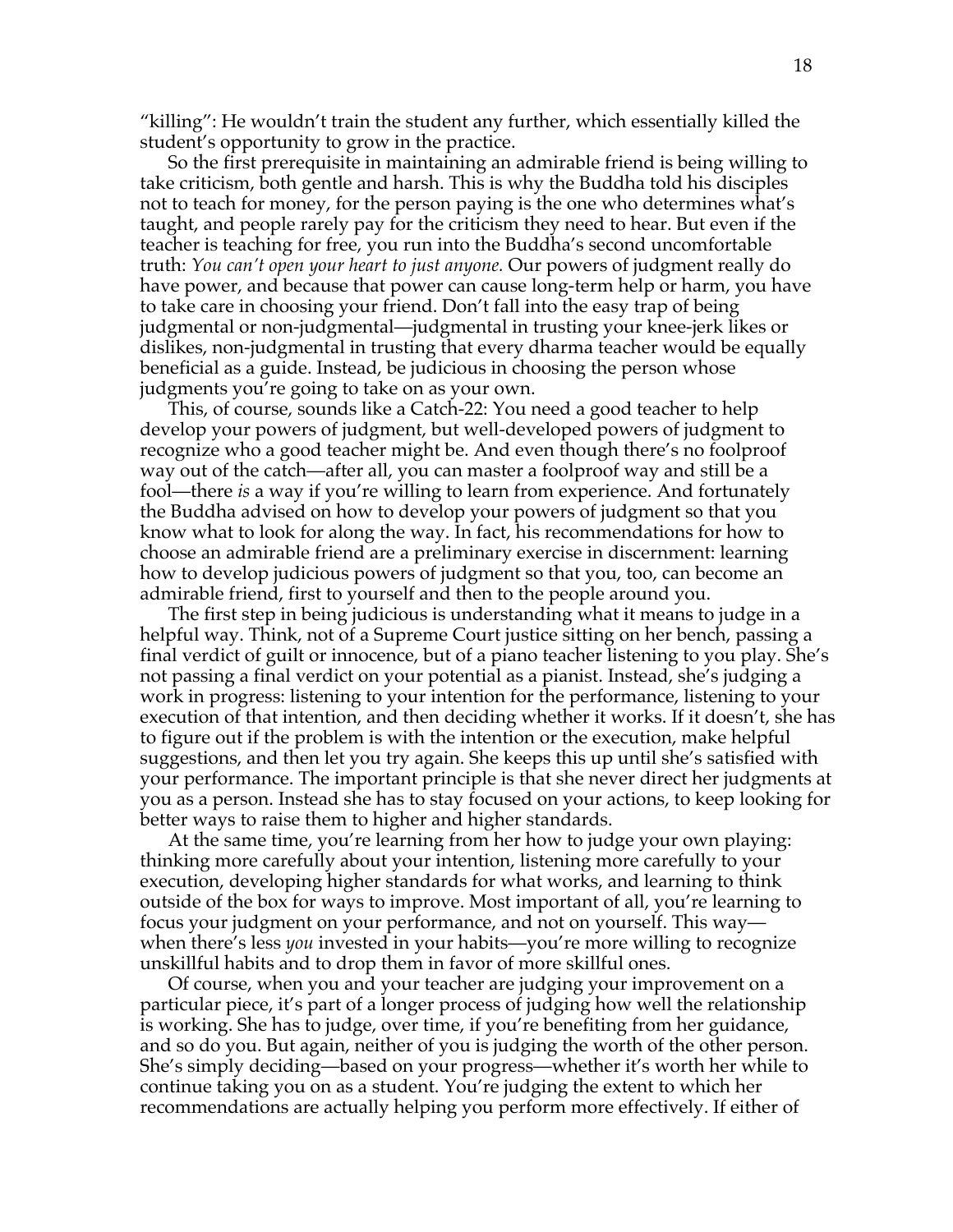you decides to terminate the relationship, it shouldn't be because she's a bad teacher or you're a bad student, but simply that she's not the teacher for you, or you're not the student for her.

In the same way, when you're evaluating a potential dharma teacher, remember that there's no Final Judgment in Buddhism. You want someone who will evaluate your actions as a work in progress, and you have to apply the same standard to him or her. And you're not trying to take on the superhuman role of evaluating that person's essential worth. You're simply judging whether his or her actions embody the kinds of skills you'd like to develop, and the types of mental qualities—which are also a kind of action—that you'd trust in a trainer or guide. After all, the only way we know anything about other people is through their actions, so that's as far as our judgments can fairly extend.

At the same time, though, because we're judging whether we want to internalize another person's standards, it's not unfair to pass judgment on what they're doing. It's for our own protection. And it's for the sake of our protection that the Buddha recommended looking for two qualities in a teacher: wisdom and integrity. To gauge these qualities, though, takes time and sensitivity, which is why the Buddha also advised that you be willing to spend time with the person, and try to be really observant of how that person acts.

Once, when King Pasenadi came to see the Buddha, a group of naked ascetics passed nearby. The king went over, got down on one knee, and offered them homage. Then he returned to the Buddha and asked, "Are those ascetics worthy of homage?" The Buddha replied that you could fairly answer that question only after having spent time with them, and only if you were really observant. The king praised the Buddha's caution, and added, "Those men are actually my spies. They're on the way back from having scouted out the enemy, and soon after bathing and clothing themselves—they'll be back enjoying themselves with their wives." So you can't judge people just by first impressions. The appearance of wisdom is easy to fake. In the past, people were impressed by extreme austerities; at present, the ads for dharma books and retreats show that we're attracted to other surface criteria, but the principle is the same.

To save time and needless pain in the search, however, the Buddha noted four early warning signs indicating that potential teachers don't have the wisdom or integrity to merit your trust. The warning signs for untrustworthy wisdom are two. The first is when people show no gratitude for the help they've received and this applies especially to help from their parents and teachers. People with no gratitude don't appreciate goodness, don't value the effort that goes into being helpful, and so will probably not put out that effort themselves. The second warning sign is that they don't hold to the principle of karma. They either deny that we have freedom of choice, or else teach that one person can clear away another person's bad karma from the past. People of this sort are unlikely to put forth the effort to be genuinely skillful, and so are untrustworthy guides.

Lack of integrity also has two warning signs. The first is when people feel no shame in telling a deliberate lie. As the Buddha once said, "There's no evil that such a person might not do." The second warning sign is when they don't conduct arguments in a fair and aboveboard manner: misrepresenting their opponents, pouncing on the other side's minor lapses, not acknowledging the valid points the other side has made. People of this sort, the Buddha said, aren't even worth talking to, much less taking on as teachers.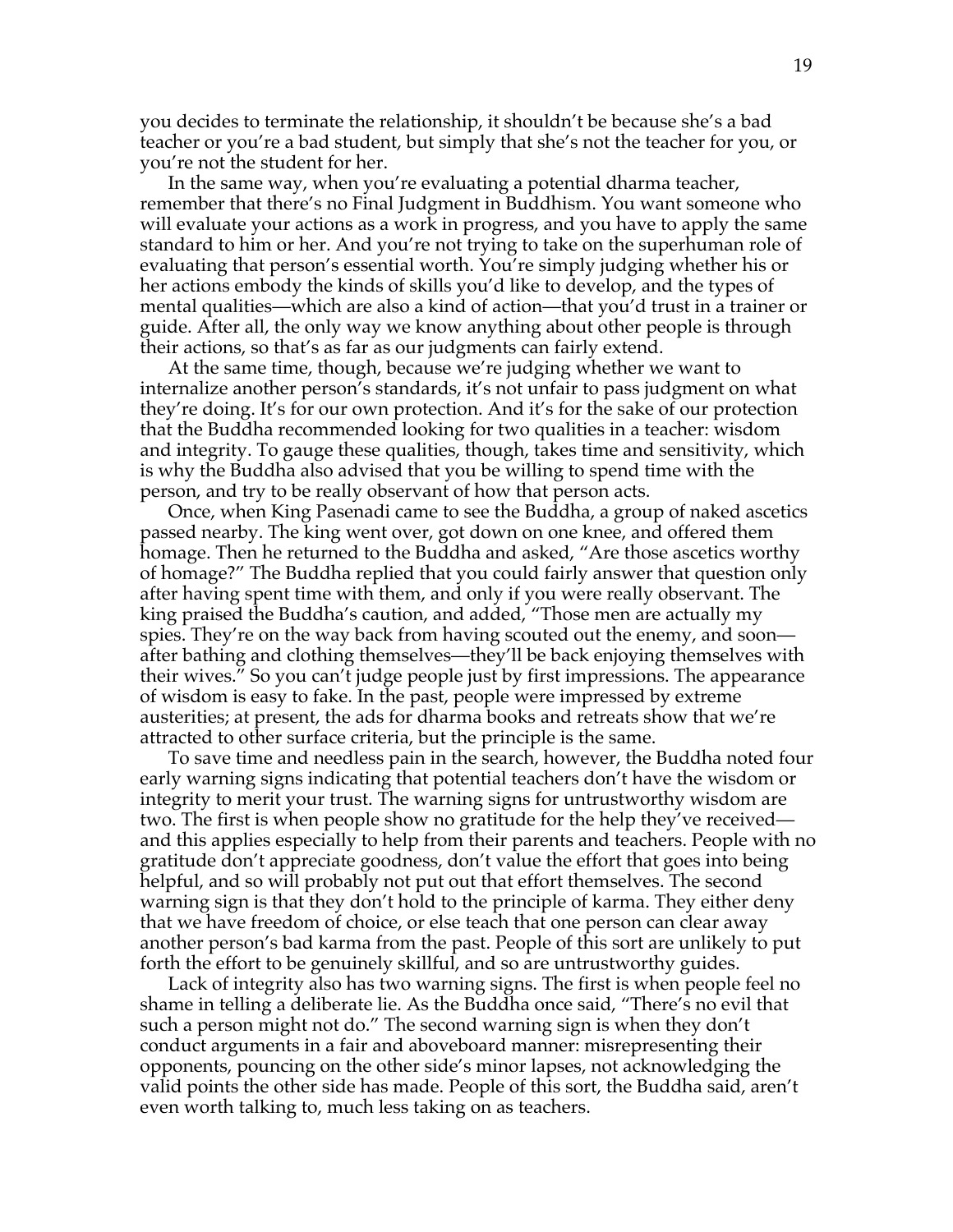As for people who don't display these early warning signs, the Buddha gave advice on how to gauge wisdom and integrity in their actions over time. One question he'd have you ask yourself is whether a teacher's actions betray any of the greed, anger, or delusion that would inspire him to claim knowledge of something he didn't know, or to tell another person to do something that was not in that person's best interests. To test for a teacher's wisdom, the Buddha advised noticing how a potential teacher responds to questions about what's skillful and not, and how well he or she handles adversity. To test for integrity, you look for virtue in day-to-day activities, and purity in the teacher's dealings with others. Does this person make excuses for breaking the precepts, bringing them down to his level of behavior rather than lifting his behavior to theirs? Does he take unfair advantage of other people? If so, you'd better find another teacher.

This, however, is where the Buddha's third uncomfortable truth comes in: *You can't be a fair judge of another person's integrity until you've developed some of your own.* This is probably the most uncomfortable truth of all, for it requires that you accept responsibility for your judgments. If you want to test other people's potential for good guidance, you have to pass a few tests yourself. Again, it's like listening to a pianist. The better you are as a pianist, the better your ability to judge the other person's playing.

Fortunately, the Buddha also gave guidance on how to develop integrity, and it doesn't require that you start out innately good. All it requires is a measure of truthfulness and maturity: the realization that your actions make all the difference in your life, so you have to take care in how you act; the willingness to admit your mistakes, both to yourself and to others; and the willingness to learn from your mistakes so you don't keep repeating them. As the Buddha taught Rahula, before you act in thought, word, or deed, look at the results you expect from your action. If it's going to harm you or anyone else, don't do it. If you don't foresee any harm, go ahead and act. While you're acting, check to see if you're causing any unforeseen harm. If you are, stop. If not, continue until you're done. After you're done, look at the long-term results of your action. If it caused any harm, talk it over with someone else on the path, develop a sense of shame around the mistake, and resolve not to repeat it. If it caused no harm, take joy in the fact and keep on training.

As you train yourself in this way, you learn four important principles about exercising judgment in a healthy way. First, you're judging your actions, not yourself. If you can learn to separate your sense of self from your actions, you tend to be more willing to admit your mistakes to yourself, and less defensive when other people point them out to you. This principle also applies to the sense of shame the Buddha recommends you feel toward your mistakes. It's directed not at you, but at the action—the sort of shame felt by a person of high selfesteem who's realized she's done something beneath her and doesn't want to do it again. Shame of this sort is not debilitating. It simply helps you remember the lesson you've learned.

This relates to the second important principle about healthy judgment, that it requires mindfulness in the original meaning of the term: keeping something in mind. Mindfulness of this sort is essential in developing your judgment, for it helps you remember the lessons you've learned over time as to what works and what doesn't. Because we often try our best to forget our mistakes, we have to train our mindfulness repeatedly to remember the lessons we learned from those mistakes so that we don't have to keep learning them over and over again.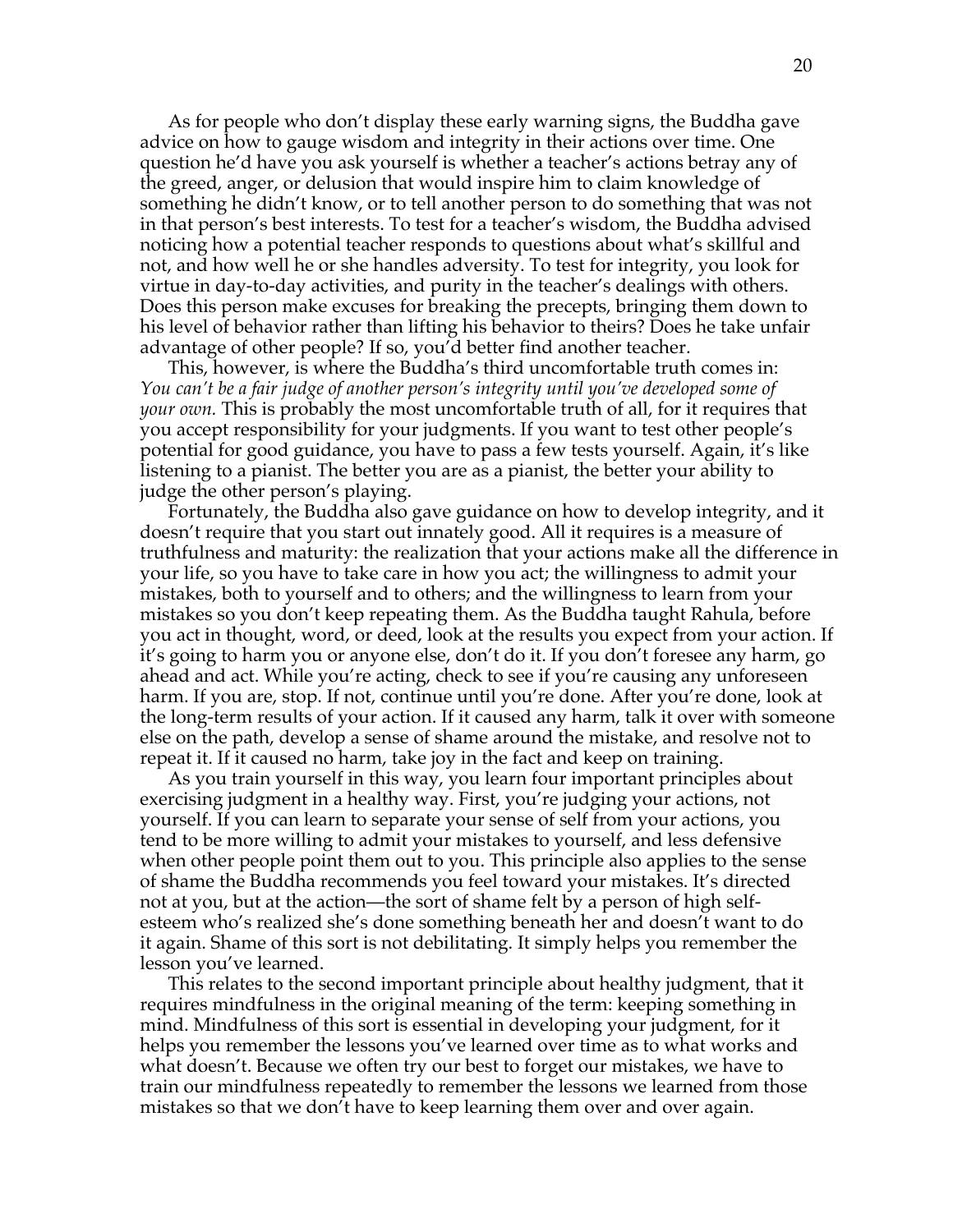Sometimes you hear mindfulness defined as a non-judging state of mind, but that's not how the Buddha understood it. He often compared mindfulness to a gatekeeper in the way it helps you judge what should and shouldn't be done:

*"Just as the royal frontier fortress has a gatekeeper—wise, experienced, intelligent—to keep out those he doesn't know and to let in those he does, for the protection of those within and to ward off those without; in the same way a disciple of the noble ones is mindful, highly meticulous, remembering & able to call to mind even things that were done & said long ago. With mindfulness as his gatekeeper, the disciple of the noble ones abandons what is unskillful, develops what is skillful, abandons what is blameworthy, develops what is blameless, and looks after himself with purity." — AN 7:63* 

So mindfulness actually plays an essential role in developing your powers of judgment.

As you keep trying to apply the lessons you've learned, you discover the third principle about healthy judgment: that the lessons you learn from your mistakes, if you act on them, really do make a difference. The present moment is not so arbitrarily new that lessons from yesterday are useless today. You may keep finding new subtleties in how to apply past lessons, but the general outlines of how suffering is caused and how it can be ended always remain the same.

The fourth principle is that you learn how to benefit from the judgments of others. When you've chosen a person to confide in, you want to be open to that person's criticisms, but you also want to put his or her suggestions for improvement to the test. As the Buddha told his aunt, Gotami, you can test genuine dharma by seeing the results it gives when put it into action. If it leads to such admirable qualities as being dispassionate, modest, content, energetic, and unburdensome, it's the genuine thing. The person who teaches you this dharma has passed at least that test for being a genuine friend. And you're learning more and more how to judge for yourself.

Some people might object that it's selfish to focus on finding friends you can benefit from, and inhumane to keep testing people to see if they fit the bill. But that's missing the point. The benefits that come from this sort of friendship don't end with you; and in testing your friend you're also testing yourself. As you assimilate the qualities of an admirable friend, you become the sort of person who can offer admirable friendship to others. Again, it's like practicing under a good piano teacher. As you improve as a pianist, you're not the only one who can enjoy your playing. The better you get, the more joy you bring to others. The better you understand the process of playing, the more effectively you can teach anyone who sincerely wants to learn from you. This is how teaching lineages of high caliber get established for the benefit of the world.

So when you look for an admirable friend, you're tapping into a long lineage of admirable friends, stretching back to the Buddha, and helping it to extend into the future. Joining this lineage may require accepting some uncomfortable truths, such as the need to learn from criticism and to take responsibility for your actions. But if you're up for the challenge, you learn to take this human power of judgment—which, when untrained, can so easily cause harm—and train it for the greater good.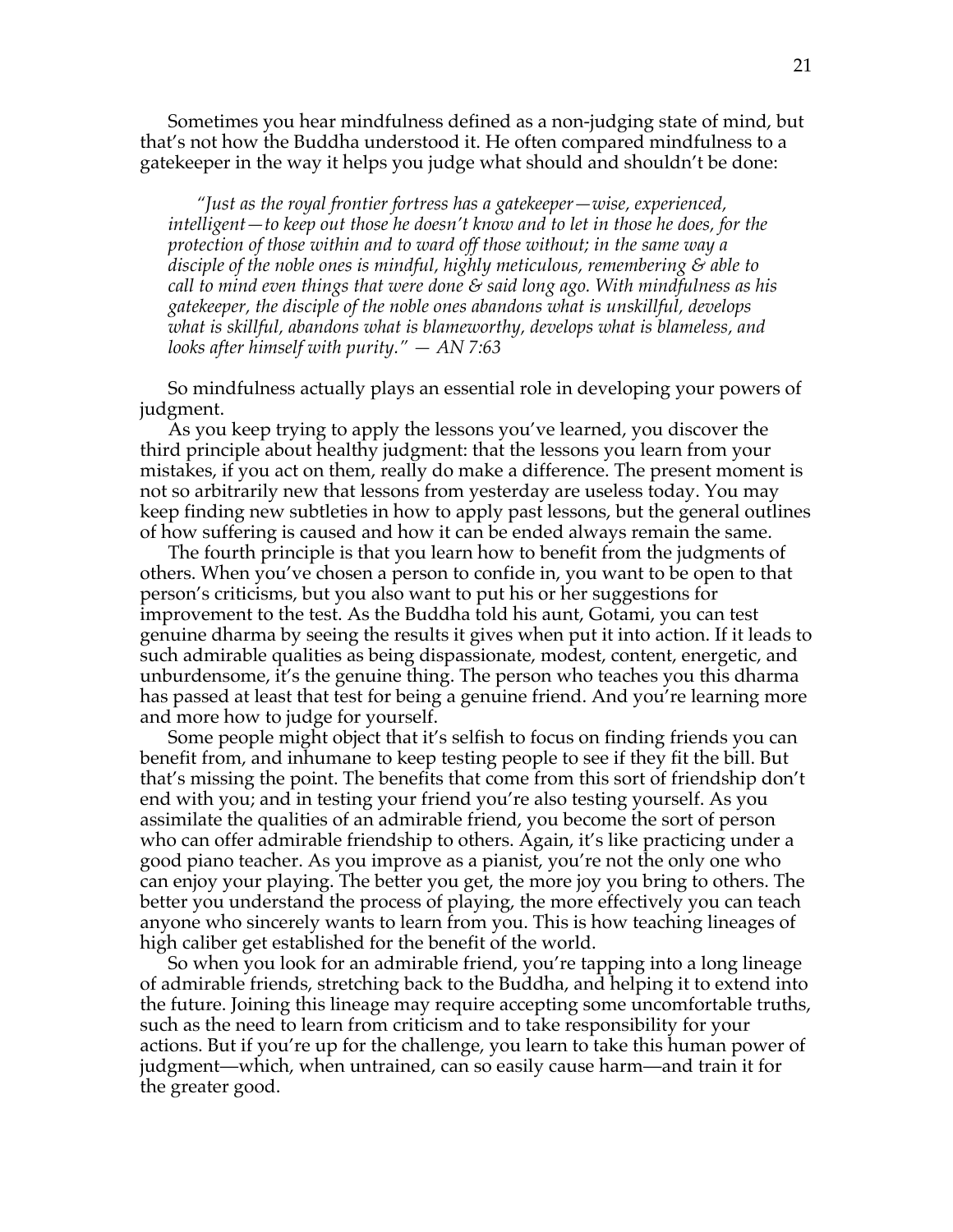### *Think Like a Thief*

In Theravada, the relationship between teacher and student is like that between a master craftsman and his apprentice. The Dharma is a skill, like carpentry, archery, or cooking. The duty of the teacher is to pass on the skill not only by word and example, but also by creating situations to foster the ingenuity and powers of observation the student will need to become skillful. The duty of the student is to choose a reliable master—someone whose skills are solid and whose intentions can be trusted—and to be as observant as possible. After all, there's no way you can become a skilled craftsman by passively watching the master or merely obeying his words. You can't abdicate responsibility for your own actions. You have to pay attention both to your actions and to their results, at the same time using your ingenuity and discernment to correct mistakes and overcome obstacles as they arise. This requires that you combine respect for your teacher with respect for the principle of cause and effect as it plays out in your own thoughts, words, and deeds.

Shortly before my ordination, my teacher—Ajaan Fuang Jotiko—told me: "If you want to learn, you'll have to think like a thief and figure out how to steal your knowledge." And soon I learned what he meant. During my first years with him, he had no one to attend to his needs: cleaning his hut, boiling the water for his bath, looking after him when he was sick, etc. So, even though I was a foreigner—barely fluent in Thai and probably the most uncouth barbarian he had ever met—I quickly took on the role of his attendant. Instead of explaining where things should be placed or when certain duties should be done, he left it up to me to observe for myself. If I caught on, he wouldn't say anything. If I didn't, he'd point out my mistake—but still wouldn't fully explain what was wrong. I had to observe for myself: Where did *he* place things when he straightened out his hut? And I had to do this out of the corner of my eye, for if I was too obvious in watching him, he would chase me away. As he said, "If I have to explain everything, you'll get used to having things handed to you on a platter. And then what will you do when problems come up in your meditation and you don't have any experience in figuring things out and experimenting on your own?"

So I swallowed my pride and learned to take my mistakes as my teachers. Before, I could never tolerate being in the wrong. But when I could finally admit to being wrong, I started finding the inner resources I needed to start setting things right.

Still, the issue of balancing respect was a problem. Ajaan Fuang was amazingly principled, wise, and compassionate, and I could always trust his intentions toward me. As a result I felt enormous respect for him. Nevertheless, he was a human being with human foibles. Because my Christian upbringing had taught me to reserve my ultimate respect for a supposedly infallible being, I was awkward in handling the occasions when Ajaan Fuang was a little less than perfect. At the same time, I didn't know quite what to do with my strongly ingrained streak of independence. So one day, out of the blue, Ajaan Fuang told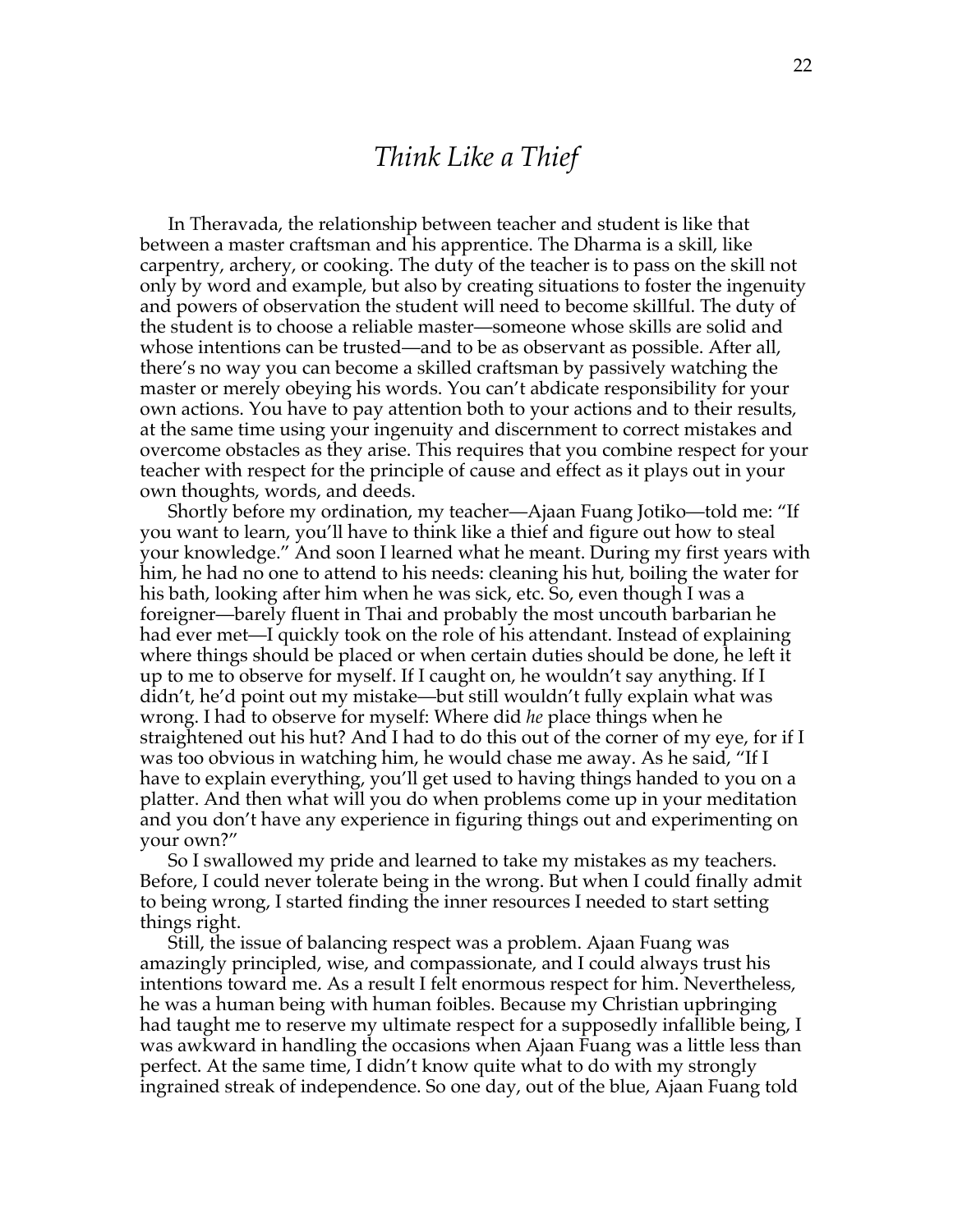me a story about a time when he had had a disagreement with his own teacher, Ajaan Lee Dhammadharo.

Toward the end of his life, Ajaan Lee had built a monastery in a mangrove swamp on the outskirts of Bangkok. The lay supporters wanted an ordination hall, so that was the first permanent building erected in the monastery. When laying the foundations, they placed a concrete vault under the spot where the Buddha image was to be situated, and filled it with sacred objects: Buddha relics, Buddha images, amulets, pieces of scripture, and so forth. Then they sealed it up for posterity. Traditionally in Thailand, Buddha images always face east—the direction the Buddha was facing on the day of his Awakening—so the vault was placed under the western side of the building, under the spot where the main Buddha image would be placed. Halfway through the construction, though, Ajaan Lee changed his mind and decided to place the Buddha image the eastern side of the building, facing west. Although he never offered an explanation for this unusual move, his students are generally unanimous in their interpretation of what he wanted it to represent: the Dharma was going West.

Not until the building was finished, though, did anyone realize that the vault was no longer in line with the image. This meant that people entering the building through the western door would be stepping right over the sacred objects in the vault, violating a strong Thai taboo. So one evening Ajaan Lee said to Ajaan Fuang, "Get the monks together and move the vault to the other side of the building." Ajaan Fuang thought to himself, "That vault is firmly planted in the ground, and the area beneath the ordination hall is nothing but mud." However, he knew if he said that it couldn't be moved, Ajaan Lee would say, "If you don't have the conviction to do it, I'll find someone else who does." So the next morning, after the meal, Ajaan Fuang got all the able-bodied monks and novices in the monastery down under the building, with ropes to pull the vault over to the eastern side. They worked all day but couldn't budge it an inch.

So now was the time to express an opinion—and to suggest an alternative solution to the problem. Ajaan Fuang went to Ajaan Lee that evening and said, "How about if we build another vault under the image, open the original vault, take all the sacred objects out of the old vault, and seal them up in the new one?" Ajaan Lee gave him a brief nod, and thus the problem was solved.

"And that," Ajaan Fuang concluded, "is how you show respect for your teacher."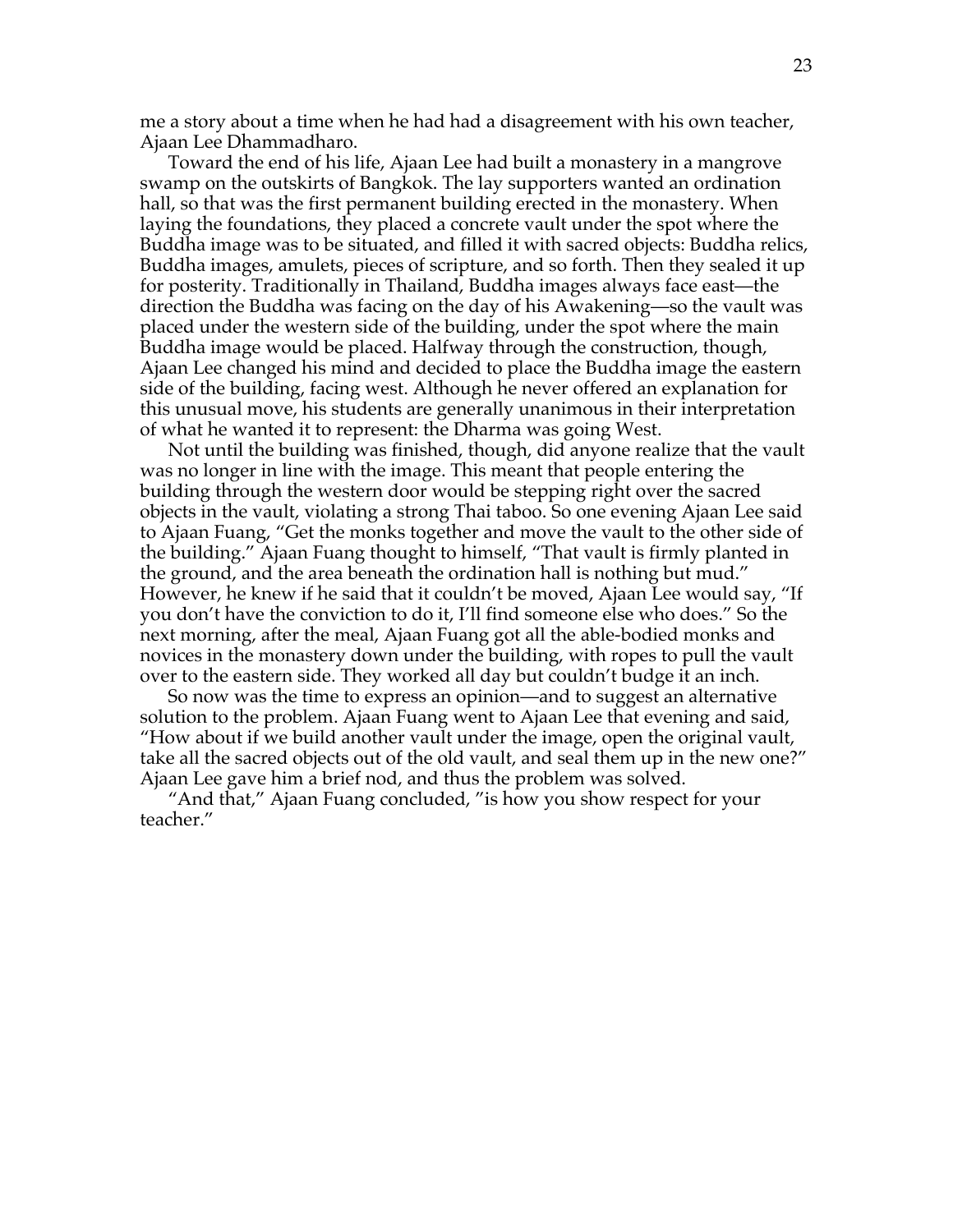### *Strength Training for the Mind*

Meditation is the most useful skill you can master. It can bring the mind to the end of suffering, something no other skill can do. But it's also the most subtle and demanding skill there is. It requires all the mental qualities ordinarily involved in mastering a physical skill—mindfulness and alertness, persistence and patience, discipline and ingenuity—but to an extraordinary degree. This is why, when you come to meditation, it's good to reflect on any skills, crafts, or disciplines you've already mastered so that you can apply the lessons they've taught you to the training of the mind.

In teaching meditation, I've often found it helpful to illustrate my points with analogies drawn from physical skills. And, given the particular range of skills and disciplines currently popular in America, I've found that one useful source of analogies is strength training. Meditation is more like a good workout than you might have thought.

The Buddha himself noticed the parallels here. He defined the practice as a path of five strengths: conviction, persistence, mindfulness, concentration, and discernment. He likened the mind's ability to beat down its most stubborn thoughts to that of a strong man beating down a weaker man. The agility of a well-trained mind, he said, is like that of a strong man who can easily flex his arm when it's extended, or extend it when it's flexed. And he often compared the higher skills of concentration and discernment to the skills of archery, which given the massive bows of ancient India—was strength training for the noble warriors of his day. These skills included the ability to shoot great distances, to fire arrows in rapid succession, and to pierce great masses—the great mass, here, standing for the mass of ignorance that envelops the untrained mind.

So even if you've been pumping great masses instead of piercing them, you've been learning some important lessons that will stand you in good stead as a meditator. A few of the more important lessons are these:

**• Read up on anatomy.** If you want to strengthen a muscle, you need to know where it is and what it moves if you're going to understand the exercises that target it. Only then can you perform them efficiently. In the same way, you have to understand the anatomy of the mind's suffering if you want to understand how meditation is supposed to work. Read up on what the Buddha had to say on the topic, and don't settle for books that put you at the far end of a game of telephone. Go straight to the source. You'll find, for instance, that the Buddha explained how ignorance shapes the way you breathe, and how that in turn can add to your suffering. This is why most meditation regimens start with the breath, and why the Buddha's own regimen takes the breath all the way to nibbana. So read up to understand how and why.

**• Start where you are.** Too many meditators get discouraged at the outset because their minds won't settle down. But just as you can't wait until you're big and strong before you start strength training, you can't wait until your concentration is strong before you start sitting. Only by exercising what little concentration you have will you make it solid and steady. So even though you feel scrawny when everyone around you seems big, or fat when everyone else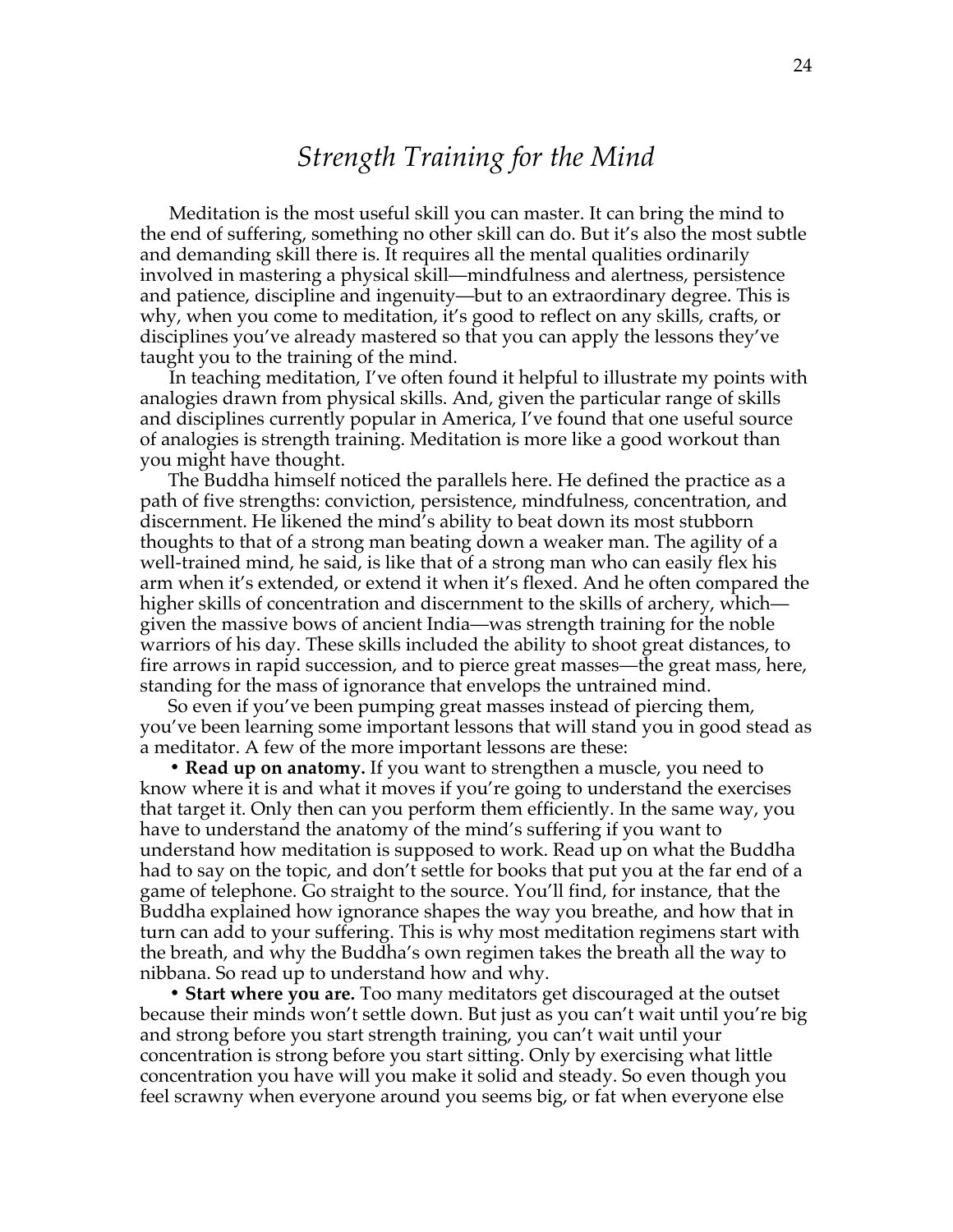seems fit, remember that you're not here to compete with them or with the perfect meditators you see in magazines. You're here to work on yourself. So establish that as your focus, and keep it strong.

**• Establish a regular routine.** You're in this for the long haul. We all like the stories of sudden enlightenment, but even the most lightning-like insights have to be primed by a long, steady discipline of day-to-day practice. That's because the consistency of your discipline allows you to observe subtle changes, and being observant is what enables insight to see. So don't get taken in by promises of quick and easy shortcuts. Set aside a time to meditate every day and then stick to your schedule whether you feel like meditating or not. The mind grows by overcoming resistance to repetition, just like a muscle. Sometimes the best insights come on the days you least feel like meditating. Even when they don't, you're establishing a strength of discipline, patience, and resilience that will see you through the even greater difficulties of aging, illness, and death. That's why it's called practice.

**• Aim for balance.** The "muscle groups" of the path are three: virtue, concentration, and discernment. If any one of these gets overdeveloped at the expense of the others, it throws you out of alignment, and your extra strength turns into a liability.

**• Set interim goals.** You can't fix a deadline for your enlightenment, but you can keep aiming for a little more sitting or walking time, a little more consistency in your mindfulness, a little more speed in recovering from distraction, a little more understanding of what you're doing. The type of meditation taught on retreats where they tell you not to have goals is aimed at (1) people who get neurotic around goals in general and (2) the weekend warriors who need to be cautioned so that they don't push themselves past the breaking point. If you're approaching meditation as a lifetime activity, you've got to have goals. You've got to want results. Otherwise the whole thing loses focus, and you start wondering why you're sitting here when you could be sitting out on the beach.

**• Focus on proper form.** Get your desire for results to work *for* you and not against you. Once you've set your goals, focus directly not on the results but on the means that will get you there. It's like building muscle mass. You don't blow air or stuff protein into the muscle to make it larger. You focus on performing your reps properly, and the muscle grows on its own. If, as you meditate, you want the mind to develop more concentration, don't focus on the idea of concentration. Focus on allowing this breath to be more comfortable, and then this breath, this breath, one breath at a time. Concentration will then grow without your having to think about it.

**• Pace yourself.** Learn how to read your pain. When you meditate, some pains in the body are simply a sign that it's adapting to the meditation posture; others, that you're pushing yourself too hard. Some pains are telling the truth, some are lying. Learn how to tell the difference. The same principle applies to the mind. When the mind can't seem to settle down, sometimes it needs to be pushed even harder, sometimes you need to pull back. Your ability to read the difference is what exercises your powers of wisdom and discernment.

Learn, too, how to read your progress. The meditation won't really be a skill, won't really be your own, until you learn to judge what works for you and what doesn't. You may have heard that meditation is non-judgmental, but that's simply meant to counteract the tendency to prejudge things before they've had a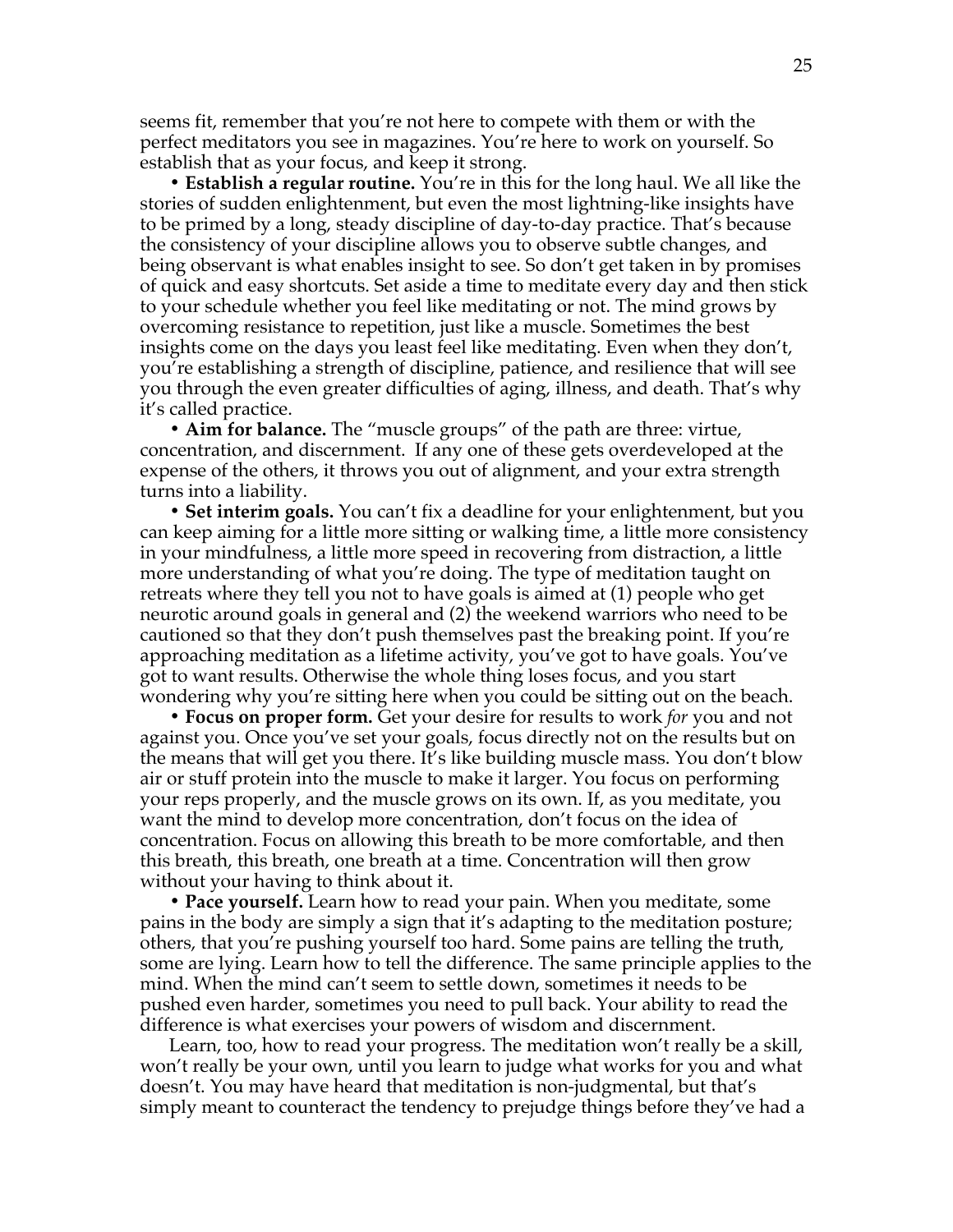chance to show their results. Once the results are in, you need to learn how to gauge them, to see how they connect with their causes, so that you can adjust the causes in the direction of the outcome you really want.

**• Vary your routine.** Just as a muscle can stop responding to a particular exercise, your mind can hit a plateau if it's strapped to only one meditation technique. So don't let your regular routine get into a rut. Sometimes the only change you need is a different way of breathing, a different way of visualizing the breath energy in the body. But then there are days when the mind won't stay with the breath no matter how many different ways of breathing you try. This is why the Buddha taught supplementary meditations to deal with specific problems as they arise. For starters, there's goodwill for when you're feeling down on yourself or the human race—the people you dislike would be much more tolerable if they could find genuine happiness inside, so wish them that happiness. There's contemplation of the parts of the body for when you're overcome with lust—it's hard to maintain a sexual fantasy when you keep thinking about what lies just underneath the skin. And there's contemplation of death for when you're feeling lazy—you don't know how much time you've got left, so you'd better meditate *now* if you want to be ready when the time comes to go.

When these supplementary contemplations have done their work, you can get back to the breath, refreshed and revived. So keep expanding your repertoire. That way your skill becomes all-around.

**• Take your ups and downs in stride.** The rhythms of the mind are even more complex than those of the body, so a few radical ups and downs are par for the course. Just make sure that they don't knock you off balance. When things are going so well that the mind grows still without any effort on your part, don't get careless or overly confident. When your mood is so bad that even the supplementary meditations don't work, view it as an opportunity to learn how to be patient and observant of bad moods. Either way, you learn a valuable lesson: how to keep your inner observer separate from whatever else is going on. So do your best to maintain proper form regardless, and you'll come out the other side.

**• Watch your eating habits.** As the Buddha once said, we survive both on mental food and physical food. Mental food consists of the external stimuli you focus on, as well as the intentions that motivate the mind. If you feed your mind junk food, it's going to stay weak and sickly no matter how much you meditate. So show some restraint in your eating. If you know that looking at things in certain ways, with certain intentions, gives rise to greed, anger, or delusion, look at them in the opposite way. As Ajaan Lee, my teacher's teacher, once said, look for the bad side of the things you're infatuated with, and the good side of the things you hate. That way you become a discriminating eater, and the mind gets the healthy, nourishing food it needs to grow strong.

As for your physical eating habits, this is one of the areas where inner strength training and outer strength training part ways. As a meditator, you have to be concerned less with *what* physical food you eat than with *why* you eat. If you're bulking up for no real purpose, it's actually harmful for the mind. You have to realize that in eating—even if it's vegetarian food—you're placing a burden on the world around you, so you want to give some thought to the purposes served by the strength you gain from your food. Don't take more from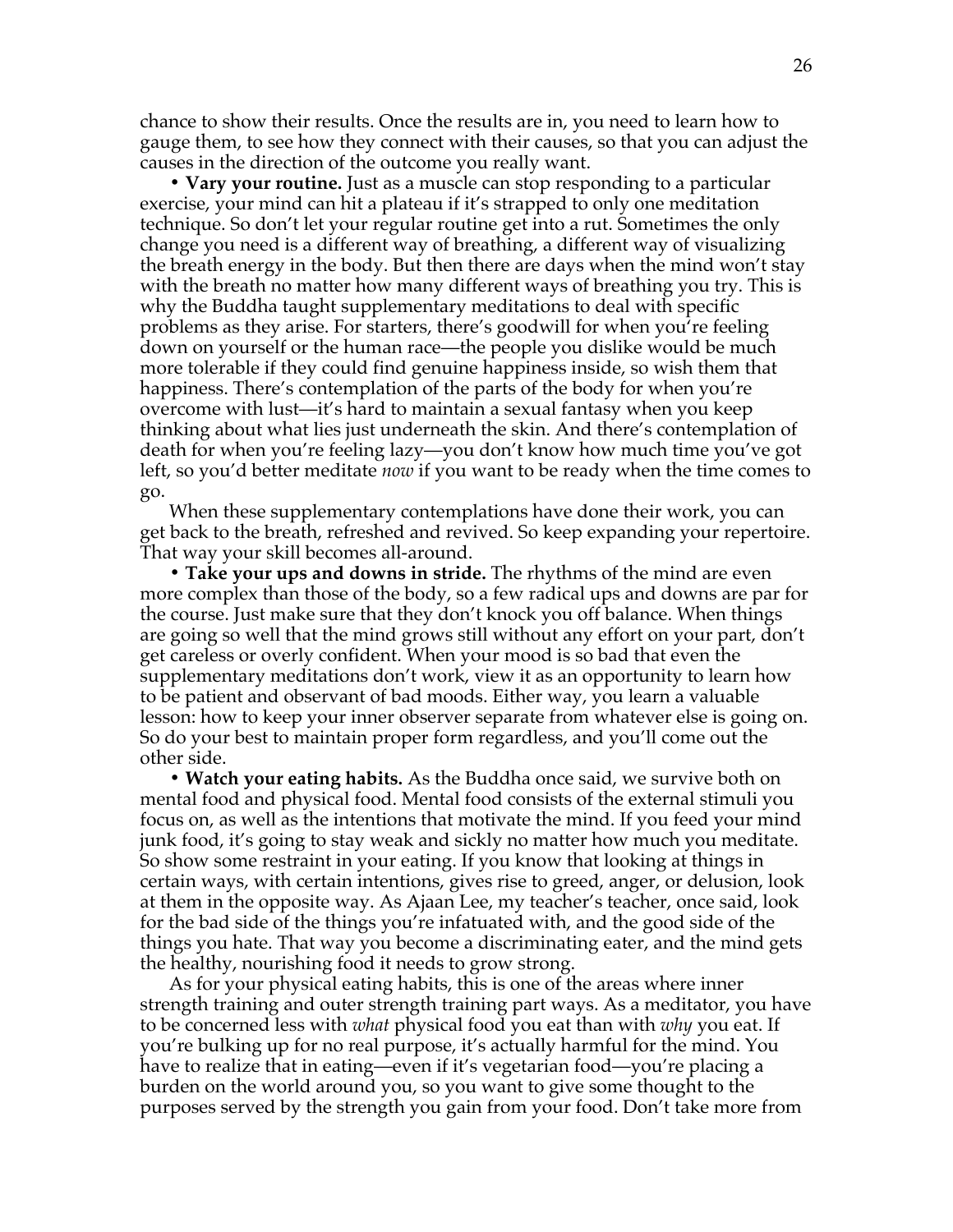the world than you're willing to give back. Don't bulk up just for the fun of it, because the beings—human and animal—who provided the food didn't provide it in fun. Make sure the energy gets put to good use.

**• Don't leave your strength in the gym.** If you don't use your strength in other activities, strength training becomes largely an exercise in vanity. The same principle applies to your meditative skills. If you leave them on the cushion and don't apply them in everyday life, meditation turns into a fetish, something you do to escape the problems of life while their causes continue to fester.

The ability to maintain your center and to breathe comfortably in any situation can be a genuine lifesaver, keeping the mind in a position where you can more easily think of the right thing to do, say, or think when your surroundings get tough. As a result, the people around you are no longer subjected to your greed, anger, and delusion. And as you maintain your inner balance in this way, it helps them maintain theirs. So make the whole world your meditation seat, and you'll find that meditation both on the big seat and the little seat will get a lot stronger. At the same time, it'll become a gift both to yourself and to the world around you.

**• Never lose sight of your ultimate goal.** Mental strength has at least one major advantage over physical strength in that it doesn't inevitably decline with age. It can always keep growing to and through the experience of death. The Buddha promises that it leads to the Deathless, and he wasn't a man to make vain, empty promises. So when you establish your priorities, make sure that you give more time and energy to strengthening your meditation than you do to strengthening your body. After all, someday you'll be forced to lay down this body, no matter how fit or strong you've made it, but you'll never be forced to lay down the strengths you've built into the mind.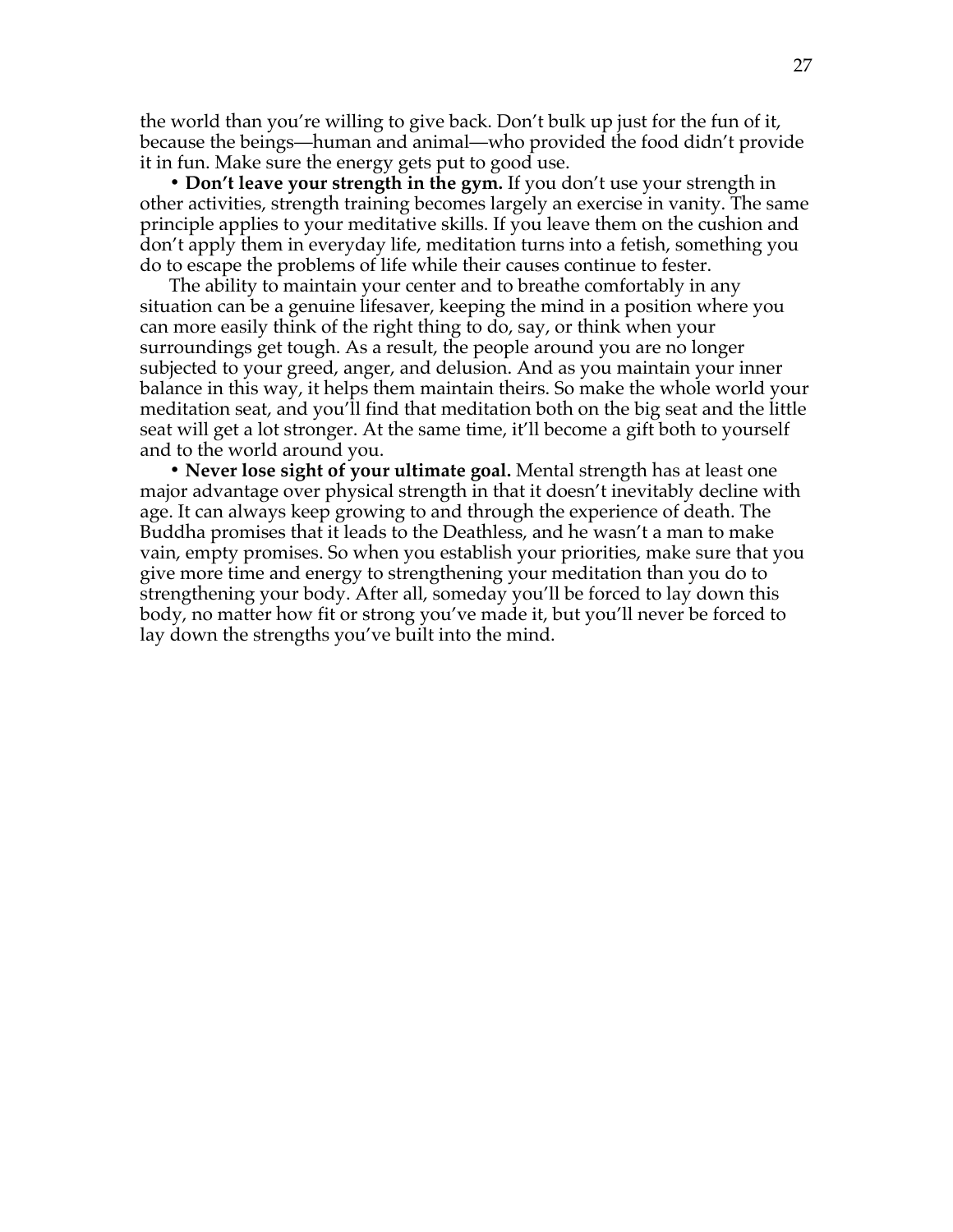### *Mindfulness Defined*

What does it mean to be mindful of the breath? Something very simple: to keep the breath in mind. Keep remembering the breath each time you breathe in, each time you breathe out. T. H. Rhys-Davids, the British scholar who coined the term "mindfulness" to translate the Pali word *sati,* was probably influenced by the Anglican prayer to be ever mindful of the needs of others—in other words, to always keep their needs in mind. But even though the word "mindful" was probably drawn from a Christian context, the Buddha himself defined sati as the ability to remember, illustrating its function in meditation practice with the four *satipatthanas,* or establishings of mindfulness.

*"And what is the faculty of sati? There is the case where a monk, a disciple of the noble ones, is mindful, highly meticulous, remembering & able to call to mind even things that were done & said long ago. (And here begins the satipatthana formula:) He remains focused on the body in & of itself — ardent, alert, & mindful — putting aside greed & distress with reference to the world. He remains focused on feelings in & of themselves... the mind in & of itself... mental qualities in & of themselves — ardent, alert, & mindful — putting aside greed & distress with reference to the world."—SN 48:10*

The full discussion of the satipatthanas (DN 22) starts with instructions to be ever mindful of the breath. Directions such as "bring bare attention to the breath," or "accept the breath," or whatever else modern teachers tell us that mindfulness is supposed to do, are actually functions for other qualities in the mind. They're not automatically a part of sati, but you should bring them along wherever they're appropriate.

One quality that's always appropriate in establishing mindfulness is being watchful or alert. The Pali word for alertness, *sampajañña,* is another term that's often misunderstood. It doesn't mean being choicelessly aware of the present, or comprehending the present. Examples in the Canon shows that *sampajañña* means being aware of what you're doing in the movements of the body, the movements in the mind. After all, if you're going to gain insight into how you're causing suffering, your primary focus always has to be on what you're actually doing. This is why mindfulness and alertness should always be paired as you meditate.

In the *Satipatthana Sutta,* they're combined with a third quality: *atappa,* or ardency. Ardency means being intent on what you're doing, trying your best to do it skillfully. This doesn't mean that you have to keep straining and sweating all the time, just that you're continuous in developing skillful habits and abandoning unskillful ones. Remember, in the eight factors of the path to freedom, right mindfulness grows out of right effort. Right effort is the effort to be skillful. Mindfulness helps that effort along by reminding you to stick with it, so that you don't let it drop.

All three of these qualities get their focus from what the Buddha called *yoniso manisikara,* appropriate attention. Notice: That's *appropriate* attention, not bare attention. The Buddha discovered that the way you attend to things is determined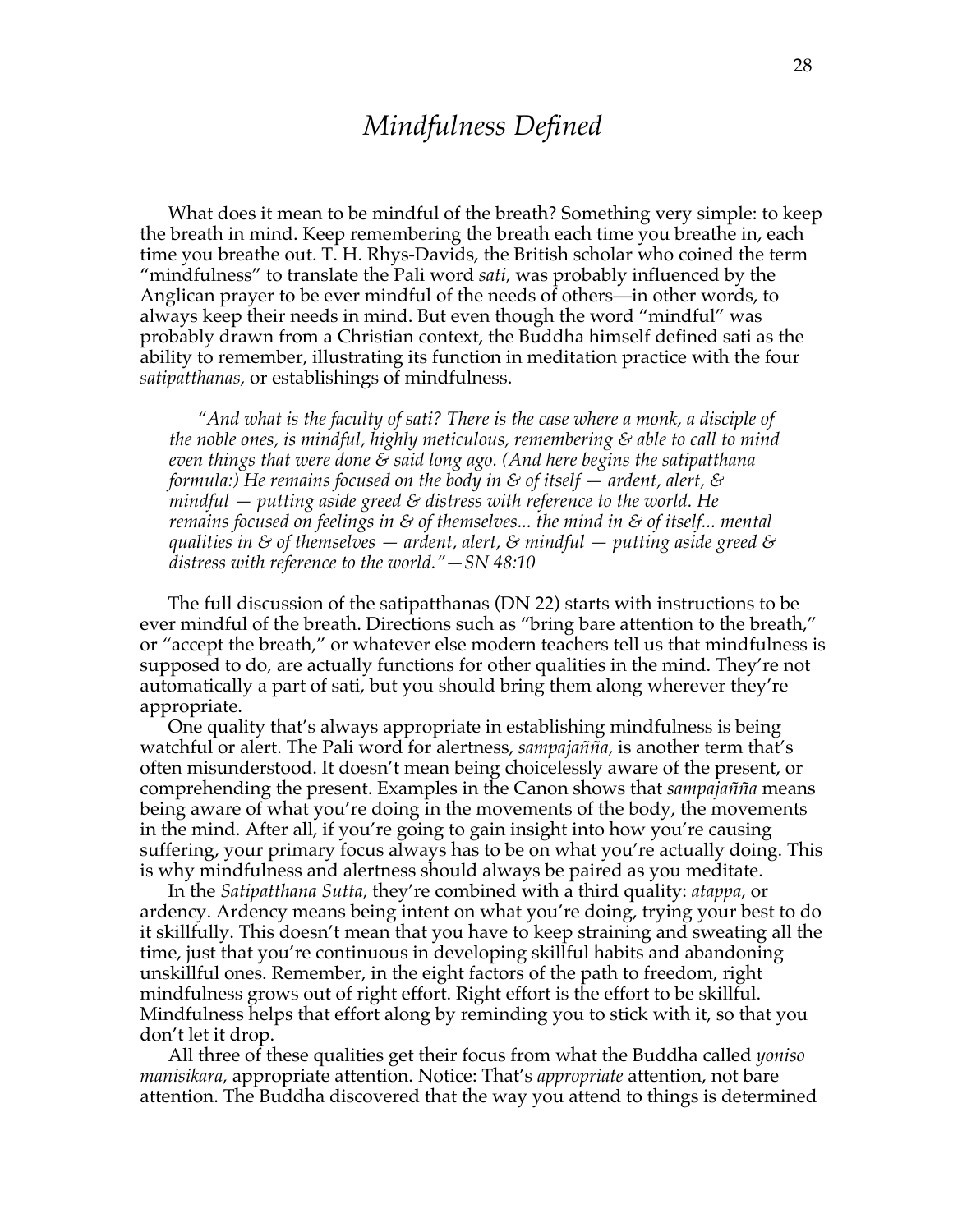by what you see as important—the questions you bring to the practice, the problems you want the practice to solve. No act of attention is ever bare. If there were no problems in life you could open yourself up choicelessly to whatever came along. But the fact is there *is* a big problem smack dab in the middle of everything you do: the suffering that comes from acting in ignorance. This is why the Buddha doesn't tell you to view each moment with a beginner's eyes. You've got to keep the issue of suffering and its end always in mind.

Otherwise inappropriate attention will get in the way, focusing on questions like "Who am I?" "Do I have a self?"—questions dealing in terms of being and identity. Those questions, the Buddha said, lead you into a thicket of views and leave you stuck on the thorns. The questions that lead to freedom focus on comprehending suffering, letting go of the cause of suffering, and developing the path to the end of suffering. Your desire for answers to these questions is what makes you alert to your actions—your thoughts, words, and deeds—and ardent to perform them skillfully.

Mindfulness is what keeps the perspective of appropriate attention in mind. Modern psychological research has shown that attention comes in discrete moments. You can be attentive to something for only a very short period of time and then you have to remind yourself, moment after moment, to return to it if you want to keep on being attentive. In other words, continuous attention—the type that can observe things over time—has to be stitched together from short intervals. This is what mindfulness is for. It keeps the object of your attention and the purpose of your attention in mind.

Popular books on meditation, though, offer a lot of other definitions for mindfulness, a lot of other duties it's supposed to fulfill—so many that the poor word gets totally stretched out of shape. In some cases, it even gets defined as Awakening, as in the phrase, "A moment of mindfulness is a moment of Awakening"—something the Buddha would never say, because mindfulness is conditioned and nibbana is not.

These are not just minor matters for nitpicking scholars to argue over. If you don't see the differences among the qualities you're bringing to your meditation, they glom together, making it hard for real insight to arise. If you decide that one of the factors on the path to Awakening is Awakening itself, it's like reaching the middle of a road and then falling asleep right there. You never get to the end of the road, and in the meantime you're bound to get run over by aging, illness, and death. So you need to get your directions straight, and that requires, among other things, knowing precisely what mindfulness is and what it's not.

I've heard mindfulness defined as "affectionate attention" or "compassionate attention," but affection and compassion aren't the same as mindfulness. They're separate things. If you bring them to your meditation, be clear about the fact that they're acting in addition to mindfulness, because skill in meditation requires seeing when qualities like compassion are helpful and when they're not. As the Buddha says, there are times when affection is a cause for suffering, so you have to watch out.

Sometimes mindfulness is defined as appreciating the moment for all the little pleasures it can offer: the taste of a raisin, the feel of a cup of tea in your hands. In the Buddha's vocabulary, this appreciation is called contentment. Contentment is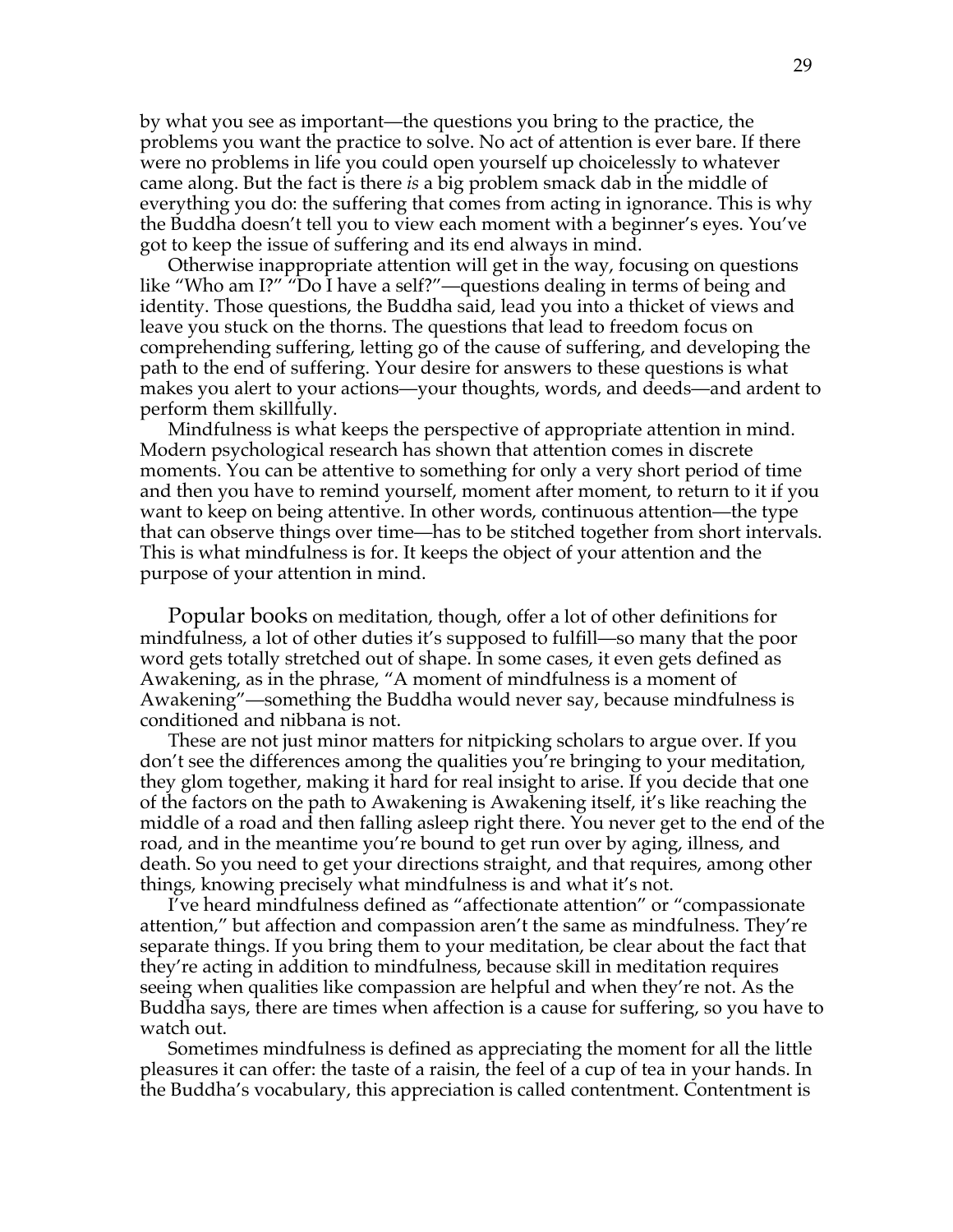useful when you're experiencing physical hardship, but it's not always useful in the area of the mind. In fact the Buddha once said that the secret to his Awakening was that he *didn't* allow himself to rest content with whatever attainment he had reached. He kept reaching for something higher until there was nowhere higher to reach. So contentment has to know its time and place. Mindfulness, if it's not confused with contentment, can help keep that fact in mind.

Some teachers define mindfulness as "non-reactivity" or "radical acceptance." If you look for these words in the Buddha's vocabulary, the closest you'll find are equanimity and patience. Equanimity means learning to put aside your preferences so that you can watch what's actually there. Patience is the ability not to get worked up over the things you don't like, to stick with difficult situations even when they don't resolve as quickly as you want them to. But in establishing mindfulness you stay with unpleasant things not just to accept them but to watch and understand them. Once you've clearly seen that a particular quality like aversion or lust is harmful for the mind, you can't stay patient or equanimous about it. You have to make whatever effort is needed to get rid of it and to nourish skillful qualities in its place by bringing in other factors of the path: right resolve and right effort.

Mindfulness, after all, is part of a larger path mapped out by appropriate attention. You have to keep remembering to bring the larger map to bear on everything you do. For instance, right now you're trying to keep the breath in mind because you see that concentration, as a factor of the path, is something you need to develop, and mindfulness of the breath is a good way to do it. The breath is also a good standpoint from which you can directly observe what's happening in the mind, to see which qualities of mind are giving good results and which ones aren't.

Meditation involves lots of mental qualities, and you have to be clear about what they are, where they're separate, and what each one of them can do. That way, when things are out of balance, you can identify what's missing and can foster whatever is needed to make up the lack. If you're feeling flustered and irritated, try to bring in a little gentleness and contentment. When you're lazy, rev up your sense of the dangers of being unskillful and complacent. It's not just a matter of piling on more and more mindfulness. You've got to add other qualities as well. First you're mindful enough to stitch things together, to keep the basic issues of your meditation in mind and to observe things over time. Then you try to notice—that's alertness—to see what else to stir into the pot.

It's like cooking. When you don't like the taste of the soup you're fixing, you don't just add more and more salt. Sometimes you add onion, sometimes garlic, sometimes oregano—whatever you sense is needed. Just keep in mind that you've got a whole spice shelf to work with, and that each bottle of spice should be clearly and accurately marked. If the cloves, rosemary, and sage are all labeled "salt," you won't know which bottle to reach for, and can end up ruining your soup.

And remember that your cooking has a purpose. The food is meant to nourish the body. In the map of the path, right mindfulness isn't the end point. It's supposed to lead to right concentration.

We're often told that mindfulness and concentration are two separate forms of meditation, but the Buddha never made a clear division between the two. In his teachings, mindfulness shades into concentration; concentration forms the basis for even better mindfulness. The four establishings of mindfulness are also the themes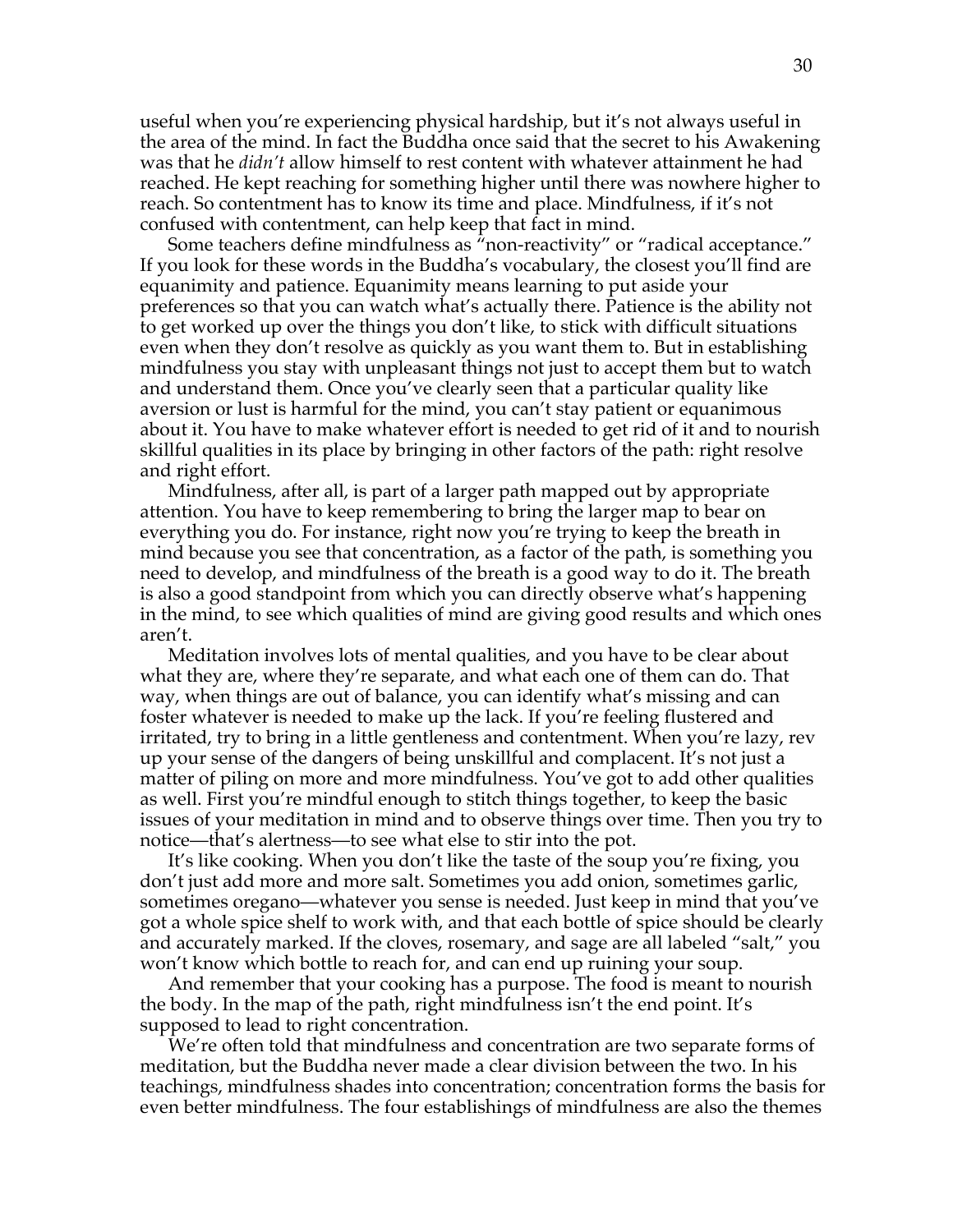of concentration. The highest level of concentration is where mindfulness becomes pure. As Ajaan Lee, a Thai Forest master, once noted, mindfulness combined with ardency turns into the concentration factor called *vitakka* or "directed thought," where you keep your thoughts consistently focused on one thing. Alertness combined with ardency turns into another concentration factor: *vicara,* or "evaluation." You evaluate what's going on with the breath. Is it comfortable? If it is, stick with it. If it's not, what can you do to make it more comfortable? Try making it a little bit longer, a little bit shorter, deeper, more shallow, faster, slower. See what happens. When you've found a way of breathing that nourishes a sense of fullness and refreshment, you can spread that fullness throughout the body. Learn how to relate to the breath in a way that nourishes a good energy flow throughout the body. When things feel refreshing like this, you can easily settle down.

You may have picked up the idea that you should never fiddle with the breath, that you should just take it as it comes. Yet meditation isn't just a passive process of being nonjudgmentally present with whatever's there and not changing it at all. Mindfulness keeps stitching things together over time, but it also keeps in mind the idea that there's a path to develop, and getting the mind to settle down is a skillful part of that path.

This is why evaluation—judging the best way to maximize the pleasure of the breath—is essential to the practice. In other words, you don't abandon your powers of judgment as you develop mindfulness. You simply train them to be less judgmental and more judicious, so that they yield tangible results.

When the breath gets really full and refreshing throughout the body, you can drop the evaluation and simply be one with the breath. This sense of oneness is also sometimes called mindfulness, in a literal sense: *mind-fullness,* a sense of oneness pervading the entire range of your awareness. You're at one with whatever you focus on, at one with whatever you do. There's no separate "you" at all. This is the type of mindfulness that's easy to confuse with Awakening because it can seem so liberating, but in the Buddha's vocabulary it's neither mindfulness nor Awakening. It's *cetaso ekodibhava,* unification of awareness—a factor of concentration, present in every level from the second jhana up through the infinitude of consciousness. So it's not even the ultimate in concentration, much less Awakening.

Which means that there's still more to do. This is where mindfulness, alertness, and ardency keep digging away. Mindfulness reminds you that no matter how wonderful this sense of oneness, you still haven't solved the problem of suffering. Alertness tries to focus on what the mind is still doing in that state of oneness what subterranean choices you're making to keep that sense of oneness going, what subtle levels of stress those choices are causing—while ardency tries to find a way to drop even those subtle choices so as to be rid of that stress.

So even this sense of oneness is a means to a higher end. You bring the mind to a solid state of oneness so as to drop your normal ways of dividing up experience into me *vs.* not-me, but you don't stop there. You then take that oneness and keep subjecting it to all the factors of right mindfulness. That's when really valuable things begin to separate out on their own. Ajaan Lee uses the image of ore in a rock. Staying with the sense of oneness is like being content simply with the knowledge that there's tin, silver, and gold in your rock. If that's all you do, you'll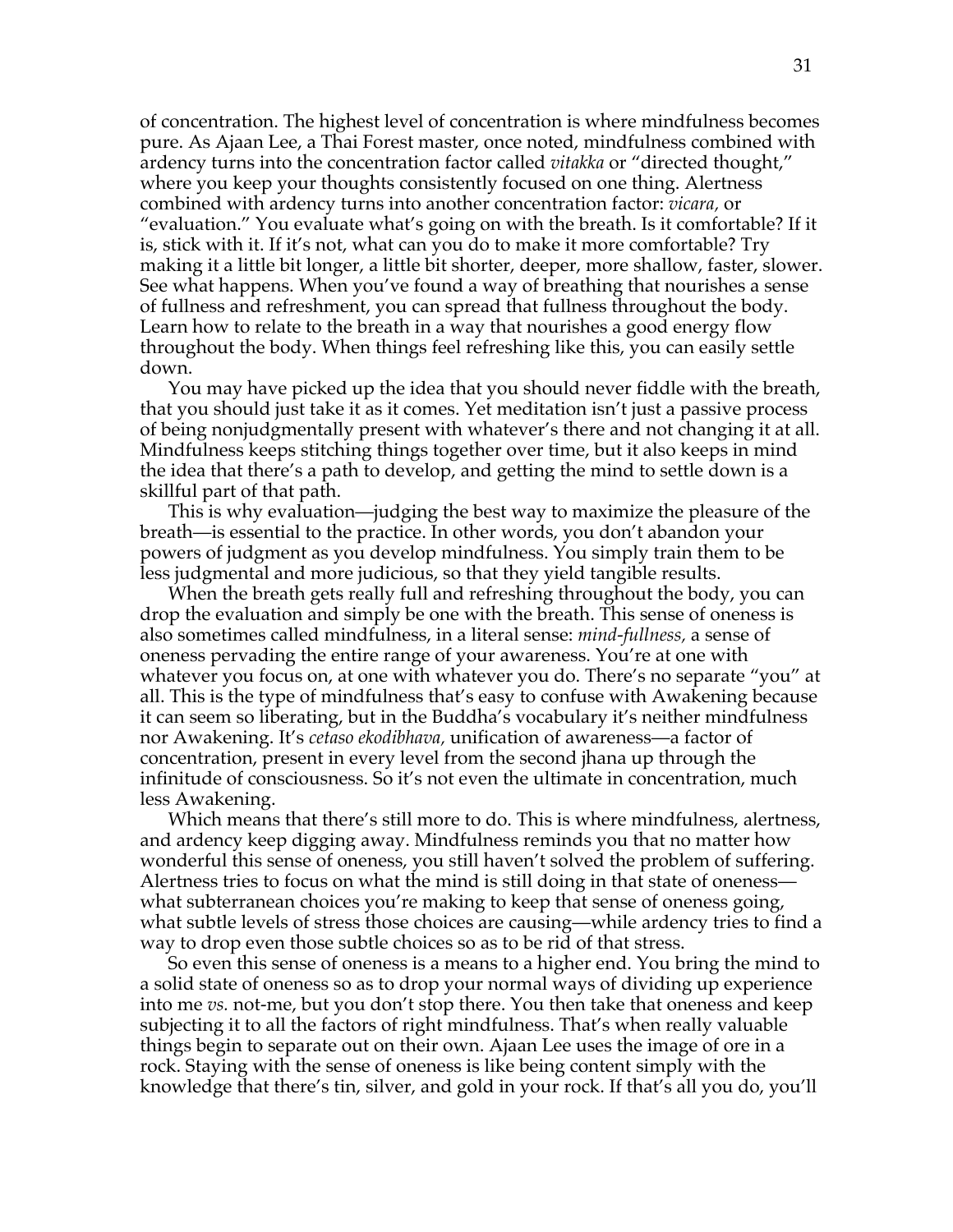never get any use from them. But if you heat the rock to the melting points for the different metals, they'll separate out on their own.

Liberating insight comes from testing, experimenting. This is how we learn about the world to begin with. If we weren't active creatures, we'd have no understanding of the world at all. Things would pass by, pass by, and we wouldn't know how they were connected because we'd have no way of influencing them to see which effects came from changing which causes. It's because we act in the world that we understand the world.

The same holds true with the mind. You can't just sit around hoping that a single mental quality—mindfulness, acceptance, contentment, oneness—is going to do all the work. If you want to learn about the potentials of the mind, you have to be willing to play—with sensations in the body, with qualities in the mind. That's when you come to understand cause and effect.

And that requires all your powers of intelligence—and this doesn't mean just book intelligence. It means your ability to notice what you're doing, to read the results of what you've done, and to figure out ingenious ways of doing things that cause less and less suffering and stress: street smarts for the noble path. Mindfulness allows you to see these connections because it keeps reminding you always to stay with these issues, to stay with the causes until you see their effects. But mindfulness alone can't do all the work. You can't fix the soup simply by dumping more salt into it. You add other ingredients, as they're needed.

This is why it's best not to load the word mindfulness with too many meanings or to assign it too many functions. Otherwise, you can't clearly discern when a quality like contentment is useful and when it's not, when you need to bring things to oneness and when you need to take things apart.

So keep the spices on your shelf clearly labeled, and keep tasting the flavor of what you're cooking. That way you'll learn for yourself which spice is good for which purpose, and develop your full potential as a cook.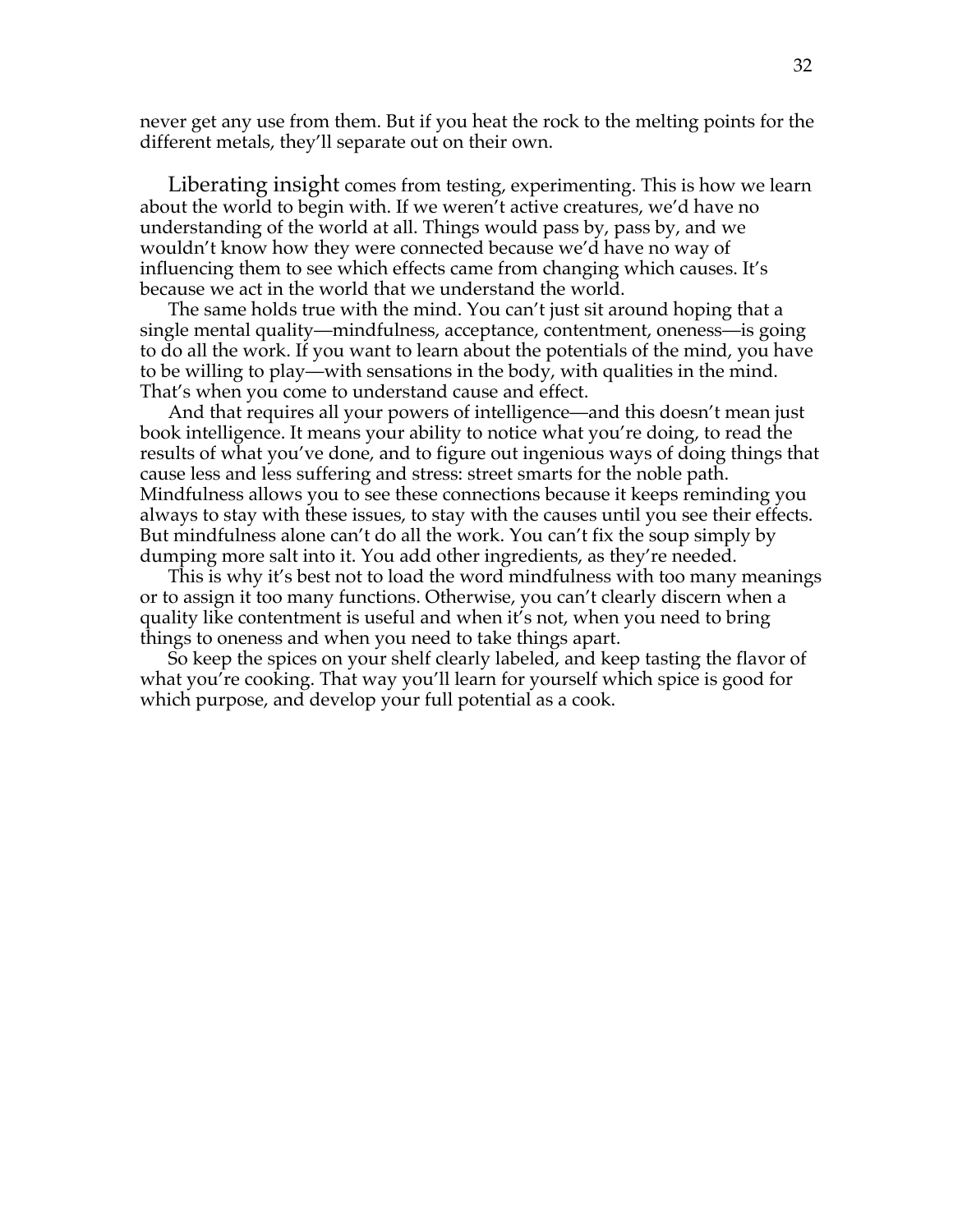### *The Joy of Effort*

When explaining meditation, the Buddha often drew analogies with the skills of artists, carpenters, musicians, archers, and cooks. Finding the right level of effort, he said, is like a musician's tuning of a lute. Reading the mind's needs in the moment—to be gladdened, steadied, or inspired—is like a palace cook's ability to read and please the tastes of a prince.

Collectively, these analogies make an important point: Meditation is a skill, and mastering it should be enjoyable in the same way that mastering any other rewarding skill can be. The Buddha said as much to his son, Rahula: "When you see that you've acted, spoken, or thought in a skillful way—conducive to happiness while causing no harm to yourself or others—take joy in that fact, and keep on training."

Of course, saying that meditation should be enjoyable doesn't mean that it will always be easy or pleasant. Every meditator knows it requires serious discipline to sit with long unpleasant stretches and untangle all the mind's difficult issues. But if you can approach difficulties with the enthusiasm that an artist approaches challenges in her work, the discipline becomes enjoyable: Problems are solved through your own ingenuity, and the mind is energized for even greater challenges.

This joyful attitude is a useful antidote to the more pessimistic attitudes that people often bring to meditation, which tend to fall into two extremes. On the one hand, there's the belief that meditation is a series of dull and dreary exercises allowing no room for imagination and inquiry: Simply grit your teeth, and, at the end of the long haul, your mind will be processed into an awakened state. On the other hand there's the belief that effort is counterproductive to happiness, so meditation should involve no exertion at all: Simply accept things as they are it's foolish to demand that they get any better—and relax into the moment.

While it's true that both repetition and relaxation can bring results in meditation, when either is pursued to the exclusion of the other, it leads to a dead end. If, however, you can integrate them both into the larger skill of learning how to apply whatever level of effort the practice requires at any given moment, they can take you far. This larger skill requires strong powers of mindfulness, concentration, and discernment, but if you stick with it, it can lead you all the way to the Buddha's ultimate aim in teaching meditation: nibbana, a happiness totally unconditioned, free from the constraints of space and time.

That's an inspiring aim, but it requires work. And the key to maintaining your inspiration in the day-to-day work of meditation practice is to approach it as play: a happy opportunity to master practical skills, to raise questions, experiment, and explore. This is precisely how the Buddha himself taught meditation. Instead of formulating a cut-and-dried method, he first trained his students in the personal qualities—such as honesty and patience—needed to make trustworthy observations. Only then did he teach meditation techniques, and even then he didn't spell everything out. He raised questions and suggested areas for exploration, in hopes that his questions would capture his students' imagination so they'd develop discernment and gain insights on their own.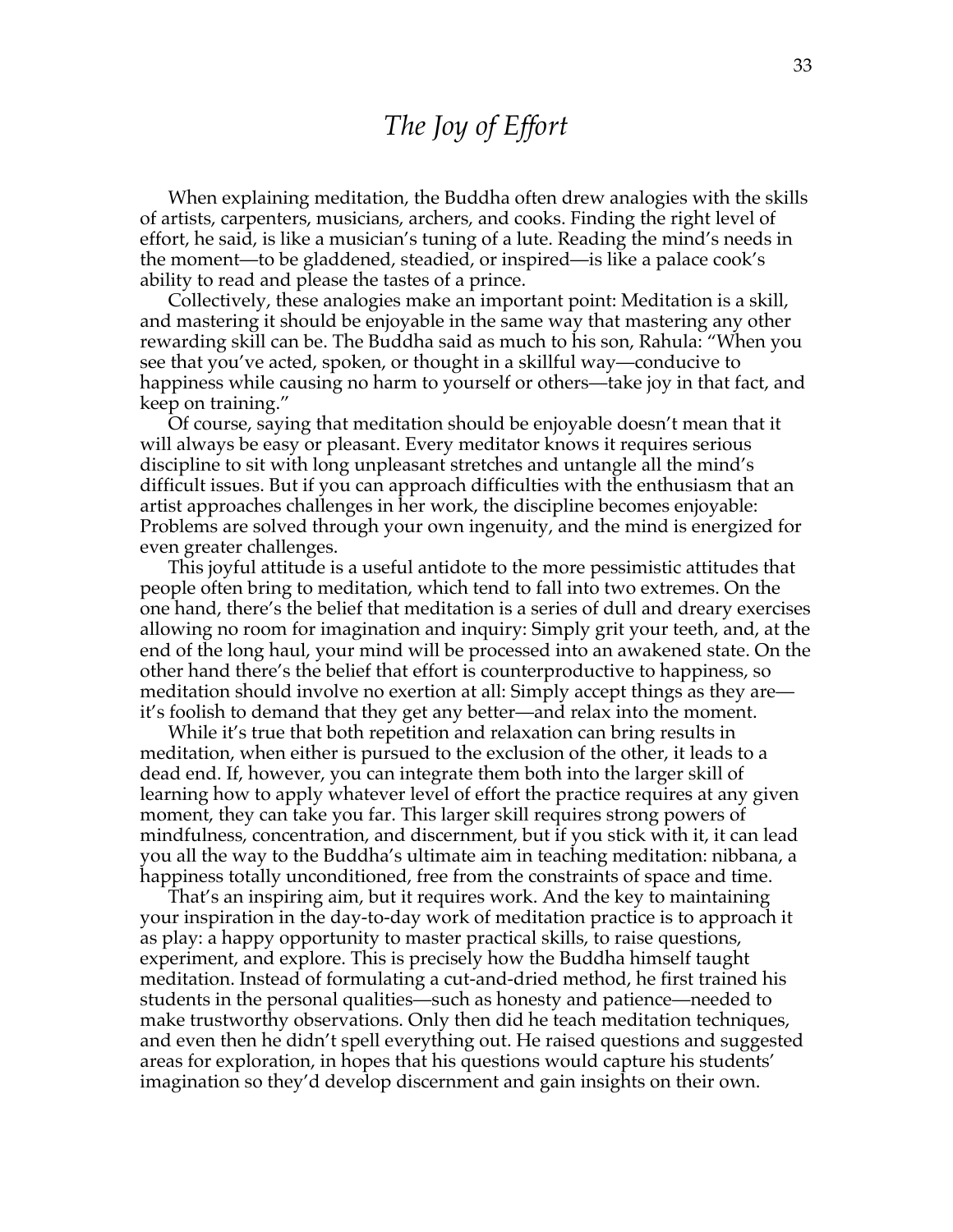We can see this in the way the Buddha taught Rahula how to meditate. He started with the issue of patience. Meditate, he said, so that your mind is like the earth. Disgusting things get thrown on the earth, but the earth isn't horrified by them. When you make your mind like the earth, neither agreeable nor disagreeable sensory impressions will take charge of it.

Now, the Buddha wasn't telling Rahula to become a passive clod of dirt. He was teaching Rahula to be grounded, to develop his powers of endurance, so that he'd be able to observe both pleasant and painful events in his body and mind without becoming engrossed in the pleasure or blown away by the pain. This is what patience is for. It helps you sit with things until you understand them well enough to respond to them skillfully.

To develop honesty in meditation, the Buddha taught Rahula a further exercise. Look at the inconstancy of events in body and mind, he said, so that you don't develop a sense of "I am" around them. Here the Buddha was building on a lesson that he had taught Rahula when the latter was seven years old. Learn to look at your actions, he had said, before you do them, while you're doing them, and after they're done. If you see that you've acted unskillfully and caused harm, resolve not to repeat the mistake. Then talk it over with someone you respect.

In these lessons, the Buddha was training Rahula to be honest with himself and with others. And the key to this honesty is to treat your actions as experiments. Then, if you see the results aren't good, you are free to change your ways.

This attitude is essential for developing honesty in your meditation as well. If you regard every thing—good or bad—that arises in the meditation as a sign of the sort of person you are, it will be hard to observe anything honestly at all. If an unskillful intention arises, you're likely either to come down on yourself as a miserable meditator or to smother the intention under a cloak of denial. If a skillful intention arises, you're likely to become proud and complacent, reading it as a sign of your innate good nature. As a result, you never get to see if these intentions are actually as skillful as they seemed at first glance.

To avoid these pitfalls, you can learn to see events simply as events, and not as signs of the innate Buddha-ness or badness of who you are. Then you can observe these events honestly, to see where they come from and where they lead. Honesty, together with patience, puts you in a better position to use the techniques of meditation to explore your own mind.

The primary technique the Buddha taught Rahula was breath meditation. The Buddha recommended sixteen steps in dealing with the breath. The first two involve straightforward instructions. The rest raise questions to be explored. In this way, the breath becomes a vehicle for exercising your ingenuity in solving the problems of the mind, and exercising your sensitivity in gauging the results.

To begin, simply notice when the breath is long and when it's short. In the remaining steps, though, you train yourself. In other words, you have to figure out for yourself how to do what the Buddha recommends. The first two trainings are to breathe in and out sensitive to the entire body, then to calm the effect that the breath has on the body. How do you do that? You experiment. What rhythm of breathing, what way of conceiving the breath calms its effect on the body? Try thinking of the breath not as the air coming in and out of the lungs but as the energy flow throughout the body that draws the air in and out. Where do you feel that energy flow? Think of it as flowing in and out the back of your neck, in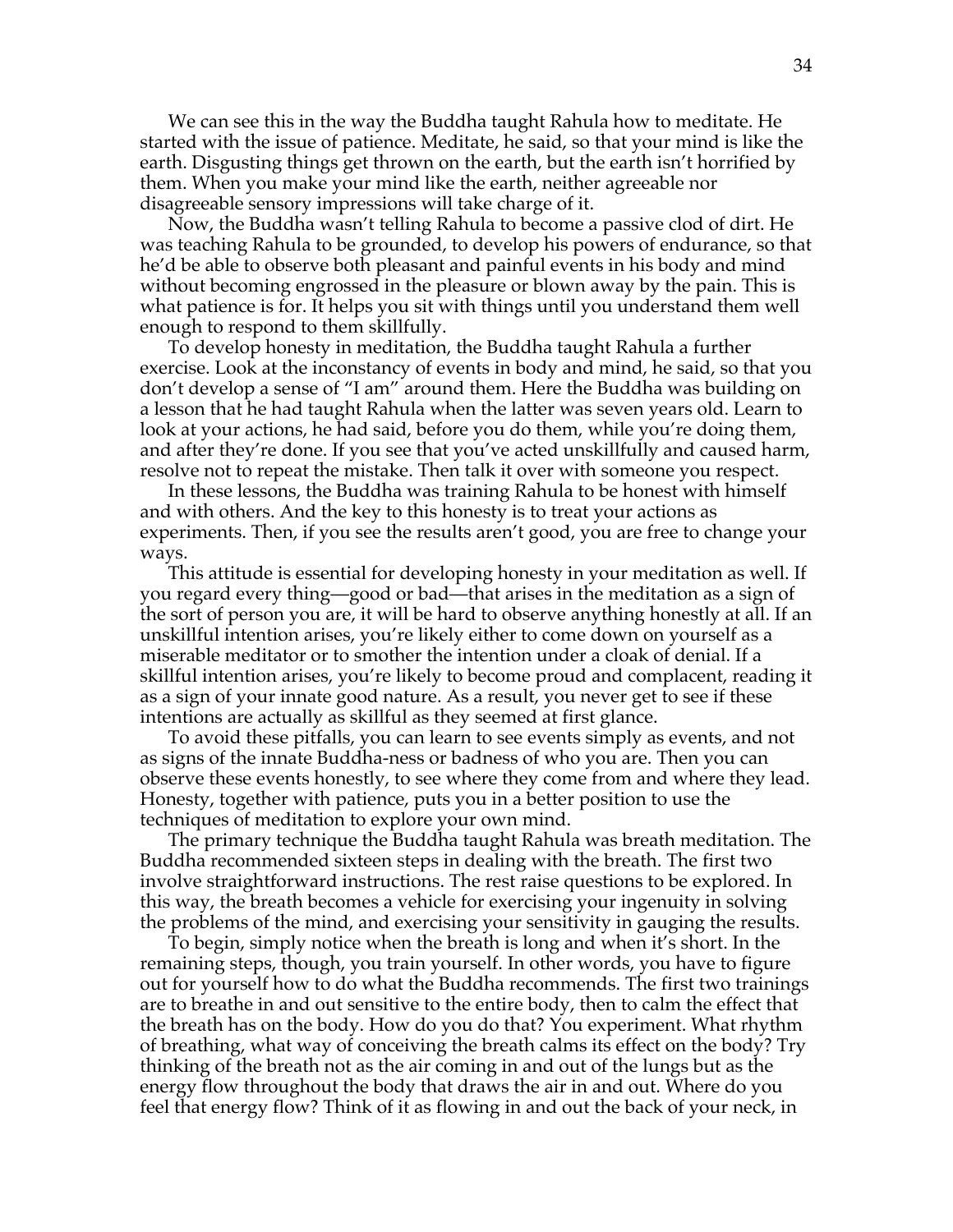your feet and hands, along the nerves and blood vessels, in your bones. Think of it coming in and out every pore of your skin. Where is it blocked? How do you dissolve the blockages? By breathing through them? Around them? Straight into them? See what works.

As you play around with the breath in this way, you'll make some mistakes— I've sometimes given myself headaches by forcing the breath too much—but with the right attitude the mistakes become lessons in learning how the impact of your perceptions shapes the way you breathe. You'll also catch yourself getting impatient or frustrated, but then you'll see that when you breathe through these emotions, they go away. You're beginning to see the impact of the breath on the mind.

The next step is to breathe in and out with a sense of refreshing fullness and a sense of ease. Here, too, you'll need to experiment both with the way you breathe and with the way you conceive of the breath. Notice how these feelings and conceptions have an impact on the mind, and how you can calm that impact so that the mind feels most at ease.

Then, when the breath is calm and you've been refreshed by feelings of ease and stillness, you're ready to look at the mind itself. You don't leave the breath, though. You adjust your attention slightly so that you're watching the mind as it stays with the breath. Here the Buddha recommends three areas for experimentation: Notice how to gladden the mind when it needs gladdening, how to steady it when it needs steadying, and how to release it from its attachments and burdens when it's ready for release.

Sometimes the gladdening and steadying will require bringing in other topics for contemplation. For instance, to gladden the mind you can develop an attitude of infinite good will, or recollect the times in the past when you've been virtuous or generous. To steady the mind when it's been knocked over by lust, you can contemplate the unattractive side of the human body. To reestablish your focus when you're drowsy or complacent, you can contemplate death—realizing that death could come at any time, and you need to prepare your mind if you're going to face it with any finesse—can transfix your. At other times, you can gladden or steady the mind simply by the way you focus on the breath itself. For instance, breathing down into your hands and feet can really anchor the mind when its concentration has become shaky. When one spot in the body isn't enough to hold your interest, try focusing on the breath in two spots at once.

The important point is that you've now put yourself in a position where you can experiment with the mind and read the results of your experiments with greater and greater accuracy. You can try exploring these skills off the cushion as well: How do you gladden the mind when you're sick? How do you steady the mind when dealing with a difficult person?

As for releasing the mind from its burdens, you prepare for the ultimate freedom of nibbana first by releasing the mind from any awkwardness in its concentration. Once the mind has settled down, check to see if there are any ways you can refine the stillness. For instance, in the beginning stages of concentration you need to keep directing your thoughts to the breath, evaluating and adjusting it to make it more agreeable. But eventually the mind grows so still that evaluating the breath is no longer necessary. So you figure out how to make the mind one with the breath, and in that way you release the mind into a more intense and refreshing state of ease.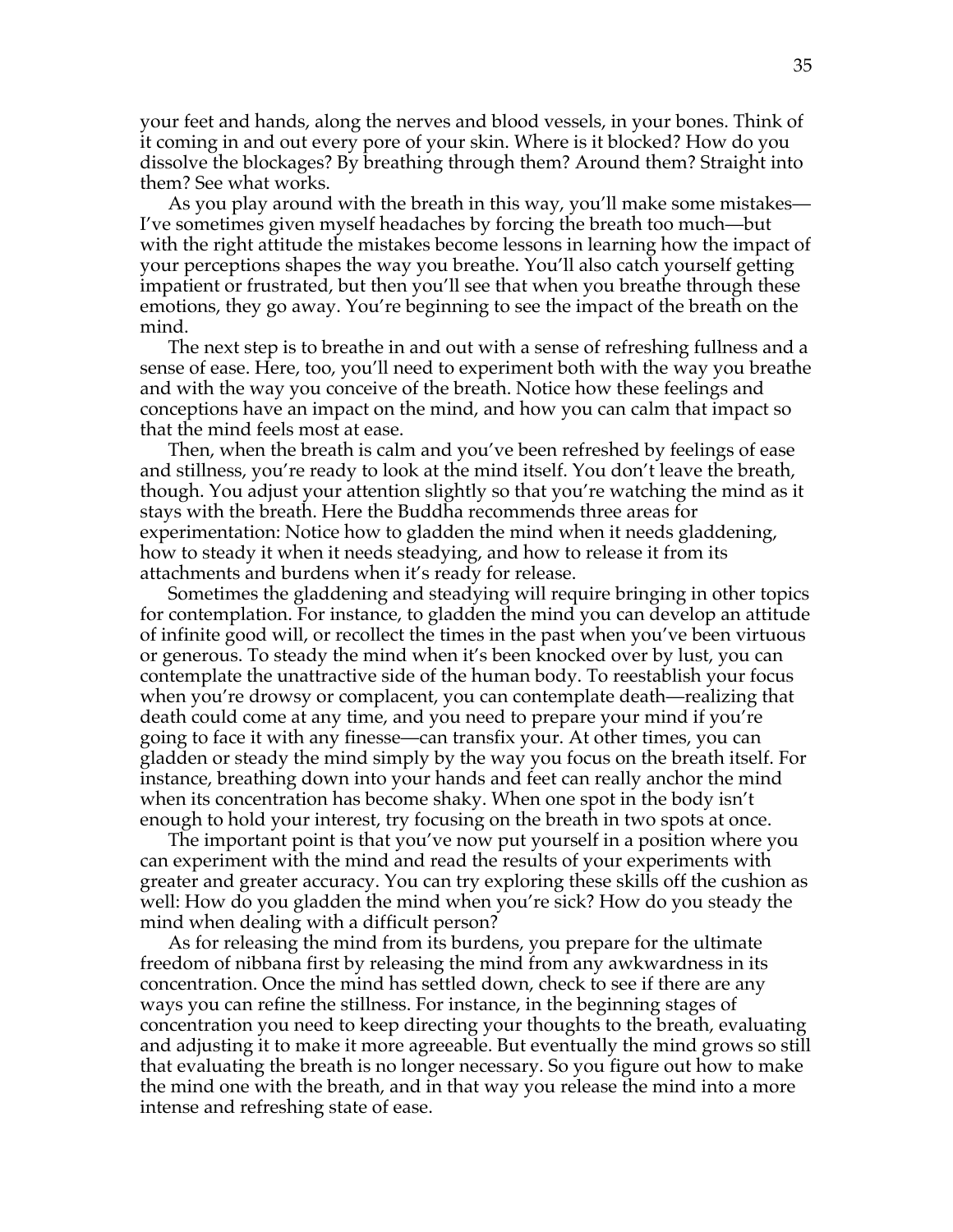As you expand your skills in this way, the intentions that you've been using to shape your experience of body and mind become more and more transparent. At this point the Buddha suggests revisiting the theme of inconstancy, learning to look for it in the effects of every intention. You see that even the best states produced by skillful intentions—the most solid and refined states of concentration—waver and change. Realizing this induces a sense of disenchantment with and dispassion for all intentions. You see that the only way to get beyond this changeability is to allow all intentions to cease. You watch as everything is relinquished, including the path. What's left is unconditioned: the deathless. Your desire to explore the breath has taken you beyond desiring, beyond the breath, all the way to nibbana.

But the path doesn't save all its pleasures for the end. It takes the daunting prospect of reaching full Awakening and breaks it down into manageable interim goals—a series of intriguing challenges that, as you meet them, allow you to see progress in your practice. This in and of itself makes the practice interesting and a source of joy.

At the same time, you're not engaged in busywork. You're developing a sensitivity to cause and effect that helps make body and mind transparent. Only when they're fully transparent can you let them go. In experiencing the full body of the breath in meditation, you're sensitizing yourself to the area of your awareness where the deathless—when you're acute enough to see it—will appear.

So even though the path requires effort, it's an effort that keeps opening up new possibilities for happiness and wellbeing in the present moment. And even though the steps of breath meditation eventually lead to a sense of disenchantment and dispassion, they don't do so in a joyless way. The Buddha never asks anyone to adopt a world-negating—or world-affirming, for that matter—frame of mind. Instead, he asks for a "world-exploring" attitude, in which you use the inner world of full-body breathing as a laboratory for exploring the harmless and clear-minded pleasures the world as a whole can provide. You learn skills to calm the body, to develop feelings of refreshment, fullness, and ease. You learn how to calm the mind, to steady it, gladden it, and release it from its burdens.

Only when you run up against the limits of these skills are you ready to drop them, to explore what greater potential for happiness there may be. In this way, disenchantment develops not from a narrow or pessimistic attitude but from an attitude of hope that there must be something better. This is like the disenchantment a child senses when he has mastered a simple game and feels ready for something more challenging. It's the attitude of a person who has matured. And as we all know, you don't mature by shrinking from the world, watching it passively, or demanding that it entertain you. You mature by exploring it, by expanding your range of usable skills through play.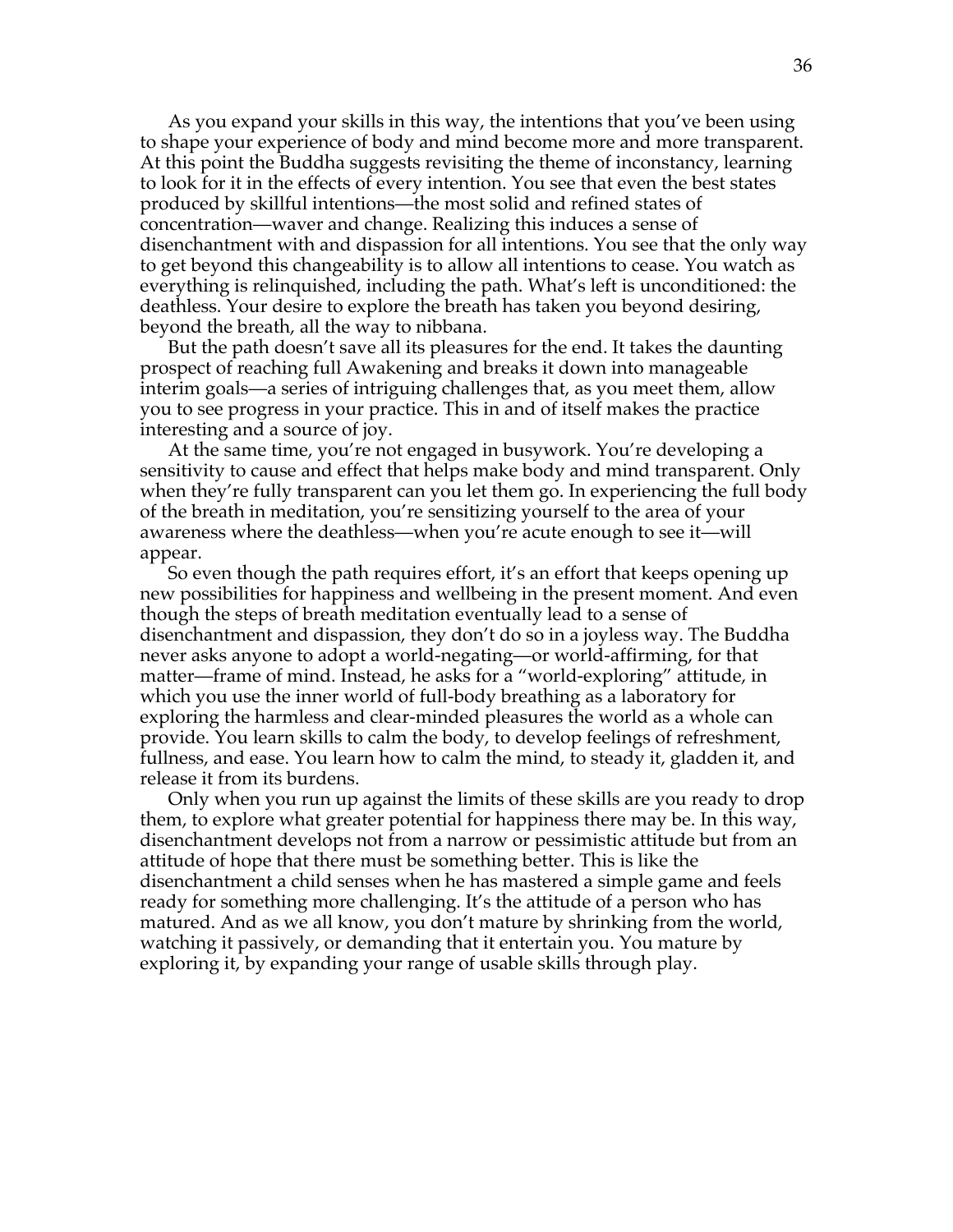## *Head & Heart Together*

## BRINGING WISDOM TO THE BRAHMAVIHARAS

The *brahmavihara*s, or "sublime attitudes," are the Buddha's primary heart teachings—the ones that connect most directly with our desire for true happiness. The term *brahmavihara* literally means "dwelling place of *brahma*s." *Brahma*s are gods who live in the higher heavens, dwelling in an attitude of unlimited goodwill, unlimited compassion, unlimited empathetic joy, and unlimited equanimity. These unlimited attitudes can be developed from the more limited versions of these emotions that we experience in the human heart.

Of these four emotions, goodwill *(metta)* is the most fundamental. It's the wish for true happiness, a wish you can direct to yourself or to others. Goodwill was the underlying motivation that led the Buddha to search for awakening and to teach the path to awakening to others after he had found it.

The next two emotions in the list are essentially applications of goodwill. Compassion *(karuna)* is what goodwill feels when it encounters suffering: It wants the suffering to stop. Empathetic joy *(mudita)* is what goodwill feels when it encounters happiness: It wants the happiness to continue. Equanimity *(upekkha)* is a different emotion, in that it acts as an aid to and a check on the other three. When you encounter suffering that you can't stop no matter how hard you try, you need equanimity to avoid creating additional suffering and to channel your energies to areas where you *can* be of help. In this way, equanimity isn't cold hearted or indifferent. It simply makes your goodwill more focused and effective.

Making these attitudes limitless requires work. It's easy to feel goodwill, compassion, and empathetic joy for people you like and love, but there are bound to be people you dislike—often for very good reasons. Similarly, there are many people for whom it's easy to feel equanimity: people you don't know or don't really care about. But it's hard to feel equanimity when people you love are suffering. Yet if you want to develop the brahmaviharas, you have to include all of these people within the scope of your awareness so that you can apply the proper attitude no matter where or when. This is where your heart needs the help of your head.

All too often, meditators believe that if they can simply add a little more heart juice, a little more emotional oomph, to their brahmavihara practice, their attitudes can become limitless. But if something inside you keeps churning up reasons for liking this person or hating that one, your practice starts feeling hypocritical. You wonder who you're trying to fool. Or, after a month devoted to the practice, you still find yourself thinking black thoughts about people who cut you off in traffic—to say nothing of people who've done the world serious harm.

This is where the head comes in. If we think of the heart as the side of the mind that wants happiness, the head is the side that understands how cause and effect actually work. If your head and heart can learn to cooperate—that is, if your head can give priority to finding the causes for true happiness, and your heart can learn to embrace those causes—then the training of the mind can go far.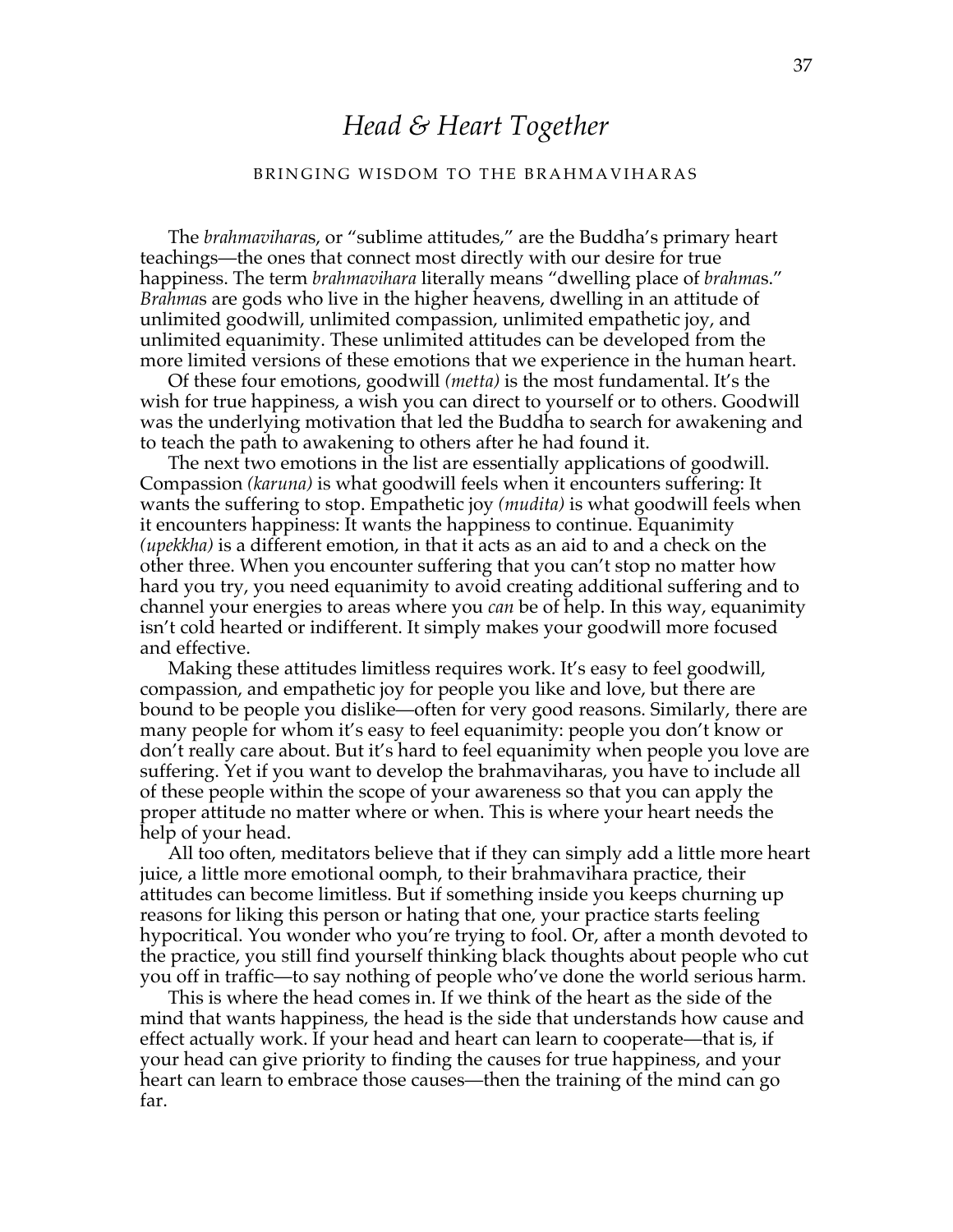This is why the Buddha taught the brahmaviharas in a context of head teachings: the principle of causality as it plays out in (1) karma and (2) the process of fabrication that shapes emotions within the body and mind. The more we can get our heads around these teachings, the easier it will be to put our whole heart into developing attitudes that truly are sublime. An understanding of karma helps to explain *what* we're doing as we develop the brahmaviharas and *why* we might want to do so in the first place. An understanding of fabrication helps to explain *how* we can take our human heart and convert it into a place where brahmas could dwell.

The teaching on karma starts with the principle that people experience happiness and sorrow based on a combination of their past and present intentions. If we act with unskillful intentions either for ourselves or for others, we're going to suffer. If we act with skillful intentions, we'll experience happiness. So if we want to be happy, we have to train our intentions to always be skillful. This is the first reason for developing the brahmaviharas: so that we can make our intentions more trustworthy.

Some people say that unlimited goodwill comes naturally to us, that our Buddha- nature is intrinsically compassionate. But the Buddha never said anything about Buddha-nature. What he *did* say is that the mind is even more variegated than the animal world. We're capable of anything. So what are we going to do with this capability?

We could do—and have done—almost anything, but the one thing the Buddha *does* assume across the board is that deep down inside we want to take this capability and devote it to happiness. So the first lesson of karma is that if you really want to be happy, you can't trust that deep down you know the right thing to do, because that would simply foster complacency. Unskillful intentions would take over and you wouldn't even know it. Instead, you have to be heedful to recognize unskillful intentions for what they are, and to act only on skillful ones. The way to ensure that you'll stay heedful is to take your desire for happiness and spread it around.

The second lesson of karma is that just as you're the primary architect of your own happiness and suffering, other people are the primary architects of theirs. If you really want them to be happy, you don't just treat them nicely. You also want them to learn how to create the causes for happiness. If you can, you want to show them how to do that. This is why the gift of dharma—lessons in how to give rise to true happiness—is the greatest gift.

In the Buddha's most famous example of how to express an attitude of unlimited good will, he doesn't just express the following wish for universal happiness:

*"Happy, at rest, may all beings be happy at heart. Whatever beings there may be, weak or strong, without exception, long, large, middling, short, subtle, blatant, seen & unseen, near & far,*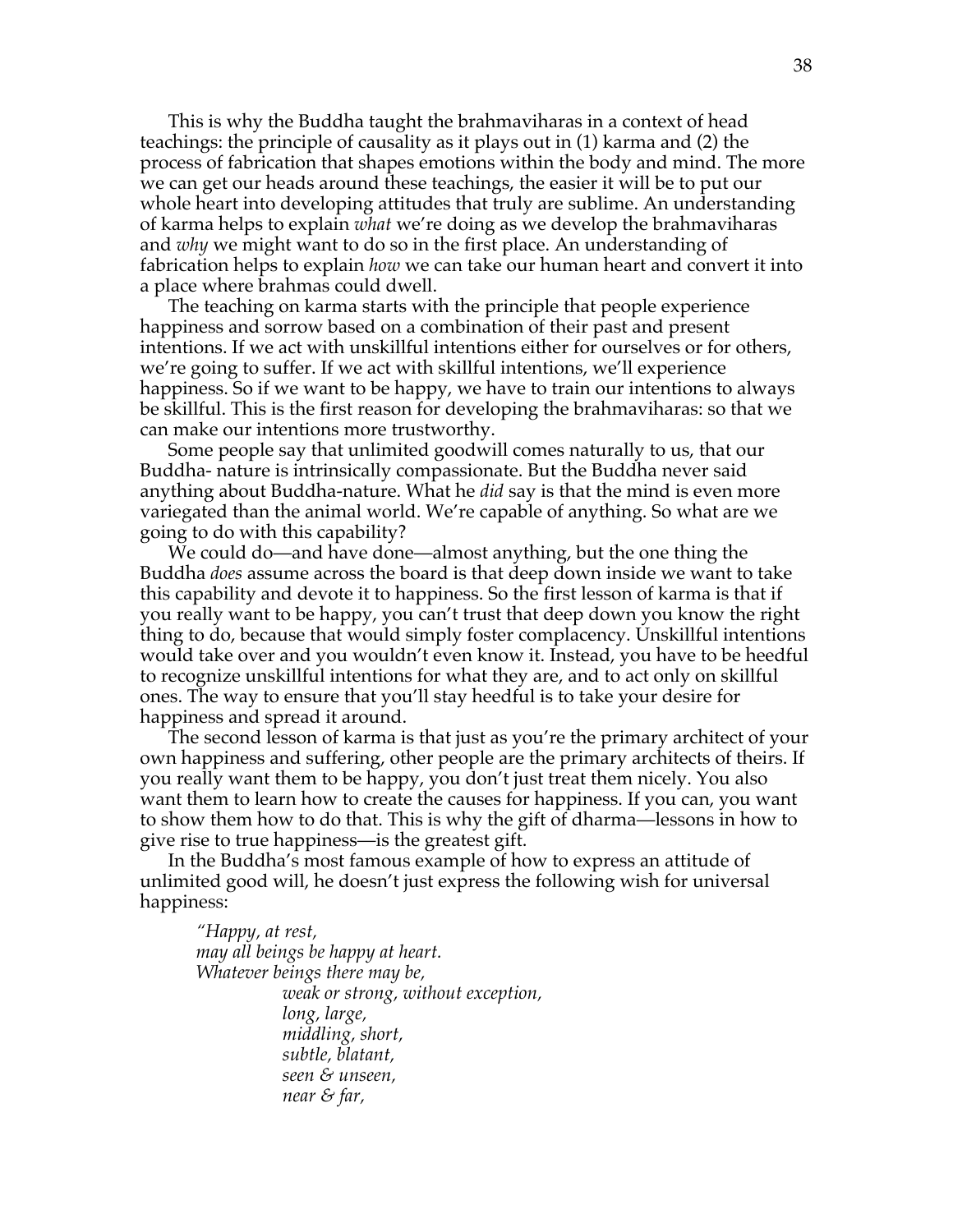*born & seeking birth: May all beings be happy at heart."*

He immediately adds a wish that all beings avoid the causes that would lead them to unhappiness:

*"Let no one deceive another or despise anyone anywhere, or through anger or resistance wish for another to suffer." — Sn 1:8*

 So if you're using visualization as part of your goodwill practice, don't visualize people simply as smiling, surrounded willy-nilly by wealth and sensual pleasures. Visualize them acting, speaking, and thinking skillfully. If they're currently acting on unskillful intentions, visualize them changing their ways. Then act to realize those visualizations if you can.

A similar principle applies to compassion and empathetic joy. Learn to feel compassion not only for people who are already suffering, but also for those who are engaging in unskillful actions that will lead to future suffering. This means, if possible, trying to stop them from doing those things. And learn to feel empathetic joy not only for those who are already happy, but also for those whose actions will lead to future happiness. If you have the opportunity, give them encouragement.

But you also have to realize that no matter how unlimited the scope of these positive emotions, their effect is going to run into limits. In other words, regardless of how strong your goodwill or compassion may be, there are bound to be people whose past actions are unskillful and who cannot or will not change their ways in the present. This is why you need equanimity as your reality check. When you encounter areas where you can't be of help, you learn not to get upset. Think about the universality of the principle of karma: it applies to everyone regardless of whether you like them or not. That puts you in a position where you can see more clearly what *can* be changed, where you *can* be of help. In other words, equanimity isn't a blanket acceptance of things as they are. It's a tool for helping you to develop discernment as to which kinds of suffering you have to accept and which ones you don't.

For example, someone in your family may be suffering from Alzheimer's. If you get upset about the fact of the disease, you're limiting your ability to be genuinely helpful. To be more effective, you have to use equanimity as a means of letting go of what you *want* to change and focusing more on what *can* be changed in the present.

A third lesson from the principle of karma is that developing the brahmaviharas can also help mitigate the results of your past bad actions. The Buddha explains this point with an analogy: If you put a lump of salt into a glass of water, you can't drink the water in the glass. But if you put that lump of salt into a river, you could then drink the water in the river, because the river contains so much more water than salt. When you develop the four brahmaviharas, your mind is like the river. The skillful karma of developing these attitudes in the present is so expansive that whatever results of past bad actions may arise, you hardly notice them.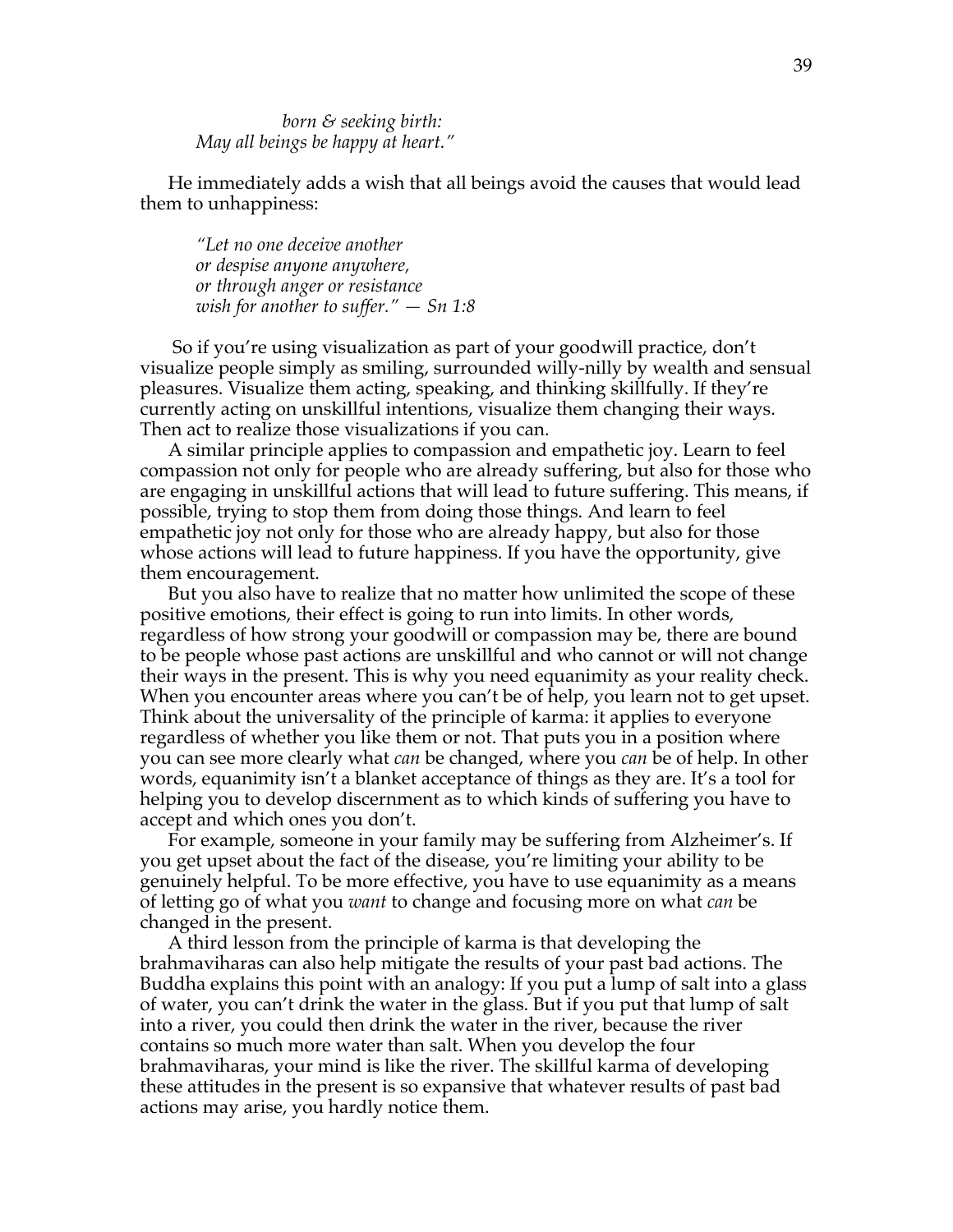A proper understanding of karma also helps to correct the false idea that if people are suffering they deserve to suffer, so you might as well just leave them alone. When you catch yourself thinking in those terms, you have to keep four principles in mind.

First, remember that when you look at people, you can't see all the karmic seeds from their past actions. They may be experiencing the results of past bad actions, but you don't know when those seeds will stop sprouting. Also, you have no idea what other seeds, whatever wonderful latent potentials, will sprout in their place.

There's a saying in some Buddhist circles that if you want to see a person's past actions, you look at his present condition; if you want to see his future condition, you look at his present actions. This principle, however, is based on a basic misperception: that we each have a single karmic account, and what we see in the present is the current running balance in each person's account. Actually, no one's karmic history is a single account. It's composed of the many different seeds planted in many places through the many different actions we've done in the past, each seed maturing at its own rate. Some of these seeds have already sprouted and disappeared; some are sprouting now; some will sprout in the future. This means that a person's present condition reflects only a small portion of his or her past actions. As for the other seeds, you can't see them at all.

This reflection helps you when developing compassion, for it reminds you that you never know when the possibility to help somebody can have an effect. The seeds of the other person's past bad actions may be flowering right now, but they could die at any time. You may happen to be the person who's there to help when that person is ready to receive help.

The same pattern applies to empathetic joy. Suppose that your neighbor is wealthier than you are. You may resist feeling empathetic joy for him because you think, "He's already well-off, while I'm still struggling. Why should I wish him to be even happier than he is?" If you find yourself thinking in those terms, remind yourself that you don't know what your karmic seeds are; you don't know what his karmic seeds are. Maybe his good karmic seeds are about to die. Do you want them to die any faster? Does his happiness diminish yours? What kind of attitude is that? It's useful to think in these ways.

The second principle to keep in mind is that, in the Buddha's teaching, there's no question of a person's "deserving" happiness or "deserving" pain. The Buddha simply says that there are actions leading to pleasure and actions leading to pain. Karma is not a respecter of persons; it's simply an issue of actions and results. Good people may have some bad actions squirreled away in their past. People who seem horrible may have done some wonderful things. You never know. So there's no question of a person's deserving or not deserving pleasure or pain. There's simply the principle that actions have results and that your present experience of pleasure or pain is the combined result of past and present actions. You may have some very unskillful actions in your past, but if you learn to think skillfully when those actions bear fruit in the present, you don't have to suffer.

A third principle applies to the question of whether the person who's suffering "deserves" your compassion. You sometimes hear that everyone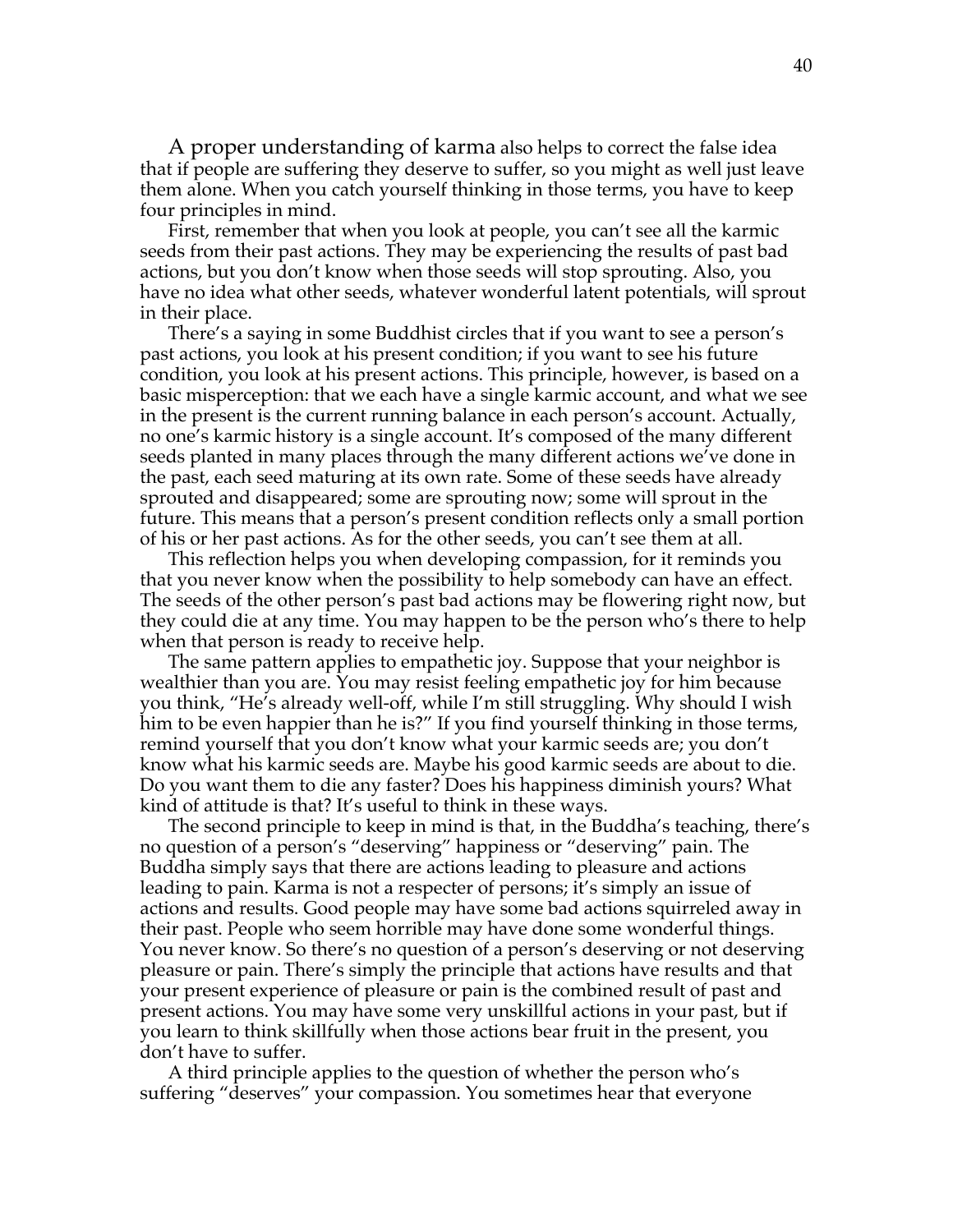deserves your compassion because they all have Buddha-nature. But this ignores the primary reason for developing compassion as a brahmavihara in the first place: You need to make your compassion universal so that you can trust your intentions**.** If you regard your compassion as so precious that only Buddhas deserve it, you won't be able to trust yourself when encountering people whose actions are consistently evil.

At the same time, you have to remember that no human being has a totally pure karmic past, so you can't make a person's purity the basis for your compassion. Some people resist the idea that, say, children born into a warzone, suffering from brutality and starvation, are there for a karmic reason. It seems heartless, they say, to attribute these sufferings to karma from past lives. The only heartlessness here, though, is the insistence that people are worthy of compassion only if they are innocent of any wrongdoing. Remember that you don't have to like or admire someone to feel compassion for that person. All you have to do is wish for that person to be happy. The more you can develop this attitude toward people you *know* have misbehaved, the more you'll be able to trust your intentions in any situation.

The Buddha illustrates this point with a graphic analogy: Even if bandits attack you and saw off your limbs with a two-handled saw, you have to feel goodwill starting with them and then spreading to include the entire world. If you keep this analogy in mind, it helps to protect you from acting in unskillful ways, no matter how badly provoked.

The fourth principle to remember concerns the karma you're creating right now in reaction to other people's pleasure and pain. If you're resentful of somebody else's happiness, someday when you get happy there's going to be somebody resentful of yours. Do you want that? Or if you're hard-hearted toward somebody who's suffering right now, someday you may face the same sort of suffering. Do you want people to be hard-hearted toward you? Always remember that your reactions are a form of karma, so be mindful to create the kind of karma that gives the results you'd like to see.

When you think in these ways you see that it really is in your interest to develop the brahmaviharas in all situations. So the question is, how do you do that? This is where another aspect of the Buddha's teachings on causality plays a role: his teaching on fabrication, or the way you shape your experience.

Fabrication is of three kinds: bodily, verbal, and mental. Bodily fabrication is the way you breathe. Verbal fabrications are thoughts and mental comments on things—your internal speech. In Pali, these thoughts and comments are called *vitakka*—directed thought, and *vicara,* evaluation. Mental fabrications are perceptions and feelings: the mental labels you apply to things, and the feelings of pleasure, pain, or neither pleasure nor pain you feel about them.

Any desire or emotion is made up of these three types of fabrication. It starts with thoughts and perceptions, and then it gets into your body through the way you breathe. This is why emotions seem so real, so insistent, so genuinely "you." But as the Buddha points out, you identify with these things because you fabricate them in ignorance: you don't know what you're doing, and you suffer as a result. But if you can fabricate your emotions with knowledge, they can form a path to the end of suffering. And the breath is a good place to start.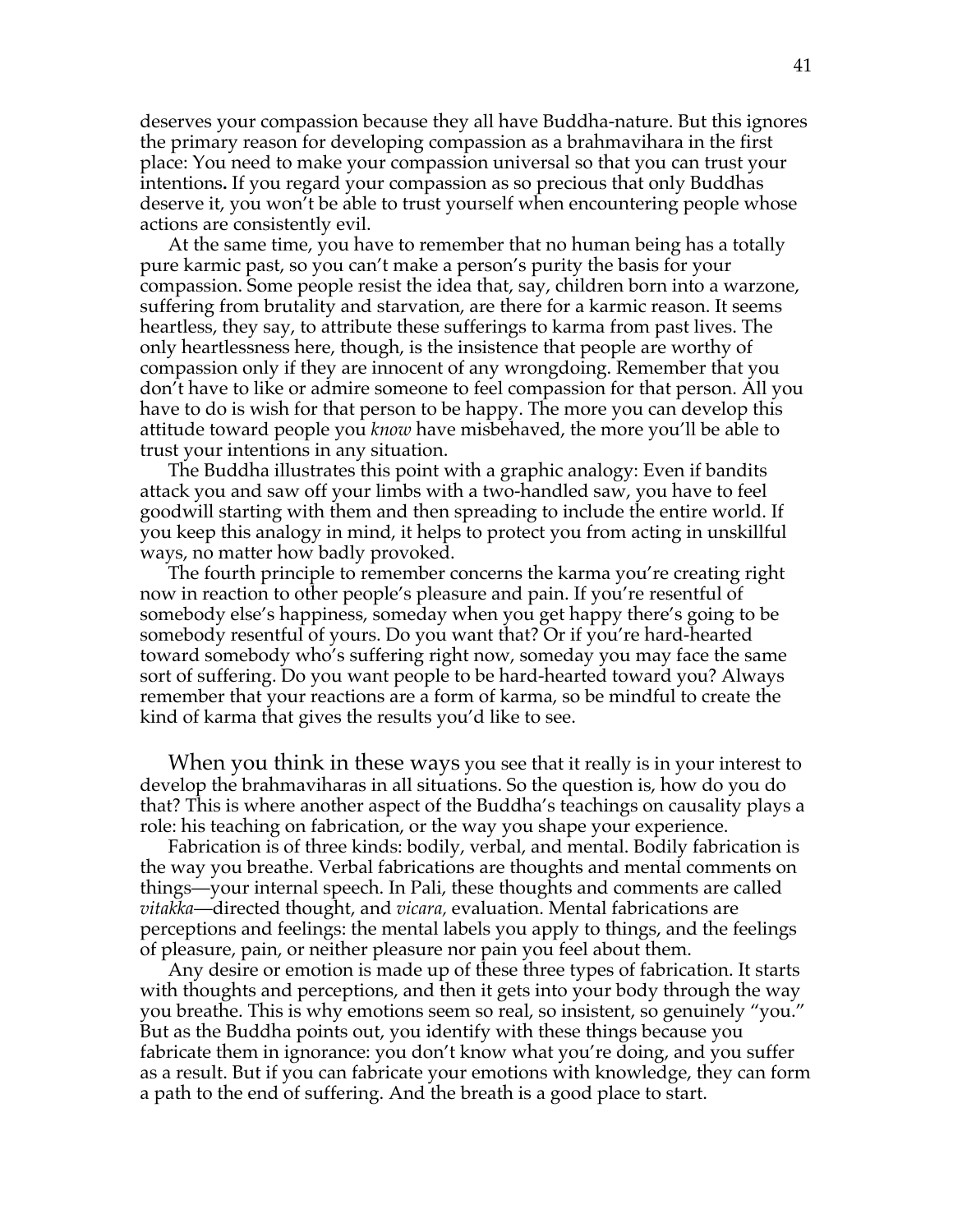If, for example, you're feeling anger toward someone, ask yourself, "How am I breathing right now? How can I change the way I breathe so that my body can feel more comfortable?" Anger often engenders a sense of discomfort in the body, and you feel you've got to get rid of it. The common ways of getting rid of it are two, and they're both unskillful: either you bottle it up, or you try to get it out of your system by letting it out in your words and deeds.

So the Buddha provides a third, more skillful alternative: Breathe through your discomfort and dissolve it away. Let the breath create physical feelings of ease and fullness, and allow those feelings to saturate your whole body. This physical ease helps put the mind at ease as well. When you're operating from a sense of ease, it's easier to fabricate skillful perceptions as you evaluate your response to the issue with which you're faced.

Here the analogy of the lump of salt is an important perception to keep in mind, as it reminds you to perceive the situation in terms of your need for your own goodwill to protect yourself from bad karma. Part of this protection is to look for the good points of the person you're angry at. And to help with this perception, the Buddha provides an even more graphic analogy to remind you of why this approach is not mere sentimentality: If you see someone who's been really nasty to you in his words and deeds but has moments of honesty and goodwill, it's as if you're walking through a desert—hot, trembling, thirsty—and you come across a cow footprint with a little bit of water in it. Now what do you do? You can't scoop the water up with your hand because that would muddy it. Instead you get down on your hands and knees, and very carefully slurp it up.

Notice your position in this image. It may seem demeaning to have your mouth to the ground like this, but remember: You're trembling with thirst. You need water. If you focus just on the bad points of other people, you're going to feel even more oppressed with the heat and the thirst. You'll get bitter about the human race and see no need to treat it well. But if you can see the good in other people, you'll find it easier to treat them skillfully. Their good points are like water for your heart. You need to focus on them to nourish your own goodness now and in the future.

If, however, the person you're angry about has no good qualities at all, then the Buddha recommends another perception: Think of that person as a sick stranger you've found on the side of the road, far away from any help. You have to feel compassion for him and do whatever you can to get him to the safety of skillful thoughts, words, and deeds.

What you've done here is to use skillful verbal fabrication—thinking about and evaluating the breath—to turn the breath into a skillful bodily fabrication. This in turn creates a healthy mental fabrication—the feeling of ease—that makes it easier to mentally fabricate perceptions that can deconstruct your unskillful reaction and construct a skillful emotion in its place.

This is how we use our knowledge of karma and fabrication to shape our emotions in the direction we want*—*which is why head teachings are needed even in matters of the heart. At the same time, because we've sensitized ourselves to the role that the breath plays in shaping emotion, we can make a genuine change in how we physically feel about these matters. We're not playing make believe. Our change of heart becomes fully embodied, genuinely felt.

This helps undercut the feeling of hypocrisy that can sometimes envelop the practice of the brahmaviharas. Instead of denying our original feelings of anger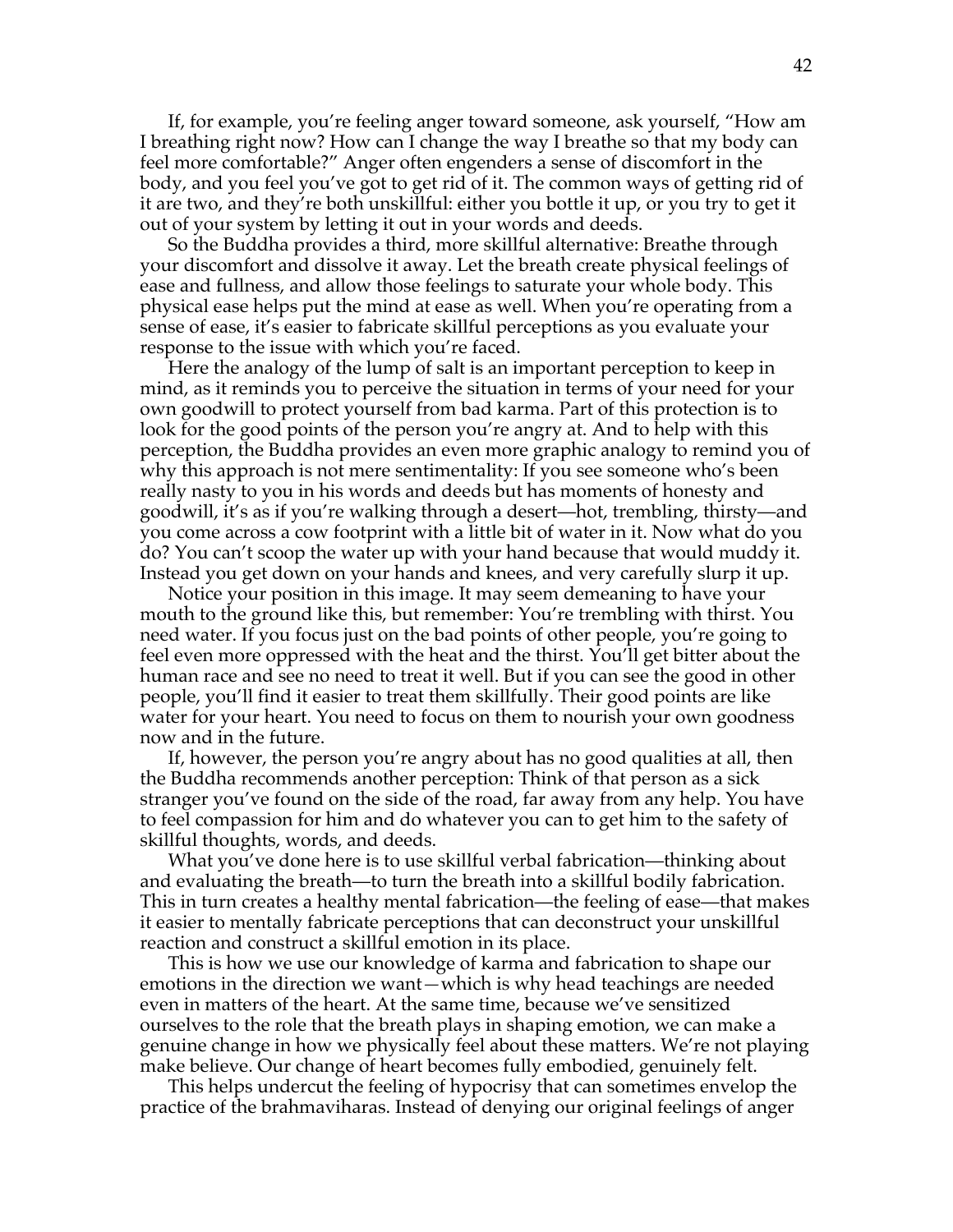or distress in any given situation, smothering them with a mass of cotton candy or marshmallow cream, we actually get more closely in touch with them and learn to skillfully reshape them.

All too often we think that getting in touch with our emotions is a means of tapping into who we really are—that we've been divorced from our true nature, and that by getting back in touch with our emotions we'll reconnect with our true identity. But your emotions are not your true nature; they're just as fabricated as anything else. Because they're fabricated, the real issue is to learn how to fabricate them skillfully, so they don't lead to trouble and can instead lead to a trustworthy happiness.

Remember that emotions cause you to act. They're paths leading to good or bad karma. When you see them as paths, you can transform them into a path you can trust. As you learn how to deconstruct emotions of ill will, hard-heartedness, resentment, and distress, and reconstruct the brahmaviharas in their place, you don't simply attain an unlimited heart. You gain practice in mastering the processes of fabrication. As the Buddha says, that mastery leads first to strong and blissful states of concentration. From there it can fabricate all the factors of the path leading to the goal of all the Buddha's teachings, whether for head or for heart: the total happiness of nibbana, unconditionally true.

Which simply goes to show that if you get your head and your heart to respect each other, they can take each other far. Your heart needs the help of your head to generate and act on more skillful emotions. Your head needs your heart to remind you that what's really important in life is putting an end to suffering. When they learn how to work together, they can make your human mind into an unlimited brahma-mind. And more: They can master the causes of happiness to the point where they transcend themselves, touching an uncaused dimension that the head can't encompass, and a happiness so true that the heart has no further need for desire.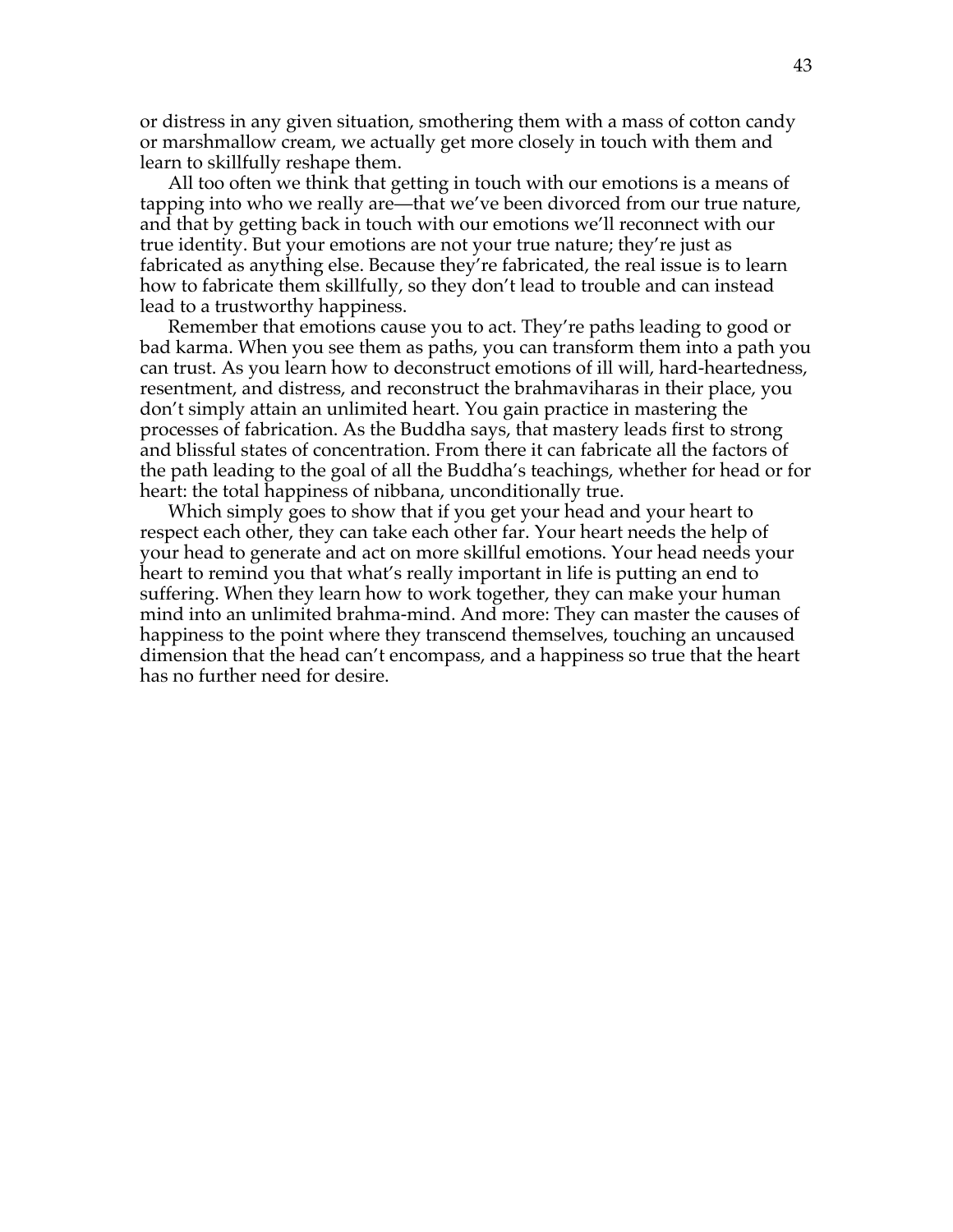# *The Wisdom of the Ego*

Years back, many Buddhist teachers in the West began using the term "egolessness" to explain the Buddha's teaching on not-self. Since then, egolessness has come to mean many things to many people. Sometimes egolessness is used to mean a lack of conceit or self-importance; sometimes, a pure mode of acting without thought of personal reward. In its most extended form, though, the teaching on egolessness posits a fundamental error of perception: that despite our sense of a lasting, separate self, no such self really exists. By trying to provide for the happiness of this illusory self, we not only place our hopes on an impossible goal but also harm ourselves and everyone around us. If we could simply see the fallacy of the ego and understand its harmful effects, we would let it go and find true happiness in the interconnectedness that is our true nature.

At least that's what we're told, and often with a fair amount of vehemence. Buddhist writers, often so gentle and nonjudgmental, can quickly turn vicious when treating the ego. Some portray it as a tyrannical bureaucracy deserving violent overthrow; others, as a rat-like creature—nervous, scheming, and devious—that deserves to be squashed. Whatever the portrait, the message is always that the ego is so pernicious and tenacious that any mental or verbal abuse directed against it is fair play in getting it to loosen its foul grip on the mind.

But when people trained in classical Western psychotherapy read these attacks on the ego, they shake their heads in disbelief. For them the ego is not something evil. It's not even a singular thing you can attack. It's a cluster of activities, a set of functions in the mind—and necessary functions at that. Any mental act by which you mediate between your raw desires for immediate pleasure and your superego—the *oughts* and *shoulds* you've learned from family and society—is an ego function. Ego functions are our mental strategies for gaining lasting happiness in the midst of the conflicting demands whispering and shouting in the mind. They enable you to say No to the desire to have sex with your neighbor's spouse, in the interest of a happiness that would have less disastrous consequences for the things you truly value in life. They also enable you to say No to the demands of your parents, your teachers, or government when those demands would jeopardize your own best interest.

But ego functions don't just say No. They also have a mediator's sense of when to say Yes. If they're skillful, they negotiate among your desires and your superego so that you can gain the pleasure you want in a way that causes no harm and can actually do a great deal of good. If your ego functions are healthy and wellcoordinated, they give you a consistent sense of priorities as to which forms of happiness are more worthwhile than others; a clear sense of where your responsibilities do and don't lie; a strong sense of your ability to judge right and wrong for yourself; and an honest sense of how to learn from your past mistakes for the sake of greater happiness in the future.

From this perspective, egolessness would be a disaster. A person devoid of ego functions would be self-destructive: either a beast with uncontrolled impulses, or a neurotic, repressed automaton with no mind of his or her own, or an infantile monster thrashing erratically between these two extremes. Anyone who tried to abandon ego functioning would arrest his psychological growth and lose all hope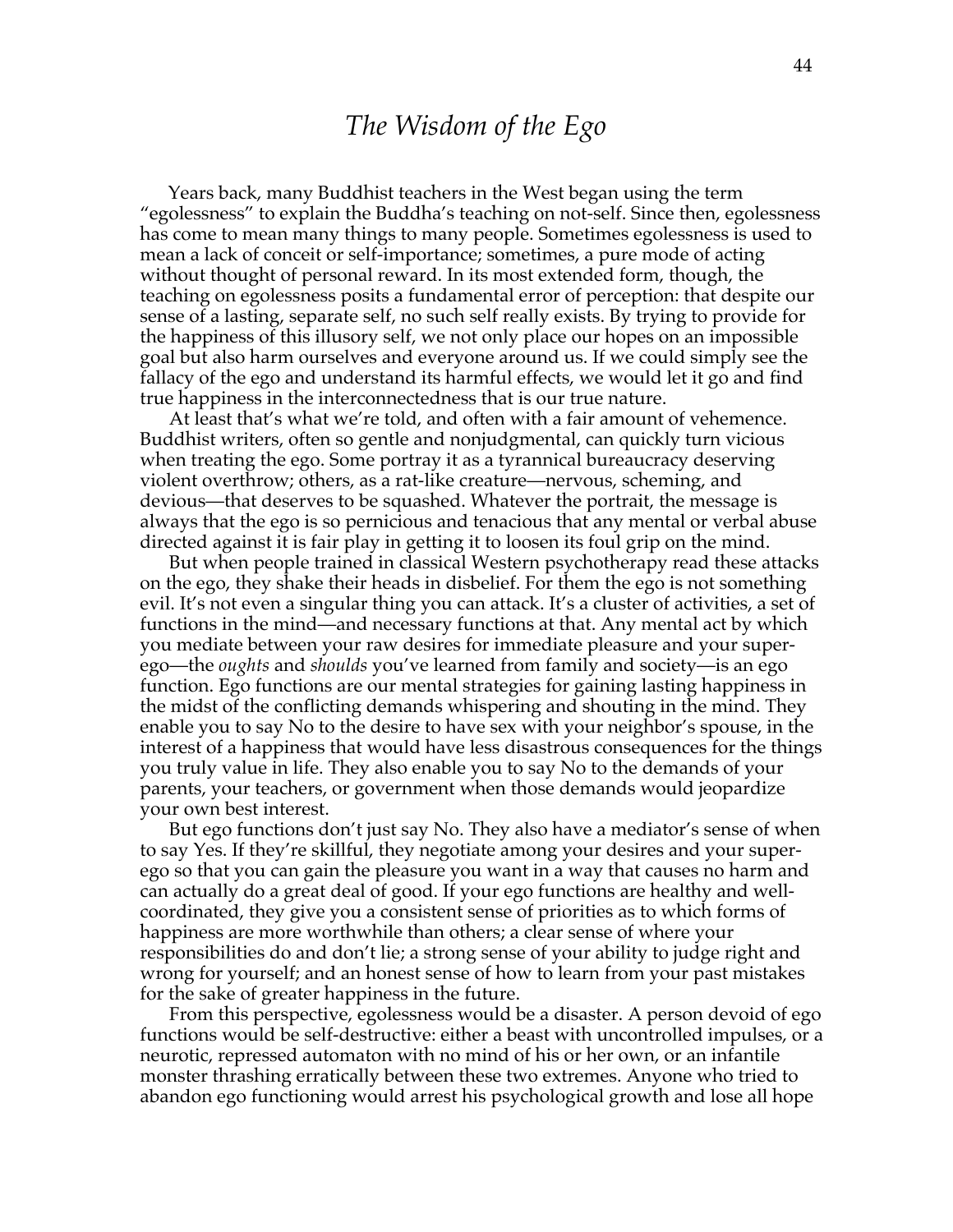of becoming a mature, responsible, trustworthy adult. And as we know, selfdestructive people don't destroy only themselves. They can pull down many of the people and places around them.

This is not only the view of trained Western psychologists. Buddhist communities in the West have also begun to recognize this problem and have coined the term "spiritual bypassing" to describe it: the way people try to avoid dealing with the problems of an unintegrated personality by spending all their time in meditation retreats, using the mantra of egolessness to short-circuit the hard work of mastering healthy ego functioning in the daily give and take of their lives.

Then there's the problem of self-hatred. The Dalai Lama isn't the only Asian Buddhist teacher surprised at the amount of self-hatred found in the West. Unfortunately, a lot of people with toxic super-egos have embraced the teaching on egolessness as the Buddha's stamp of approval on the hatred they feel toward themselves.

These problems have inspired many Western psychologists to assume a major gap in the Buddha's teachings: that in promoting egolessness, the Buddha overlooked the importance of healthy ego functioning in finding true happiness. This assumption has led to a corollary: that Buddhism needs the insights of Western psychotherapy to fill the gap; that to be truly effective, a healthy spiritual path needs to give equal weight to both traditions. Otherwise you come out lopsided and warped, an idiot savant who can thrive in the seclusion of a threeyear, three-month, three-day retreat, but can't handle three hours caught in heavy traffic with three whining children.

This corollary assumes, though, that for the past twenty-six hundred years Buddhism hasn't produced any healthy functioning individuals: that the collective consciousness of Asian society has suppressed individualism, and that the handful of dysfunctional meditation teachers coming to the West—the ones who mastered the subtleties of formal meditation but tripped over the blatant pitfalls of American money and sex—are typical of the Buddhist tradition. But I wonder if this is so.

My own experience in Asia certainly doesn't confirm this. During my sixteen years in Thailand I met, per capita, more people with a genuinely individual outlook on life and far fewer neurotics than I did on returning to the mass-mediaproduced minds of America. My teacher, Ajaan Fuang, had the healthiest functioning ego of anyone I had ever met—and he knew nothing of Western psychology. This observation doesn't apply just to the Thai tradition. Psychologists have studied ordinary Tibetan monks and nuns who have survived years of torture—the severest test of healthy ego functioning—and found that they bear no psychological scars.

So there are many Asian Buddhists who clearly know the secret of how to develop a healthy ego. Some psychologists would have us believe that this was despite, rather than due to, their Buddhist training, but that belief could easily be based on a superficial reading of the Buddhist tradition. So we need to put this belief to the test.

One way would be to read the ancient texts with new eyes. Instead of assuming that the not-self teaching is counseling egolessness, how about assuming that it's part of a regimen for developing a healthy ego? This idea may seem counterintuitive, but that's no measure of its usefulness. The measure lies in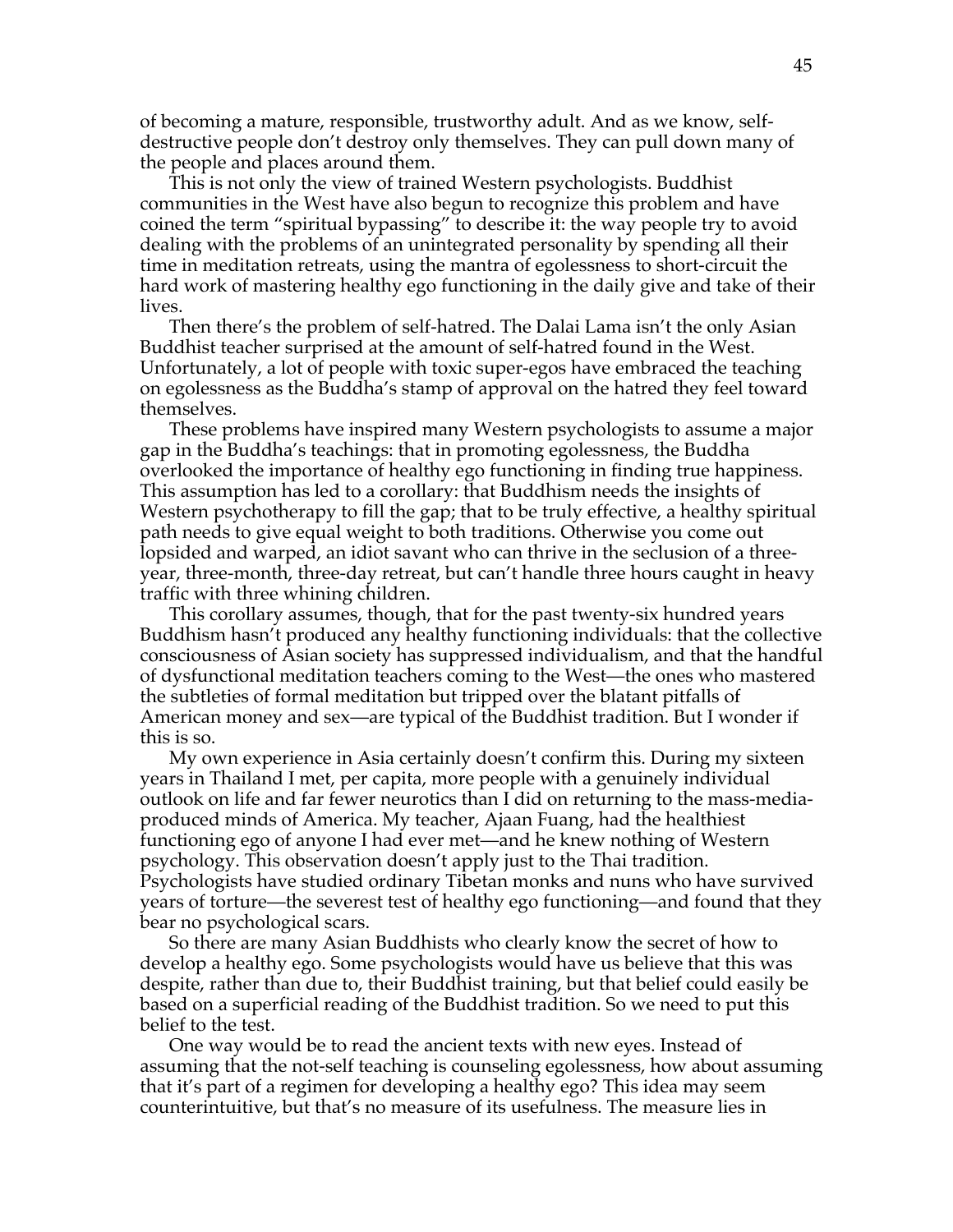testing it as a hypothesis. So as a thought experiment, let's look at the earliest record of the Buddha's teachings, the Pali Canon, from the perspective of Western psychology and pose a question: is there any evidence that the Buddha was advocating a healthy ego?

Actually, tips on healthy ego functioning fill the texts. To begin with, the Buddha defines a wise person as one who knows the difference between what are and are not his personal responsibilities, who takes on only his own responsibilities and not those of others. This is the first principle in any ego functioning. Then there's the famous verse at *Dhammapada* 290:

*If, by forsaking a limited ease, he would see an abundance of ease, the enlightened person would forsake the limited ease for the sake of the abundant.*

This is practically a definition of how ego functions function well.

These insights aren't random. They're based on another assumption necessary for a healthy ego: the teaching on karma, that we're responsible for our actions and that we're going to experience their results. This assumption in turn is framed by the larger psychology of the noble eightfold path. As any therapist will tell you, a healthy ego is strengthened by developing a healthy super-ego whose *shoulds* are humane and realistic. It's also strengthened by the ability to safely satisfy your raw demands for immediate happiness so that the ego's long-term strategies don't get derailed by sudden overwhelming desires. These two functions are filled, respectively, by the path factors of right view and right concentration.

Right view contains the Buddha's *shoulds,* which are in service to the desire to find true happiness. You divide your experience into four categories: suffering, its cause, its cessation, and the path to its cessation. Then you take to heart the imperatives proper to each: comprehending suffering, abandoning its cause, realizing its cessation, and developing the path. That's the Buddhist recipe for a healthy super-ego—a series of *shoulds* that are on your side, that never ask you to sacrifice your own true well-being for the sake of anyone or anything else.

As for right concentration, one of its crucial factors is a sense of bliss independent of sensual objects and drives. When you've gained some skill in meditation and can tap into that bliss whenever you want, you can satisfy your desire for immediate pleasure, at the same time weakening any demand that the pleasure be sensual. As the Buddha once noted, people pursue sensual pleasure, with all of its inherent limitations, simply because they see no other alternative to physical and mental pain. But once you've mastered this more refined alternative, you've found a new way to feed the demand for pleasure right now, freeing the ego to function more effectively.

You have also learned the key to the Buddha's strategy for true happiness: it is possible to taste an immediate gratification that causes no harm to yourself or anyone else. Genuine happiness doesn't require that you take anything away from anyone—which means that it in no way conflicts with the genuine happiness of others.

This understanding is revolutionary. For people dependent on sensual pleasures, happiness is a zero-sum affair. There are only so many things, only so many people, to go around. When you gain something, someone else has lost it;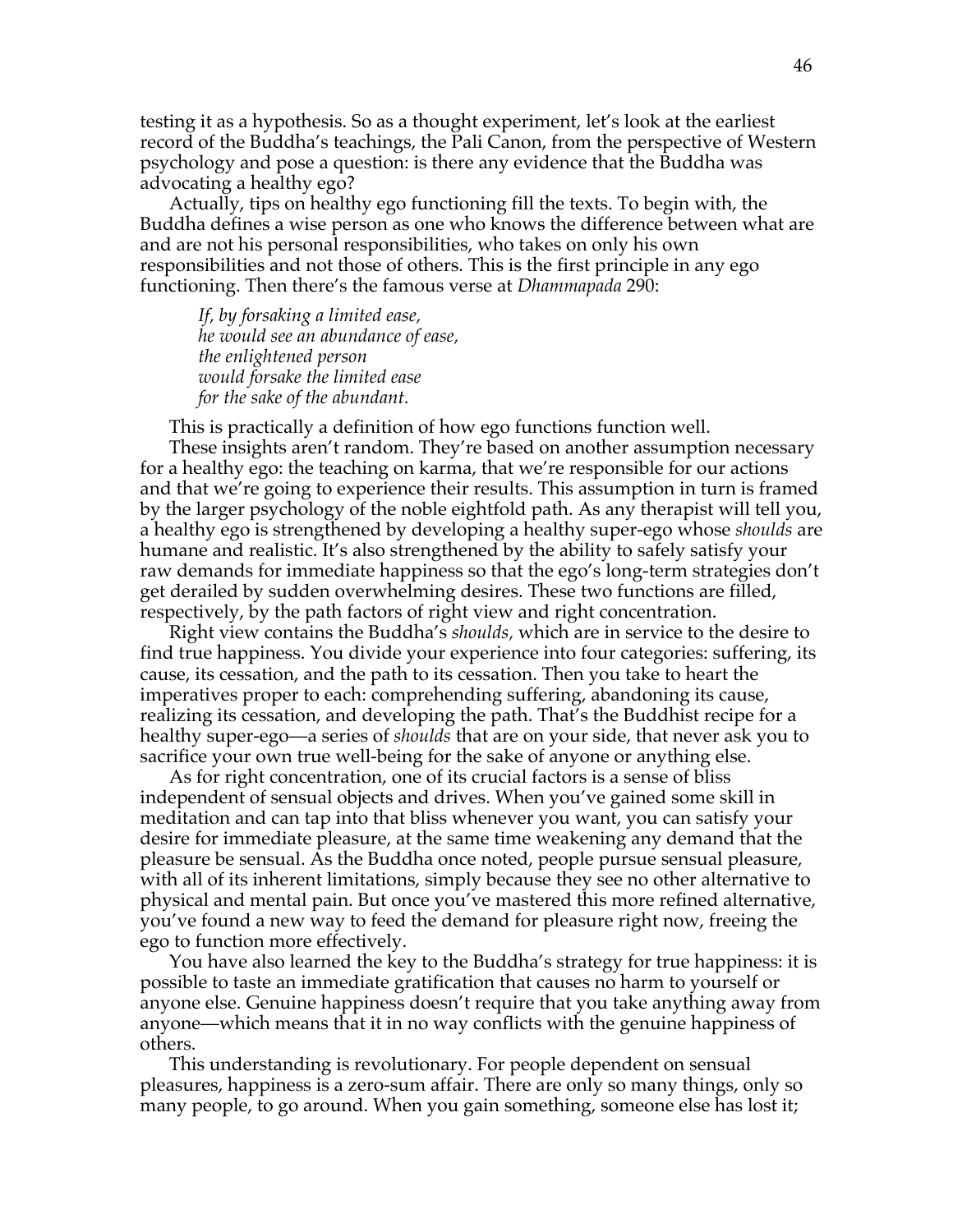when they've gained, you've lost. In a zero-sum world, the pursuit of your own happiness constantly has to be negotiated and compromised with that of others. But when people access the bliss of right concentration, they've found a way to satisfy their own desire for happiness in a way that can actively augment the happiness of those around them. When they're more content and at peace within, they radiate a healthy influence in all directions. This is how healthy ego functioning, from the Buddhist perspective, benefits others as well as yourself.

The classic image illustrating this point is of two acrobats, the first standing on the end of a vertical bamboo pole, the second standing on the shoulders of the first. To perform their tricks and come down safely, each has to look after his or her own sense of balance. In other words, life is a balancing act. In maintaining your balance you make it easier for others to maintain theirs. This is why, in the Buddhist equation, the wise pursuit of happiness is not a selfish thing. In fact, it underlies all the qualities traditionally associated not only with the path the Buddha taught to his disciples, but also with the Buddha himself: wisdom, compassion, and purity.

*Wisdom,* the Buddha says, starts with a simple question: What when I do it will lead to my long-term welfare and happiness? The wisdom here lies in realizing that your happiness depends on what you do, and that the pursuit of happiness is worthwhile only if it's long-term. The test of how far your wisdom has matured lies in the strategic skill with which you can keep yourself from doing things that you like to do but that would cause long-term harm, and can talk yourself into doing things that you don't like to do but that would lead to long-term well-being and happiness. In other words, mature wisdom requires a mature ego.

The ego basis for *compassion* is depicted in one of the most delightful stories in the Canon. King Pasenadi, in a tender moment with his favorite consort, Queen Mallika, asks her, "Is there anyone you love more than yourself?" He's anticipating, of course, that she'll answer, "Yes, your majesty. You." And it's easy to see where a B-movie script would go from there. But this is the Pali Canon, and Queen Mallika is no ordinary queen. She answers, "No, your majesty, there isn't. And how about you? Is there anyone you love more than yourself?" The king, forced into an honest answer, has to admit, "No, there's not." Later he reports this conversation to the Buddha, who responds in an interesting way:

*Searching all directions with one's awareness, one finds no one dearer than oneself. In the same way, others are fiercely dear to themselves. So one should not hurt others if one loves oneself. — Ud 5:1*

In other words, true self-love requires an appreciation that others feel self-love, too. This principle works in two ways: First, you recognize that if your happiness depends on the misery of others it won't last, for they'll do whatever they can to destroy that happiness. Your long-term happiness thus has to take into account the long-term happiness of others. Second, in a less calculating way, you recognize what we all have in common. If you take your own self-love seriously, you have to respect the self-love of others. In this way, compassion is based not on a sense of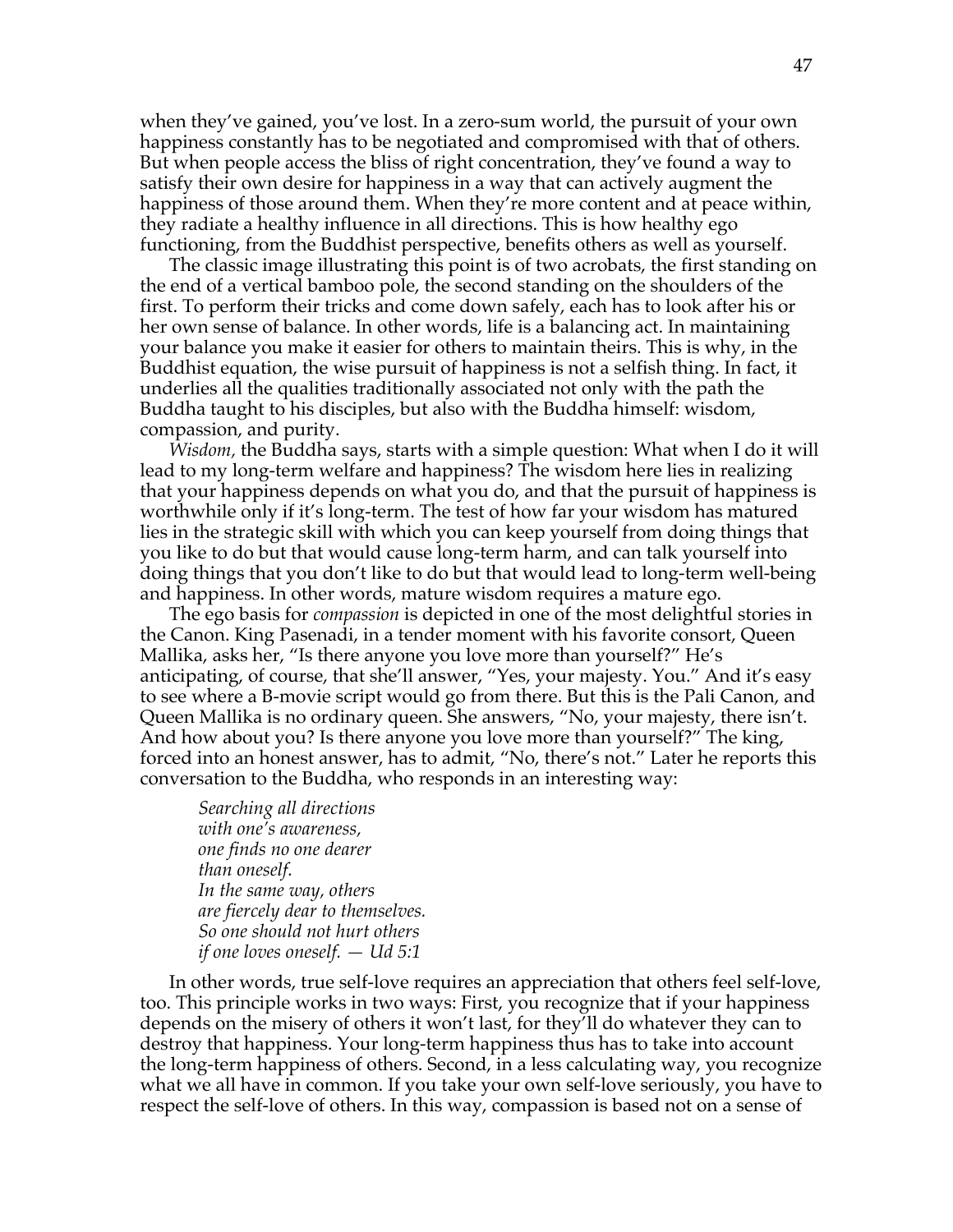your superiority to those who are suffering but on a sense of mutual respect—a respect solidly based in your own self-interest.

*Purity* grows from providing your ego-based wisdom and compassion with a reality check. The Buddha once taught his son, Rahula, that purity is developed by examining your actions and their results to make sure that they actually cause no harm to yourself or to those around you. If you anticipate harm from an intended action, you don't do it. If you see unanticipated harm coming from something you've done, you freely admit your mistake and learn how not to repeat it. You don't cling childishly to the need to always be in the right. But if you see that you aren't causing harm, you can take joy in the fact that you're on the path to true happiness.

Because the Buddha saw how these enlightened qualities of wisdom, compassion, and purity could be developed through the pursuit of happiness, he never told his followers to practice his teachings without expecting any gain in return. He understood that such a demand would create an unhealthy dynamic in the mind. In terms of Western psychology, expecting no gain in return would give license for the super-ego to run amok. Instead, the Buddha taught that even the principle of renunciation is a trade. You exchange candy for gold, trading lesser pleasures for greater happiness. So he encouraged people to be generous with their time and belongings because of the inner rewards they would receive in return. He taught moral virtue as a gift: when you observe the precepts without ifs, ands, or buts, you give unconditional safety to all other beings, and in return you receive a share of that safety as well.

Even when advocating that his disciples abandon their sense of self, the Buddha justified this teaching on the basis of the rewards it would bring. He once asked his monks, "If anyone were to burn the trees in this monastery, would you suffer with the sense that they were burning you?" "No," the monks replied, "because we're not the trees." "In the same way," the Buddha continued, "let go of what's not you or yours: the senses and their objects. That will be for your longterm well-being and happiness."

Notice that he didn't say to abandon the sense of self as a form of self-sacrifice. He said to abandon it for the sake of true well-being and happiness.

This point highlights one of the special features of the Buddha's instructions for healthy ego-development. In Western psychology, ego-development is impossible without assuming a clear sense of self. But in Buddhism, with its realization that there is no clear dividing line between your own true happiness and that of others, the underlying assumption of ego-development is a clear sense of cause and effect, seeing which actions lead to suffering, which ones lead to short-term happiness, which ones lead to a happiness that lasts.

This is one of the reasons why the Buddha never used terms like "egodevelopment" or "a well-integrated self." The types of functioning we associate with a well-developed ego he would have described as a well-integrated sense of cause and effect focused on insights into the results of your actions. Buddhist practice is aimed at refining these insights to ever greater levels of sensitivity and skill. In this way he was able to teach healthy ego functioning while avoiding the twin pitfalls of ego-obsession: narcissism and self-hatred.

Because the Buddha's basic terms of analysis were actions understood under the framework of cause and effect, we have to understand his use of "self" and "not-self" under that framework. For him, "self" and "not-self" aren't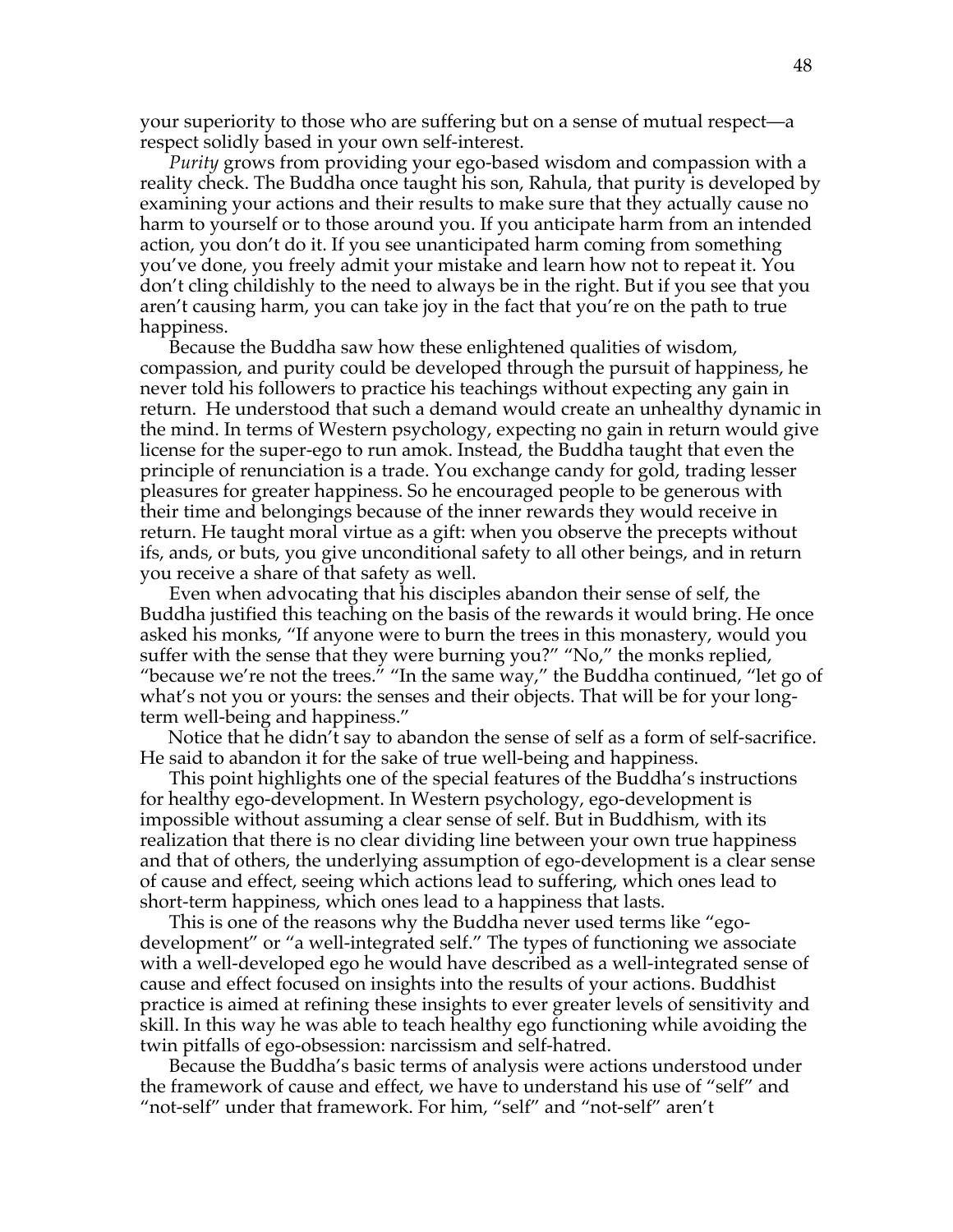metaphysical principles. They're mental actions that can be mastered as skills. This is why he was able to use both concepts freely in his teaching. When the concept of self was conducive to skillful action, he would talk in terms of self—not only on the level of generosity and virtue, but also on the level of meditation. If you think that meditation is an exercise in not-self from the very beginning, read the discourses on mindfulness and you'll be surprised at how often they describe the meditator's internal dialogue in terms of "I," "me," and "mine."

As for the concept of not-self, the Buddha would advise using it whenever unskillful attachment to things or patterns of behavior got in the way of your happiness. In effect, he would have you drop unhealthy and unskillful ways of self-identification in favor of ways that were more skillful and refined. Only on the highest levels of practice, where even the most skillful concepts of self get in the way of the ultimate happiness, did the Buddha advocate totally abandoning them. But even then he didn't advocate abandoning the basic principle of ego functioning. You drop the best happiness that can come from a sense of self because an even greater happiness—nibbana, totally timeless, limitless, and unconditioned—appears when you do.

So this is where our thought experiment has led. If you open your mind to the idea that the Buddha was actually advocating ego development instead of egolessness, you see that there's nothing lopsided or lacking in his understanding of healthy ego functioning. In fact, he mastered some ego skills that Western psychology has yet to explore, such as how to use right concentration to satisfy the desire for immediate pleasure; how to develop an integrated sense of causality that ultimately makes a sense of self superfluous; how to harness the ego's drive for lasting happiness so that it leads to a happiness transcending space and time.

These principles have taught many Asian Buddhists how to develop healthy egos over the centuries—so healthy that they can ultimately drop the need to create "self." All that remains is for us to put these principles to the test, to see if they work for us as well.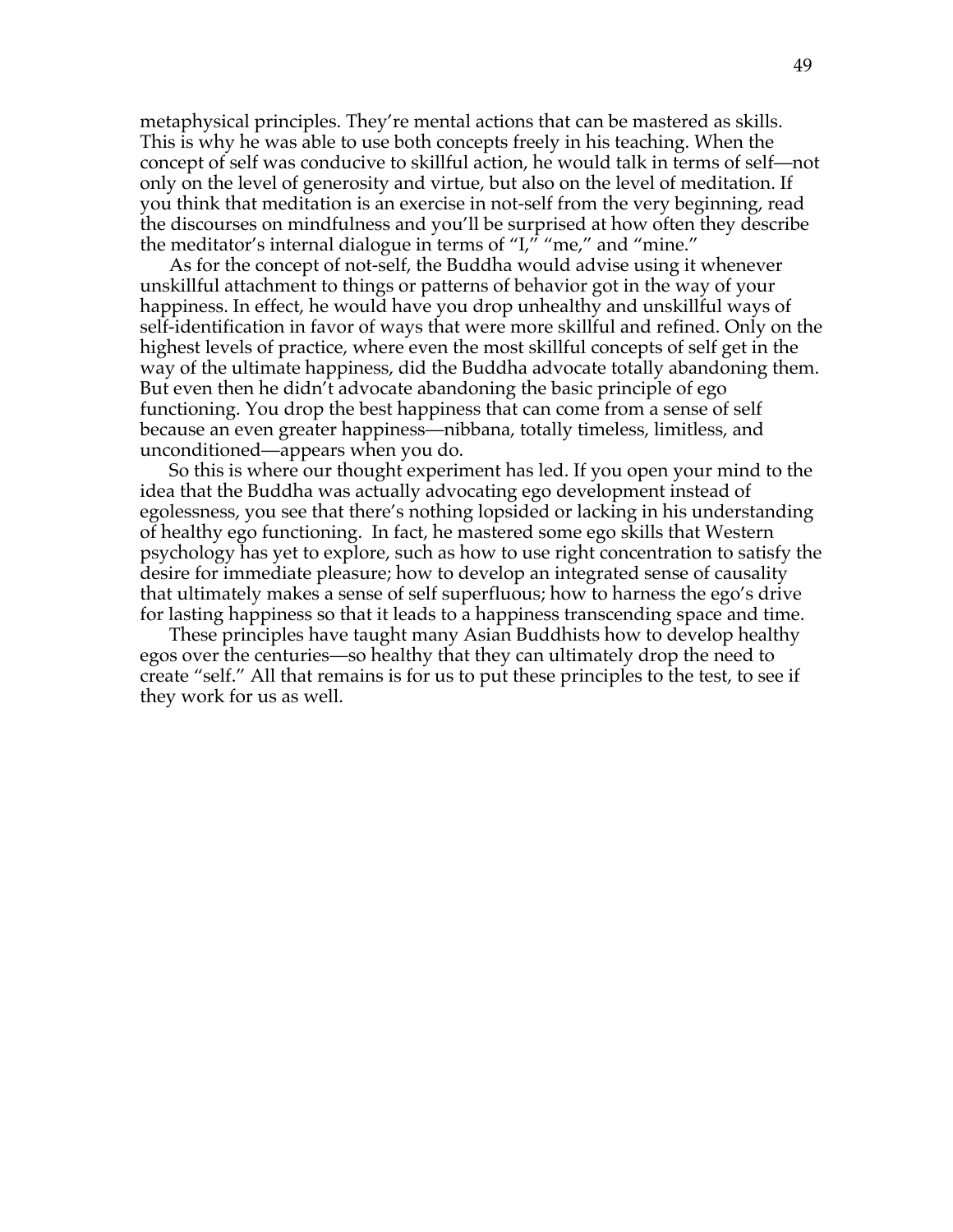# *Ignorance*

Ignorance, the Buddha said, is the ultimate cause of stress and suffering. By "ignorance" he meant not a general ignorance of the way things are**—**what we usually call delusion, or *moha*—but something more specific: ignorance of the four noble truths. And the Pali word he chose for ignorance—*avijja*—is the opposite of *vijja,* which means not only "knowledge" but also "skill," as in the skills of a doctor or animal-trainer. So in stating that people suffer from not knowing the four noble truths, he wasn't just saying that they lack information or direct knowledge of those truths. He was also saying that they lack skill in handling them. They suffer because they don't know what they're doing.

The four truths are (1) stress—which covers everything from the slightest tension to out-and-out agony; (2) the cause of stress; (3) the cessation of stress; and (4) the path of practice leading to the cessation of stress. When the Buddha first taught these truths, he also taught that his full Awakening came from knowing them on three levels: identifying them, knowing the skill appropriate to each, and knowing finally that he had fully mastered the skills.

The Buddha identified these truths in precise, fairly technical terms. When identifying stress he started with examples like birth, aging, illness, and death; sorrow, distress, and despair. Then he summarized all varieties of stress under five categories, which he called five clinging-aggregates: clinging to physical form; to feelings of pleasure, pain, and neither pleasure nor pain; to perceptions or mental labels; to thought-constructs; and to sensory consciousness. The cause of stress he identified as three kinds of craving: craving for sensuality, craving to take on an identity in a world of experience, and craving for one's identity and world of experience to be destroyed. The cessation of stress he identified as renunciation of and release from those three kinds of craving. And the path to the cessation of stress he identified as right concentration together with its supporting factors in the noble eightfold path: right view, right resolve, right speech, right action, right livelihood, right effort, and right mindfulness.

These four truths are not simply facts about stress. They are categories for framing your experience so that you can diagnose and cure the problem of stress. Instead of looking at experience in terms of self or other, for instance, or in terms of what you like and dislike, you look at it in terms of where there's stress, what's causing it, and how to put an end to the cause. Once you can divide the territory of experience in this way, you realize that each of these categories is an activity. The word "stress" may be a noun, but the experience of stress is shaped by your intentions. It's something you *do.* The same holds true with other truths, too. Seeing this, you can work on perfecting the skill appropriate for each activity. The skill with regard to stress is to comprehend it to the point where you have no more passion, aversion, or delusion toward doing it. To perfect this skill, you also have to abandon the cause of stress, to realize its cessation, and to develop the path to its cessation.

Each of these skills assists the others. For example, when states of concentration arise in the mind, you don't just watch them arise and pass away. Concentration is part of the path, so the appropriate skill is to try to develop it: to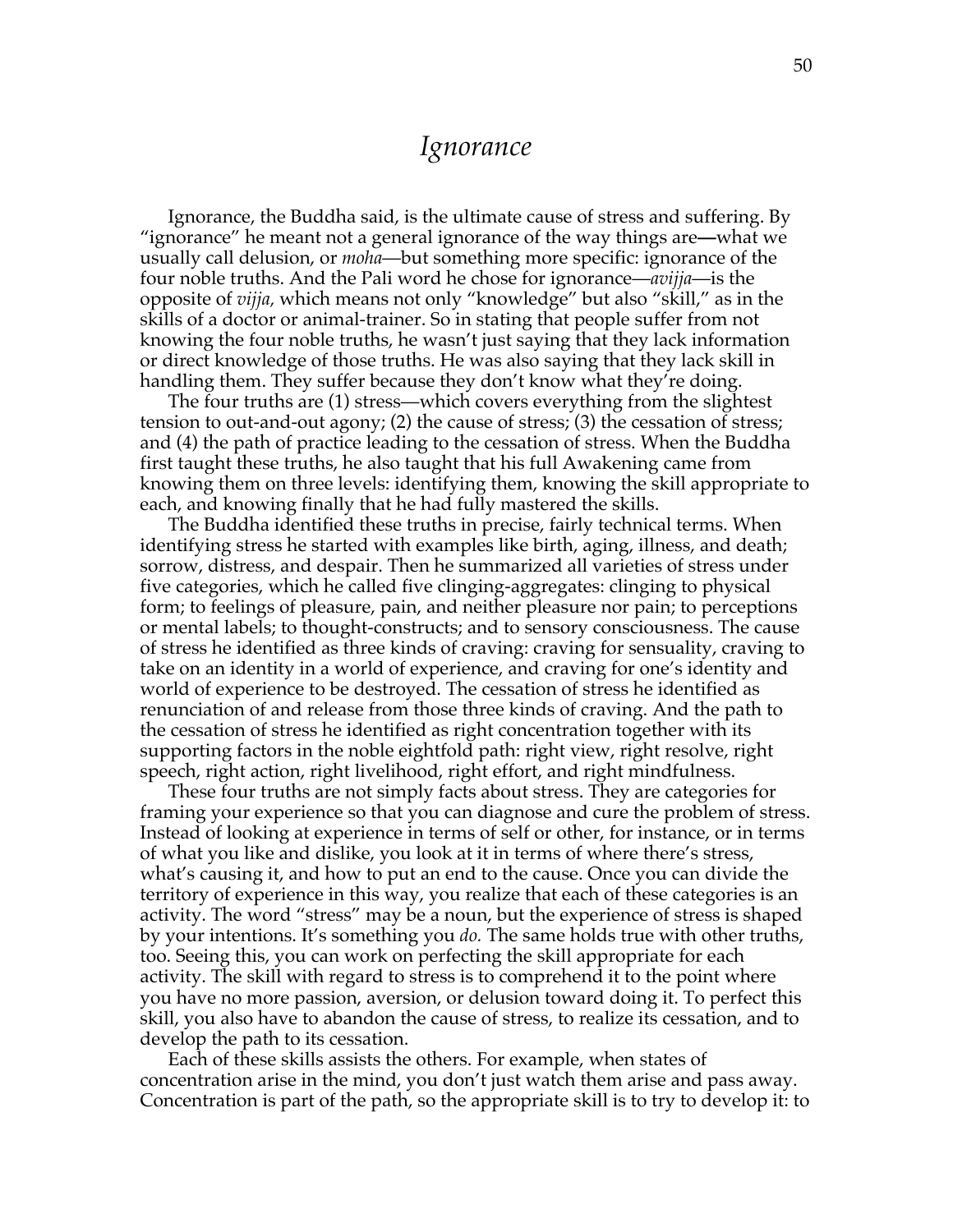understand what will make it grow steadier, subtler, more solid. In doing this, you develop the other factors of the path as well, until the doing of your concentration is more like simply being: being a luminous awareness, being present, being nothing, being one with emptiness.

From that perspective, you begin to comprehend levels of stress you never noticed before. As you abandon the cravings causing the grosser levels, you become sensitive to subtler ones, so you can abandon them, too. In doing this, your ignorance gets pealed away, layer by layer. You see more and more clearly why you've suffered from stress: You didn't grasp the connection between the cravings you enjoyed and the stress that burdened you, and didn't detect the stress in the activities you enjoyed. Ultimately, when you've abandoned the causes for other forms of stress, you begin to see that the *being* of your concentration contains many layers of *doing* as well—more layers of stress. That's when you can abandon any craving for these activities, and full Awakening occurs.

The path to this Awakening is necessarily gradual, both because the sensitivity it requires takes time to develop, and because it involves developing skills that you abandon only when they've done their job. If you abandoned craving for concentration before developing it, you'd never get the mind into a position where it could genuinely and fully let go of the subtlest forms of doing.

But as your skills converge, the Awakening they foster is sudden. The Buddha's image is of the continental shelf off the coast of India: a gradual slope, followed by a sudden drop-off. After the drop-off, no trace of mental stress remains. That's when you know you've mastered your skills. And that's when you really know the four noble truths.

Craving, for instance, is something you experience every day, but until you totally abandon it, you don't really know it. You can experience stress for years on end, but you don't really know stress until you've comprehended it to the point where passion, aversion, and delusion are gone. And even though all four skills, as you're developing them, bring a greater sense of awareness and ease, you don't really know why they're so important until you've tasted where their full mastery can lead.

 For even full knowledge of the four noble truths is not an end in and of itself. It's a means to something much greater: Nibbana is found at the end of stress, but it's much more than that. It's total liberation from all constraints of time or place, existence or non-existence—beyond all activity, even the activity of the cessation of stress. As the Buddha once said, the knowledge he gained in Awakening was like all the leaves in the forest; the knowledge he imparted about the four noble truths was like a handful of leaves. He restricted himself to teaching the handful because that's all he needed to lead his students to their own knowledge of the whole forest. If he were to discuss other aspects of his Awakening, it would have served no purpose and actually gotten in the way.

So even though full knowledge of the four noble truths—to use another analogy—is just the raft across the river, you need to focus full attention on the raft while you're making your way across. Not only does this knowledge get you to full Awakening, but it also helps you judge any realizations along the way. It does this in two ways. First, it provides a standard for judging those realizations: Is there any stress remaining in the mind? At all? If there is, then they're not genuine Awakening. Second, the skills you've developed have sensitized you to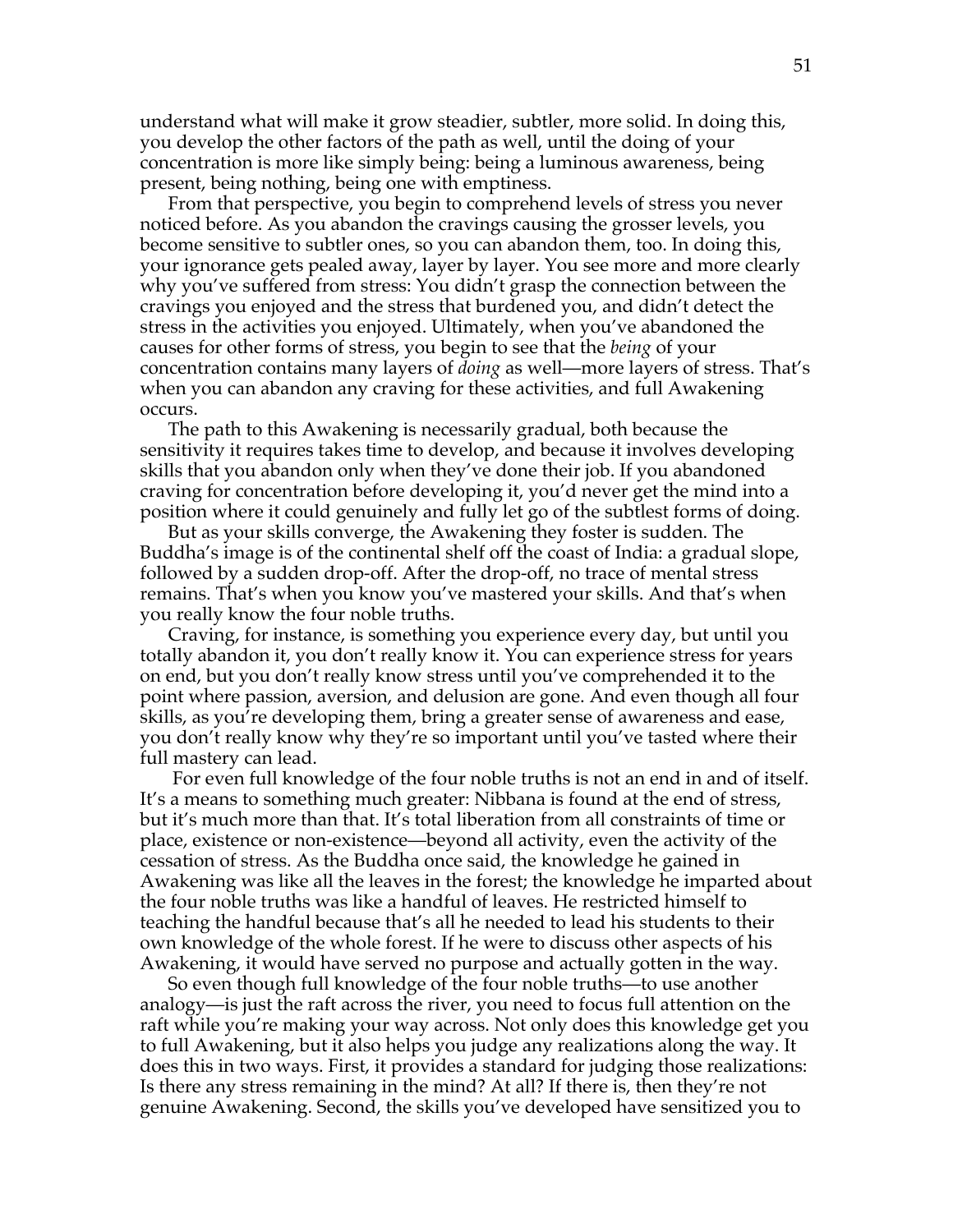all the doings in simply being, which ensures that the subtlest levels of ignorance and stress won't escape your gaze. Without this sensitivity, you could easily mistake an infinitely luminous state of concentration for something more. The luminosity would blind you. But when you really know what you're doing, you'll recognize freedom from doing when you finally encounter it. And when you know that freedom, you'll know something further: that the greatest gift you can give to others is to teach them the skills to encounter it for themselves.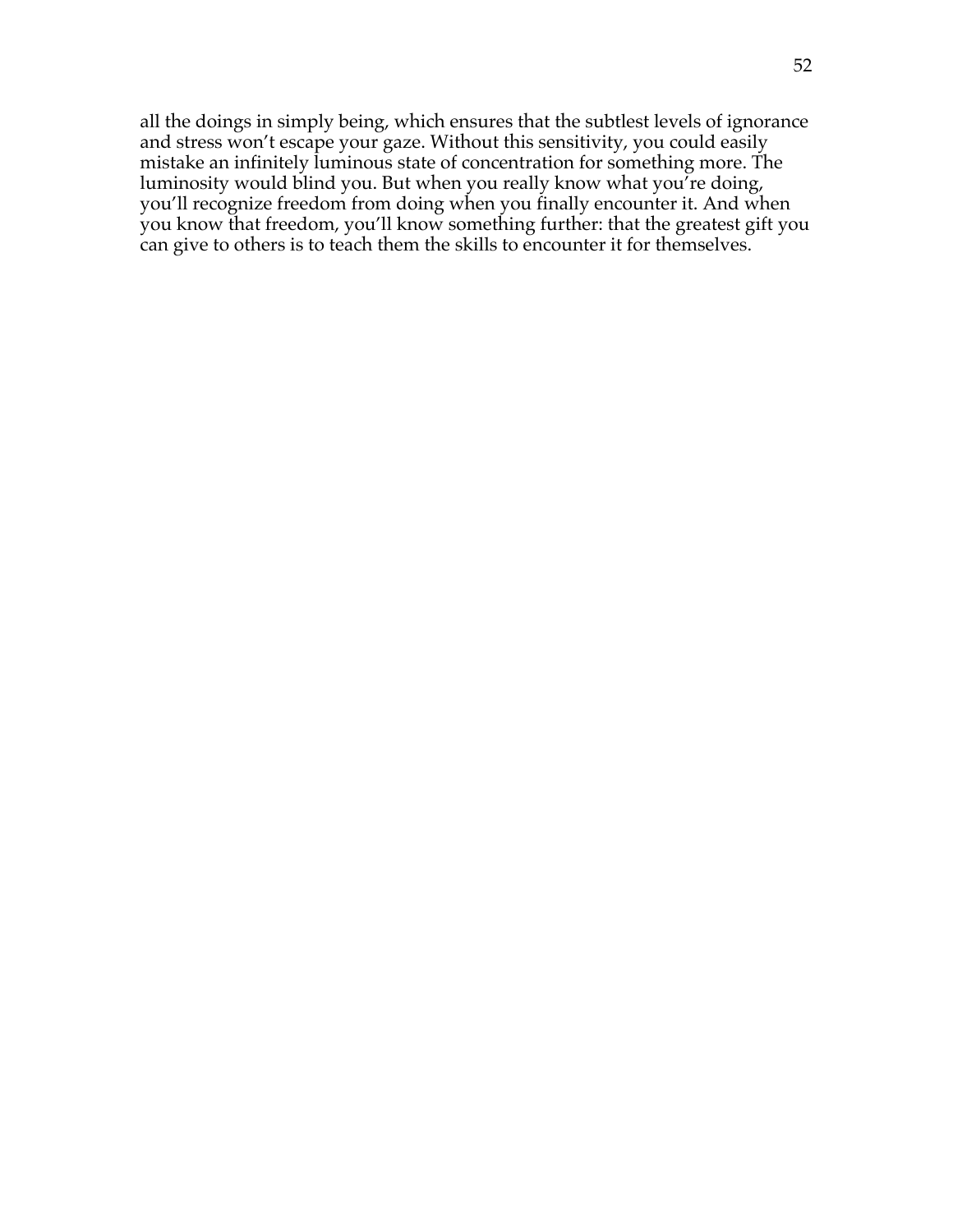# *Food for Awakening*

#### THE ROLE OF APPROPRIATE ATTENTION

The Buddha never used the word for "bare attention" in his meditation instructions. That's because he realized that attention never occurs in a bare, pure, or unconditioned form. It's always colored by views and perceptions—the labels you tend to give to events—and by intentions: your choice of what to attend to and your purpose in being attentive. If you don't understand the conditioned nature of even simple acts of attention, you might assume that a moment of nonreactive attention is a moment of Awakening. And in that way you miss one of the most crucial insights in Buddhist meditation: how even the simplest events in the mind can form a condition for clinging and suffering. If you assume a conditioned event to be unconditioned, you close the door to the unconditioned. So it's important to understand the conditioned nature of attention and the Buddha's recommendations for how to train it—as *appropriate* attention—to be a factor in the path leading beyond attention to total Awakening.

The Pali term for attention is *manasikara.* You may have heard that the term for mindfulness—*sati*—means attention, but that's not how the Buddha used the term. Mindfulness, in his usage, means keeping something in mind. It's a function of memory. When you practice the establishings of mindfulness *(satipatthana),* you remain focused on observing the object you've chosen as your frame of reference: the body, feelings, mind, or mental qualities in and of themselves. This is called *anupassana.* Mindfulness is one of three qualities you bring to anupassana. Its function is to keep your frame of reference in mind, to keep remembering it. At the same time, you have to be alert *(sampajana),* clearly aware of what you're doing, to make sure that you're actually doing what you're trying to remember to do; and ardent *(atapi)* to do it skillfully. The act of establishing mindfulness in this way—by being mindful, alert, and ardent—then forms the topic or theme *(nimitta)* of right concentration.

For instance, if you focus on the breath in and of itself as your frame of reference, anupassana means keeping continual watch over the breath. Mindfulness means simply remembering to stick with it, keeping it in mind at all times, while alertness means knowing what the breath is doing and how well you're staying with it. Ardency is the effort to do all of this skillfully. When all these activities stay fully coordinated, they form the theme of your concentration.

To understand how appropriate attention functions in the context of this training, though, you first have to understand how attention ordinarily functions in an untrained mind.

In the teaching on dependent co-arising—the Buddha's explanation of how events interact to create the conditions for suffering—attention appears early in the sequence, in the factor for mental events called "name," where it comes even prior to the sense media and sensory contact. But it's not the first item in the list. It follows on ignorance, fabrication, and consciousness.

"Ignorance" here doesn't mean a general lack of knowledge. It means not viewing experience in terms of the four noble truths: stress, its cause, its cessation,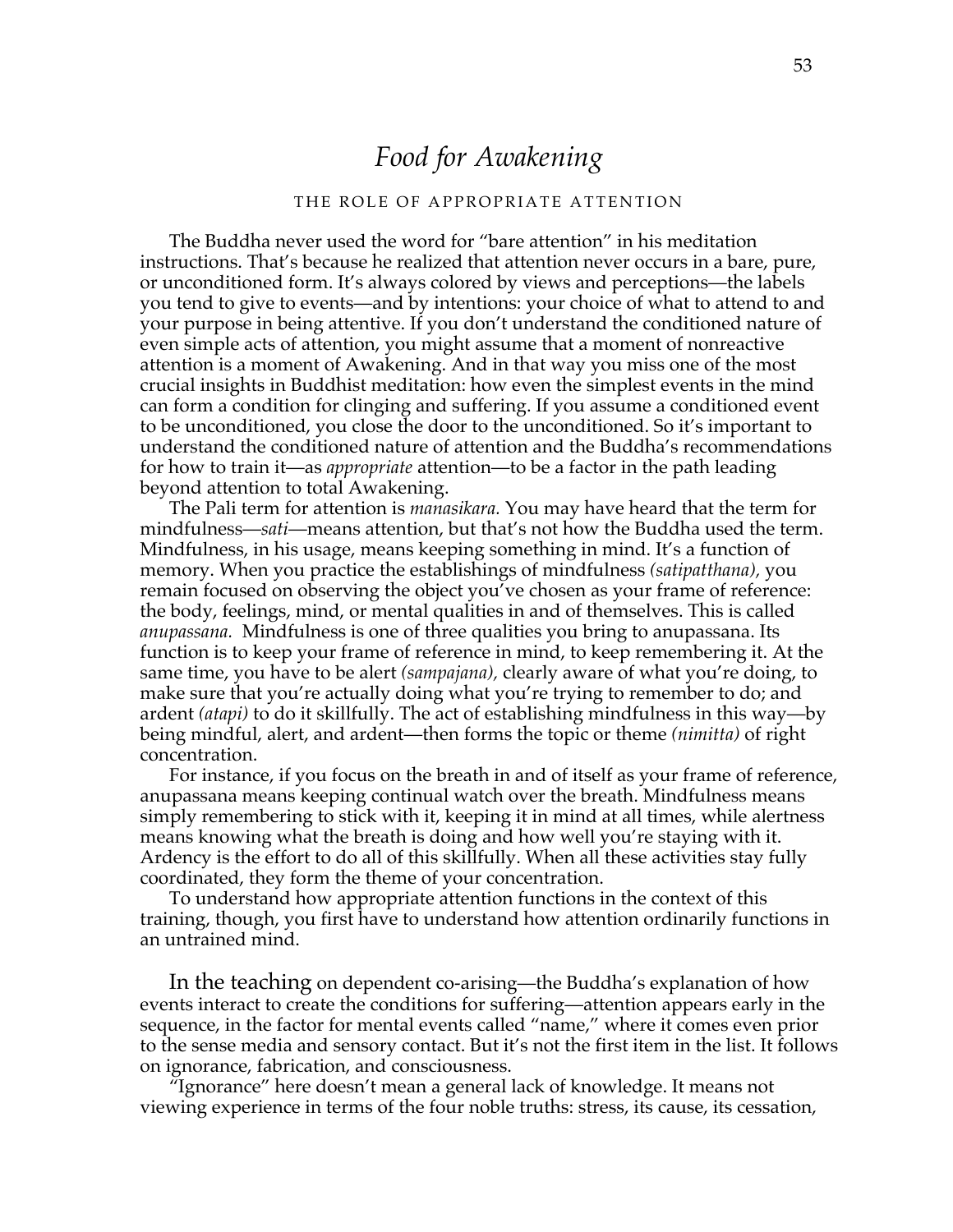and the path to its cessation. Any other framework for viewing experience, no matter how sophisticated, would qualify as ignorance. Typical examples given in the Canon include seeing things through the framework of self and other, or of existence and non-existence: What am I? What am I not? Do I exist? Do I not exist? Do things outside me exist? Do they not?

These ignorant ways of seeing then condition the way we intentionally fabricate or manipulate bodily, verbal, and mental states. The breath is the primary means for fabricating bodily states, and practical experience shows that—in giving rise to feelings of comfort or discomfort—it has an impact on mental states as well. When colored by ignorance, even your breathing can act as a cause of suffering. As for verbal states, directed thought and evaluation are the means for fabricating words and sentences; while mental states are fabricated by feelings—pleasure, pain, neither-pleasure-nor-pain—and perceptions—the labels we apply to things.

Sensory consciousness is colored by these fabrications. And then—based on the conditions of ignorance, fabrication, and sensory consciousness—the act of attention arises as one of a cluster of mental and physical events called name and form.

As if the preconditions for attention weren't already complex enough, the coconditions in name and form add another level of complexity. "Form" means of the form of the body—as experienced from within as properties of earth (solidity), water (liquidity), wind (energy), and fire (heat), and as shaped by the activity of breathing. "Name" includes not only attention, but also intention, again (as a repetition of fabrication in general); feeling and perception, again (as a repetition of mental fabrication); and contact, which here apparently means contact among all the factors already listed.

All of these conditions, acting together under the influence of ignorance, are what ordinarily color every act of attention to any of the six senses: sight, hearing, smell, taste, the tactile sense, and the sense of the mind that knows mental qualities and ideas. Even before we are aware of contact at the senses, conditions in the mind are primed to create suffering and stress from that contact.

So from this—and a great deal more could be said about these conditions—it should be obvious that the simple act of attention is anything but bare. It's ordinarily shaped by ignorant views and the intentional actions influenced by those views. As a result, it's usually inappropriate: applied to the wrong things and for the wrong reasons, thus aggravating the problem of stress and suffering, rather than alleviating it.

So how can attention be trained in the other direction? Obviously, it should be freed from the conditions of ignorance, but that doesn't mean that it should—or even can—be freed from conditions entirely. After all, that would require an act of will, and that act of will would have to be formed by a correct and pragmatic understanding of suffering and its causes. Also, that act of will and that understanding would have to be borne in mind continually so that attention could be effectively retrained.

So instead of being stripped from all conditions, attention requires this new set of conditions to make it appropriate. This is why the Buddha said that the factors of the path corresponding to understanding, will, and memory—right view, right effort, and right mindfulness—hover around every step of the path. Right view provides the ability to see things in terms of the four noble truths; right effort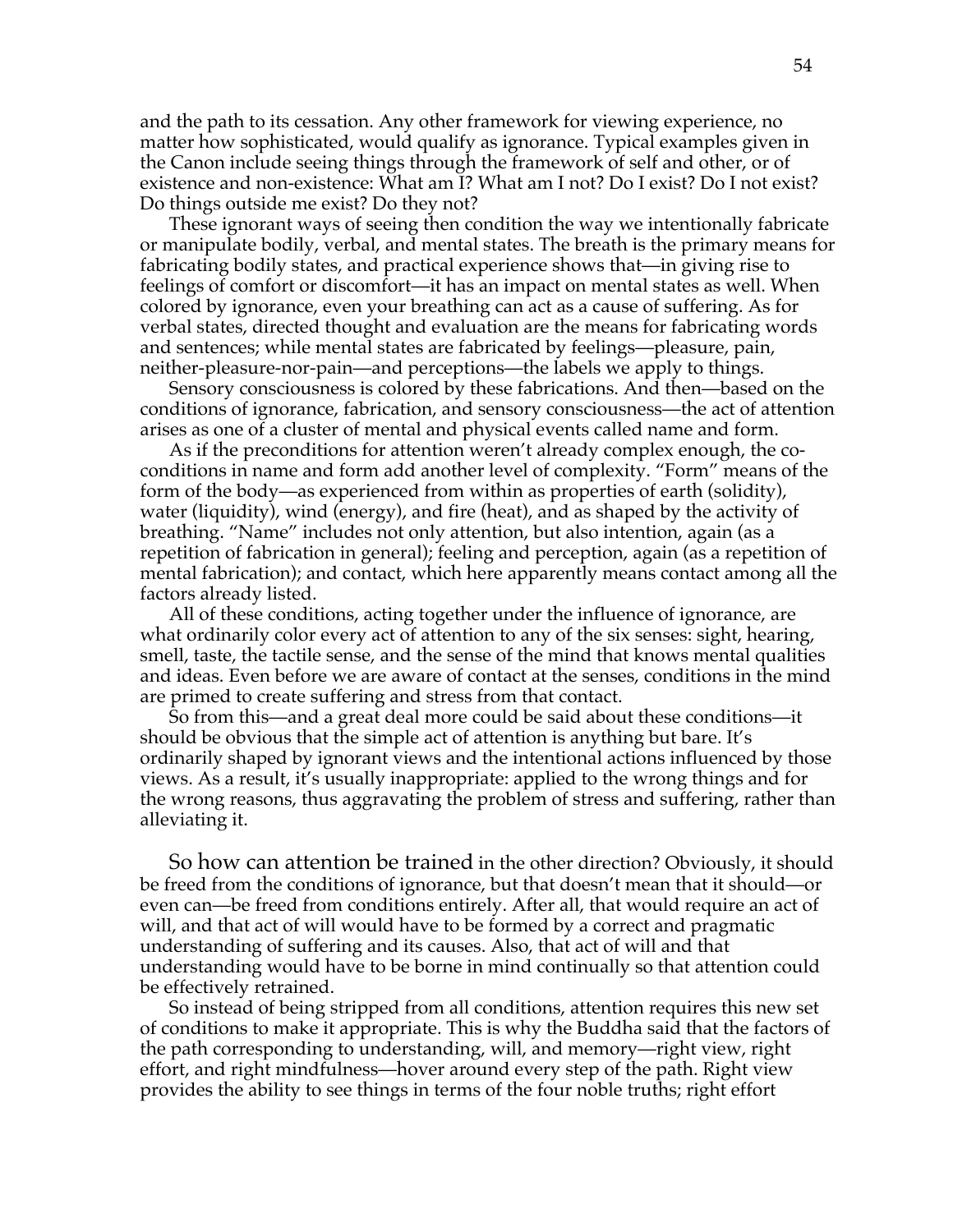activates the desire and intent to act skillfully on those views; while right mindfulness provides a solid basis for keeping that view and that effort in mind.

Of these three factors of the path, right view comes first, for it's the direct antidote for the primary condition of ignorance. Right view is not simply knowledge *about* the four noble truths; it sees things *in terms of* those truths. In other words, for a person aiming at the end of suffering and stress, it points out the four salient factors to look for in any given moment. At the same time, it sees the tasks or duties appropriate to each factor: Stress is to be comprehended, its cause abandoned, its cessation realized, and the path to its cessation developed. As the Buddha noted in his first sermon, this knowledge of the appropriate tasks for each truth comes in two stages. The first stage identifies the task. The second realizes that it has been completed. This second stage is the knowledge of Awakening. Between the first and the second lies the practice—which, because it involves mastering the skills of each task, has to be gradual. That's why it's called a path.

As with the development of any skill, the path has its inevitable ups and downs. In other words, the practice is marked by alternating periods of ignorance and knowledge, with the knowledge gradually growing stronger and more refined. During these periods of knowledge, the act of attention is informed by an understanding of suffering and its causes. It is also motivated by intentions expressed through the way you relate to your breath, your mental activity of directed thought and evaluation, and your perceptions and feelings—that aim at bringing suffering to an end. This combination of wise understanding and compassionate intention is what turns the act of attention from a cause of suffering into a strategy for health: a healing attention. This healing attention is called appropriate because it looks at things in ways appropriate for advancing the tasks of the noble truths, focusing on whichever task needs to be advanced at any particular moment.

For instance, when attention needs to be focused on comprehending suffering, the role of appropriate attention is to view the aggregates—the components of our sense of self—in such a way as to induce dispassion for them.

*"A virtuous monk should attend in an appropriate way to the five clingingaggregates as inconstant, stressful, a disease, a cancer, an arrow, painful, an affliction, alien, a dissolution, an emptiness, not-self. Which five? Form as a clinging-aggregate, feeling... perception... fabrications... consciousness as a clinging-aggregate…. For it is possible that a virtuous monk, attending in an appropriate way to these five clingingaggregates as inconstant... not-self, would realize the fruit of stream-entry (the first stage of Awakening)." (SN 22.122)*

To attend to the aggregates in this way helps to advance the task of abandoning any craving for the aggregates that causes suffering.

When attention needs to be focused on developing the path, the role of appropriate attention is to feed the factors for Awakening and to starve the five hindrances that stand in their way. Here is where appropriate attention applies to the practice of establishing mindfulness, in that mindfulness solidly established is the first factor for Awakening. Thus one of the first roles of appropriate attention is to feed the development of mindfulness.

The image of feeding and starving here is directly related to the insight into conditionality that formed the essential message of the Buddha's Awakening. In fact, when he introduced the topic of conditionality to young novices, he illustrated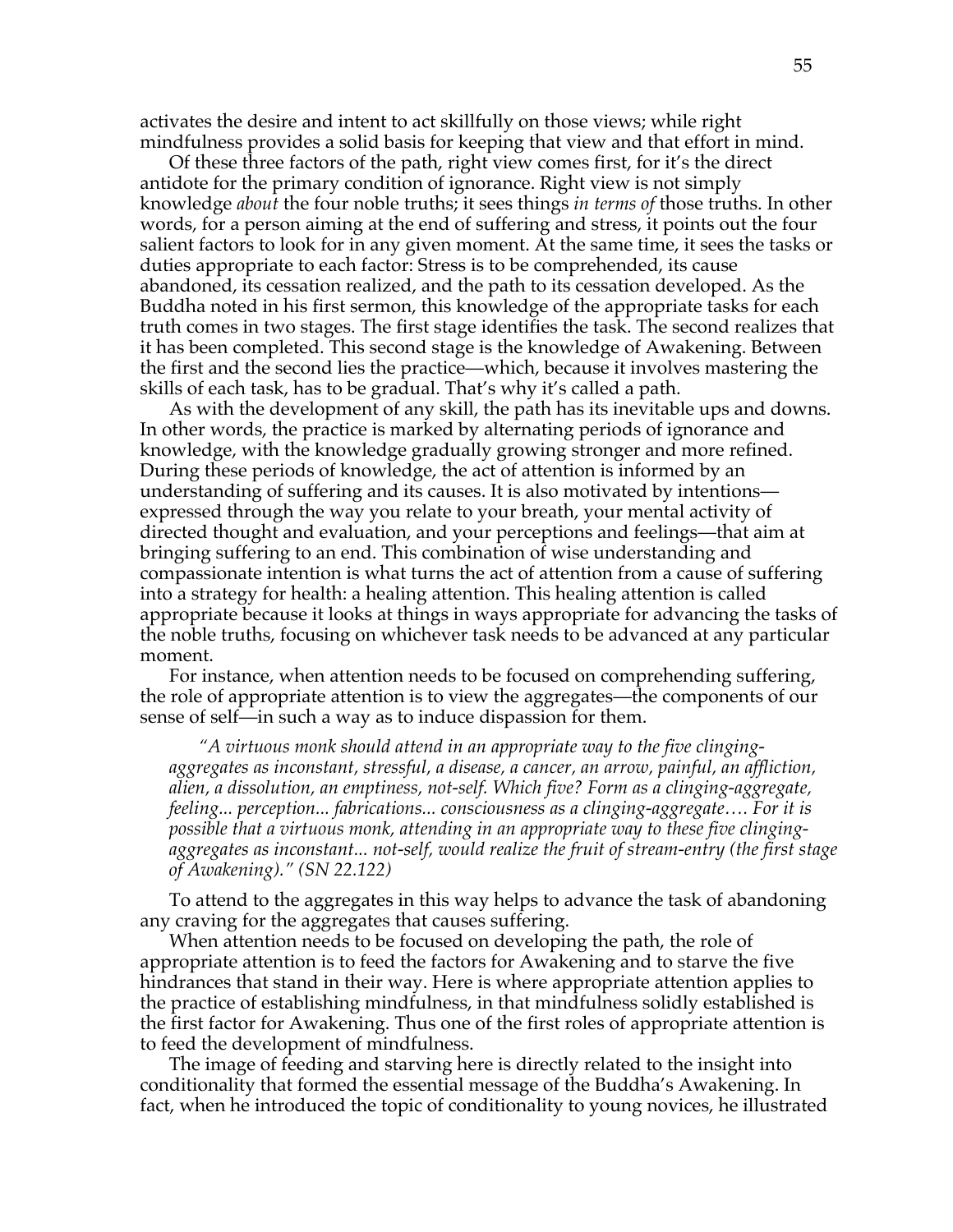it with the act of feeding: All beings, he said, subsist on food. If their existence depends on eating, then it ends when they are deprived of food. Applying this analogy to the problem of suffering leads to the conclusion that if suffering depends on conditions, it can be brought to an end by starving it of its conditions.

In its most sophisticated expression, though, the Buddha's insight into causality implies that each moment is composed of three types of factors: results of past intentions, present intentions, and the results of present intentions. Because many past intentions can have an impact on any given moment, this means that there can be many potential influences from the past—helpful or harmful—appearing in the body or mind at any given time. The role of appropriate attention is to focus on whichever influence is potentially most helpful and to look at it in such a way as to promote skillful intentions in the present.

The Food Discourse *(Ahara Sutta,* SN 46.51) indicates how appropriate attention can be applied to the potentials of the present to starve the hindrances and feed the factors for Awakening. With regard to the hindrances, it notes that:

1) Sensual desire is fed by inappropriate attention to the theme of beauty and starved by appropriate attention to the theme of unattractiveness. In other words, to starve sensual desire you turn your attention from the beautiful aspects of the desired object and focus instead on its unattractive side.

2) Ill will is fed by inappropriate attention to the theme of irritation and starved by appropriate attention to the mental release through good will, compassion, empathetic joy, and equanimity. In other words, you turn your attention from the irritating features that spark ill will and focus instead on how much more freedom the mind experiences when it can cultivate these sublime attitudes as its inner home.

3) Sloth and torpor are fed by inappropriate attention to feelings of boredom, drowsiness, and sluggishness. It's starved by appropriate attention to any present potential for energy or effort.

4) Restlessness and anxiety are fed by inappropriate attention to any lack of stillness in the mind, and starved by appropriate attention to any mental stillness that is present. In other words, both potentials can be present at any time. It's simply a matter of how to ferret out, appreciate, and encourage the moments or areas of stillness.

5) Uncertainty is fed by inappropriate attention to topics that are abstract and conjectural, and starved by appropriate attention to skillful and unskillful qualities in the mind. In other words, instead of focusing on issues that can't be resolved by observing the present, you focus on an issue that can: which mental qualities result in harm for the mind, and which ones don't.

In short, each hindrance is starved by shifting both the focus and the quality of your attention.

However, with the factors for Awakening—mindfulness, analysis of qualities, persistence, rapture, serenity, concentration (the four *jhanas),* and equanimity—the process of feeding consists primarily of changing the quality of your attention. The discourse lists each factor with its potential basis, saying that the factor is starved by inappropriate attention to that basis and fed by appropriate attention to the basis. With one exception, the discourse doesn't say what each basis is. Apparently, the purpose of this is to challenge the meditator. Once you've received instructions in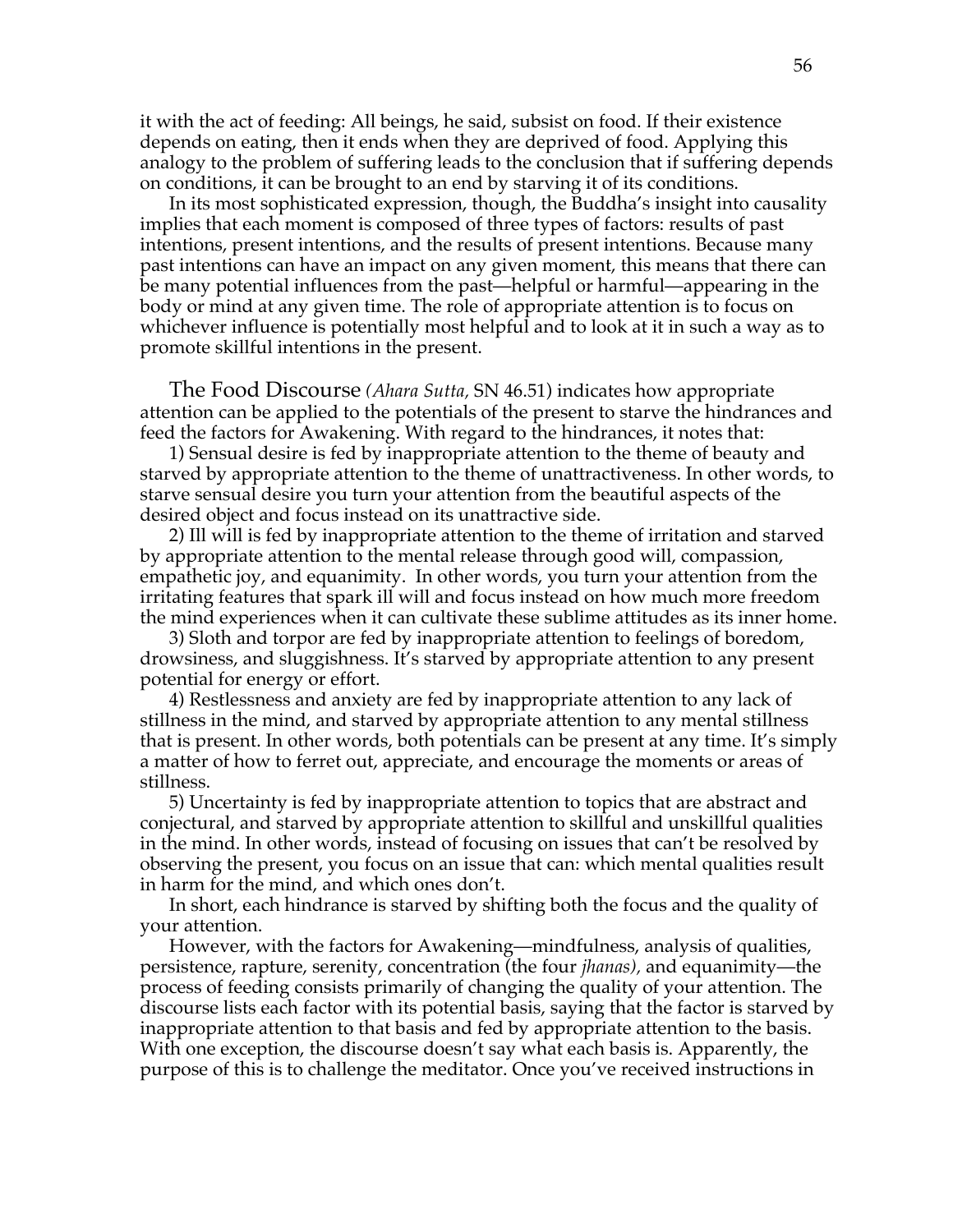mindfulness and concentration, you should try to identify in your own experience what the potential basis for each factor of Awakening is.

The one exception, however, is illuminating. The basis for the second factor for Awakening—analysis of mental qualities—is the presence of skillful and unskillful qualities in the mind. To pay appropriate attention to these qualities not only feeds the factor of analysis of mental qualities but also starves the hindrance of uncertainty, at the same time providing the framework for identifying for yourself the bases for each of the remaining factors for Awakening.

Of these factors, equanimity is the closest to what is sometimes described as bare attention or non-reactive awareness. But even equanimity is conditioned by views and intentions. For instance, the Buddha points out in MN 101 that when encountering unskillful qualities in the mind, you'll observe that some of them go away only through concerted effort; in other cases, nothing more is required than on-looking equanimity. But even this equanimity is conditioned by an understanding of skillful and unskillful, and is motivated to make the unskillful go away.

In fact, equanimity has many levels, and a crucial insight on the higher level of practice is to see that even the equanimity of refined jhanic states—in which awareness and its object seem totally "one"—is a fabrication: conditioned and willed. On gaining this insight, the mind inclines toward what is called "nonfashioning" *(attammayata*—literally, "not-made-of-that-ness"), in which you add nothing at all to the data of sensory experience.

The move from equanimity to non-fashioning is briefly described in a famous passage:

*"Then, Bahiya, you should train yourself thus: In reference to the seen, there will be only the seen. In reference to the heard, only the heard. In reference to the sensed, only the sensed. In reference to the cognized, only the cognized. That is how you should train yourself. When for you there will be only the seen in reference to the seen, only the heard in reference to the heard, only the sensed in reference to the sensed, only the cognized in reference to the cognized, then, Bahiya, there's no you in that. When there's no you in that, there's no you there. When there's no you there, you are neither here nor yonder nor between the two. This, just this, is the end of stress." — Ud 1:l0*

On the surface, these instructions might seem to be describing bare attention, but a closer look shows that something more is going on. To begin with, the instructions come in two parts: advice on how to train attention, and a promise of the results that will come from training attention in that way. In other words, the training is still operating on the conditioned level of cause and effect. It's something to be done. This means it's shaped by an intention, which in turn is shaped by a view. The intention and view are informed by the "result" part of the passage: The meditator wants to attain the end of stress and suffering, and so is willing to follow the path to that end. Thus, as with every other level of appropriate attention, the attention developed here is conditioned by right view—the knowledge that your present intentions are ultimately the source of stress—and motivated by the desire to put an end to that stress. This is why you make the effort not to add anything at all to the potentials coming from the past.

The need for right view would seem to be belied by the circumstances surrounding these instructions. After all, these are the first instructions Bahiya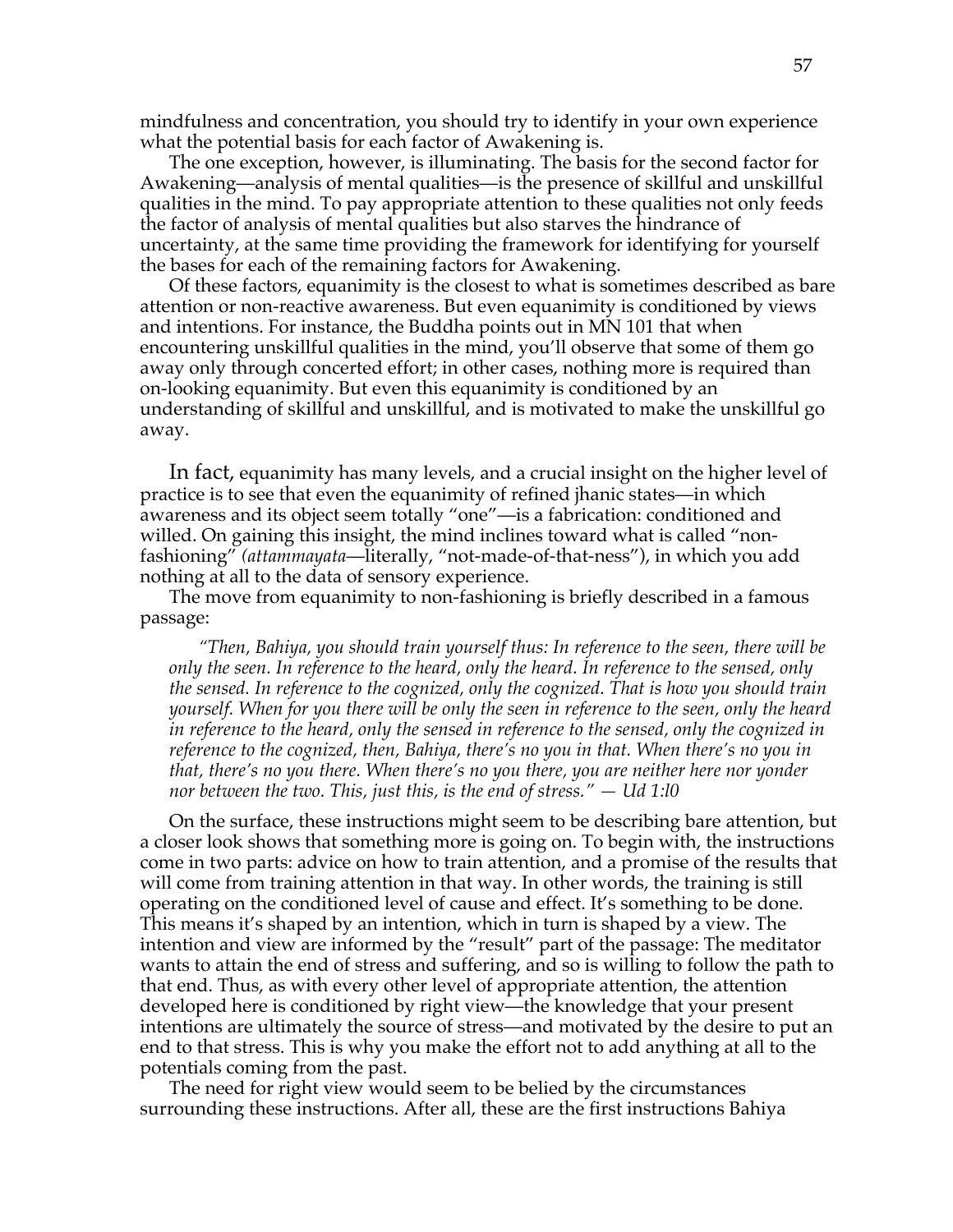receives from the Buddha, and he attains Awakening immediately afterward, so they would appear to be complete in and of themselves. However, in the lead-up to this passage, Bahiya is portrayed as unusually heedful and motivated to practice. He already knows that Awakening is attained by doing, and the instructions come in response to his request for a teaching that will show him what to do *now* for his long-term welfare and happiness—a question that MN 135 identifies as the foundation for wisdom and discernment. So his attitude contains all the seeds for right view and right intention. Because he was wise—the Buddha later praised him as the foremost of his disciples in terms of the quickness of his discernment—he was able to bring those seeds to fruition immediately.

A verse from SN 35.95—which the Buddha says expresses the meaning of the instructions to Bahiya—throws light on how Bahiya may have developed those seeds.

*Not impassioned with forms — seeing a form with mindfulness firm dispassioned in mind, one knows and doesn't remain fastened there. While one is seeing a form — and even experiencing feeling it falls away and doesn't accumulate. Thus one fares mindfully. Thus not amassing stress, one is said to be in the presence of Unbinding.*

*(Similarly with sounds, aromas, flavors, tactile sensations, and mental qualities or ideas.) — SN 35:95*

Notice two words in this verse: *mindfulness* and *dispassioned.* The reference to mindfulness underlines the need to continually remind oneself of the intention not to add anything to any potentials from the past. This again points to the willed nature of the attention being developed here.

MN 106 offers an alternative way of expressing this intention, at the same time offering further analysis of the stages the mind goes through when it is kept in mind. The intention is this: *'It should not be, it should not occur to me; it will not be, it will not occur to me. What is, what has come to be, that I abandon.'* As the Buddha says in that discourse, a person who pursues this intention will abandon passion for sights, sounds, etc., and arrive at the equanimity of the dimension of neither perception nor non-perception. But if discernment isn't yet sharp enough, he or she will simply move the focus of passion from sensory and mental input to the equanimity itself, and thus stay fixated on that level. Thus the importance of the second word noted above—dispassion—which highlights the fact that passion is the crucial factor normally added to the seen, heard, sensed, and cognized, and thus the factor most needing to be undercut in every way possible.

Some interpretations of the instructions to Bahiya identify the added factor as a metaphysical view about there being something behind the data of experience, but this sort of metaphysical view—even though it can form a basis for passion—is only one of many such bases. The belief that there is something out there that can be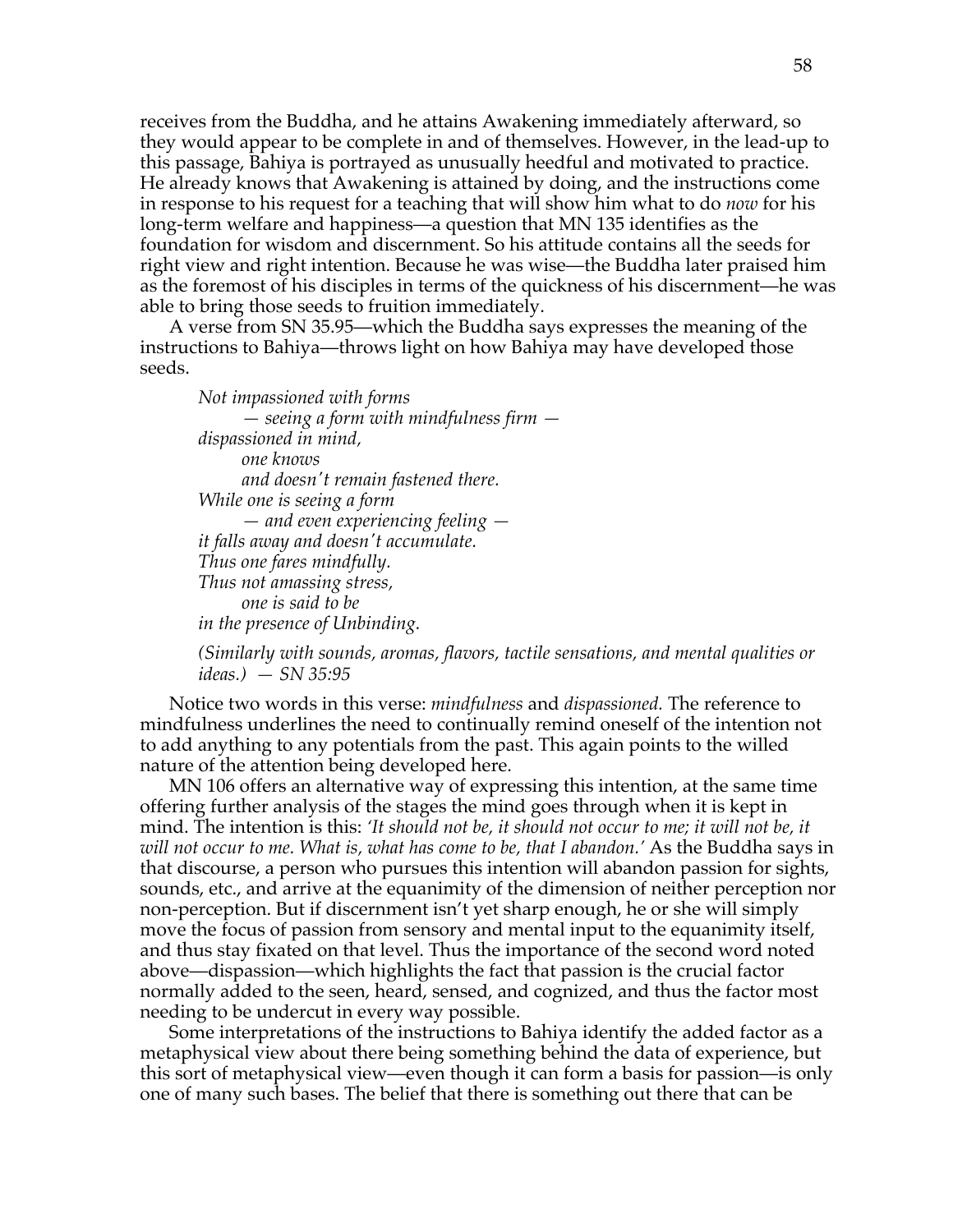grasped and possessed can obviously form a condition for passion, but so can the belief that there's nothing there: When there's nothing, there's nothing to be harmed by giving in to desire, an idea that can excuse all kinds of harmful passions. So the meditator has to be careful not to add any assumptions to the data of experience that would foster passion in any way, shape, or form. And this involves more than bare attention. It requires right view about how passion works and what's necessary to thwart it.

As SN 22.36 and SN 23.2 indicate, our sense of who we are is defined by our passions. Even when we don't consciously think of "self"—as when we're totally immersed in an activity, at one with the action—there can be a passion for that oneness with a strong sense of "being here," "being the doing," or "being the knowing," which is identity in a subtle form.

But when discernment is sharp enough to see that even this equanimity is fabricated and conditioned, something that's *done* (see MN 137 and 140), any passion for it can be undercut as well. When passion is consistently offered no place to land, there's no nucleus for a "place" of any sort: no "here," no "there," no nucleus for a sense of identity to be constructed around anything anywhere at all. This explains why the state of non-fashioning is expressed in terms devoid of place: "When there's no you in that, there's no you there. When there's no you there, you are neither here nor yonder nor between the two."

With the total fading of passion, the final intention to undercut passion can thus be dropped. When it's dropped—with no need to replace it with any other—nothing more is constructed. This brings a true opening to the Deathless, which lies beyond all conditions—even the conditions of right view, mindfulness, and appropriate attention.

The extraordinary nature of this experience is indicated by the verse that concludes the discourse on Bahiya:

*Where water, earth, fire, & wind have no footing: There the stars do not shine, the sun is not visible, the moon does not appear, darkness is not found. And when a sage, a brahman through sagacity, has known [this] for himself, then from form & formless, from bliss & pain, he is freed.*

When the awakened person emerges from this experience and resumes dealing with the conditions of time and space, it's with a totally new perspective. But even then, he/she still has use for appropriate attention. As Ven. Sariputta notes in SN 22.122:

*"An arahant should attend in an appropriate way to these five clinging-aggregates as inconstant, stressful, a disease, a cancer, an arrow, painful, an affliction, alien, a dissolution, an emptiness, not-self. Although, for an arahant, there is nothing further to do, and nothing to add to what has been done, still these things—when developed &*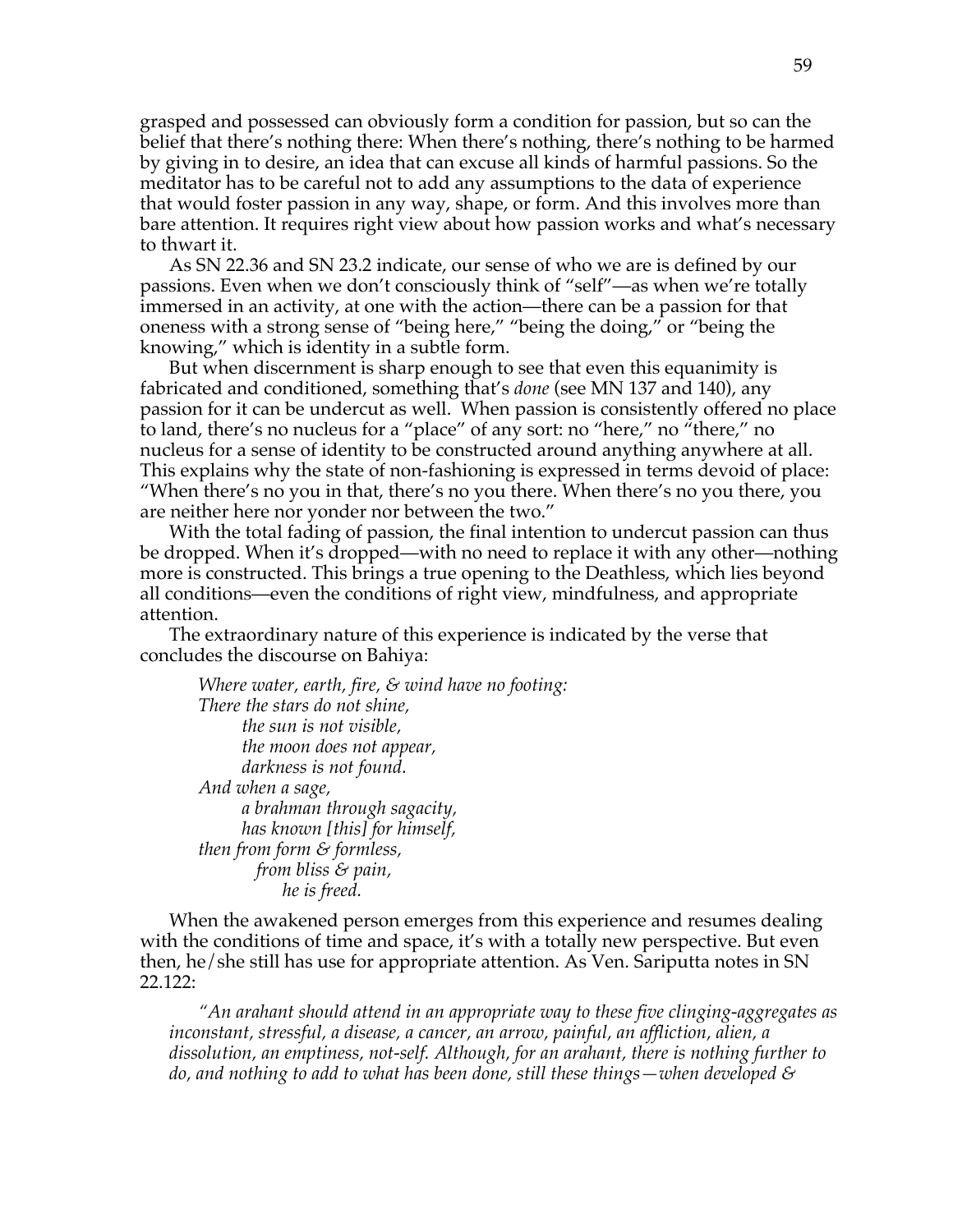*pursued—lead both to a pleasant abiding in the here-&-now and to mindfulness & alertness."*

So it's important to understand that there's no such thing as bare attention in the practice of the Buddha's teachings. Instead of trying to create an unconditioned form of attention, the practice tries to create a set of skillful conditions to shape and direct the act of attention to make it appropriate: truly healing, truly leading to the end of suffering and stress. Once these conditions are well developed, the Buddha promises that they will serve you well—even past the moment of Awakening, all the way to your very last death.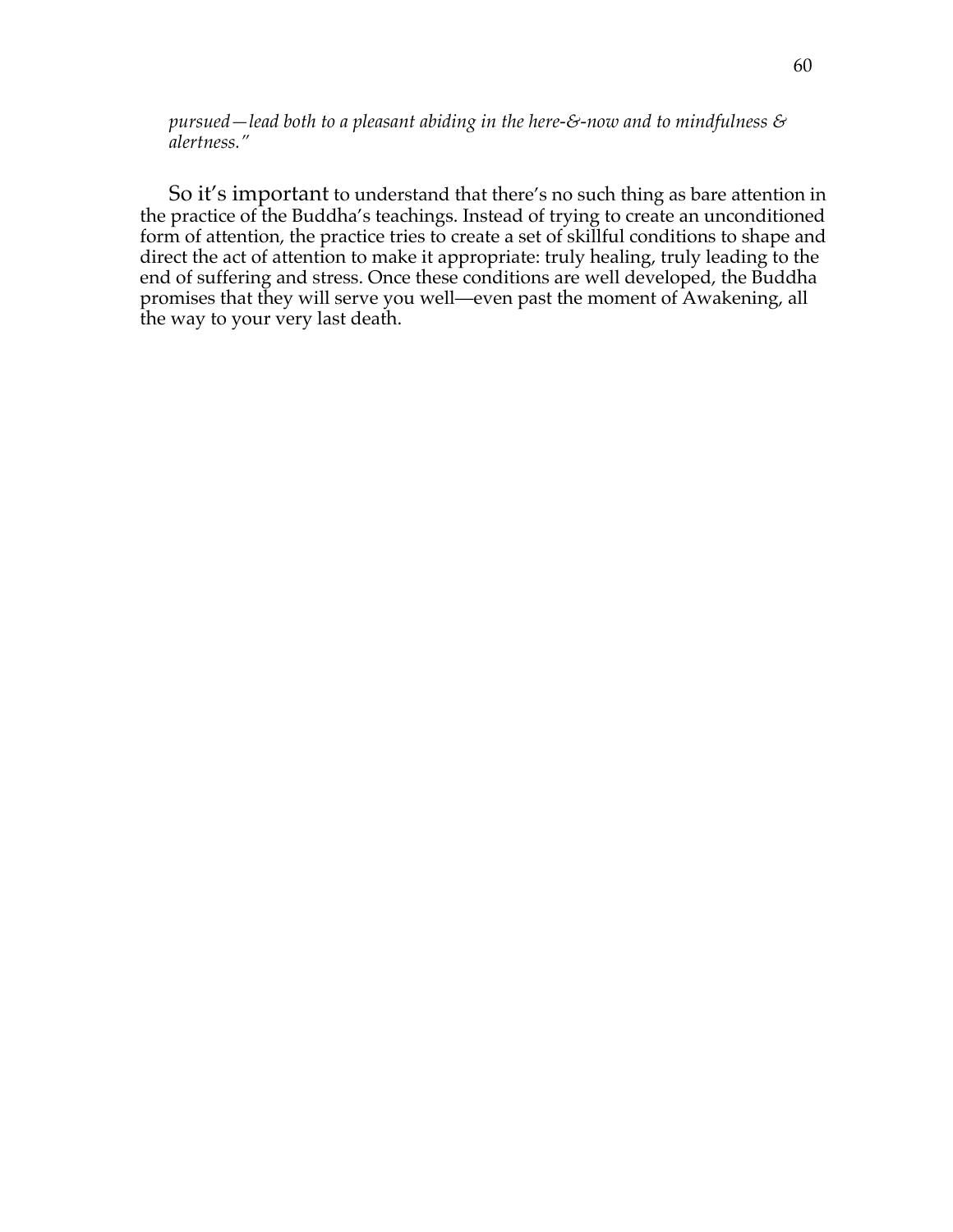## HOW WESTERN BUDDHISTS READ THE PALI CANON

Western culture learned how to read spiritual texts by reading the Bible. Not that we all read it the same way—quite the contrary. We've fought long, bloody wars over the issue. But most of the differences in our readings lie within a fairly tight constellation of ideas about authority and obligation, meaning and mystery, and the purpose of history and time. And even though those ideas grew from the peculiarities of the Bible and of Western history, we regard them as perfectly natural, and in some cases, even better than natural: modern. They're so implicit in our mindset that when people rebel against the Bible's authority, their notions of rebellion and authority often derive from the tradition they're trying to reject.

So it's only to be expected that when we encounter spiritual texts from other traditions, we approach them as we would the Bible. And because this tendency is so ingrained, we rarely realize what we've done.

For example, the way we read the Pali Canon has largely been influenced by modern attitudes toward the Bible that date back to the German Romantics and American Transcendentalists—primarily Ralph Waldo Emerson. Even though we seldom read these thinkers outside of literature or history classes, their ideas permeate our culture through their influence on humanistic psychology, liberal spirituality, and the study of comparative religion: portals through which many of us first encounter the religions of other cultures. The question is, Do these ideas do justice to the Pali Canon? Are we getting the most out of the Canon if we read it this way? We rarely ask these questions because our reading habits are invisible to us. We need fresh eyes to see how odd those habits are. And a good way to freshen our eyes is to look historically at the particulars of where these habits come from, and the unspoken assumptions behind them.

The Romantics and Transcendentalists formulated their ideas about reading the Bible in response to developments in linguistics, psychology, and historical scholarship in the  $17<sup>th</sup>$  to  $19<sup>th</sup>$  centuries. This is what makes them modern. They were addressing a culture that had grown skeptical toward organized religion and had embraced intellectual principles capable of challenging the Bible's authority. Thus, to be taken seriously, they had to speak the language of universal historical and psychological laws. However*,* the actual content of those laws drew on ideas dating back through the Middle Ages to the Church Fathers—and even further, to the Bible itself: doctrines such as Paul's dictum that the invisible things of God are clearly seen through the visible things He made; Augustine's teaching on Christ the Inner Teacher, illuminating the mind; and John Cassian's instructions on how to read the Bible metaphorically. So even though the Romantic/Transcendentalist view is modern and universal in its form, its actual substance is largely ancient and specific to the West.

In the complete version of this article—available at www.dhammatalks.org— I've traced how these ideas were shaped by developments in Western history. Here, however, I want to focus on the parallels between the psychological laws the Transcendentalists formulated for reading the Bible, and the assumptions that modern Dharma teachers bring to reading the Pali Canon. My purpose is to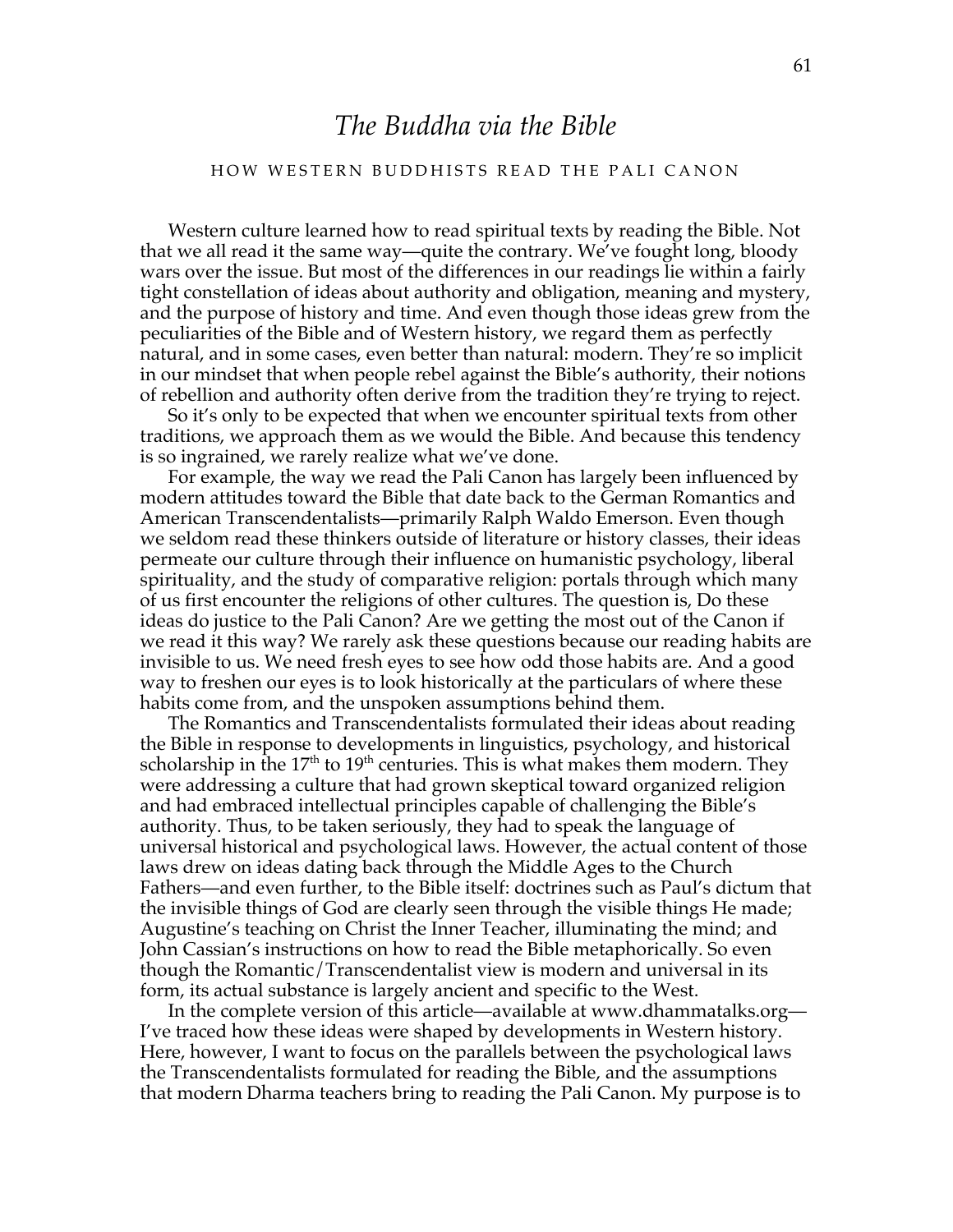show that, while these assumptions seem natural and universal to us, they are culturally limited and limiting: ill-suited for getting the most out of what the Canon provides.

The Transcendentalist approach to the Bible boils down to eight principles. The first principle concerns the nature of the universe; the second, the means by which the human mind can best connect with that nature; and the remaining six, the implications of the first two concerning how the Bible should be read. In the following discussion, the quotations illustrating each principle are from Emerson.

1. The universe is an organic whole composed of vital forces. (The technical term for this view is "monistic vitalism.") This whole is essentially good because it is continuously impelled forward by the over-arching force of a benevolent creator—which Emerson called the Over-soul—operating both in external nature and in the inner recesses of the soul. People suffer because their social conditioning estranges them from the inner and outer influences of the Oversoul, depriving them of its sustaining, creative power. Thus the spiritual life is essentially a search for reconnection and oneness with the whole.

*The simplest person, who in his integrity worships God, becomes God… the heart in thee is the heart of all; not a valve, not a wall, not an intersection is there anywhere in nature, but one blood rolls uninterruptedly in endless circulation through all men, as the water of the globe is all one sea, and, truly seen, its tide is one.*

2. Reconnection and oneness are best found by adopting a receptive, open attitude toward the influences of nature on a sensory, pre-verbal level.

*Standing on the bare ground,—my head bathed by the blithe air, and uplifted into infinite space,—all mean egotism vanishes. I become a transparent eye-ball; I am nothing; I see all; the currents of the Universal Being circulate through me; I am part or particle of God.*

3. The Bible can comfort the soul estranged from nature, but it should not be granted absolute authority because the inspiration it records is only secondhand, interfering with the soul's direct contact with the One.

*The relations of the soul to the divine spirit are so pure that it is profane to seek to interpose helps.*

*The saints and demigods whom history worships we are constrained to accept with a grain of allowance. Though in our lonely hours we draw a new strength out of their memory, yet, pressed on our attention, as they are by the thoughtless and customary, they fatigue and invade. The soul gives itself, alone, original, and pure, to the Lonely, Original, and Pure, who, on that condition, gladly inhabits, leads, and speaks through it.*

4. The Bible's message is also limited in that it was composed for a less enlightened stage in human history.

*If, therefore, a man claims to know and speak of God, and carries you backward to the phraseology of some old mouldered nation in another country, in another world, believe him not. Is the acorn better than the oak which is its fullness and completion? Is the parent better than the child into whom he has cast his ripened being? Whence, then, this*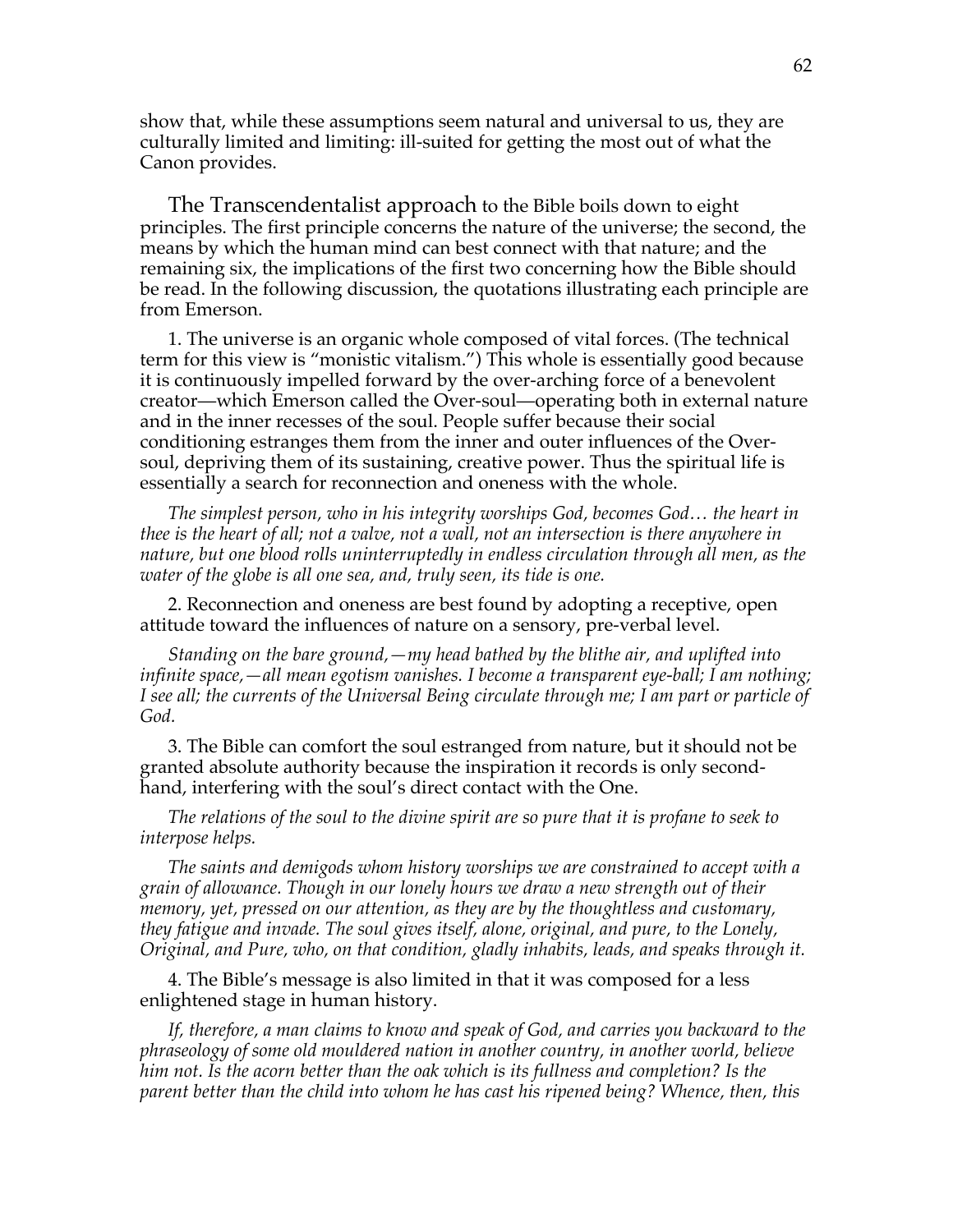*worship of the past? The centuries are conspirators against the sanity and authority of the soul.*

*The idealism of Jesus… is a crude statement of the fact that all nature is the rapid efflux of goodness executing and organizing itself.*

5. The Bible's authority is actually dangerous in that it stifles the soul's creative impulses, the most direct experience of the Over-soul's vital force within.

*The one thing in the world, of value, is the active soul… The soul active sees absolute truth and utters truth, or creates.*

*When we have broken our god of tradition, and ceased from our god of rhetoric, then may God fire the heart with his presence.*

*What is that abridgement and selection we observe in all spiritual activity, but itself the creative impulse?* 

Yet see what strong intellects dare not yet hear God himself, unless he speak the *phraseology of I know not what David, or Jeremiah, or Paul… When we have new perception, we shall gladly disburden the memory of its hoarded treasures as old rubbish.*

6. Another limitation on the language of the Bible is that it is expressive rather than descriptive. In other words, unlike the meta-cultural laws of psychology, it does not describe universal human truths. Instead, it expresses through metaphor how the force of the Over-soul felt to particular people at particular times. Thus, to be relevant to the present, it is best read, not as a scholar would trying to find what actually happened in the past, or what it meant to its authors—but as a poet might read the poetry of others, judging for him or herself what metaphors will be most useful for inspiring his or her own creative genius.

*[One] must attain and maintain that lofty sight where poetry and annals are alike.*

*The Garden of Eden, the sun standing still in Gibeon, is poetry thenceforward to all nations. Who cares what the fact was, when we have made a constellation of it to hang in heaven as an immortal sign.*

*In the book I read, the good thought returns to me, as every truth will, the image of the whole soul. To the bad thought which I find in it, the same soul becomes a discerning, separating sword, and lops it away.* 

7. By reading the Bible creatively in this way, one is assisting in the progress of God's will in the world.

*Because the soul is progressive, it never quite repeats itself, but in every act attempts the production of a new and fairer whole…. We need not fear that we can lose any thing by the progress of the soul. The soul may be trusted to the end.*

8. The Transcendentalists all agreed with the Romantics that the soul's most trustworthy sense of morality came from a sense of interconnectedness within oneself and with others. They differed among themselves, though, in how this interconnectedness was best embodied. Emerson advocated focusing on the present-moment particulars of one's ordinary activities. In his words, *"The invariable mark of wisdom is to see the miraculous in the common."*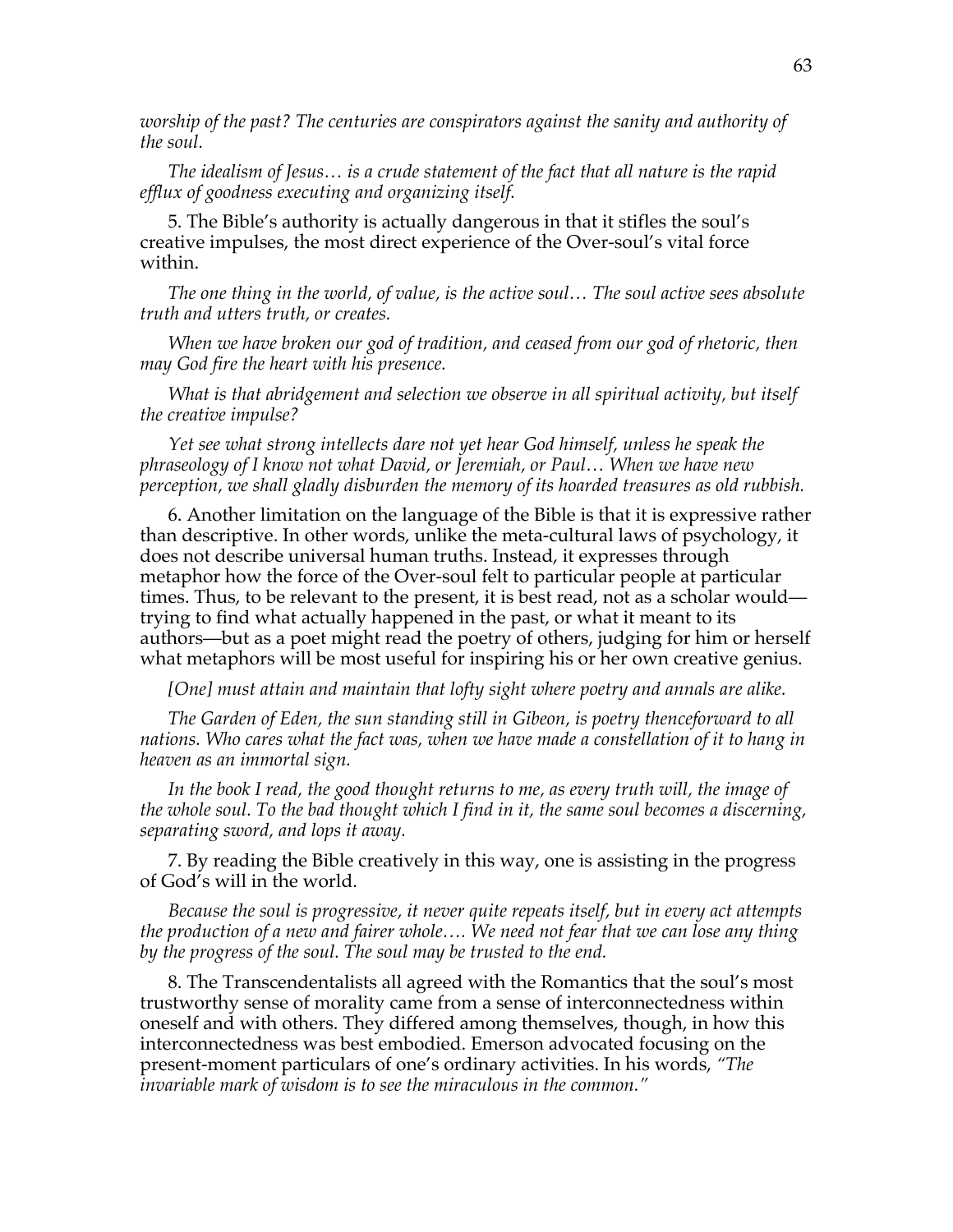Other Transcendentalists, however—such as Orestes Brownson, Margaret Fuller, and Theodore Parker—insisted that true inner oneness was impossible in a society rent by injustice and inequality. Thus, they advocated reading the Bible prophetically, as God's call to engage in progressive social work. Emerson, in turn, retorted that unless change came first from within, even the ideal social structure would be corrupted by the lack of inner contact with God. Thus the two camps reached a standoff.

Still, even the socially engaged Transcendentalists read the Bible creatively and metaphorically, seeking not its original message but a new message appropriate for modern needs. Brownson, for instance, followed the French socialist, Pierre Leroux, in interpreting the Last Supper as Jesus' call to all Christians to drop artificial social divisions caused by wage labor, capitalist exploitation, external signs of status, etc., and to construct a new social system that would allow all humanity to celebrate their mutual interconnectedness.

Historians have traced how these eight principles—including the split in the eighth—have shaped American liberal spirituality in Christian, Reform Jewish, and New Age circles up to the present. Emerson's way of phrasing these points may sound quaint, but the underlying principles are still familiar even to those who've never read him. Thus it's only natural that Americans raised in these traditions, on coming to Buddhism, would bring these principles along. Emerson himself, in his later years, led the way in this direction through his selective appreciation of Hindu and Buddhist teachings—which he tended to conflate—and modern Western Buddhist teachers still apply all eight principles to the Pali Canon even today.

In the following discussion I've illustrated these principles, as applied to the Canon, with quotations from both lay and monastic teachers. The teachers are left unnamed because I want to focus, not on individuals, but on what historians call a cultural syndrome, in which both the teachers and their audiences share responsibility for influencing one another: the teachers, by how they try to explain and persuade; the audiences, by what they're inclined to accept or reject. Some of the teachers quoted here embrace Romantic/Transcendentalist ideas more fully than others, but the tendency is present, at least to some extent, in them all.

1. The first principle is that the Canon, like all spiritual texts, takes interconnectedness—the experience of unity within and without—as its basic theme. On attaining this unity, one drops the identity of one's small self and embraces a new identity with the universe at large.

*The goal [of Dhamma practice] is integration, through love and acceptance, openness and receptivity, leading to a unified wholeness of experience without the artificial boundaries of separate selfhood.*

*It is the goal of spiritual life to open to the reality that exists beyond our small sense of self. Through the gate of oneness we awaken to the ocean within us, we come to know in yet another way that the seas we swim in are not separate from all that lives. When our identity expands to include everything, we find a peace with the dance of the world. It is all ours, and our heart is full and empty, large enough to embrace it all.*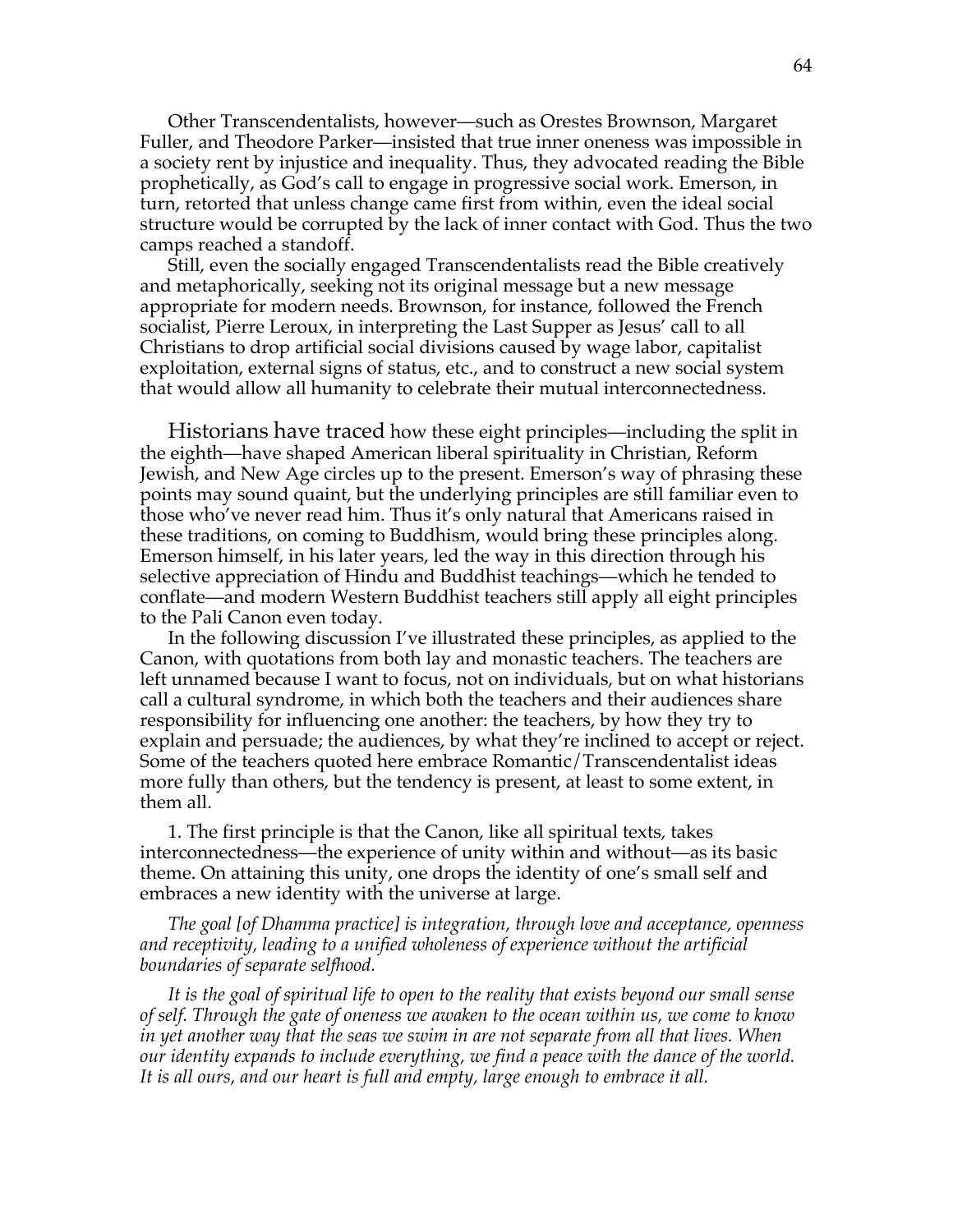2. The Canon's prime contribution to human spirituality is its insight into how interconnectedness can be cultivated through systematic training in mindfulness, defined as an open, receptive, pre-verbal awareness. This provides a practical technique for fostering the sort of transparent religious consciousness that Emerson extolled. One teacher, in fact, describes mindfulness as "sacred awareness."

*Mindfulness is presence of mind, attentiveness or awareness. Yet the kind of awareness involved in mindfulness differs profoundly from the kind of awareness at work in our usual mode of consciousness… The mind is deliberately kept at the level of bare attention, a detached observation of what is happening within us and around us in the present moment. In the practice of right mindfulness the mind is trained to remain in the present, open, quiet, and alert, contemplating the present event. All judgements and interpretations have to be suspended, or if they occur, just registered and dropped. The task is simply to note whatever comes up just as it is occurring, riding the changes of events in the way a surfer rides the waves on the sea.*

3. However, the Canon does not speak with final authority on how this receptive state should be used or how life should be led. This is because the nature of spiritual inspiration is purely individual and mysterious. Where the Transcendentalists spoke of following the soul, Western Buddhists speak of following the heart. As one teacher, who has stated that following one's heart might mean taking the path of psychotropic drugs, has said:

*No one can define for us exactly what our path should be.*

*[A]ll the teachings of books, maps, and beliefs have little to do with wisdom or compassion. At best they are a signpost, a finger pointing at the moon, or the leftover dialogue from a time when someone received some true spiritual nourishment…. We must discover within ourselves our own way to become conscious, to live a life of the spirit.*

*Religion and philosophy have their value, but in the end all we can do is open to mystery.*

4. The Canon's authority is also limited by the cultural circumstances in which it was composed. Several teachers, for example, have recommended dropping the Canon's teachings on kamma because they were simply borrowed from the cultural presuppositions of the Buddha's time:

*Even the most creative, world-transforming individuals cannot stand on their own shoulders. They too remain dependent upon their cultural context, whether intellectual or spiritual—which is precisely what Buddhism's emphasis on impermanence and causal interdependence implies. The Buddha also expressed his new, liberating insight in the only way he could, using the religious categories that his culture could understand. Inevitably, then, his way of expressing the dharma was a blend of the truly new… and the conventional religious thought of his time. Although the new transcends the conventional… the new cannot immediately and completely escape the conventional wisdom it surpasses.*

5. Another reason to restrict the Canon's authority is that its teachings can harm the sensitive psyche. Where Emerson warned against allowing the Bible to stifle individual creativity, Western Buddhists warn that the Canon's talk of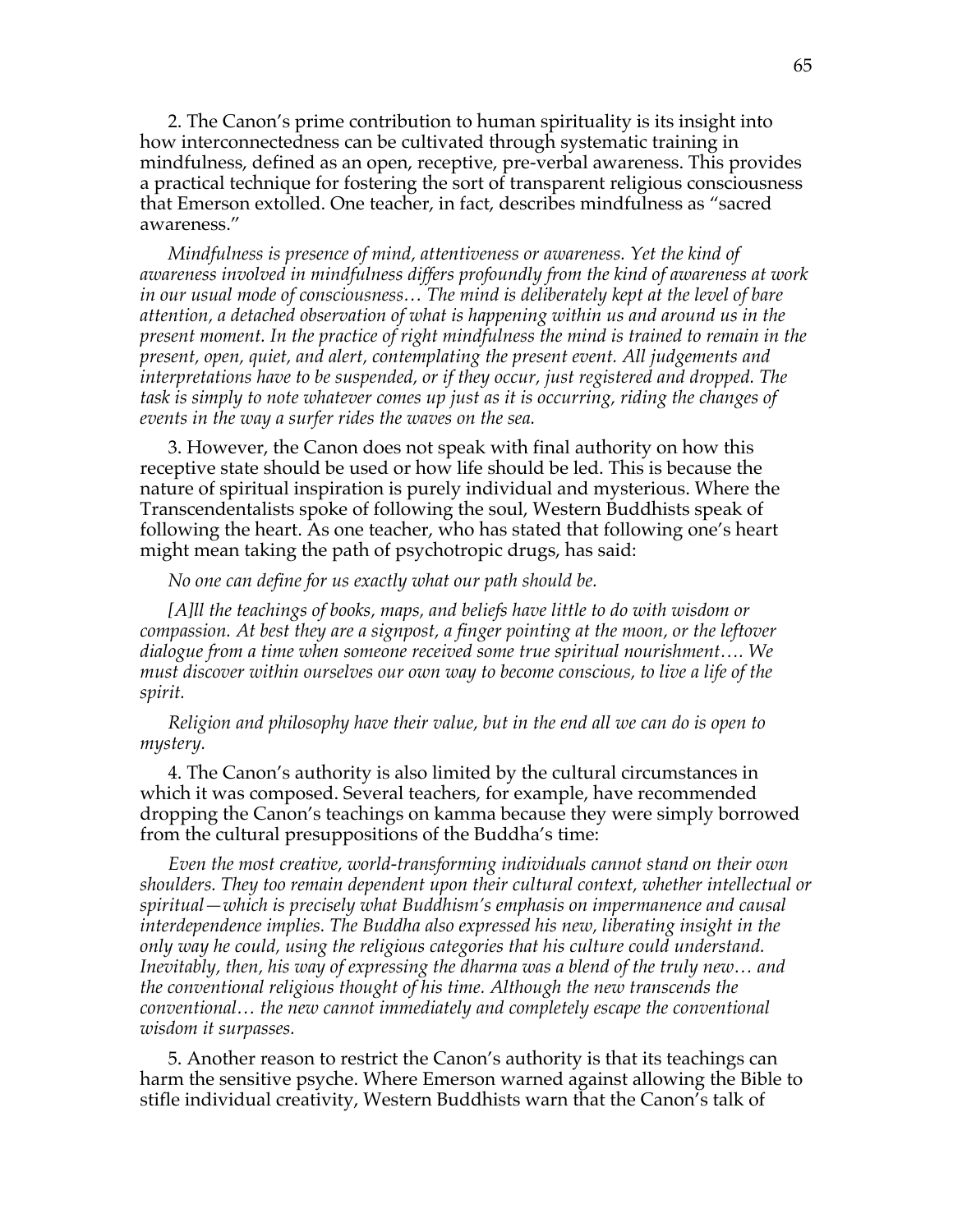eliminating greed, aversion, and delusion ignores, in an unhealthy way, the realities of the human dimension.

*If you go into ancient Indian philosophy, there is a great emphasis on perfection as the absolute, as the ideal. [But] is that archetype, is that ideal, what we actually experience?*

*The images we have been taught about perfection can be destructive to us. Instead of clinging to an inflated, superhuman view of perfection, we learn to allow ourselves the space of kindness.*

6. Because the language of the Canon is archetypal, it should be read, not as descriptive, but as expressive and poetic. And that expression is best absorbed intuitively.

*It's never a matter of trying to figure it all out, rather we pick up these phrases and chew them over, taste them, digest them and let them energize us by virtue of their own nature.*

*Even these ostensibly literal maps may be better read as if they were a kind of poem, rich in possible meanings.*

7. To read the Canon as poetry may yield new meanings unintended by the compilers, but that simply advances a process at work throughout Buddhist history. Some thinkers have explained this process as a form of vitalism, with Buddhism or the Dharma identified as the vital force. Sometimes the vitalism is explicit—as when one thinker defined Buddhism as "an inexpressible living force." At other times, it is no less present for being implied:

*The great strength of Buddhism throughout its history is that it has succeeded many times in reinventing itself according to the needs of its new host culture. What is happening today in the West is no different.*

*In each historical period, the Dharma finds new means to unfold its potential in ways precisely linked to that era's distinctive conditions. Our own era provides the appropriate stage for the transcendent truth of the Dharma to bend back upon the world and engage human suffering at multiple levels, not in mere contemplation but in effective, reliefgranting action.*

8. As this last quotation shows, some thinkers recommend reading the Canon not only poetically but also prophetically as a source of moral imperatives for social action in our times. Because the Canon says little on the topic of social action, this requires a creative approach to the text.

*We can root out thematically relevant Buddhist themes, texts, and archetypes and clarify them as core teachings for Buddhist based social change work.*

Of the various themes found in the Pali Canon, dependent co-arising interpreted as interconnectedness—is most commonly cited as a source for social obligation, paralleling the way the Transcendentalists saw interconnectedness as the source of all moral feeling.

Numerous thinkers have hailed this prophetic reading of the Canon as a new turning of the Dhamma wheel, in which the Dhamma grows by absorbing advances in modern Western culture. Many are the lessons, they say, that the Dhamma must learn from the West, among them: democracy, equality, Gandhian nonviolence, humanistic psychology, ecofeminism, sustainable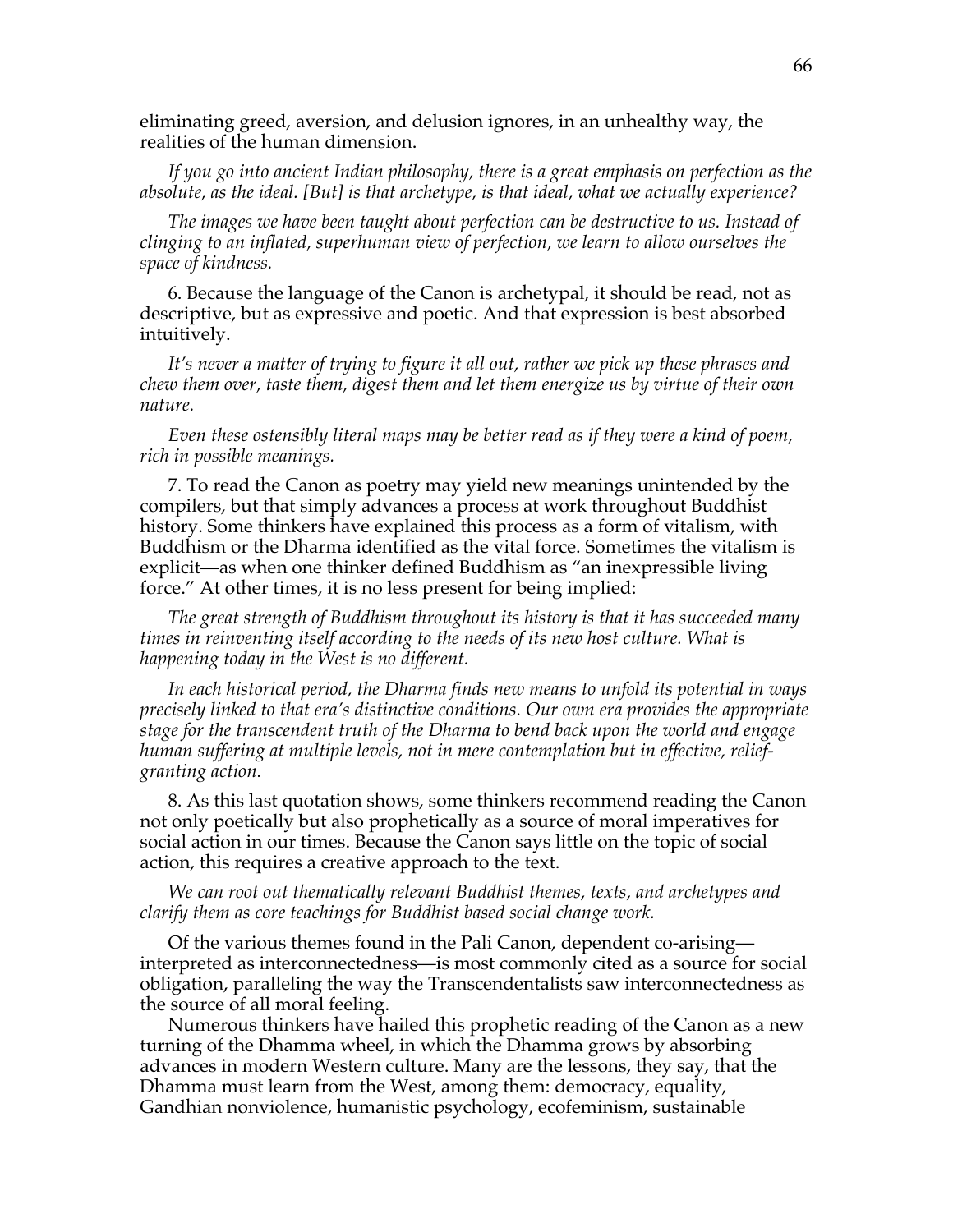economics, systems theory, deep ecology, new paradigm science, and the Christian and Jewish examples of religious social action. We are assured that these developments are positive because the deepest forces of reality—within and without—can be trusted to the end.

*We must be open to a variety of responses toward social change that come from no particular "authority" but are grounded in the radical creativity that comes when concepts fall away.*

*There is an underlying unity to all things, and a wise heart knows this as it knows the in-and-out of the breath. They are all part of a sacred whole in which we exist, and in the deepest way they are completely trustworthy. We need not fear the energies of this world or any other.*

Often the trustworthiness of the mind is justified with a teaching drawn from the Mahayana: the principle of Buddha-nature present in all. This principle has no basis in the Pali Canon, and so its adoption in Western Theravada is frequently attributed to the popularity of Mahayana in Western Buddhism at large. Only rarely is the question asked, Why do Westerners find the Mahayana attractive? Is it because the Mahayana teaches doctrines we're already predisposed to accept? Probably so—especially when you consider that although the principle of Buddha-nature is interpreted in many ways within the Mahayana itself, here in the West it's primarily understood in the form closest to the Transcendentalist idea of innate goodness.

## *Compassion is our deepest nature. It arises from our interconnection with all things.*

These eight principles for interpreting the Pali Canon are often presented as meta-cultural truths but, as we have seen, they developed in the specific context of the Western engagement with the Bible. In other words, they're historically conditioned. When we compare them to the Canon itself, we find that they directly contradict the Dhamma. At the same time, when teachers try to justify these principles on the basis of the Canon, we find that they're invariably misreading the text.

1. The idea that spiritual life is a search for unity depends on the assumption that the universe is an organic whole, and that the whole is essentially good. The Canon, however, consistently portrays the goal of the spiritual life as transcendence: The world—which is synonymous with the All (SN 35:23)—is a dangerous river over which one has to cross to safety on the other side. The state of oneness or non-duality is conditioned (AN 10:29): still immersed in the river, unsafe. In reaching nibbana, one is not returning to the source of things (MN 1), but reaching something never reached before (AN 5:77): a dimension beyond all space and time. And in attaining this dimension, one is not establishing a new identity, for all identities—even infinite ones (DN 15)—ultimately prevent that attainment, and so have to be dropped.

2. The Canon never defines mindfulness as an open, receptive, pre-verbal state. In fact, its standard definition for the faculty of mindfulness is the ability to keep things in mind. Thus, in the practice of right mindfulness, one is keeping one of four frames of reference in mind: body, feelings, mind, and mental qualities, remembering to stay with these things in and of themselves. And some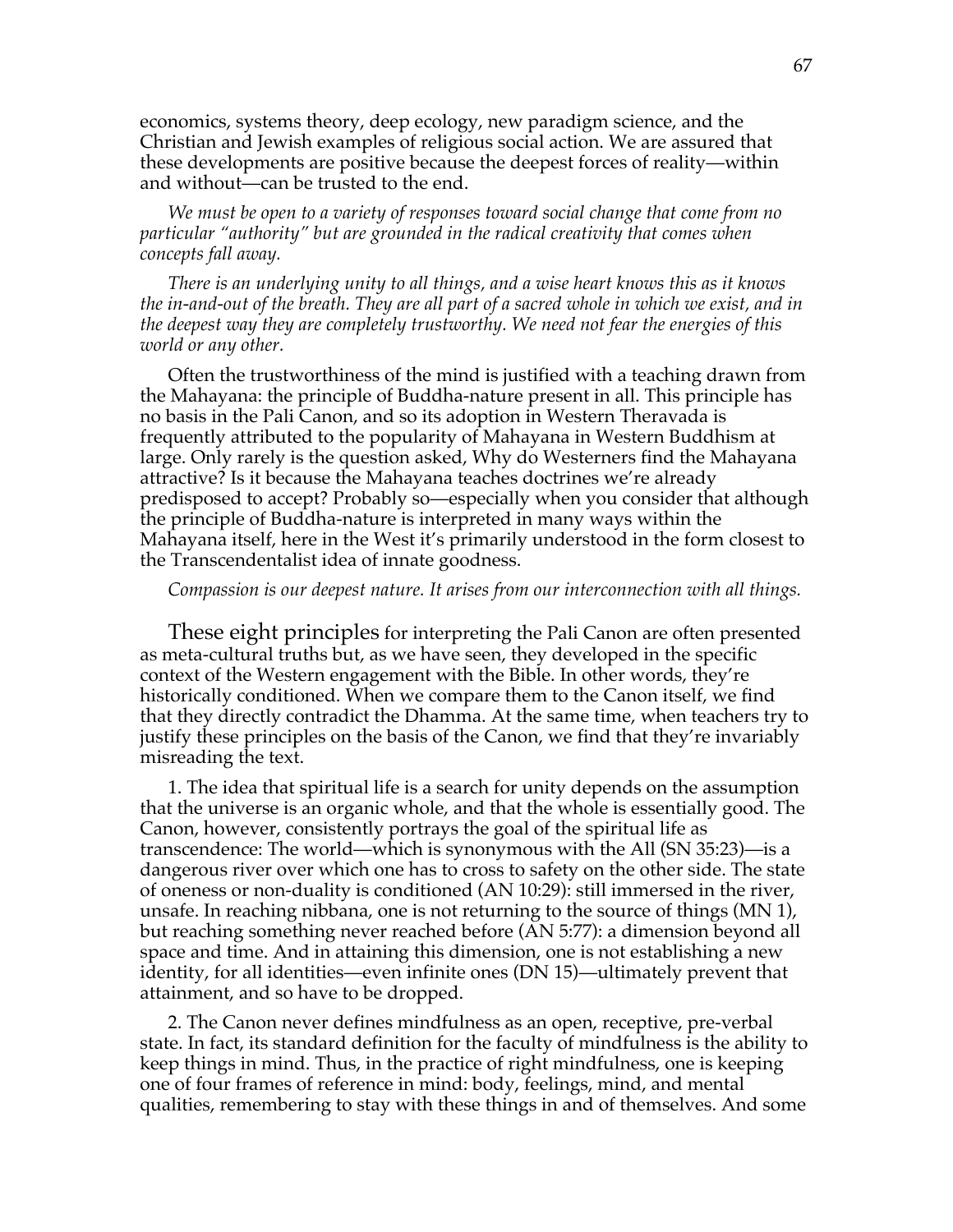of the more vivid analogies for the practice of mindfulness suggest anything but an open, receptive, non-judging state.

"Just as when a person whose turban or head was on fire would put forth extra desire, effort, diligence, endeavor, earnestness, mindfulness, and alertness to put out the fire on his turban or head; in the same way, the monk should put forth extra desire… mindfulness, and alertness for the abandoning of those evil, unskillful mental qualities." — *AN 10:51*

"Suppose, monks, that a large crowd of people comes thronging together, saying, 'The beauty queen! The beauty queen!' And suppose that the beauty queen is highly accomplished at singing and dancing, so that an even greater crowd comes thronging, saying, 'The beauty queen is singing! The beauty queen is dancing!' Then a man comes along, desiring life and shrinking from death, desiring pleasure and abhorring pain. They say to him, 'Now look here, mister. You must take this bowl filled to the brim with oil and carry it on your head in between the great crowd and the beauty queen. A man with a raised sword will follow right behind you, and wherever you spill even a drop of oil, right there will he cut off your head.' Now what do you think, monks? Will that man, not paying attention to the bowl of oil, let himself get distracted outside?"

"No, lord."

"I have given you this parable to convey a meaning. The meaning is this: The bowl filled to the brim with oil stands for mindfulness immersed in the body." — *SN 47:20*

There's a tendency, even among serious scholars, to mine in the Canon for passages presenting a more spacious, receptive picture of mindfulness. But this tendency, in addition to ignoring the basic definition of mindfulness, denies the essential unity among the factors of the path—one such scholar, to make his case, had to define right mindfulness and right effort as two mutually exclusive forms of practice. This suggests that the tendency to define mindfulness as an open, receptive, non-judging state comes from a source other than the Canon. It's possible to find Asian roots for this tendency, in the schools of meditation that define mindfulness as bare awareness or mere noting. But the way the West has morphed these concepts in the direction of acceptance and affirmation has less to do with Asian tradition, and more to do with our cultural tendency to exalt a pre-verbal receptivity as the source for spiritual inspiration.

3. The Canon states clearly that there is only one path to nibbana (DN 16). Trying to find awakening in ways apart from the noble eightfold path is like trying to squeeze oil from gravel, or milking a cow by twisting its horn (MN 126). The Buddha's knowledge of the way to awakening is like that of an expert gatekeeper who knows, after encircling the walls of a city, that there's only one way into the city: the gate he guards (AN 10:95).

One of the tests for determining whether one has reached the first level of awakening is if, on reflection, one realizes that no one outside the Buddha's teaching teaches the true, accurate, way to the goal (SN 48:53). Although individual people may have to focus on issues particular to their temperament, the basic outline of the path is the same for all.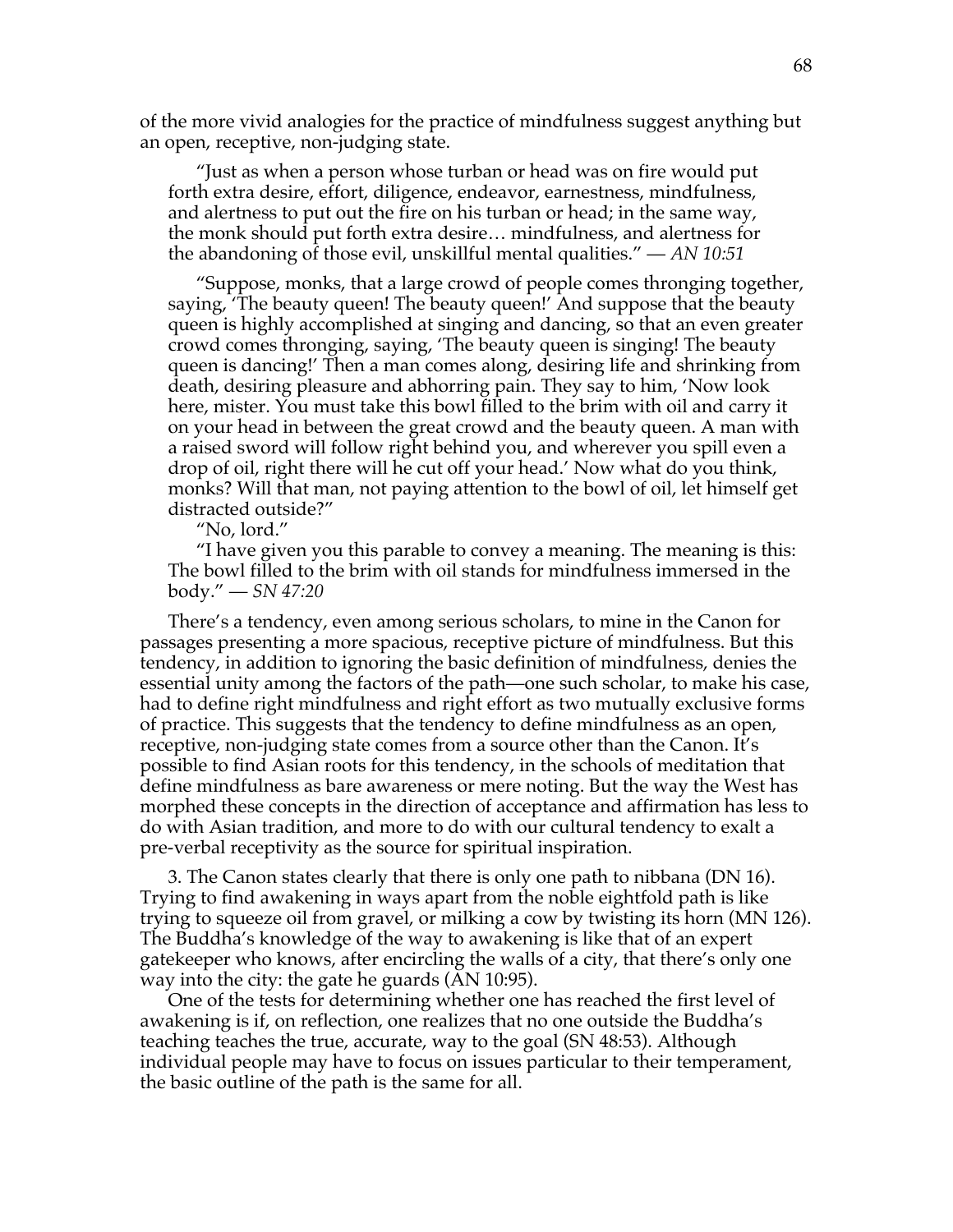4. Obviously the Buddha's language and metaphors were culturally conditioned, but it's hard to identify any of his essential teachings as limited in that way. He claimed a knowledge of the past that far outstrips ours (DN 29; DN1), and he'd often claim direct knowledge when stating that he was speaking for the past, present, and future when describing, for instance, how physical, verbal, and mental actions are to be purified (MN 61) and the highest emptiness that can be attained (MN 121). This is why the Dhamma is said to be timeless, and why the first level of awakening verifies that this is so.

At the same time, when people speak of essential Buddhist teachings that are limited by the cultural conventions of the Buddha's time, they're usually misinformed as to what those conventions were. For instance, with the doctrine of kamma: Even though the Buddha used the word *kamma* like his contemporaries, his conception of what kamma was and how it worked differed radically from theirs (AN 3:62; MN 101).

5. Similarly, people who describe the dangers of following a particular Buddhist teaching usually deal in caricatures. For instance, one teacher who warns of the dangers of the linear path to attainment describes that path as follows:

*The linear path holds up an idealistic vision of the perfected human, a Buddha or saint or sage. In this vision, all greed, anger, fear, judgment, delusion, personal ego, and desire are uprooted forever, completely eliminated. What is left is an absolutely unwavering, radiant, pure human being who never experiences any difficulties, an illuminated sage who follows only the Tao or God's will and never his or her own.* 

Although this may be a possible vision of the linear path, it differs in many crucial details from the vision offered in the Canon. The Buddha certainly passed judgment on people and taught clear criteria for what are and are not valid grounds for judgment (AN 7:64; AN 4:192; MN 110). He experienced difficulties in setting up the monastic Sangha. But that does not invalidate the fact that his greed, aversion, and delusion were gone.

As MN 22 states, there are dangers in grasping the Dhamma wrongly. In the context of that discourse, the Buddha is referring to people who grasp the Dhamma for the sake of argument; at present we might point out the dangers in grasping the teachings neurotically. But there are even greater dangers in misrepresenting the teachings, or in dragging them down to our own level, rather than using them to lift ourselves up. As the Buddha said, people who claim that he said what he didn't say, or didn't say what he did, are slandering him (AN 2:23). In doing so, they blind themselves to the Dhamma.

6. Although the Canon contains a few passages where the Buddha and his awakened disciples speak poetically and expressively of their attainment, those passages are rare. Far more common are the descriptive passages, in which the Buddha tells explicitly how to get to awakening. As he said in a famous simile, the knowledge gained in his awakening was like the leaves in the forest; the knowledge he taught, like the leaves in his hand (SN 56:31). And he chose those particular leaves because they served a purpose, helping others develop the skills needed for release. This point is supported by the imagery and analogies employed throughout the Canon. Although some of the more poetic passages draw images from nature, they are greatly outnumbered by analogies drawn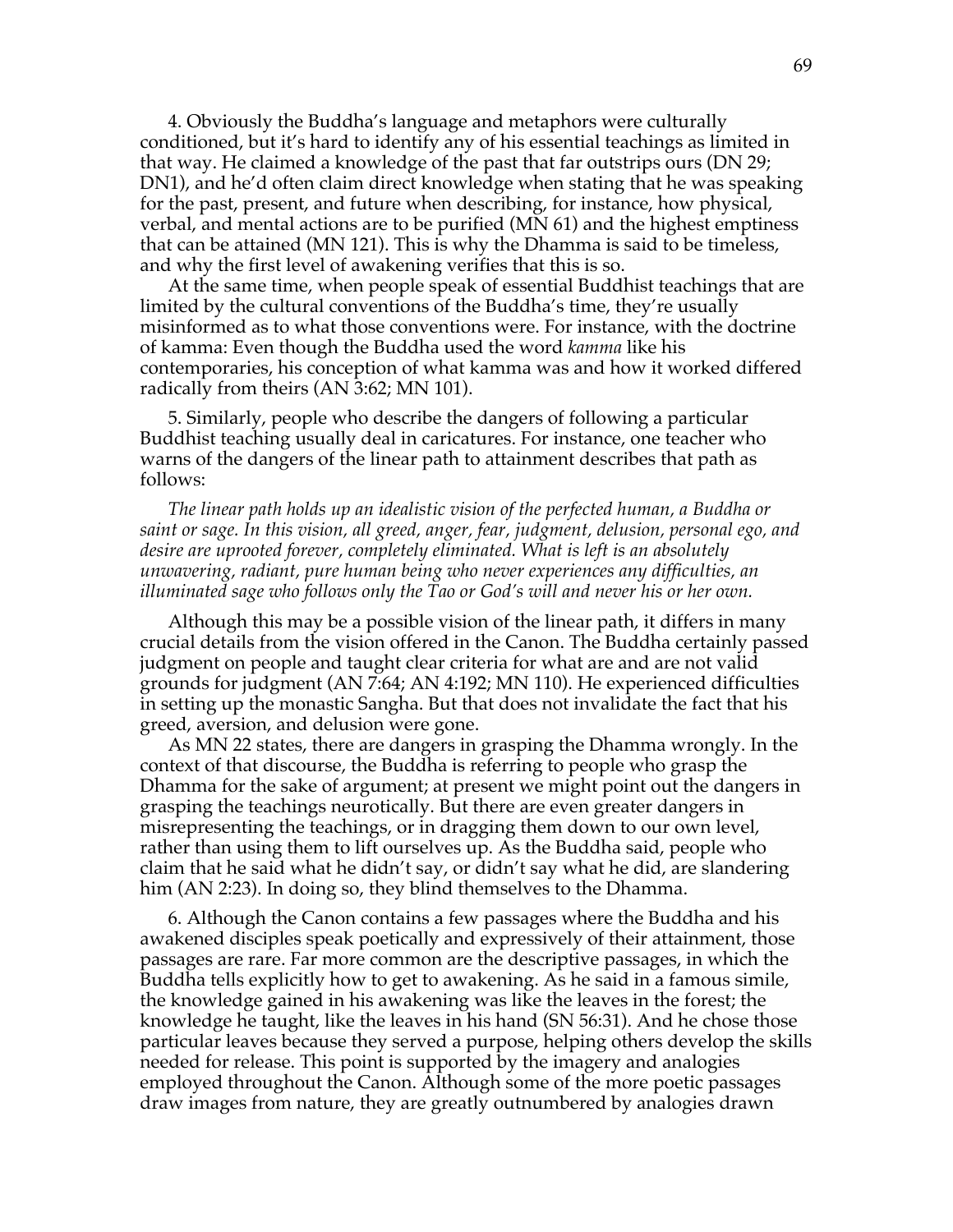from physical skills—cooking, farming, archery, carpentry—making the point that Dhamma practice is a skill that can be understood and mastered in ways similar to more ordinary skills.

The Buddha's descriptions of the path are phrased primarily in psychological terms—just like the meta-cultural principles of the Transcendentalists and Romantics. Obviously, the Canon's maps of mental processes differ from those proposed by Western psychology, but that doesn't invalidate them. They were drawn for a particular purpose—to help attain the end of suffering—and they have to be tested fairly, not against our preferences, but against their ability to perform their intended function.

The poetic approach to the Canon overlooks the care with which the Buddha tried to make his instructions specific and clear. As he once commented (AN 2:46), there are two types of assemblies: those trained in bombast, and those trained in cross-questioning. In the former, the students are taught "literary works—the works of poets, artful in sound, artful in expression, the work of outsiders" and are not encouraged to pin down what the meaning of those beautiful words might be. In the latter—and here the Buddha was describing his own method of teaching—the students are taught the Dhamma and "when they have mastered that Dhamma, they cross-question one another about it and dissect it: 'How is this? What is the meaning of this?' They make open what isn't open, make plain what isn't plain, dispel doubt on its various doubtful points." To treat such teachings as poetry distorts how and why they were taught.

7. A vitalist interpretation of Buddhist history does a disservice both to the Buddha's teachings and to historical truth. To begin with, the Canon does not portray history as purposeful. Time moves in cycles, but those movements mean nothing. This is why the Buddha used the term *samsara*—"wandering-on"—to describe the course of beings through time. Only if we decide to end this wandering will our lives develop purpose and direction. Otherwise, our course is aimless:

"Just as a stick thrown up in the air lands sometimes on its base, sometimes on its side, sometimes on its tip; in the same way, beings hindered by ignorance and fettered by craving, transmigrating and wandering on, sometimes go from this world to another world, sometimes come from another world to this." — *SN 15:9*

Second, Buddhism does not have a will. It does not adapt; people adapt Buddhism to their various ends. And because the adapters are not always wise, there's no guarantee that the adaptations are skillful. Just because other people have made changes in the Dhamma doesn't automatically justify the changes we want to make. Think, for instance, of how some Mahayana traditions dropped the Vinaya's procedures for dealing with teacher-student sexual abuse: Was this the Dhamma wisely adapting itself to their needs?

The Buddha foresaw that people would introduce what he called "synthetic Dhamma"—and when that happened, he said, the true Dhamma would disappear (SN 16:13). He compared the process to what happens when a wooden drum develops a crack, into which a peg is inserted, and then another crack, into which another peg is inserted, and so on until nothing is left of the original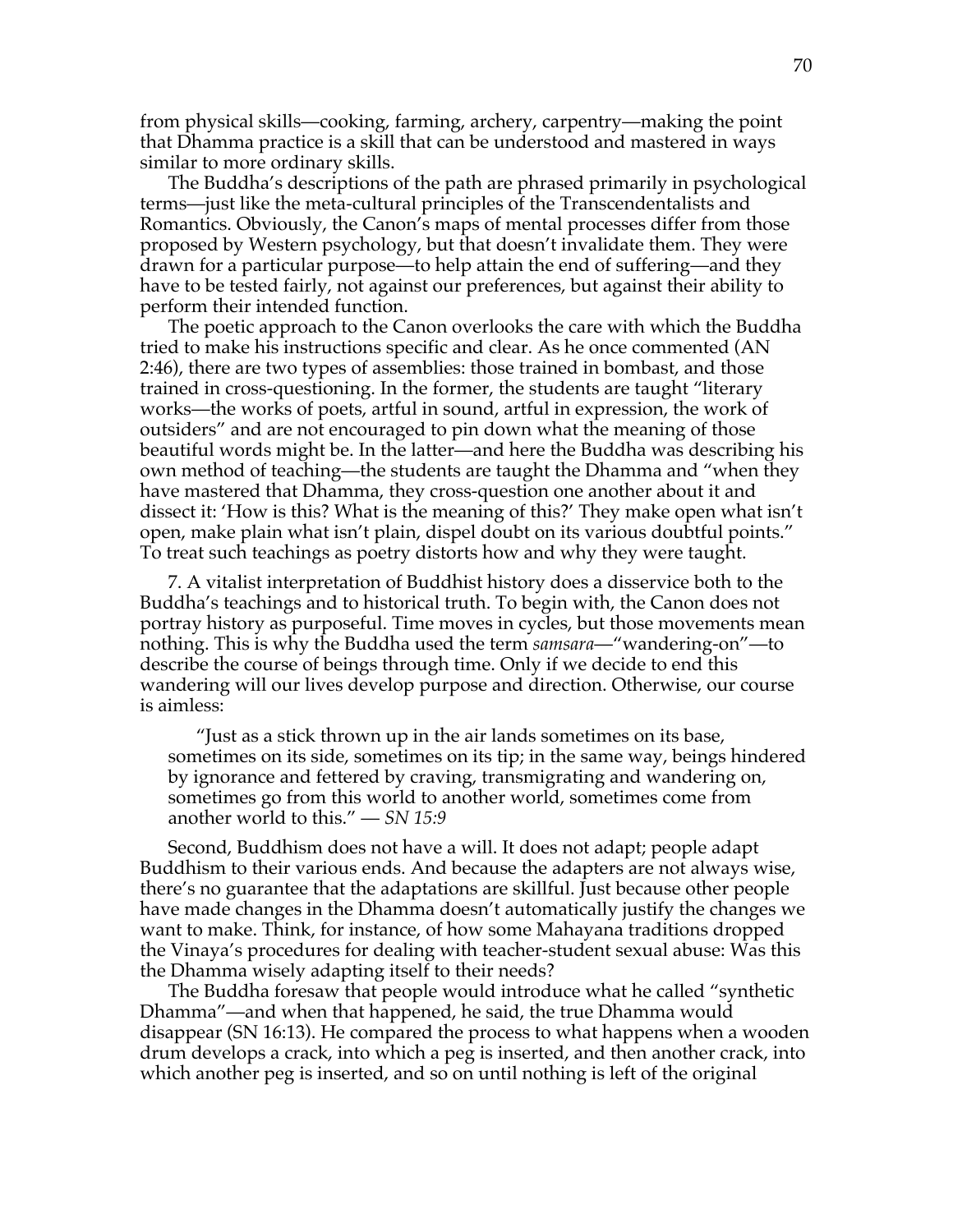drum-body. All that remains is a mass of pegs, which cannot come near to producing the sound of the original drum (SN 20:7).

Some scholars have found the Canon's warnings about the decay of the Dhamma ironic.

*This strongly held view [that Buddhism should not change] seems a bit odd in a religion that also teaches that resistance to all-pervasive change is a root cause of misery.*

The Buddha, however, didn't embrace change, didn't encourage change for the sake of change, and certainly didn't define resistance to change as the cause of suffering. Suffering is caused by *identifying* with change or with things that change. Many are the discourses describing the perils of "going along with the flow" in terms of a river that can carry one to whirlpools, monsters, and demons (Iti 109). And as we noted above, a pervasive theme in the Canon is that true happiness is found only when one crosses over the river to the other side.

8. The Buddha was not a prophet, and he did not pretend to speak for God. Thus he was careful never to present his teachings as moral obligations. His *shoulds* were all conditional. As the first line of the Karaniya Metta Sutta (Khp 9) states,

This is to be done by one skilled in aims who wants to break through to the state of peace:

In other words, *if* you want to break through to a state of peace, *then* this is what you have to do. And although generosity is one of the things one must do to attain that goal, when the Buddha was asked where a gift should be given (SN 3:24), he responded, "Wherever the mind feels confidence." This means that if we regard social action as a gift, there is no need to seek the Buddha's sanction for feeling inspired to give in that way; we can just go ahead and do it—as long as our actions conform with the precepts. But it also means that we cannot use his words to impose a sense of obligation on others that they should give in the same way.

This is especially true in a teaching like the Buddha's, which is strongly pragmatic, with each teaching focused on a particular end. To take those teachings out of context, applying them to other ends, distorts them. The teaching on dependent co-arising, which is often interpreted as the Canon's version of interconnectedness, is a case in point. The factors in dependent coarising are primarily internal, dealing with the psychology of suffering, and are aimed at showing how knowledge of the four noble truths can be applied to bring suffering to an end. There is nothing to celebrate in the way the ordinary interaction of these factors leads to suffering. To turn this teaching into a celebration of the interconnectedness of the universe, or as a guide to the moral imperative of social action, is to thwart its purpose and to open it to ridicule from people disinclined to accept its moral authority over their lives.

At the same time, the Canon questions the underlying assumption—which we've inherited not only from the Transcendentalists and Romantics, but also from their Enlightenment forebears—that human culture is evolving ever upwards. The early discourses present the opposite picture, that human life is getting worse as a sphere for Dhamma practice, and it's easy to point out features of modern life that confirm this picture. To begin with, Dhamma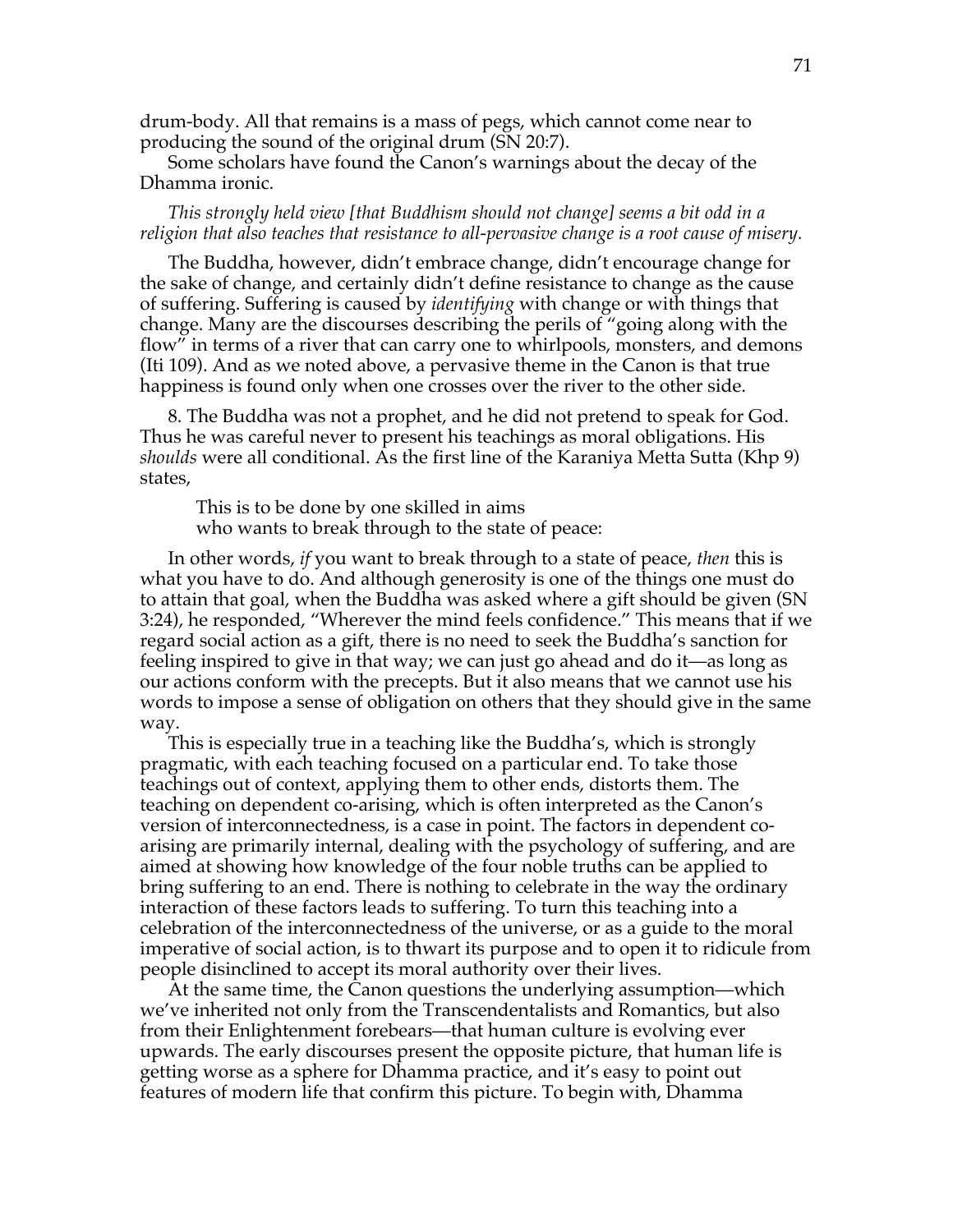practice is a skill, requiring the attitudes and mental abilities developed by physical skills, and yet we are a society whose physical skills are fast eroding away. Thus the mental virtues nurtured by physical skills have atrophied. At the same time, the social hierarchy required by skills—in which students apprentice themselves to a master—has mostly disappeared, so we've unlearned the attitudes needed to live in hierarchy in a healthy and productive way. We like to think that we're shaping the Dhamma with our highest cultural ideals, but some of our lower ways are actually dominating the shape of Western Dhamma: The sense of neurotic entitlement produced by the culture of consumerism is a case in point, as are the hype of the mass media and the demands of the mass-market for a Dhamma that sells.

As for trusting the impulses of the mind: Try a thought experiment and take the above quote—that we must be open to the radical creativity that comes when concepts fall away—and imagine how it would sound in different contexts. Coming from a socially concerned Buddhist activist, it might not seem disconcerting. But coming from a rebel leader teaching child-soldiers in a civilwar torn country, or a greedy financier contemplating new financial instruments, it would be a cause for alarm.

The Buddha probably would have agreed with the Romantics and Transcendentalists that the human mind is essentially active in making sense of its surroundings. But he would have differed with their estimation that this activity is, at its root, divinely inspired. In his analysis of dependent co-arising, mental fabrication comes from ignorance (SN 12:2); the way to end suffering is to end that fabrication; and this requires an attitude, not of trust, but of heedful vigilance (DN 16). Thus heedfulness must extend both to one's attitude toward one's intuitions and to the ways with which one reads the Canon.

This point touches on what is probably the most central issue in why the Transcendentalist approach to reading the Bible is inappropriate for reading the Pali Canon: the issue of authority. In the Bible, God's authority is absolute because He is the creator of all. We, having been created for His inscrutable ends, must trust His authority absolutely. Although the Transcendentalists denied that the Bible carried God's absolute authority, they did not deny the concept of absolute authority in and of itself; they simply moved it from the Bible and, bypassing other alternatives, placed it with the spontaneous intuitions of the heart. Following their lead, we as a culture tend to see the issue of authority as a simple either/or: either absolutely in the Bible or absolutely in our intuitions. As a result, when we read in the Kalama Sutta (AN 3:65), "Don't go by reports, by legends, by traditions, by scripture… or by the thought, 'This contemplative is our teacher," we skip over the words in the ellipsis and assume that there is only one other alternative, as stated in a message rubber-stamped on the back of an envelope I once received: *"Follow your own sense of right and wrong—The Buddha."*

However, the words in the ellipsis are equally important: "Don't go by logical conjecture, by inference, by analogies, by agreement through pondering views, or by probability." In other words, you can't go simply by what seems reasonable or agreeable to you. You can't go simply by your intuitions. Instead, the Buddha recommends that you test a particular teaching from a variety of angles: Is it skillful? Is it blameless? Is it praised or criticized by the wise? When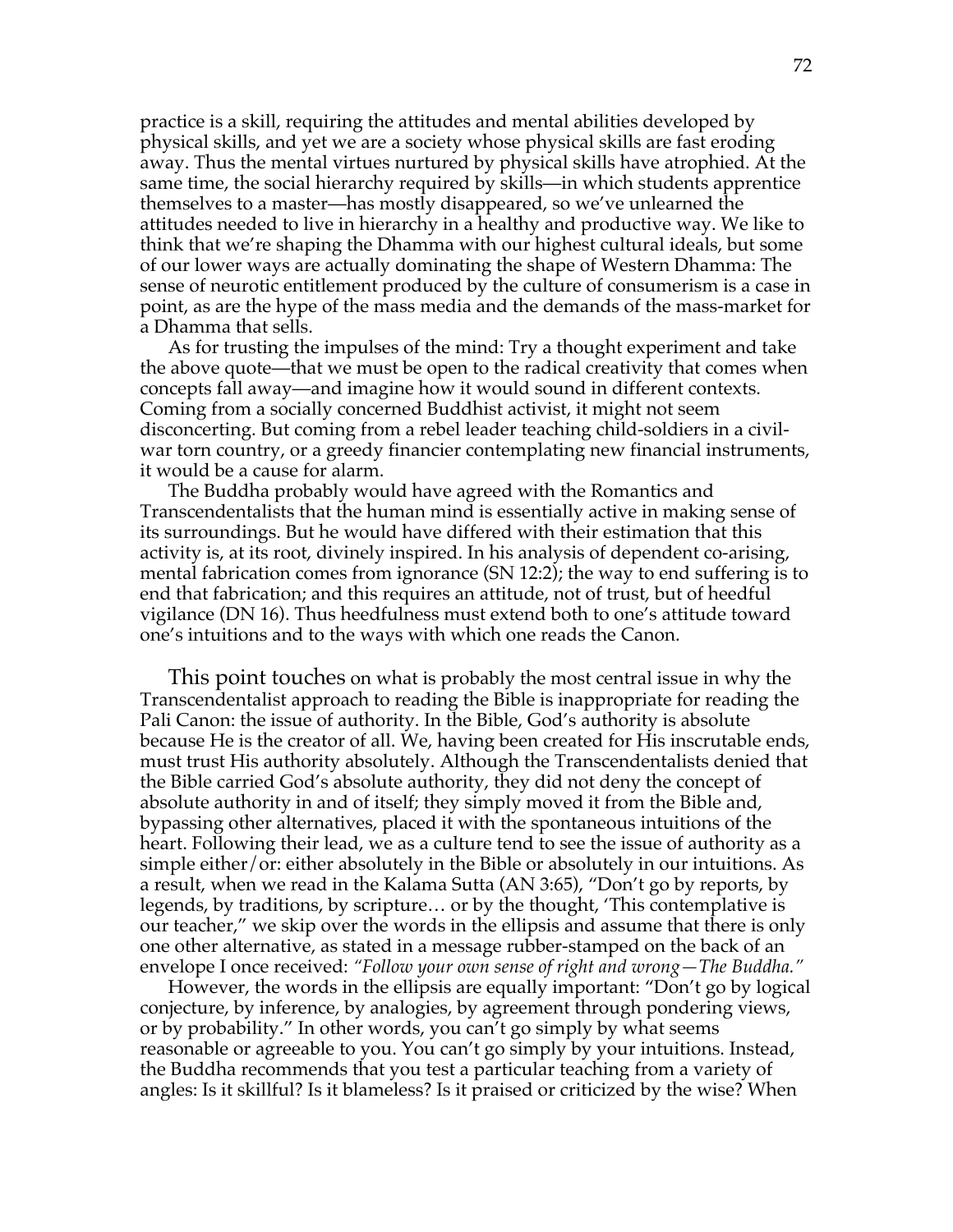put into practice does it lead to harm and suffering, or to wellbeing and happiness?

This requires approaching the practice as a skill to be mastered, one that has already been mastered by the wise. Although a part of mastery is learning to gauge the results of your actions, that's not the whole story. You must learn how to tap into the wisdom and experience of experts, and learn to gauge the results of your actions—at the very least—against standards they have set. This is why we read and study the Canon: to gain a clear understanding of what the wise have discovered, to open our minds to the questions they found fruitful, so that we can apply the wisdom of their expertise as we try to develop our own.

It's in this context that we can understand the nature of the Buddha's authority as presented in the Pali discourses. He speaks, not with the authority of a creator, but with the authority of an expert. Only in the Vinaya does he assume the added authority of a lawgiver. In the discourses, he calls himself a doctor; a trainer; an admirable, experienced friend who has mastered a specific skill: putting an end to suffering. He provides explicit recommendations on how to act, speak, and think to bring about that result; instructions on how to develop qualities of mind that allow you to assess your actions accurately; and questions to ask yourself in measuring your progress along the way.

It's up to us whether we want to accept or reject his expertise, but if we accept it he asks for our respect. This means, in the context of an apprentice culture—the culture set up in the Vinaya (Cv.VIII.11-12)—that you take at face value his instructions on how to end suffering and give them a serious try. Where the instructions are ambiguous, you use your ingenuity to fill in the blanks, but then you test the results against the standards the Buddha has set, making every effort to be heedful in reading accurately and fairly what you have done. This sort of test requires a serious commitment—for a sense of how serious, it's instructive to read the biographies of the Thai forest masters. And because the commitment is so serious, the Buddha advises exercising careful judgment in choosing the person to whom you apprentice yourself (AN 4:192) and tells you what to look for before growing close to a teacher (MN 95). You can't trust every teacher to be a genuinely admirable friend.

This is all very straightforward, but it requires stepping outside the limitations of our culturally conditioned ways. And again, it's up to us whether we want to read the Pali Canon on its own terms. If we don't, we're free to continue reading it poetically and prophetically, taking the Buddha's instructions as grist for our own creative intuitions. But if that's our approach, we'll never be in a position to judge adequately whether his instructions for putting an end to suffering actually work.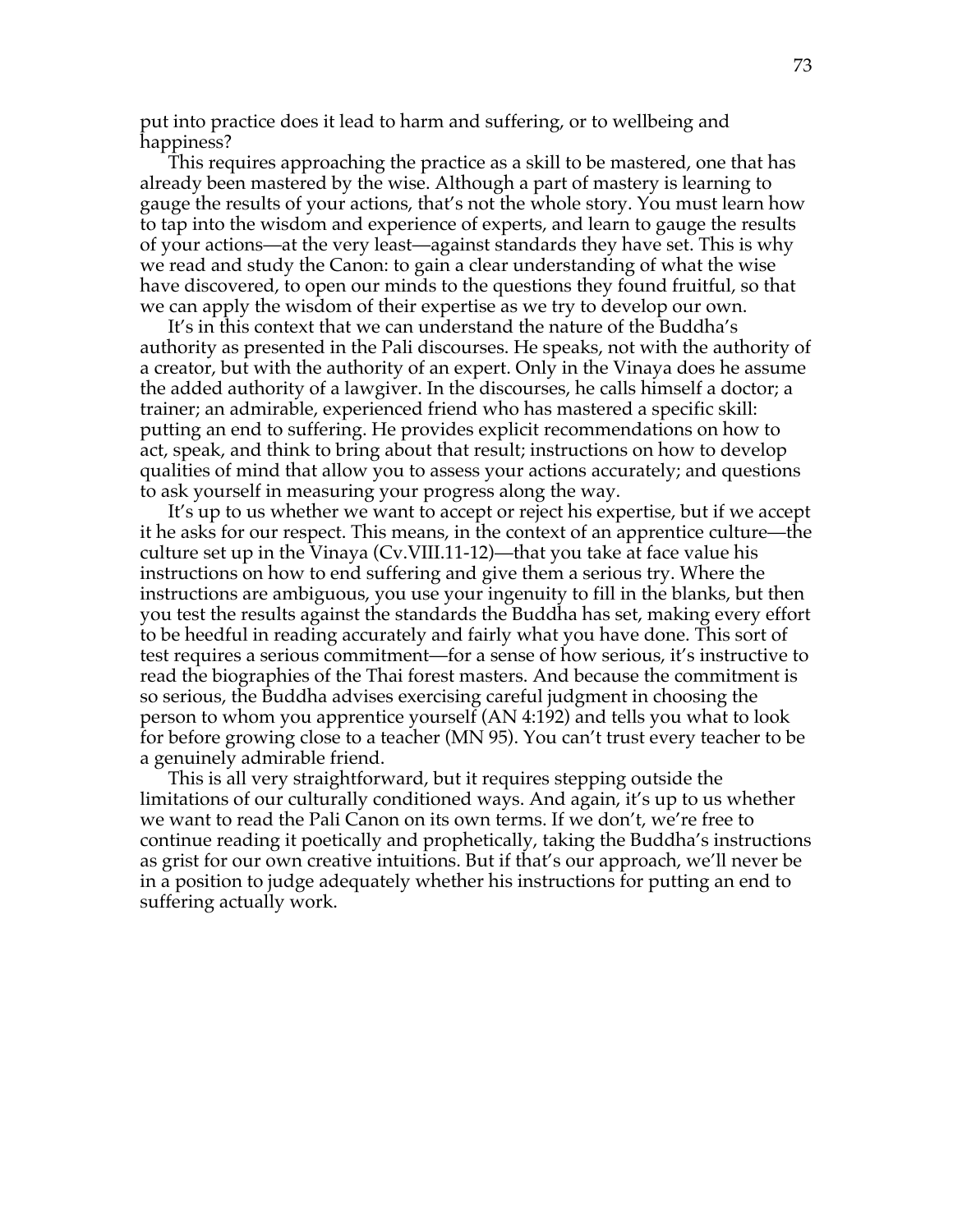## *Freedom from Buddha Nature*

*"What is the mind? The mind isn't 'is' anything." — Ajaan Chah*

*"The mind is neither good nor evil, but it's what knows good and knows evil. It's what does good and does evil. And it's what lets go of good and lets go of evil." — Ajaan Lee*

A brahman once asked the Buddha, "Will all the world reach release [Awakening], or half the world, or a third?" But the Buddha didn't answer. Ven. Ananda, concerned that the brahman might misconstrue the Buddha's silence, took the man aside and gave him an analogy: Imagine a fortress with a single gate. A wise gatekeeper would walk around the fortress and not see an opening in the wall big enough for even a cat to slip through. Because he's wise, he would realize that his knowledge didn't tell him how many people would come into the fortress, but it did tell him that whoever came into the fortress would have to come in through the gate. In the same way, the Buddha didn't focus on how many people would reach Awakening but he did know that anyone who reached Awakening would have to follow the path he had found: abandoning the five hindrances, establishing the four frames of reference, and developing the seven factors for Awakening.

What's striking about the Buddha's knowledge is the implied "if": *If* people want to gain Awakening they will have to follow this path, but the choice as to whether they want Awakening is theirs. The Buddha's knowledge of the future didn't mean that the future was preordained, for people are free to choose. They can take up a particular course of action and stick with it, or not, as they see fit.

The Buddha thus based all his teaching on freedom of choice. As he said, if everything were predetermined by the past, there would be no point in teaching a path to Awakening. The number of people who would reach Awakening would already have been set a long time ago, and they would have no need for a path or a teacher. Those preordained to awaken would get there inevitably as a result of a long-past action or an essential nature already built into the mind. Those preordained not to awaken wouldn't stand a chance.

But these things are not preordained. No one is doomed never to awaken, but until you've had your first sight of the deathless at stream-entry—neither is Awakening assured. It's contingent on intentional actions chosen in each present moment. And even after stream-entry, you're constantly faced with choices that will speed up final Awakening or slow it down. Nibbana, of course, is independent and unconditioned; but the act of awakening to nibbana depends on a path of practice that has to be willed. It happens only if you choose to give rise to its causes. This, as the Buddha noted, involves determining to do four things: not to neglect discernment, to preserve truth, to develop relinquishment, and to train for peace.

#### *Assumptions about the Mind*

To stick with these four determinations, the mind has to make some assumptions about itself: its power to do the necessary work and to receive the anticipated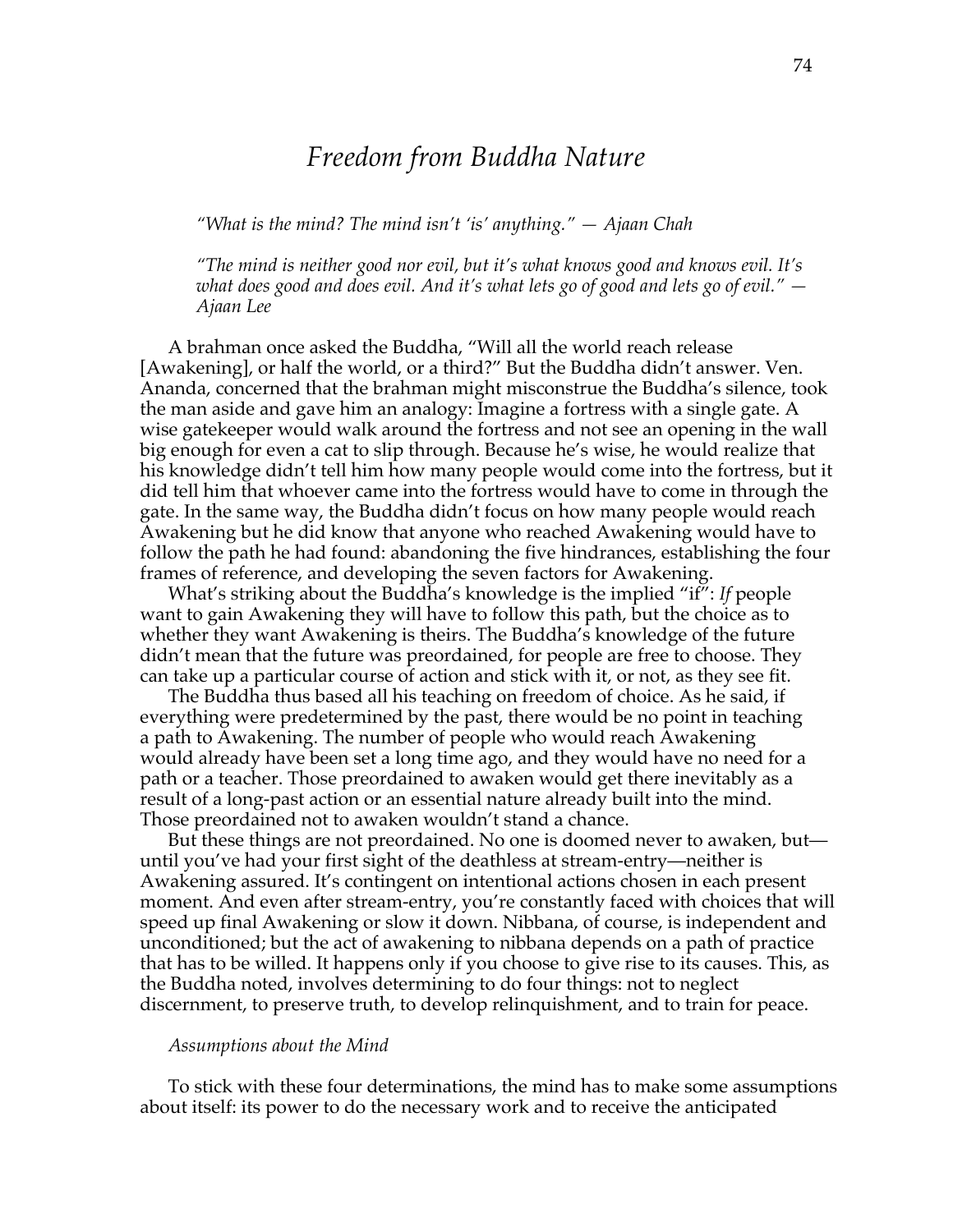benefits. But one of the central features of the Buddha's strategy as a teacher was that even though his primary focus was on the mind, he nowhere defined what the mind is. As he said, if you define yourself, you limit yourself. So instead he focused his assumptions on what the mind can *do.*

To begin with, the mind can change quickly. Normally a master of the apt simile, even the Buddha had to admit that he could find no adequate analogy for how quickly the mind can change. We might say that it can change in the twinkling of an eye, but it's actually faster than that.

And it's capable of all sorts of things. Neither inherently good nor inherently bad, it can do a huge variety of good and bad actions. As the Buddha said, the mind is more variegated than the animal kingdom. Think of the many species of fish in the sea, birds in the sky, animals on the land and under the ground, whether extant or extinct: All of these species are products of minds, and the mind can take on a wider variety of forms than even that.

This variety comes from the many different choices the mind makes under the influence of ignorance and defilement. But the mind doesn't always have to be defiled. Past kamma is not entirely deterministic. Even though past kamma shapes the range of options open to the mind in the present, it doesn't have to determine present kamma—the intentions by which the mind chooses to fabricate actual experiences from among those options. Thus present kamma can choose to continue creating the conditions for more ignorance, or not, because present choices are what keep ignorance alive. Although no one—not even a Buddha—can trace back to when the defilement of ignorance first began, the continued existence of ignorance depends on conditions continually provided by unskillful kamma. If these conditions are removed, ignorance will disband.

This is why the Buddha said that the mind is luminous, stained with defilements that come and go. Taken out of context, this statement might be construed as implying that the mind is inherently awakened. But in context the Buddha is simply saying that the mind, once stained, is not permanently stained. When the conditions for the stains are gone, the mind becomes luminous again. But this luminosity is not an awakened nature. As the Buddha states, this luminous mind can be developed. In the scheme of the four noble truths, if something is to be developed it's not the goal; it's part of the path to the goal. After this luminosity has been developed in the advanced stages of concentration, it's abandoned once it has completed its work in helping to pierce through ignorance.

The fact that the mind's own choices can pierce its own ignorance underlies the Buddha's most important assumption about the mind: It can be trained to awaken, to see the causes of ignorance and to bring them to an end. The primary step in this training is the first determination: not to neglect discernment. This phrase may sound strange—to what extent do we consciously neglect discernment?—but it points to an important truth. Discernment is insight into how the mind fabricates its experiences. This process of fabrication is going on all the time right before our eyes—even nearer than our eyes—and yet part of the mind chooses to ignore it. We tend to be more interested in the experiences that result from the fabrication: the physical, mental, and emotional states we want to savor and enjoy. It's like watching a play. We enjoy entering into the makebelieve world on the stage, and prefer to ignore the noises made by the backstage crew that would call the reality of that world into question.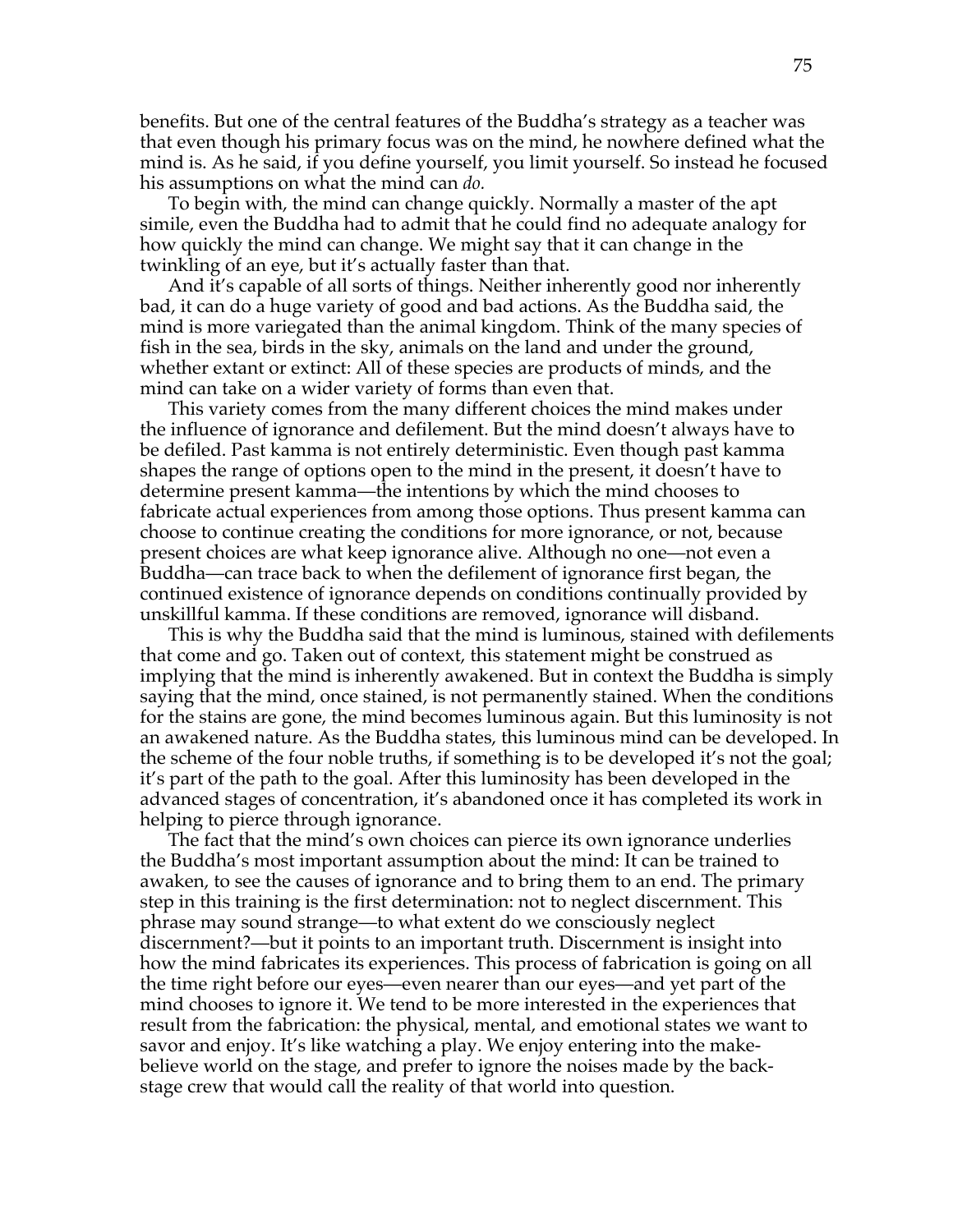This ignorance is willed, which is why we need an act of the will to see through it, to discern the back-stage machinations of the mind. Discernment thus has two sides: understanding and motivation. You have to understand the mind's fabrications as fabrications, looking less for the *what*—i.e., what they are—than for the *how*—how they happen as part of a causal process. And you have to be motivated to develop this discernment, to see why you want it to influence the mind. Otherwise it won't have the conditions to grow.

The understanding comes down to the basic insight of the Buddha's Awakening, seeing things as actions and events in a pattern of cause and effect. It also involves seeing how some actions are unskillful, leading to stress and suffering, while others are skillful, bringing stress to an end; and that we have the freedom to choose skillful actions or not. This understanding—which forms the basic framework of the four noble truths—is called appropriate attention.

The motivation to develop appropriate attention grows from combining good will with this understanding. You set your sights on a happiness totally harmless. You see that if you make unskillful choices, you're going to cause suffering; if you make skillful ones, you won't. This motivation thus combines good will with heedfulness, the quality that underlies every step on the path. In fact, heedfulness lies at the root of all skillful qualities in the mind. Thus, in encouraging people to awaken, the Buddha never assumed that their Awakening would come from the innate goodness of their nature. He simply assumed something very blatant and ordinary: that people like pleasure and hate pain, and that they care about whether they can gain that pleasure and avoid that pain. It was a mark of his genius that he could see the potential for Awakening in this very common desire.

#### *Building on Discernment*

When you stick with the understanding and motivation provided by this first determination, it sets in motion the other three. For instance, the determination to preserve the truth grows from seeing the mind's capacity to lie to itself about whether its actions are causing suffering. You want to be honest and vigilant in looking for and admitting suffering, even when you're attached to the actions that cause it. This truthfulness relates to the path in two stages: first, when looking for unskillful actions that keep you off the path; and then, as the path nears fruition, looking for the subtle levels of stress caused even by skillful elements of the path—such as right concentration—once they have done their work and need to be let go for the sake of full liberation.

The determination to develop relinquishment can then build on this truthful assessment of what needs to be done. Relinquishment requires discernment as well, for not only do you need to see what's skillful and what's not; you also need to keep reminding yourself that you have the freedom to choose, and to be adept at talking yourself into doing skillful things you're afraid of, and abandoning unskillful actions you like.

The determination to train for peace helps maintain your sense of direction in this process, for it reminds you that the only true happiness is peace of mind, and that you want to look for ever-increasing levels of peace as they become possible through the practice. This determination emulates the trait that the Buddha said was essential to his Awakening: the unwillingness to rest content with lesser levels of stillness when higher levels could be attained. In this way, the stages of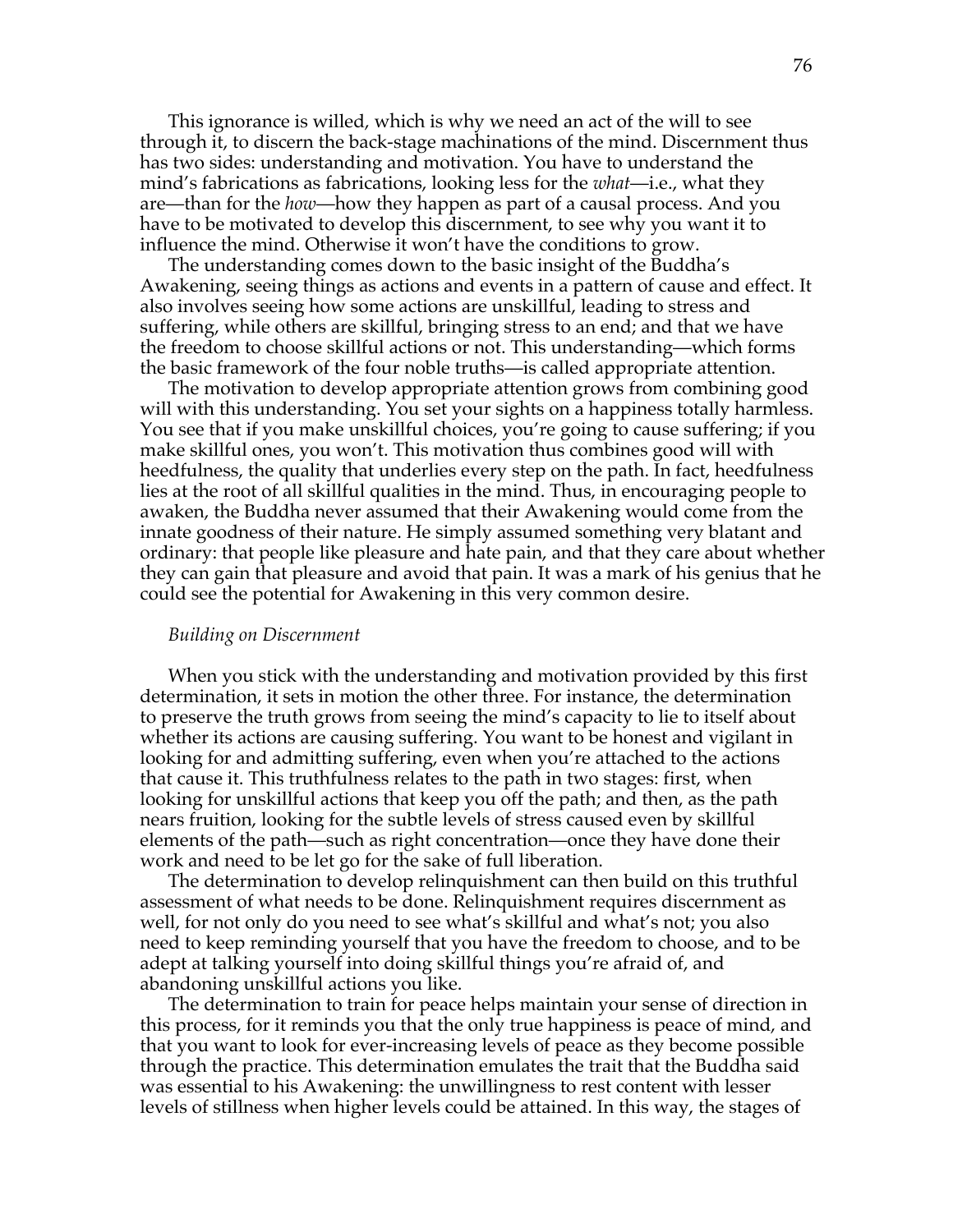concentration, instead of becoming obstacles or dangers on the path, serve as stepping-stones to greater sensitivity and, through that sensitivity, to the ultimate peace where all passion, aversion, and delusion grow still.

This peace thus grows from the simple choice to keep looking at the mind's fabrications as processes, as actions and results. But to fully achieve this peace, your discernment has to be directed not only at the mind's fabrication of the objects of its awareness, but also at its fabrications about itself and about the path it's creating. Your sense of who you are is a fabrication, regardless of whether you see the mind as separate or interconnected, finite or infinite, good or bad. The path is also a fabrication: very subtle and sometimes seemingly effortless, but fabricated nonetheless. If these layers of inner fabrication aren't seen for what they are—if you regard them as innate or inevitable—they can't be deconstructed, and full Awakening can't occur.

#### *No Innate Nature*

This is why the Buddha never advocated attributing an innate nature of any kind to the mind—good, bad, or Buddha. The idea of innate natures slipped into the Buddhist tradition in later centuries, when the principle of freedom was forgotten. Past bad kamma was seen as so totally deterministic that there seemed no way around it unless you assumed either an innate Buddha in the mind that could overpower it, or an external Buddha who would save you from it. But when you understand the principle of freedom—that past kamma doesn't totally shape the present, and that present kamma can always be free to choose the skillful alternative—you realize that the idea of innate natures is unnecessary: excess baggage on the path.

And it bogs you down. If you assume that the mind is basically bad, you won't feel capable of following the path, and will tend to look for outside help to do the work for you. If you assume that the mind is basically good, you'll feel capable but will easily get complacent. This stands in the way of the heedfulness needed to get you on the path, and to keep you there when the path creates states of relative peace and ease that seem so trustworthy and real. If you assume a Buddha nature, you not only risk complacency but you also entangle yourself in metaphysical thorn patches: If something with an awakened nature can suffer, what good is it? How could something innately awakened become defiled? If your original Buddha nature became deluded, what's to prevent it from becoming deluded after it's re-awakened?

These points become especially important as you reach the subtle levels of fabrication on the more advanced stages of the path. If you're primed to look for innate natures, you'll tend to see innate natures, especially when you reach the luminous, non-dual stages of concentration called themeless, emptiness, and undirected. You'll get stuck on whichever stage matches your assumptions about what your awakened nature is. But if you're primed to look for the process of fabrication, you'll see these stages as forms of fabrication, and this will enable you to deconstruct them, to pacify them, until you encounter the peace that's not fabricated at all.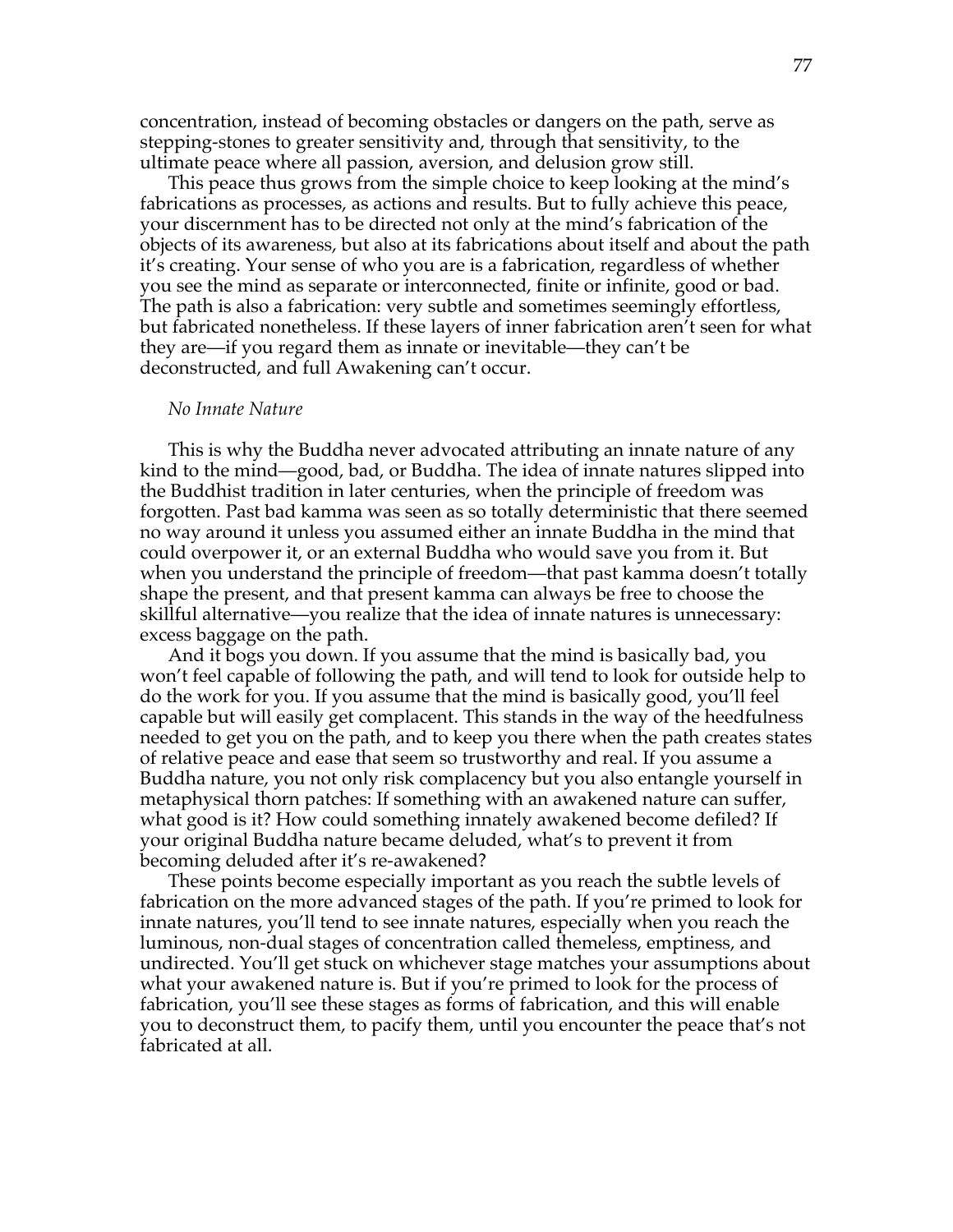### *Exploring Freedom*

So instead of making assumptions about innate natures or inevitable outcomes, the Buddha advised exploring the possibility of freedom as it's immediately present each time you make a choice. Freedom is not a nature, and you don't find it by looking for your hidden innate nature. You find freedom by looking at where it's constantly showing itself: in the fact that your present intentions are not totally conditioned by the past. You catch your first glimmer of it as a range of possibilities from which you can choose and as your ability to act more skillfully—causing more pleasure and less pain—than you ordinarily might. Your sense of this freedom grows as you explore and exercise it, each time you choose the most skillful course of action heading in the direction of discernment, truthfulness, relinquishment, and peace. The choice to keep making skillful choices may require assumptions, but to keep the mind focused on the issue of fabrication the Buddha saw that these assumptions are best kept to a bare minimum: that the mind wants happiness, that it can choose courses of actions that promote happiness or thwart it, that it can change its ways, and that it can train itself to achieve the ultimate happiness where all fabrications fall away.

These assumptions are the Buddha's starter kit of skillful means to get you on the path of good will, heedfulness, and appropriate attention. As with any journey, you do best to take along only the bare essentials so that you don't weigh yourself down. This is especially true as you test the limits of freedom, for the closer you come to ultimate freedom, the more you find that things fall away. First the nouns of natures and identities fall away, as you focus on the verbs of action and choice. Then the verbs fall away, too. When the Buddha was asked who or what he was, he didn't answer with a *who* or *what.* He said simply, "Awakened": a past participle, a verb that has done its work. Similarly, when the suttas describe the Awakening of an arahant, they say that his or her mind is released from fermentations. But when they describe how this release is experienced, they simply say, "With release, there is the knowledge, 'Released.'" No comment on what is released. Not even, as it's sometimes translated, "It is released." There's no noun, no pronoun, just a past participle: "released." That's all, but it's enough.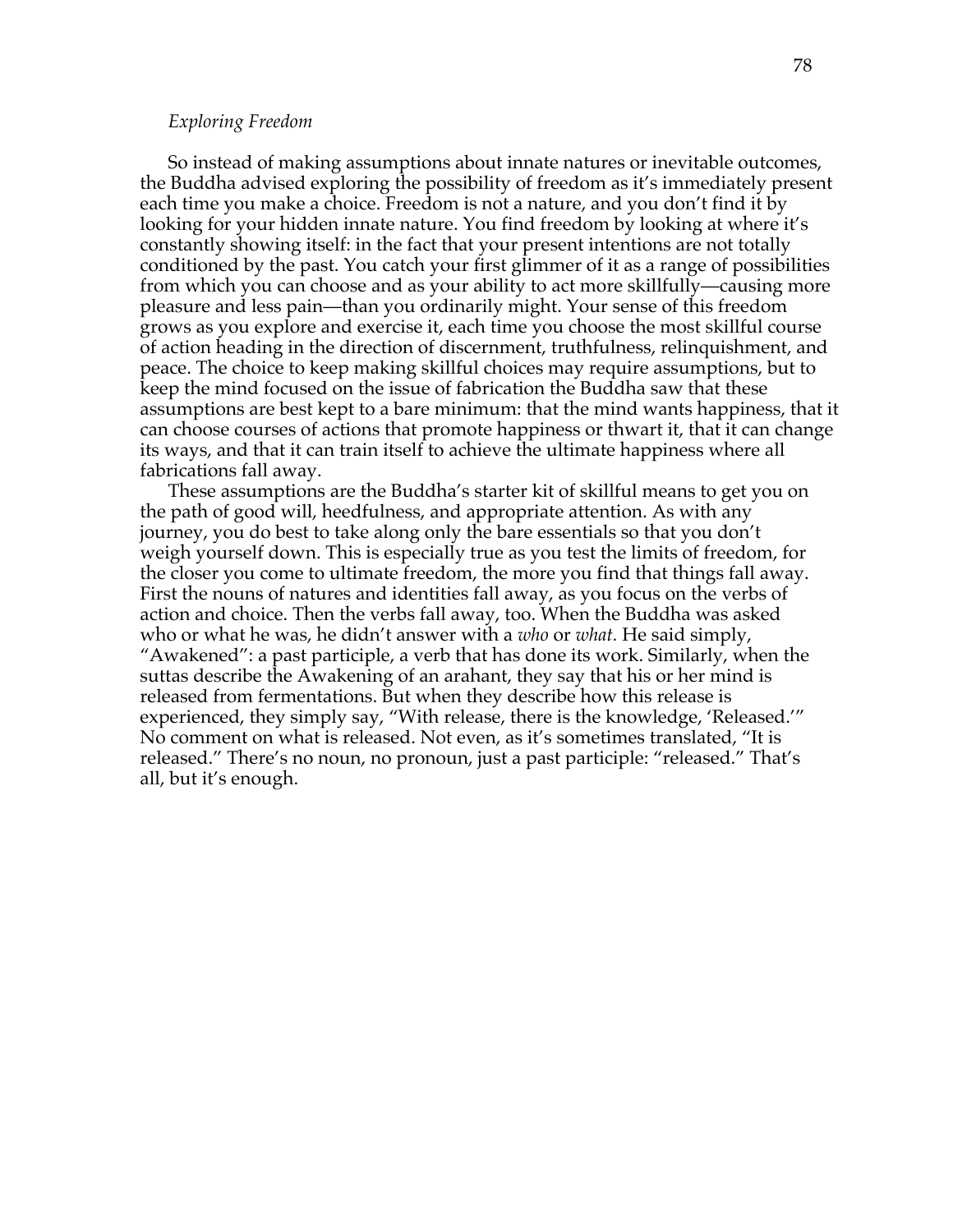## *Glossary*

*Ajaan* (Thai): Teacher; mentor. Pali form: *Acariya.*

- *Arahant:* A "worthy one" or "pure one;" a person whose mind is free of defilement and thus is not destined for further rebirth. A title for the Buddha and the highest level of his noble disciples. Sanskrit form: *Arhat.*
- *Brahma:* An inhabitant of the highest heavenly realms, of form and formlessness.
- *Brahman:* A member of the priestly caste, which claimed to be the highest caste in India, based on birth. In a specifically Buddhist usage, "brahman" can also mean an arahant, conveying the point that excellence is based not on birth or race, but on the qualities attained in the mind.
- *Deva:* Literally, "shining one." An inhabitant of the heavenly realms.
- *Dhamma:* (1) Event; action; (2) a phenomenon in and of itself; (3) mental quality; (4) doctrine, teaching; (5) nibbana (although there are passages describing nibbana as the abandoning of all dhammas). Sanskrit form: *Dharma.*
- *Jhana:* Mental absorption. A state of strong concentration focused on a single sensation or mental notion. This term is derived from the verb *jhayati,* which means to burn with a steady, still flame. Sanskrit form: *Dhyana.*
- *Kamma:* Intentional act. Sanskrit form: *Karma.*
- *Nibbana:* Literally, the "unbinding" of the mind from passion, aversion, and delusion, and from the entire round of death and rebirth. As this term also denotes the extinguishing of a fire, it carries connotations of stilling, cooling, and peace. "Total nibbana" in some contexts denotes the experience of Awakening; in others, the final passing away of an arahant. Sanskrit form: *Nirvana.*
- *Pali:* The language of the oldest extant complete Canon of the Buddha's teachings.
- *Samana:* Contemplative. Literally, a person who abandons the conventional obligations of social life in order to find a way of life more "in tune" *(sama)* with the ways of nature. The samana movements of the Buddha's time—of which the Buddha's was one—taught doctrines that, rejecting many of the conventions of brahmanical practice and beliefs, looked to nature for their inspiration.
- *Samsara:* Transmigration; the process of wandering through repeated states of becoming, with their attendant death and rebirth.
- *Samvega:* A sense of overwhelming terror or dismay over the pointlessness of life as it is normally lived.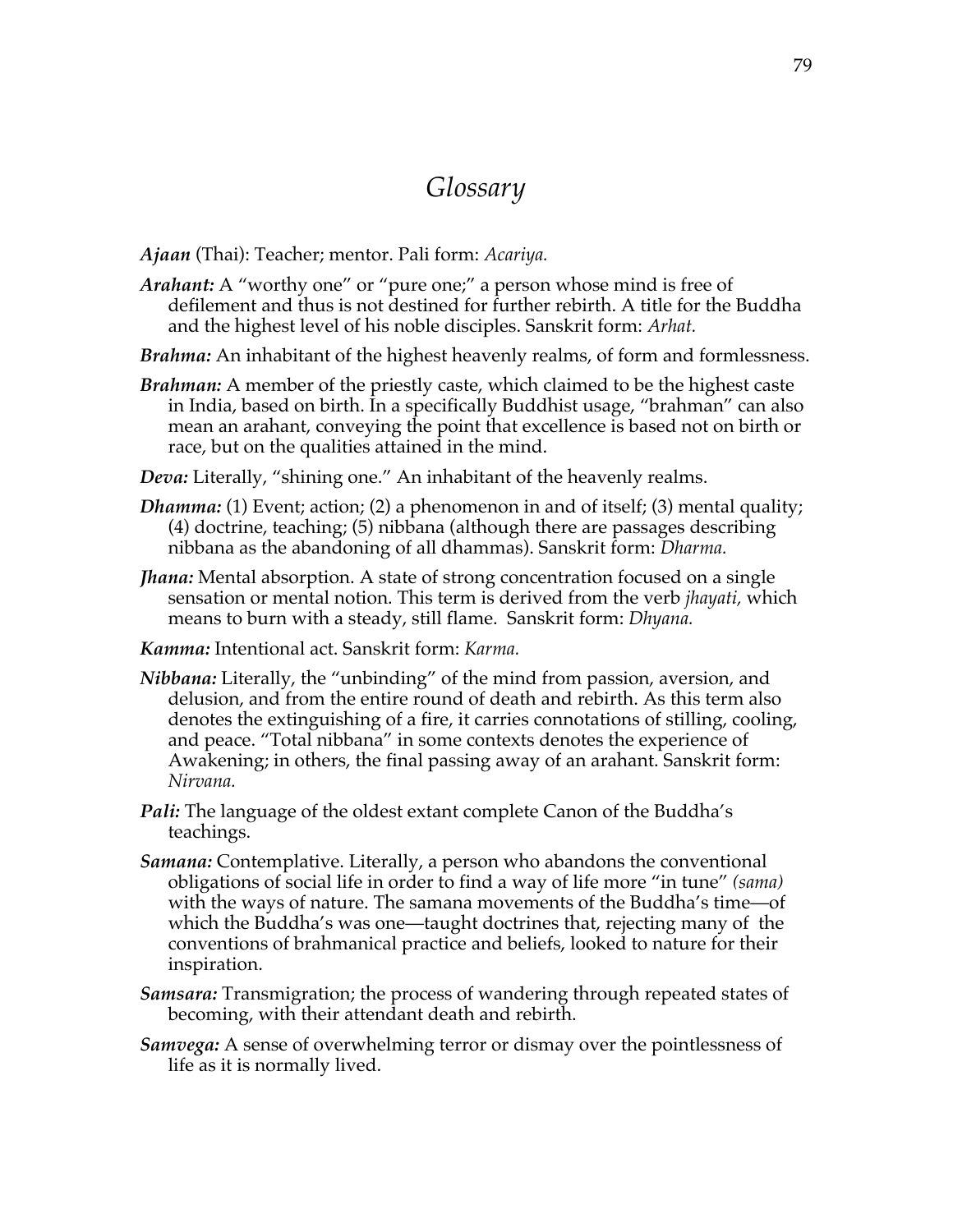- *Sangha:* On the conventional *(sammati)* level, this term denotes the communities of Buddhist monks and nuns. On the ideal *(ariya)* level, it denotes those followers of the Buddha, lay or ordained, who have attained at least streamentry.
- *Sutta:* Discourse. Sanskrit form: *Sutra.*
- *Theravada:* The school of Buddhism that takes the Pali Canon as the most reliable record of the Buddha's words.
- *Vinaya:* The monastic discipline, whose rules and traditions comprise six volumes in printed text.